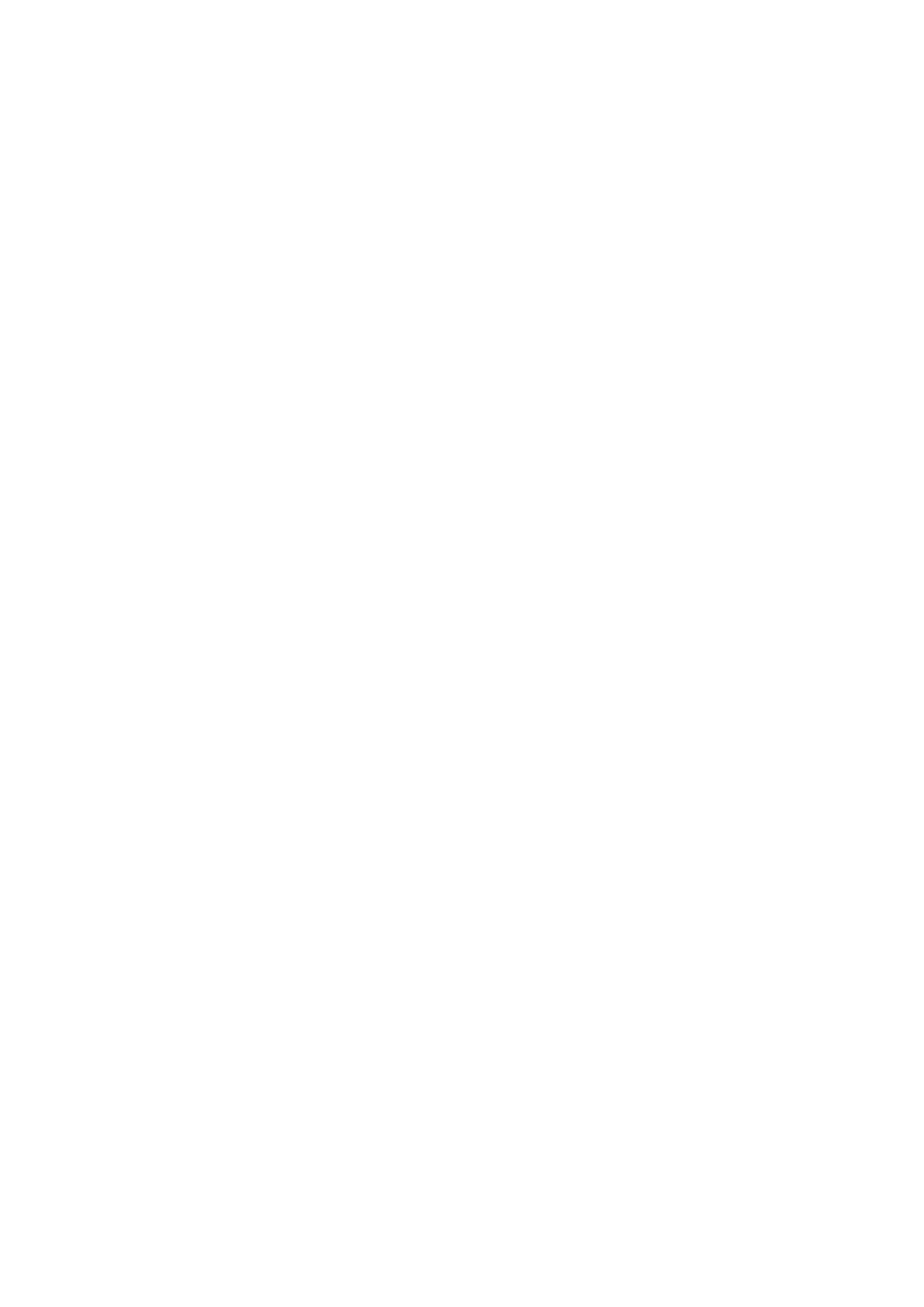**Are juries fair?** 

**Cheryl Thomas** 

**This information is also available on the Ministry of Justice website: [www.justice.gov.uk/publications/research.htm](http://www.justice.gov.uk/publications/research.htm)**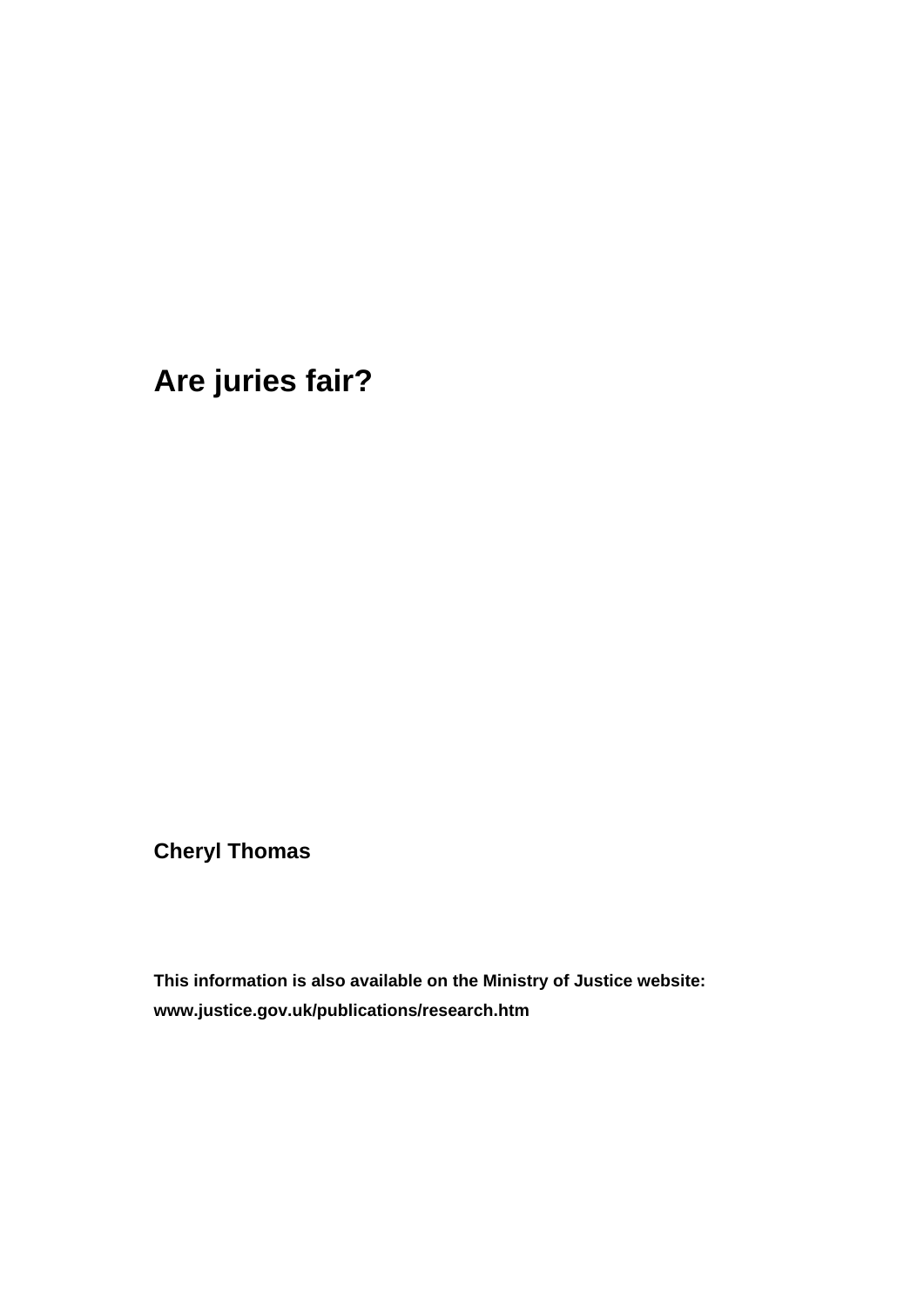*Constitution and Access to Justice – Analytical Services supports effective policy development and delivery within the Ministry of Justice by providing high-quality social research, statistics and economic analysis to influence decision-making and encourage informed debate.* 

© Crown Copyright 2010.

Extracts from this document may be reproduced for non-commercial purposes on condition that the source is acknowledged.

First Published 2010

ISBN: 978 1 84099 326 4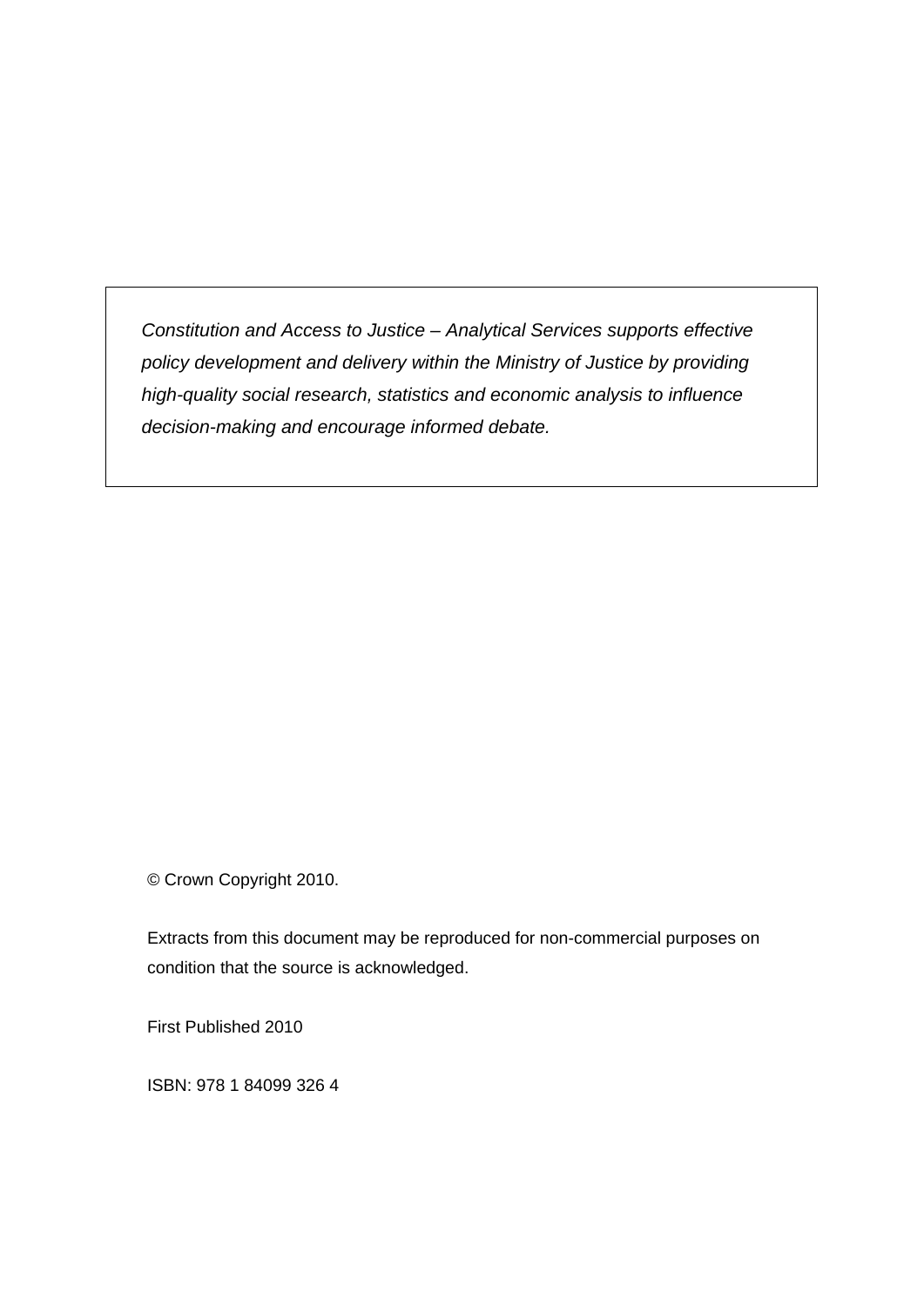#### **Acknowledgements**

Research with juries rightly carries concerns about protecting the secrecy of deliberations, and I am especially grateful to Her Majesty's Courts Service (HMCS) for facilitating my work with jurors at courts in London, Nottingham and Winchester, and to the jury officers, court managers and judges at these courts for their assistance.

Nigel Balmer, UCL Faculty of Laws and Legal Services Research Centre, played a key role in modelling the analysis of CREST data in this report and made an important contribution to the study.

Given the scope of the study and its implications for the criminal justice system, a special Project Steering Group was convened from the Ministry of Justice (MoJ), HMCS, Office for Criminal Justice Reform (OCJR), the judiciary, Attorney General's Office and Home Office (HO), and I am grateful to all the members for providing invaluable advice on the research. The report also benefited greatly from advice and comments from: Miranda Hill, Lydia Jonson, Gary Hopper, Mike Ainsworth, John Marais, David Perry QC, Dr David Lagnado, Marc Davies, Tim Strouts, John Samuels QC, Tina Golton and three anonymous peer reviewers. Kevin Dibdin oversaw the provision of CREST data and Rachel Thomas helped collect data in the media reporting study. At MoJ's Constitution and Access to Justice – Analytical Services (CAJAS), I am especially grateful to Jessica Haskins and Laura Blakeborough for overseeing the project and to Sally Attwood, Eleanor Brown and Michelle Diver for their assistance.

Above all, I am indebted to all the jurors who must remain anonymous but so willingly agreed to participate in the studies and generously gave their time to assist with the research.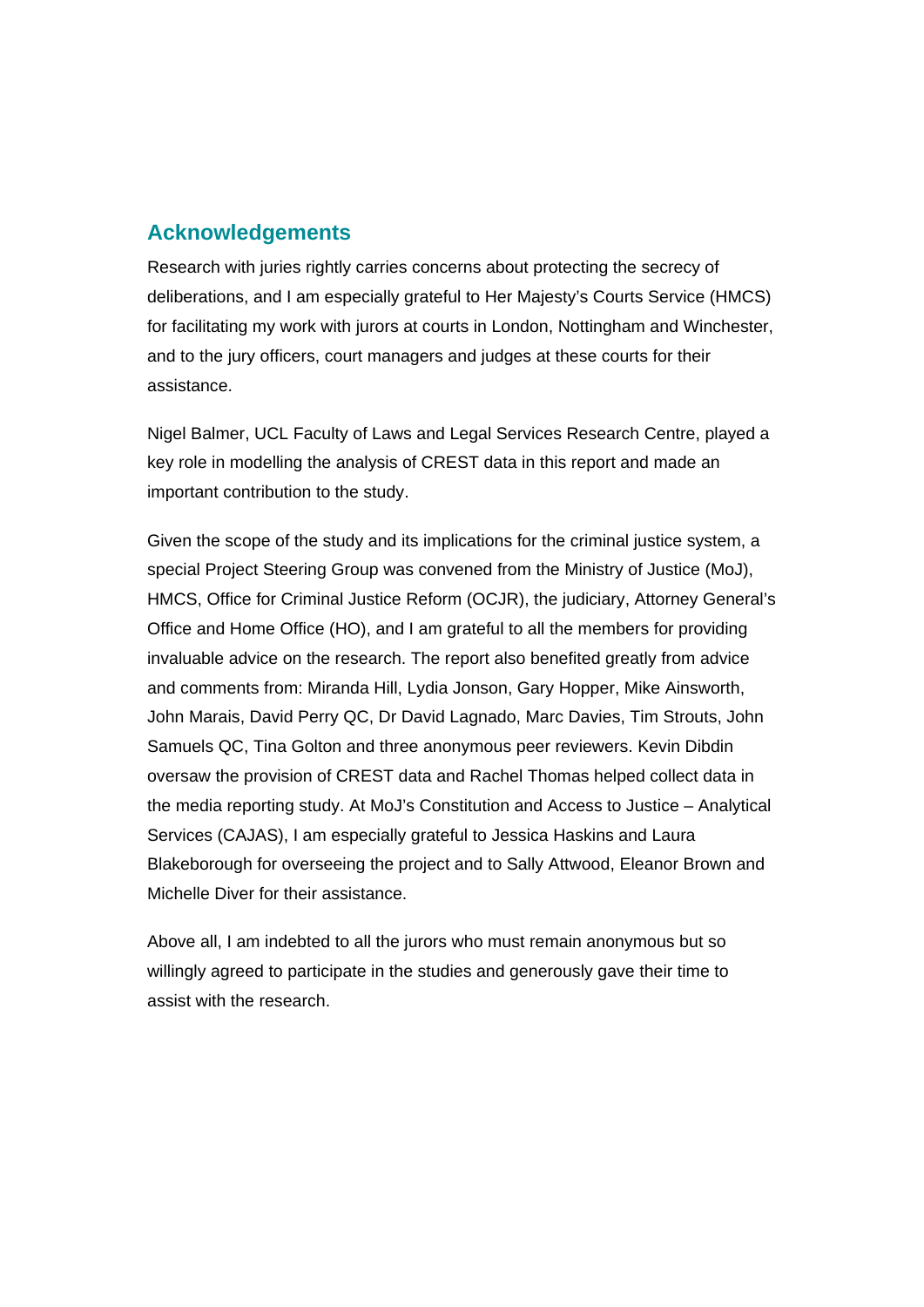#### **Author**

**Professor Cheryl Thomas** is a member of the Centre for Empirical Legal Studies in the Faculty of Laws at University College London. She is the author of *Diversity and Fairness in the Jury System* (2007), the precursor to this report. Professor Thomas is a specialist in judicial studies and has conducted research here and in other jurisdictions on juries, the role of diversity in the justice system, legal decisionmaking and the appointment and training of judges. She has served as a special consultant on judicial affairs to numerous organisations including Her Majesty's Crown Prosecution Service Inspectorate, Judicial Studies Board, Commission for Judicial Appointments, Council of Europe and the French government.

#### **Disclaimer**

The views expressed are those of the author and are not necessarily shared by the Ministry of Justice (nor do they represent Government policy)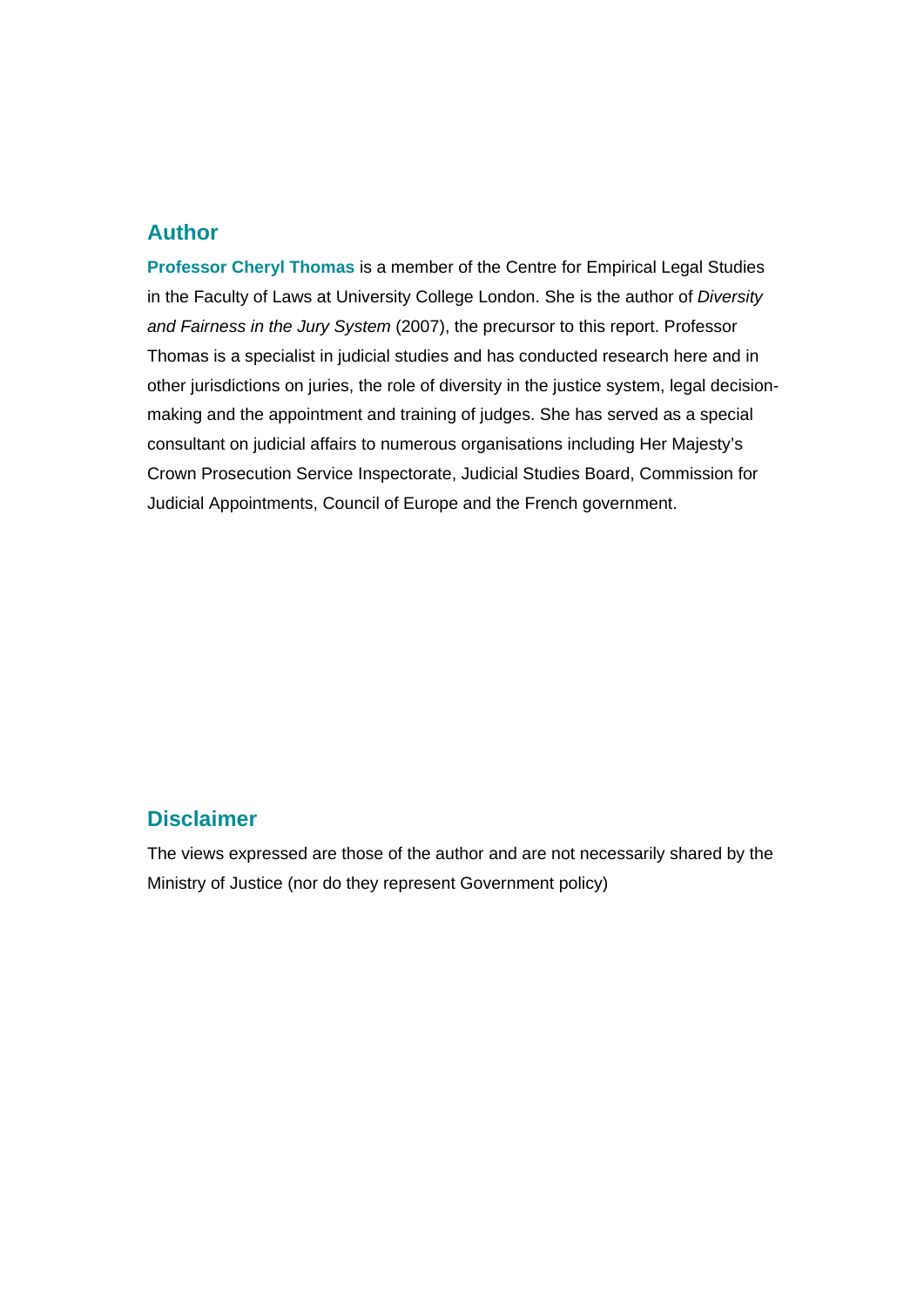# **Contents**

#### **List of tables**

#### **List of figures**

|                    | <b>Summary</b>              |                                                                                                                      | j               |
|--------------------|-----------------------------|----------------------------------------------------------------------------------------------------------------------|-----------------|
| 1.                 | <b>Context</b>              |                                                                                                                      | 1               |
|                    | 1.1                         | The fairness of jury decision-making                                                                                 | 1               |
|                    | 1.2                         | Racial discrimination                                                                                                | $\overline{2}$  |
|                    | 1.3                         | Consistency of jury verdicts                                                                                         | 3               |
|                    | 1.4                         | Comprehension of legal instructions                                                                                  | 3               |
|                    | 1.5                         | Jury impropriety                                                                                                     | $\overline{4}$  |
|                    | 1.6                         | Impact of media coverage and the internet                                                                            | 5               |
|                    | 1.7                         | Main research questions                                                                                              | $6\phantom{1}6$ |
| 2.                 |                             | Approach                                                                                                             | 7               |
|                    | 2.1                         | Multi-method approach                                                                                                | 7               |
|                    | 2.2                         | Case simulation                                                                                                      | $\overline{7}$  |
|                    | 2.3                         | Large-scale verdict analysis (CREST)                                                                                 | 10              |
|                    | 2.4                         | Post-verdict surveys                                                                                                 | 12              |
| 3.                 | <b>Results</b>              |                                                                                                                      | 14              |
|                    | 3.1                         | Race and jury decision-making                                                                                        | 14              |
|                    | 3.2                         | General trends in jury trials 2006-08                                                                                | 26              |
|                    | 3.3                         | Juror comprehension                                                                                                  | 35              |
|                    | 3.4                         | Media reporting and internet use                                                                                     | 40              |
| 4.                 |                             | <b>Implications</b>                                                                                                  | 45              |
| 5.                 |                             | <b>Further research</b>                                                                                              | 51              |
| 6.                 | <b>Additional resources</b> |                                                                                                                      | 53              |
|                    | <b>References</b>           |                                                                                                                      | 54              |
|                    | <b>Appendix 1:</b>          | Demographics of jurors and local populations in case simulations at<br><b>Nottingham and Winchester Crown Courts</b> | 57              |
| <b>Appendix 2:</b> |                             | Case simulation juror decision-making data analysis                                                                  |                 |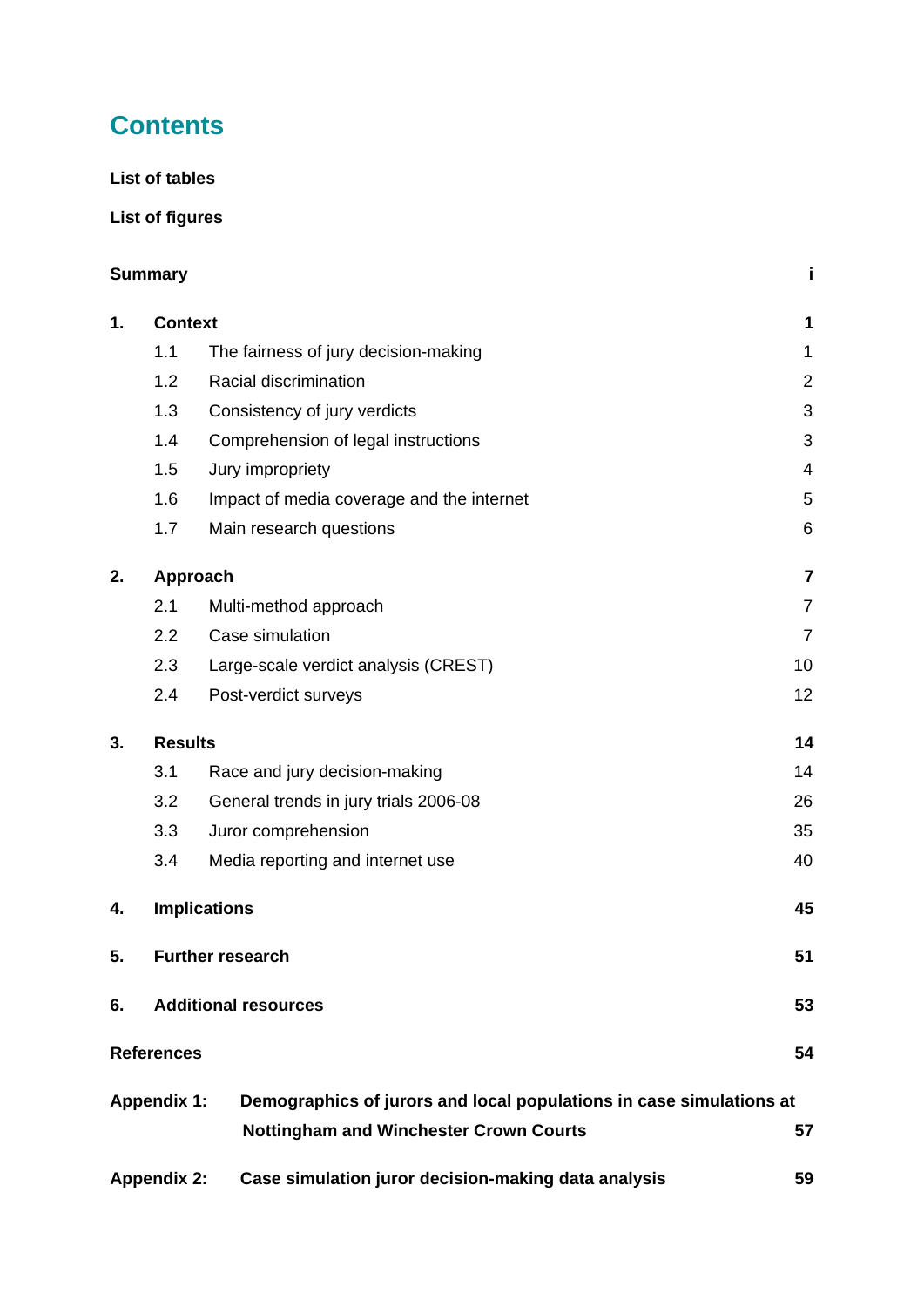| Appendix 3:        | All pleas and jury verdicts at all Crown Courts 2006-08 by defendant   |    |  |
|--------------------|------------------------------------------------------------------------|----|--|
|                    | ethnicity (at charge level)                                            | 61 |  |
| <b>Appendix 4:</b> | Relationship between defendant, juror and local population ethnicity   |    |  |
|                    | for all Crown Courts in England and Wales                              | 62 |  |
| Appendix 5:        | Analytical model for analysis of impact of ethnicity on verdict (court |    |  |
|                    | effects)                                                               | 65 |  |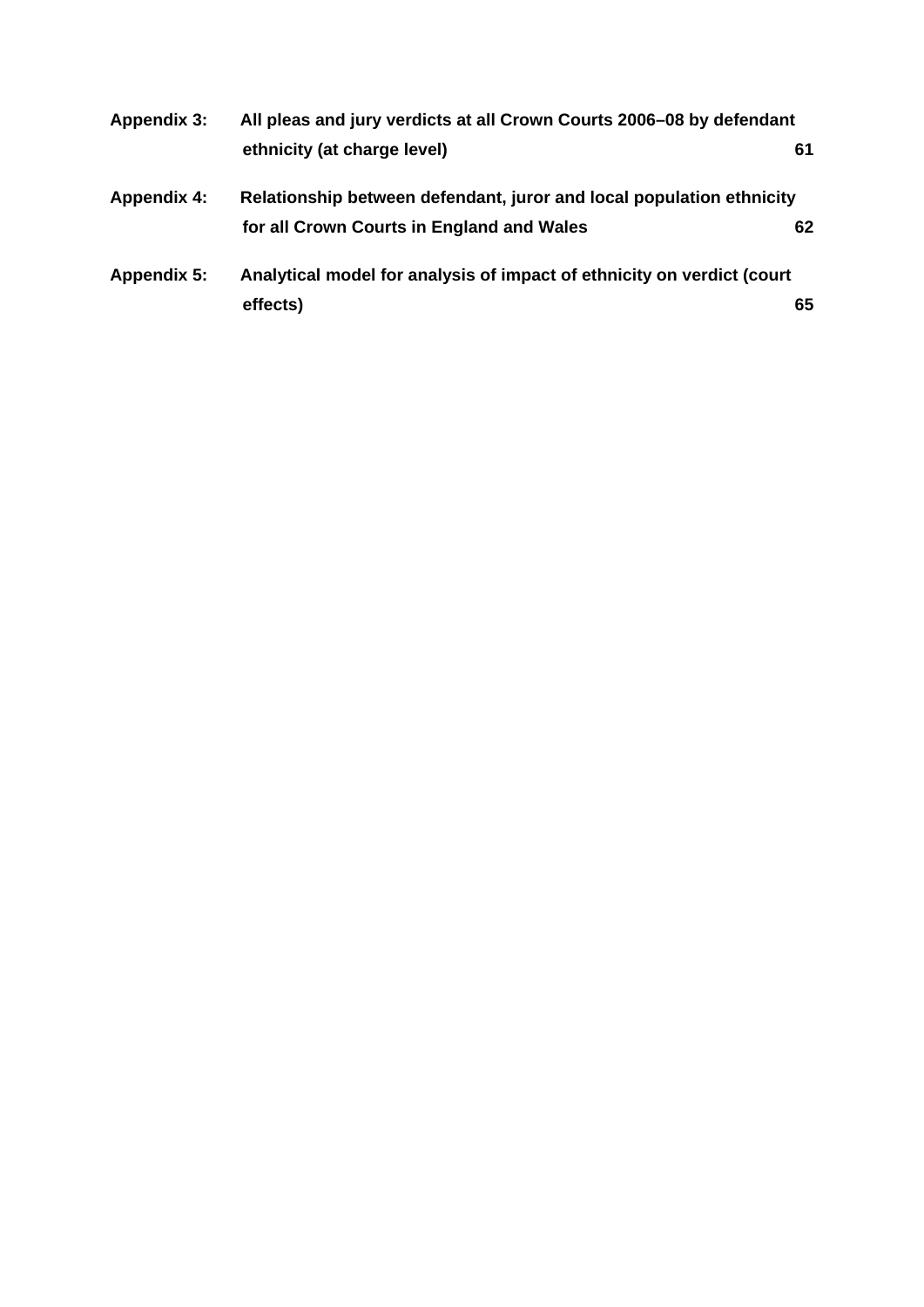# **List of tables**

| 2.1:  | Sample size in case simulation study                                                     | 9  |
|-------|------------------------------------------------------------------------------------------|----|
| 2.2:  | Sample size for CREST data analysis                                                      | 10 |
| 2.3:  | Sample size for media reporting and internet study                                       | 12 |
| 3.1:  | Crown Court charges by ethnicity of defendant and offence type: 2006-08<br>$(n=551,669)$ | 21 |
| 3.2:  | Jury verdicts for White defendants charged with racial offences: 2006-08                 | 25 |
| 3.3:  | All charges, pleas and verdicts in Crown Courts: 2006-08                                 | 27 |
| A3.1: | All pleas on charges by defendant ethnicity                                              | 61 |
| A3.2: | All outcomes where juries deliberated by defendant ethnicity                             | 61 |
| A4.1: | BME population, jurors and defendants in the London Region                               | 62 |
| A4.2: | BME population, jurors and defendants in the South Eastern Region                        | 62 |
| A4.3: | BME population, jurors and defendants in the Midlands Region                             | 63 |
| A4.4: | BME population, jurors and defendants in the North East Region                           | 63 |
| A4.5: | BME population, jurors and defendants in the Northern Region                             | 63 |
| A4.6: | BME population, jurors and defendants in the Wales & Chester Region                      | 64 |
| A4.7: | BME population, jurors and defendants in the Western Region                              | 64 |
| A5.1: | Discrepancy between BME defendants in each court and BME representation                  | 66 |

A5.1: Discrepancy between BME defendants in each court and BME representation in the court catchment area population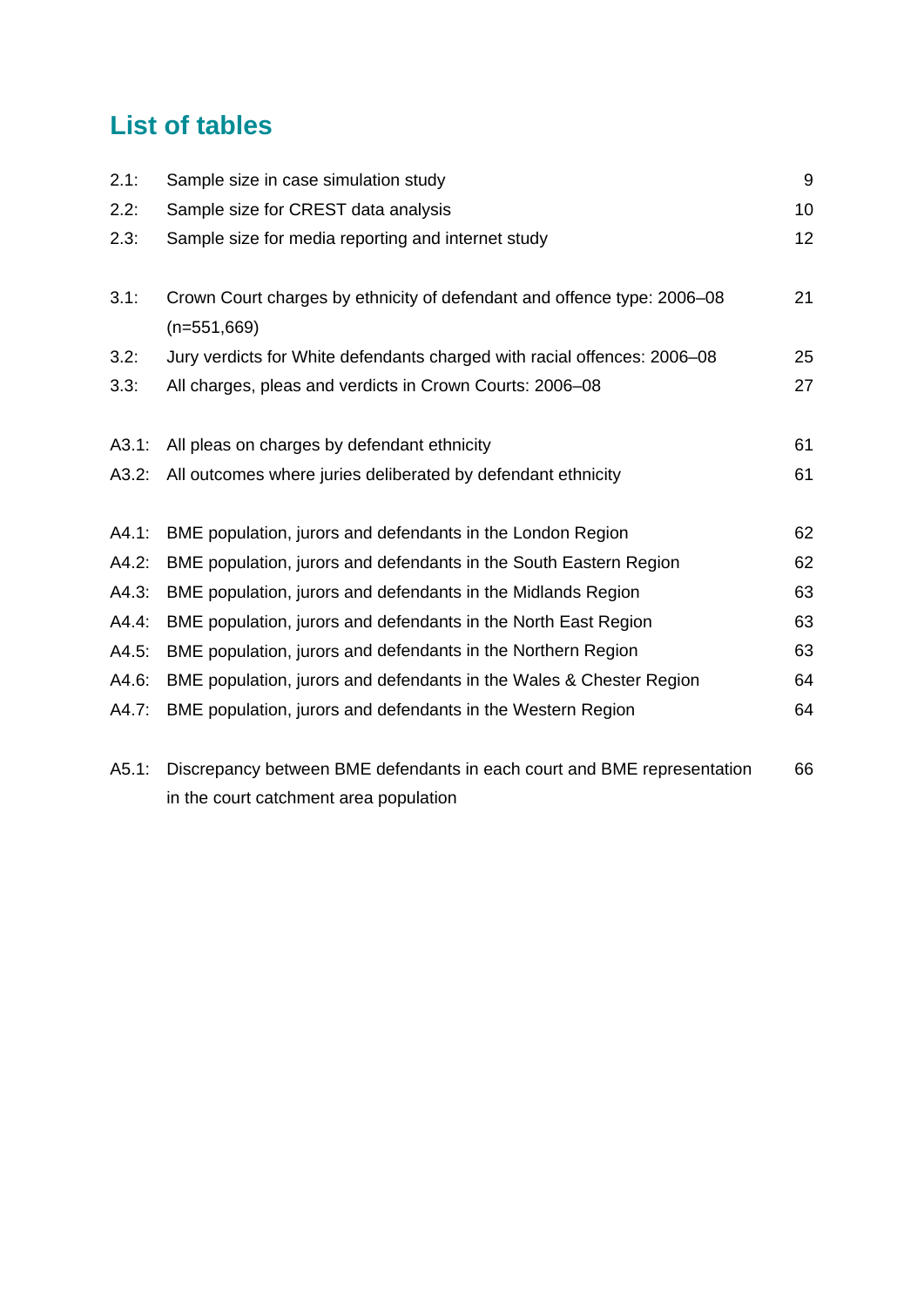# **List of figures**

| 3.1:  | Jury verdicts in case simulations by defendant ethnicity                     | 15 |
|-------|------------------------------------------------------------------------------|----|
| 3.2:  | White juror guilty votes for White, Asian and Black defendants at 3 courts   | 17 |
| 3.3:  | White juror guilty votes by defendant and victim ethnicity                   | 18 |
| 3.4:  | Juror first and final guilty votes by gender                                 | 19 |
| 3.5:  | Defendant not guilty pleas by ethnicity and offence type: 2006-08            | 22 |
| 3.6:  | Jury conviction rates by defendant ethnicity: 2006-08 (n=68,451)             | 23 |
| 3.7:  | Jury conviction rate by defendant ethnicity and offence type (n=66,889)      | 24 |
| 3.8:  | Outcomes of all not guilty pleas: 2006–08 (n=191,140)                        | 27 |
| 3.9:  | Proportion of Crown Court charges and jury verdicts by offence type: 2006–08 | 28 |
| 3.10: | Jury conviction rates by Blackstone's criminal offence type (n=66,889)       | 29 |
| 3.11: | Jury conviction rates in homicide-related offences: 2006–08 (n=2,040)        | 29 |
| 3.12: | Specific offences with highest and lowest jury conviction rates: 2006–08     | 30 |
| 3.13: | Jury conviction rates for rape by complainant age and gender (n=4,310)       | 32 |
| 3.14: | Jury conviction rates by severity of offence (n=66,801)                      | 34 |
| 3.15: | Jury conviction rate by number of charges (n=22,907)                         | 35 |
| 3.16: | Jurors' self-reported understanding of judge's directions                    | 36 |
| 3.17: | Age groups who fully understood oral instructions on the law $(n=195)$       | 38 |
| 3.18: | Juror comprehension with oral and written directions                         | 38 |
| 3.19: | Jurors' view of need for information about deliberations (n=196)             | 39 |
| 3.20: | Juror recall of pre-trial and in-trial media coverage (n=157)                | 41 |
| 3.21: | Where jurors saw or heard media reports (n=265)                              | 42 |
| 3.22: | Emphasis jurors recalled in media coverage (n=163)                           | 42 |
| 3.23: | Juror use of internet during trial (n=643)                                   | 43 |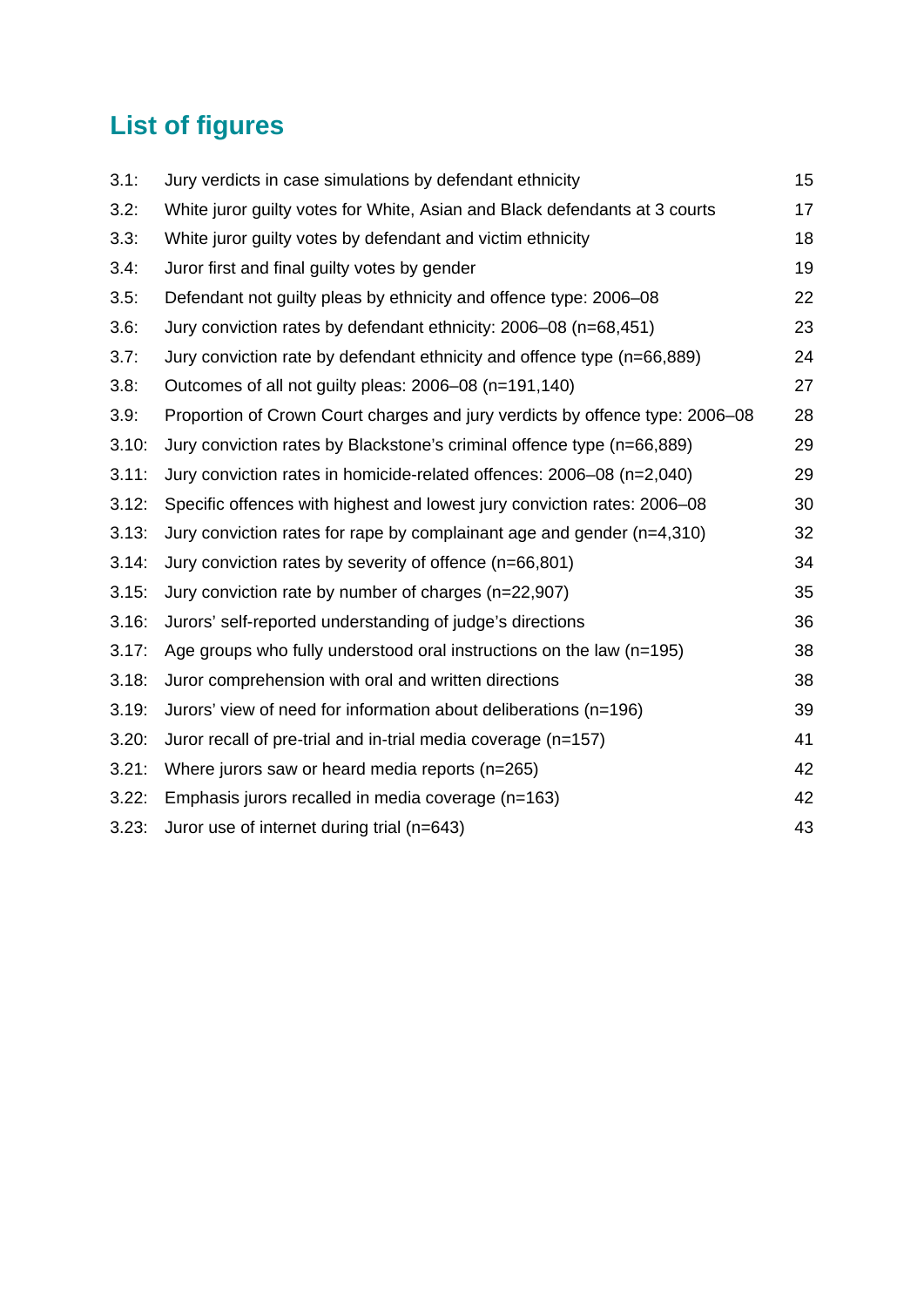# <span id="page-10-0"></span>**Summary**

This research asks: How fair is the jury decision-making process? It explores a number of aspects of jury fairness for the first time in this country, and asks specifically:

- Do all-White juries discriminate against BME defendants?
- Do jurors racially stereotype defendants?
- Do juries at certain courts rarely convict?
- Do juries rarely convict on certain offences?
- Do jurors understand legal directions?
- Do jurors know what to do about improper conduct in the jury room?
- Are jurors aware of media coverage of their cases?
- How is the internet affecting jury trials?

The research used a multi-method approach to examine these issues:

- case simulation with real juries at Crown Courts (involving 797 jurors on 68 juries);
- large-scale analysis of all actual jury verdicts in 2006–08 (over 68,000 verdicts);
- post-verdict survey of jurors (668 jurors in 62 cases).

The study found little evidence that juries are not fair. However, it identifies several areas where the criminal justice system should better assist jurors in performing this vital role. The study also demonstrates that section 8 of the Contempt of Court Act 1981 does not prevent comprehensive research about how juries reach their verdicts and that research from other jurisdictions should not be relied upon to understand juries in this country.

#### **All-White juries and BME defendants**

A key question remained to be answered from a recent jury study: **Do all-White juries discriminate against Black and minority ethnic (BME) defendants?** A large number of all-White juries tried an identical case in which only the race of defendants and victims was varied. This enabled the study to determine if race actually affects jury decision-making.

The case simulation was conducted with 41 all-White juries at Winchester and Nottingham Crown Courts (478 jurors). It replicated an earlier study of racially mixed juries at Blackfriars Crown Court in London (27 juries with 319 jurors). Earlier research found that juries at Winchester and Nottingham will almost always be all-White. The juror catchment area for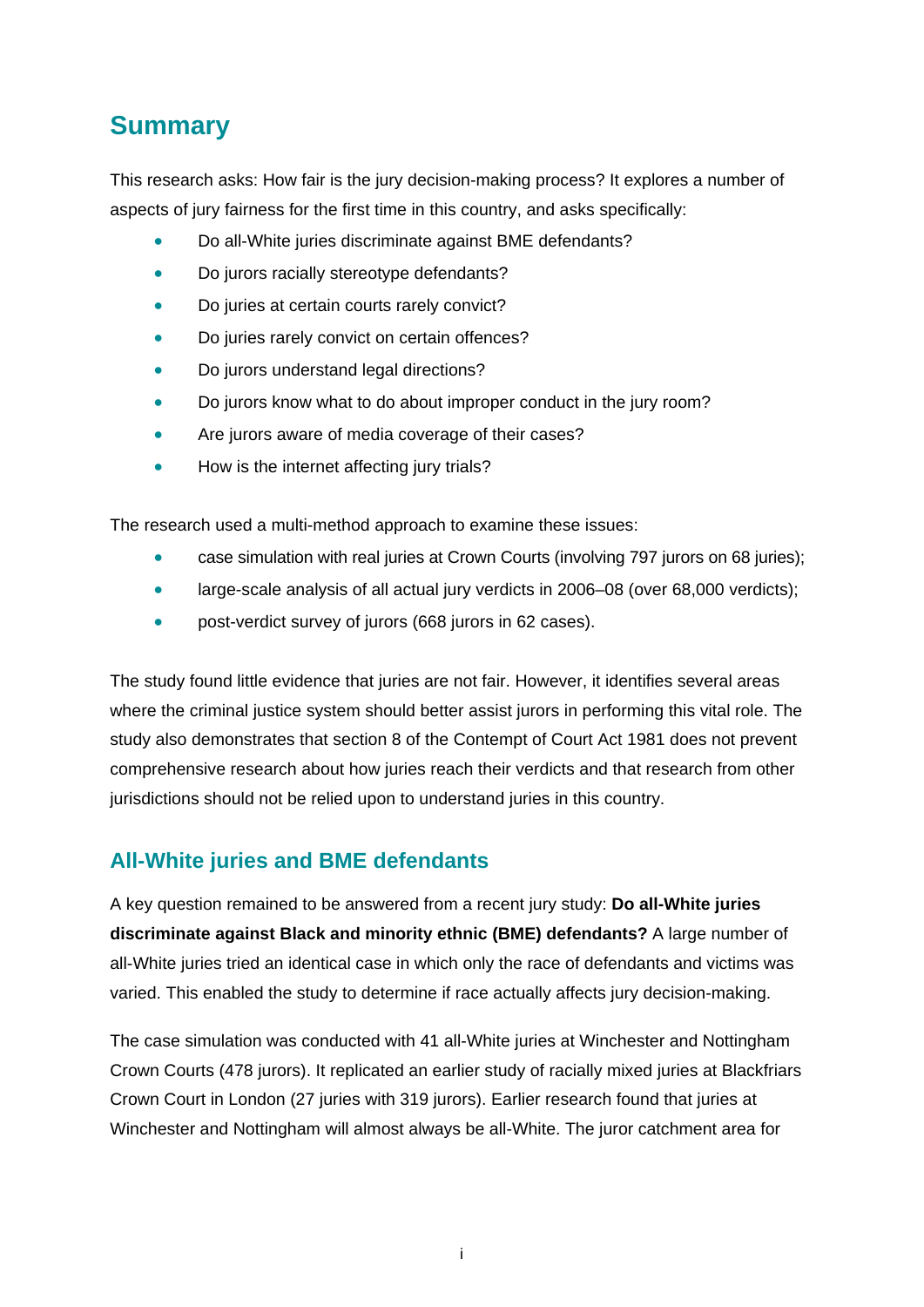Nottingham is predominantly White but includes neighbourhoods with high levels of ethnic diversity; the Winchester juror catchment area is overwhelmingly White throughout.

The study examined decision-making at the jury verdict level:

- The key finding was that verdicts of all-White juries did not discriminate against BME defendants. Jury verdicts at both courts showed no tendency for all-White juries to convict a Black or Asian defendant more than a White defendant.
- All-White juries at Winchester had almost identical verdicts for White and BME defendants, but all-White juries at Nottingham had particular difficulty reaching a verdict involving a BME defendant or BME victim.
- This suggests that local population dynamics may play a role in jury decisionmaking.

The study also examined the votes of all individual jurors who sat on these juries:

- White jurors serving on racially mixed juries and on all-White juries had similar patterns of decision-making for White, Black and Asian defendants. But White jurors on racially mixed juries had lower conviction rates overall.
- White jurors in a racially diverse area (Nottingham) appeared sensitive to cases involving inter-racial conflict. These jurors were significantly more likely to convict the White defendant when he was accused of assaulting a BME victim compared to a White victim. No similar trend was found with White jurors in Winchester.
- White jurors serving on all-White juries did not racially stereotype defendants as more or less likely to commit certain offences based on race. The same result was found with both White and BME jurors serving on racially mixed juries.
- The only other personal characteristic that appeared to affect juror decision-making was gender. Female jurors were more open to persuasion to change their vote in deliberations than male jurors. Male jurors rarely changed their mind.

## **Jury verdicts in Crown Courts in England and Wales 2006–08**

This study analysed a large dataset of all charges in all Crown Courts in England and Wales (551,669) where outcomes occurred between 1 October 2006 and 31 March 2008.

- Such a large dataset enabled a statistically reliable analysis of trends in jury verdicts.
- The study examined whether defendant ethnicity, offence type, court, severity of offence or number of charges in a trial had any correlation to jury verdicts.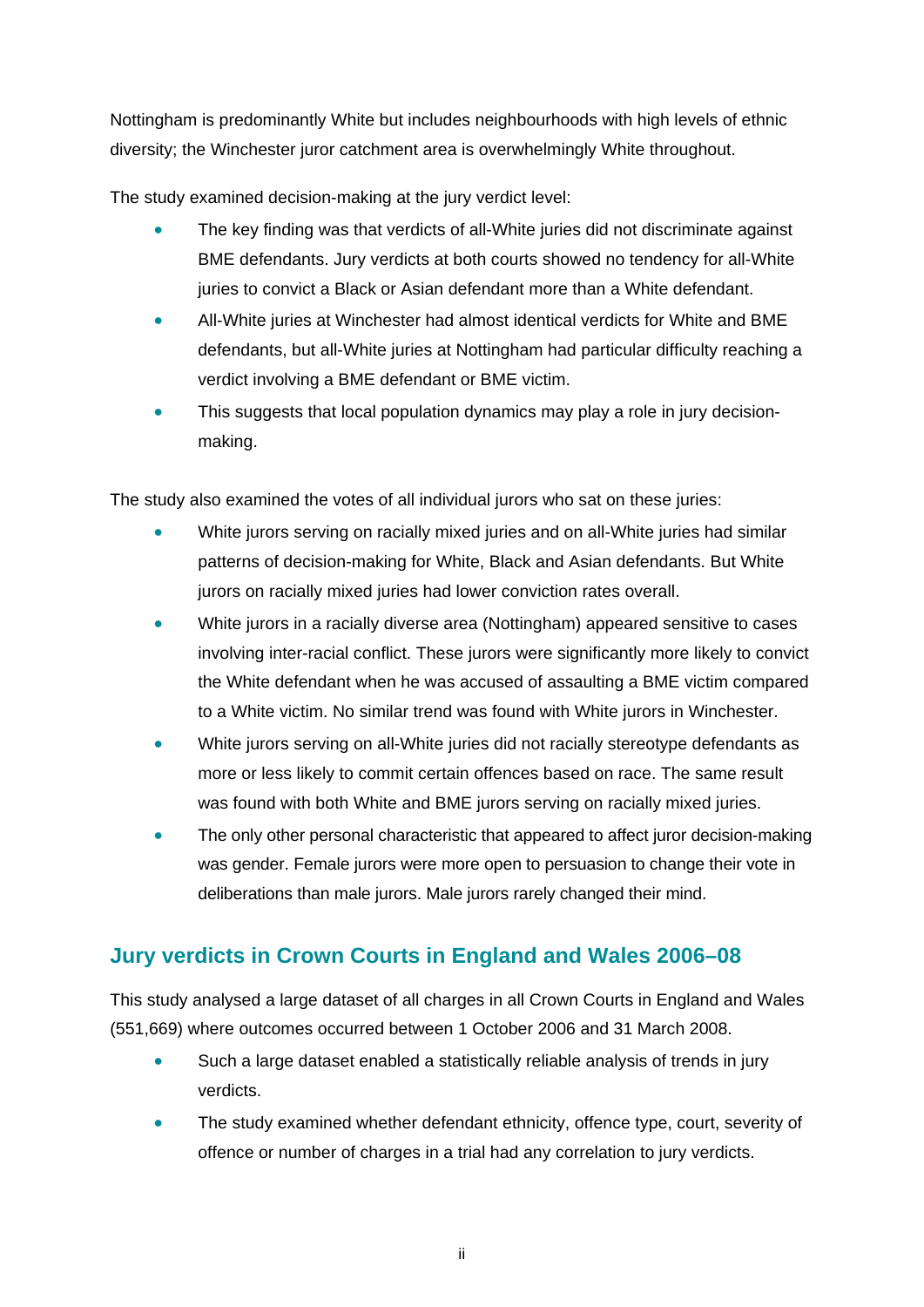# **Disproportionality for BME defendants in Crown Court trials**

It is already known that members of BME groups are disproportionately represented among those stopped, searched, arrested, charged and in prison. This study found that:

- BME defendants are consistently more likely than White defendants to plead not guilty to charges in all of the 12 general offence categories used in this study except one (falsification, forgery and counterfeiting).
- BME defendants are three and half times more likely to face a jury verdict in the Crown Court relative to their representation in the general population.
- However, jury verdicts showed only small differences based on defendant ethnicity. White and Asian defendants both had a 63% jury conviction rate; Black defendants had a 67% jury conviction rate.

This indicates that one stage in the criminal justice system where BME groups do not face persistent disproportionality is when a jury reaches a verdict.

## **Appearance of jury fairness**

While these findings strongly suggest that racially balanced juries are not needed to ensure fair decision-making in jury trials with BME defendants, concerns about the appearance of fairness with all-White juries may still remain.

- The study found that in all Crown Courts, the proportion of BME defendants is greater than the proportion of BME groups in the local population or BME jurors at each court.
- Concerns about the appearance of jury fairness are likely to arise in courts where all-White juries try substantial numbers of BME defendants or try White defendants accused of racial crimes against BME victims.
- To address these concerns, HMCS should ensure that court users understand how jury pools are selected and how representative they are of the locality.

## **Scope and effectiveness of jury trials**

Most charges brought against defendants in the Crown Court are not decided by a jury:

- Only 12% of all charges are decided by jury deliberation.
- 59% of all charges result in a guilty plea by a defendant.
- Of the remaining charges where a defendant pleads not guilty and therefore gives rise to a potential jury trial, 36% are decided by jury deliberation.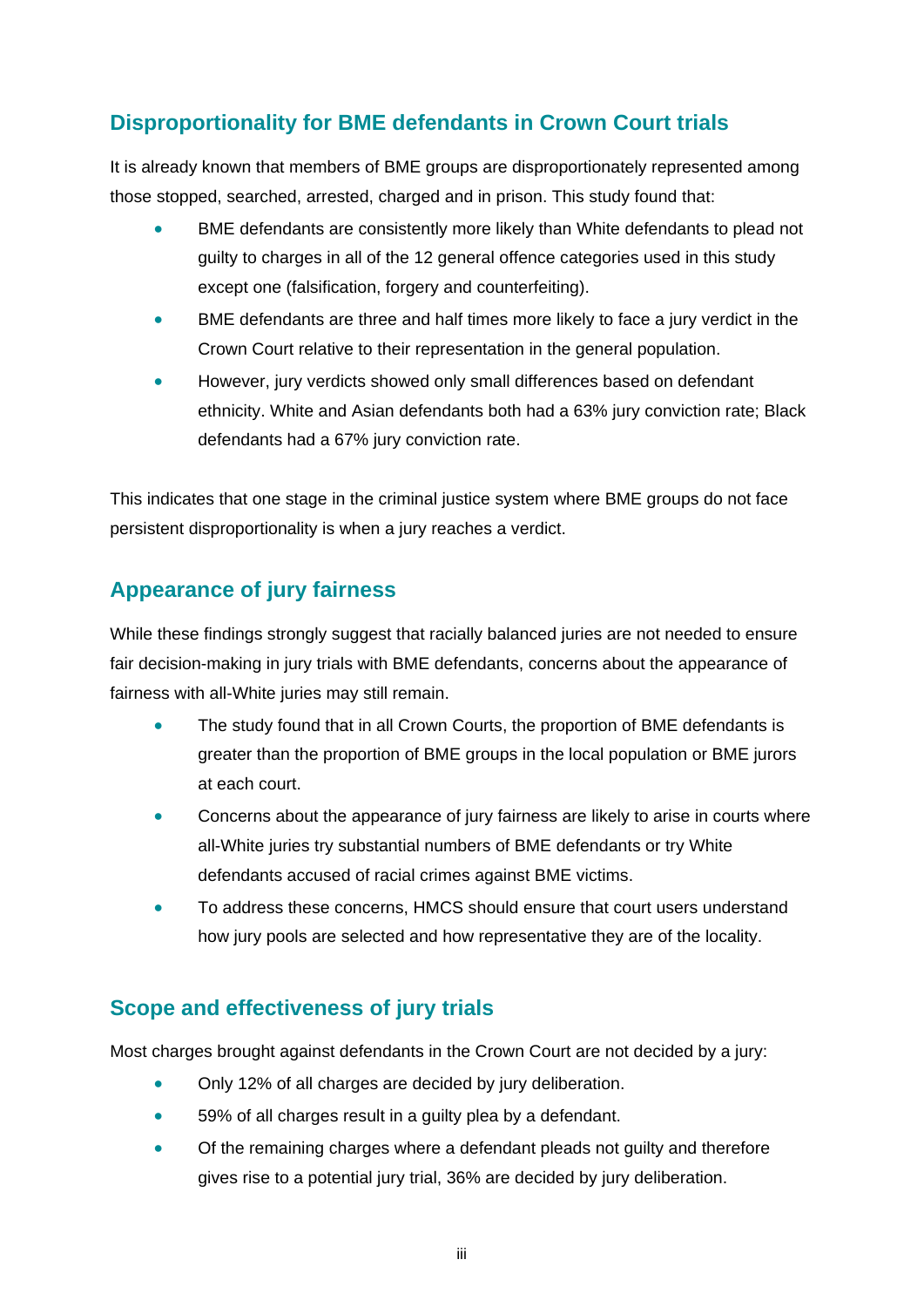Juries overall appear efficient and effective:

- Once a jury is sworn it reaches a verdict by deliberation on 89% of all charges (judges direct jury verdicts on 11% of charges).
- Once juries deliberate they reach verdicts on virtually all charges (only 0.6% of all verdicts are hung juries).
- Juries convict on almost two-thirds (64%) of all charges presented to them.
- Juries are rarely discharged (less than 1% of sworn juries).

## **Jury conviction rates**

Offence type had an impact on the probability of a jury reaching a guilty verdict.

- Falsification, deception, drugs and theft offences are the general offence types most likely to produce a guilty jury verdict.
- Non-fatal offences against the person are least likely to result in a jury conviction, although juries still reach guilty verdicts more often than not here (52% conviction rate).

Conviction rates for specific offences within general offence types can vary substantially.

 The category of homicide-related offences has some of the lowest jury conviction rates (threatening to kill 36%, manslaughter 48%, attempted murder 47%) but also some of the highest jury conviction rates (death by dangerous driving 85%, murder 77%).

Differences in jury conviction rates for different specific offences suggest that juries try defendants on the evidence and the law.

- Offences where the strongest direct evidence is likely to exist against a defendant appear to have the highest conviction rates (making indecent photographs of a child 89%, drugs possession with intent to supply 84%, death by dangerous driving 85%).
- Cases where juries must be sure of the state of mind of a defendant or complainant in order to convict appear to have the lowest conviction rates (threatening to kill 36%, attempted murder 47%, GBH 48%).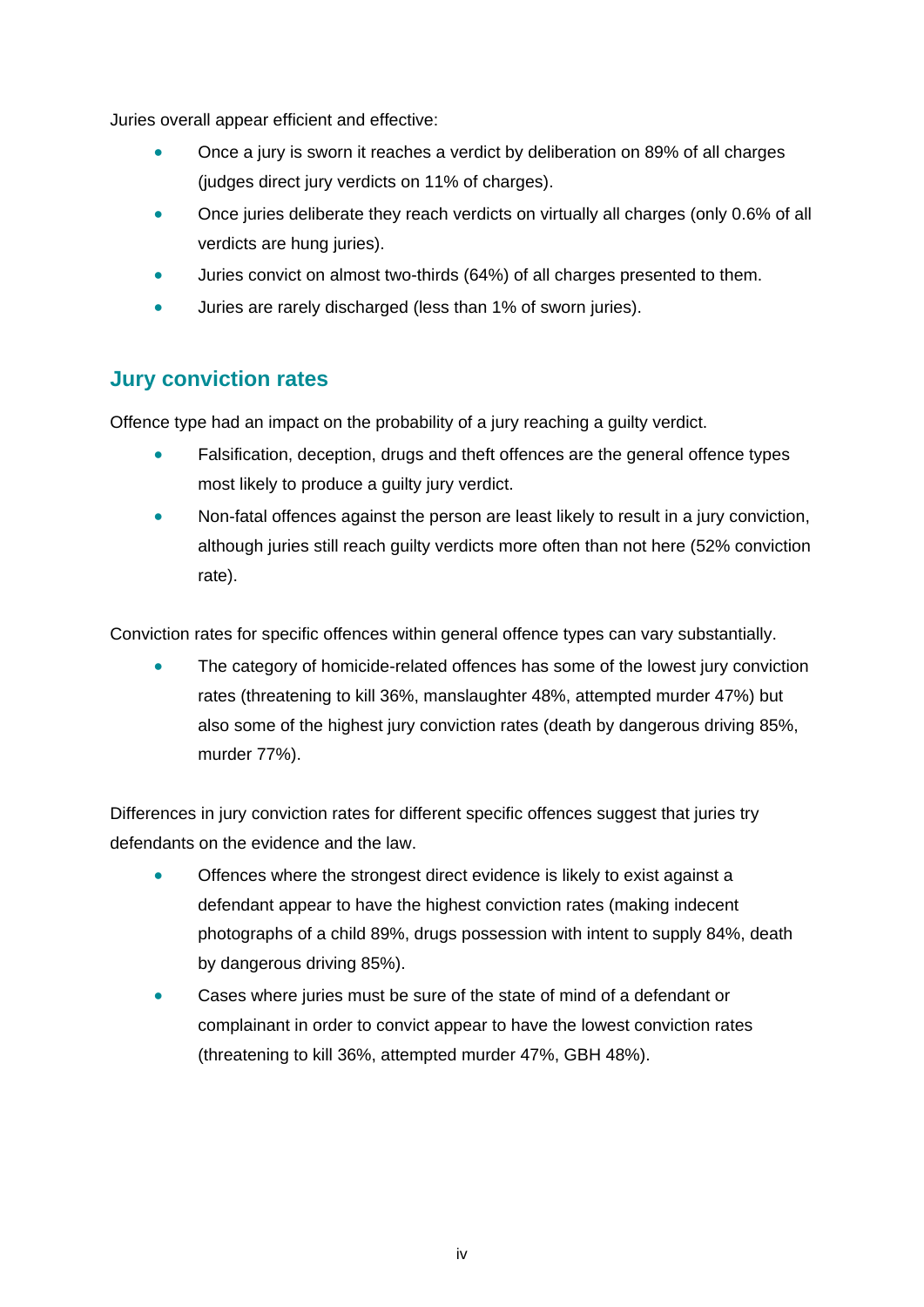## **Misconceptions about jury verdicts in rape cases**

Contrary to popular belief and previous government reports, juries actually convict more often than they acquit in rape cases (55% jury conviction rate).

- Other serious offences (attempted murder, manslaughter, GBH) have lower jury conviction rates than rape.
- A previous Home Office study stating that jury acquittals were more common than convictions was based on a small number of verdicts (181) in a few courts. Current findings cover all jury rape verdicts in all courts in 2006–08 (4,310).
- Jury conviction rates for rape vary according to the gender and age of the complainant, with high conviction rates for some female complainants and low conviction rates for some male complainants. This challenges the view that juries' failure to convict in rape cases is due to juror bias against female complainants.
- Juries are not primarily responsible for the low conviction rate on rape allegations.

#### **Misconceptions about jury verdicts in certain courts**

There are variations in jury conviction rates between Crown Courts.

- In courts with over 1,000 jury verdicts in 2006–08, the conviction rate ranged from 69% to 53%. There were no courts with a higher jury acquittal than conviction rate, and this dispels the myth that there are courts where juries rarely convict.
- Variations in court conviction rates could be due to differences in the types of offences presented to juries at different courts; differences in public attitudes to crime and justice in different communities; or variations in police evidence gathering or prosecution or judicial handling of jury trials.
- It is recommended that the underlying reasons for substantial variations in jury conviction rates between Crown Courts be examined further.

#### **Multiple charges**

- The number of charges against a defendant affected the likelihood of the jury returning at least one guilty verdict.
- The probability of a guilty jury verdict increased with the number of charges, rising steeply from 40% with one charge to 80% with five charges.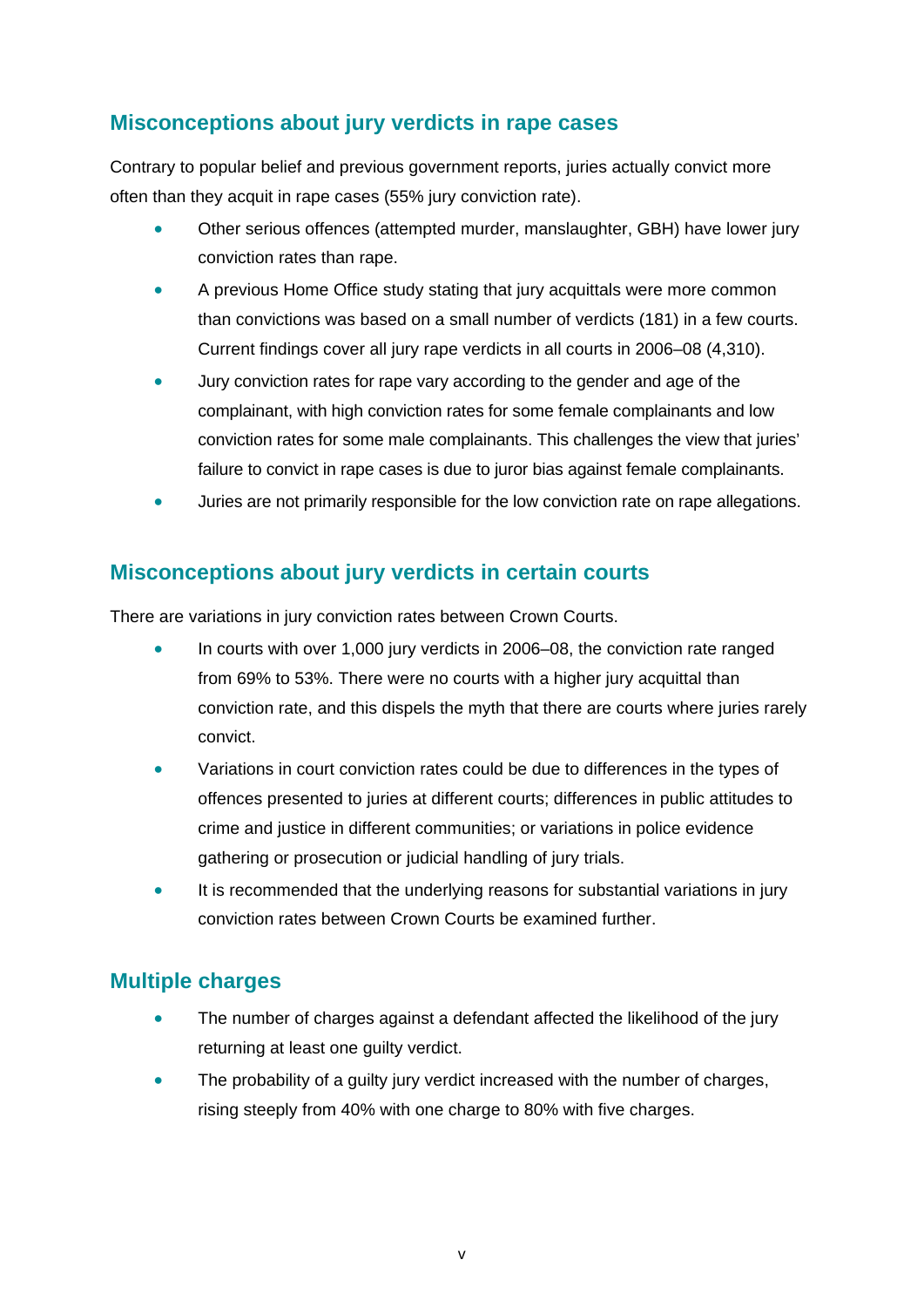# **Juror comprehension of judicial directions**

This study involved 797 jurors at three courts who all saw the same simulated trial and heard exactly the same judicial directions on the law.

 There is not a consistent view among jurors at all courts about their ability to understand judicial directions. Most jurors at Blackfriars (69%) and Winchester (68%) felt they were able to understand the directions, while most jurors at Nottingham (51%) felt the directions were difficult to understand.

Jurors' actual comprehension of the judge's legal directions was also examined.

- While over half of the jurors perceived the judge's directions as easy to understand, only a minority (31%) actually understood the directions fully in the legal terms used by the judge.
- Younger jurors were better able than older jurors to comprehend the legal instructions, with comprehension of directions on the law declining as the age of the juror increased.

A written summary of the judge's directions on the law given to jurors at the time of the judge's oral instructions improved juror comprehension of the law:

- The proportion of jurors who fully understood the legal questions in the case in the terms used by the judge increased from 31% to 48% with written instructions.
- The judiciary should reconsider implementing the Auld recommendations for issuing jurors with written *aide memoires* on the law in all cases.
- An assessment should also be made of how many judges already use written instructions, when and how often.
- Further research should be conducted as a matter of priority to identify the most effective tools for increasing juror comprehension of judicial directions.

#### **Jury deliberations and impropriety**

This study involved 196 jurors at Winchester who had served on a jury and therefore should have been instructed by a judge on improper conduct.

- Almost half (48%) of all jurors said they either did not know or were uncertain what to do if something improper occurred in the jury deliberating room.
- Most of these jurors (67%) also felt they should be given more information about how to conduct deliberations.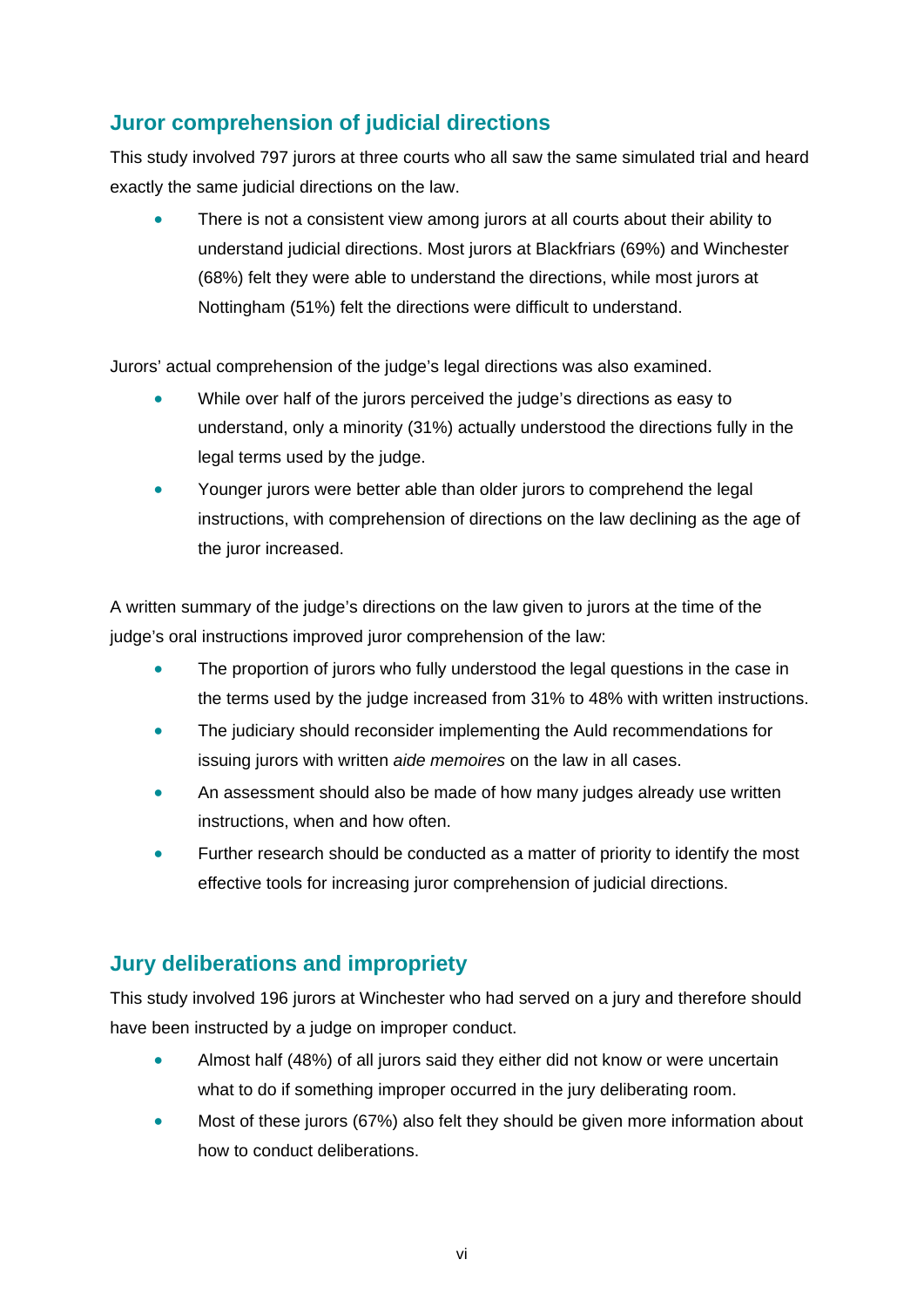- An even larger majority of these jurors (82%) felt it was correct that jurors should not be allowed to speak about what happens in the deliberating room.
- This was only a limited exploration of these issues. The findings indicate that further research should be conducted to determine what jurors understand improper jury behaviour to be; how jurors think they should deal with improper jury conduct; and what type of information jurors want about deliberations.

## **Media reporting of jury trials and juror use of the internet**

The study was conducted in three different locations (Nottingham, Winchester and London) and included 62 cases and 668 jurors. The sample included both long, high profile cases and standard cases lasting less than two weeks with little media coverage.

- Jurors serving on high profile cases were almost seven times more likely to recall media coverage (70%) than jurors serving on standard cases (11%).
- Most jurors who recalled media reports of their case saw or heard reports only during the time their trial was going on. This provides the first empirical evidence in this country of the "fade factor" in jury trials (the further away media reports are from a trial the more likely they are to fade from jurors' memories).
- But a third of jurors (35%) on high profile cases remembered pre-trial coverage.
- In high profile cases, jurors recalled media reports of their cases from a range of media outlets, with television (66%) and national newspapers (53%) the two main sources. This contrasts with jurors' recall of media reports in standard cases, where local newspapers accounted for almost all (77%) coverage recalled.
- Most jurors (66%) in high profile cases who recalled media coverage either did not or could not remember it having any particular slant. Where jurors did recall any emphasis, almost all recalled it suggesting the defendant was guilty.
- In high profile cases, 20% of jurors who recalled media reports of their case said they found it difficult to put these reports out of their mind while serving as a juror.

The findings show that in high profile cases almost three-quarters of jurors will be aware of media coverage of their case. It would be helpful to know how these jurors perceive this media coverage, what particular type of pre-trial coverage jurors' recall and what type of coverage some jurors find difficult to put out of their minds.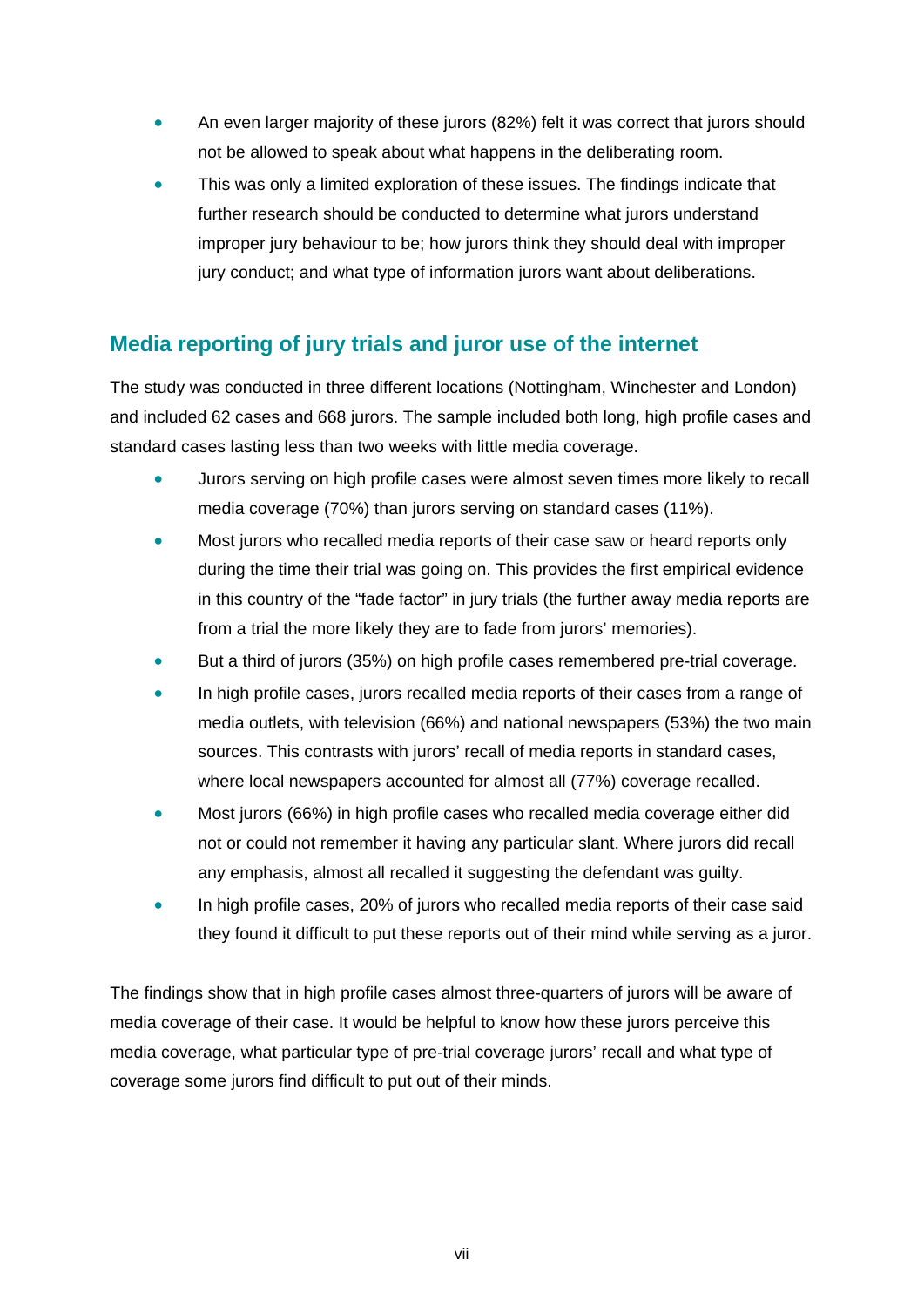## **The internet**

All jurors who looked for information about their case during the trial looked on the internet.

- More jurors said they saw information on the internet than admitted looking for it on the internet. In high profile cases 26% said they saw information on the internet compared to 12% who said they looked. In standard cases 13% said they saw information compared to 5% who said they looked.
- In the study jurors were admitting to doing something they should have been told by the judge not to do. This may explain why more jurors said they saw reports on the internet than said they looked on the internet.
- Among all jurors who said they looked for information on the internet, most (68%) were over 30 years old. Among jurors on high profile cases, an even higher percentage (81%) of those who looked for information on the internet were over 30.

The findings raise a number of questions that should be examined further: do jurors realise they are not suppose to use the internet? How do they use the internet: do they just look for information or do they also discuss the case on social networking sites? What type of judicial instruction would be most effective in preventing jurors from looking for information about their case on the internet?

#### **Recommendations**

The jury system imposes a duty on citizens to participate in the criminal justice system and to decide the most serious criminal cases in this country. It is therefore crucially important that jurors are provided with the most effective tools to carry out that responsibility. The findings on juror comprehension of the law, impropriety, internet use and jurors' views about deliberations suggest that jurors want and need new tools to better understand the process. A concerted effort should be made by those responsible for the criminal justice system to identify the most effective means of ensuring the highest levels of juror understanding in criminal jury trials.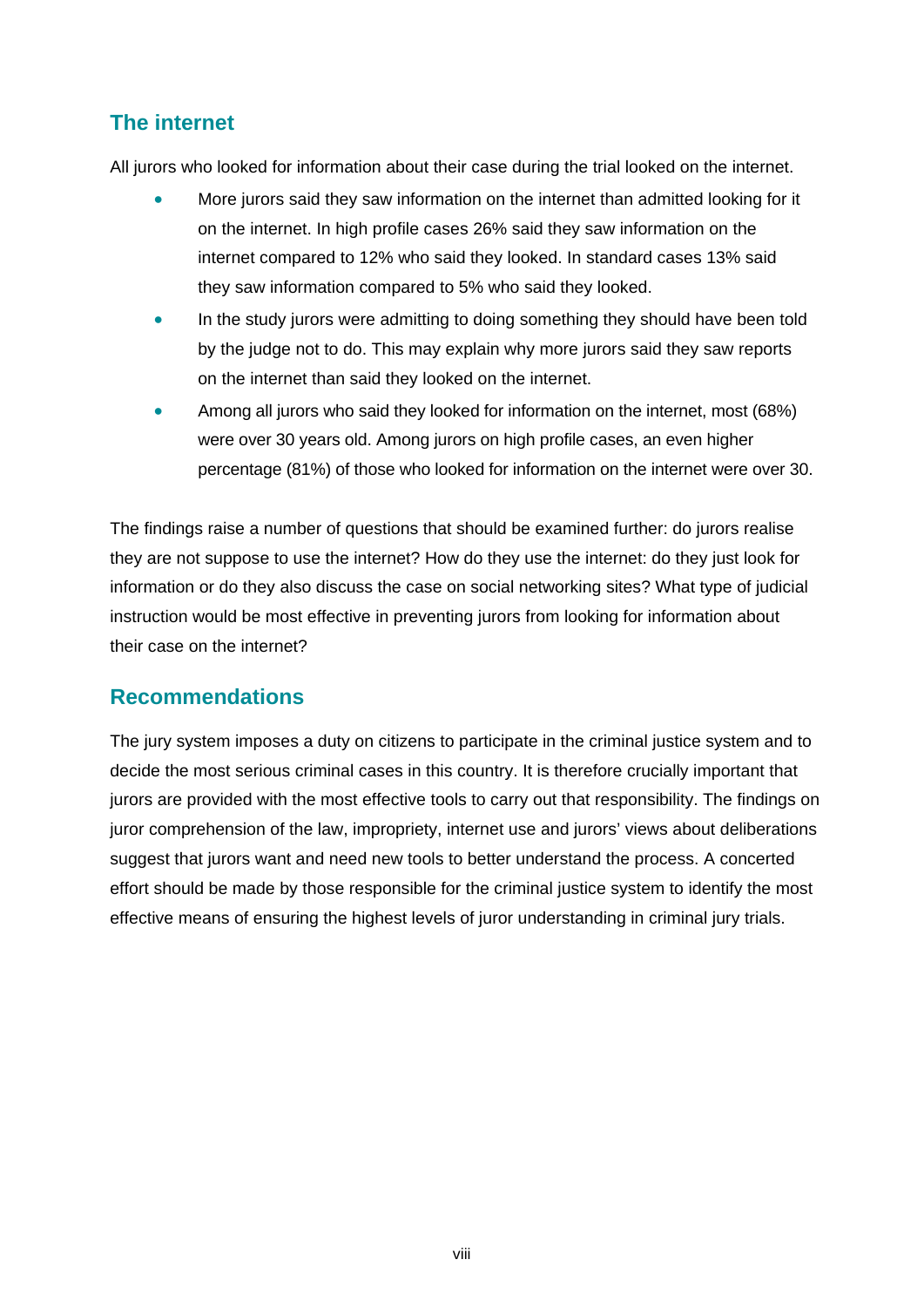# **Written juror guidelines**

To address both jury impropriety in general and juror use of the internet, the judiciary and HMCS should consider issuing every sworn juror with written guidelines clearly outlining the requirements for serving on a trial.

- The written guidelines should acknowledge the value of the juror's role and clearly explain what improper behaviour is, why it is wrong and what to do about it.
- The judge should review the requirements with jurors as soon as they are sworn. This should include a fuller direction to jurors on why they should not use the internet to look for information or discuss their case.
- Jurors should be required to keep the guidelines with them throughout the trial.
- Piloting should be carried out to determine what form of written guidelines and judicial directions are most comprehensible to jurors and are most likely to be taken seriously.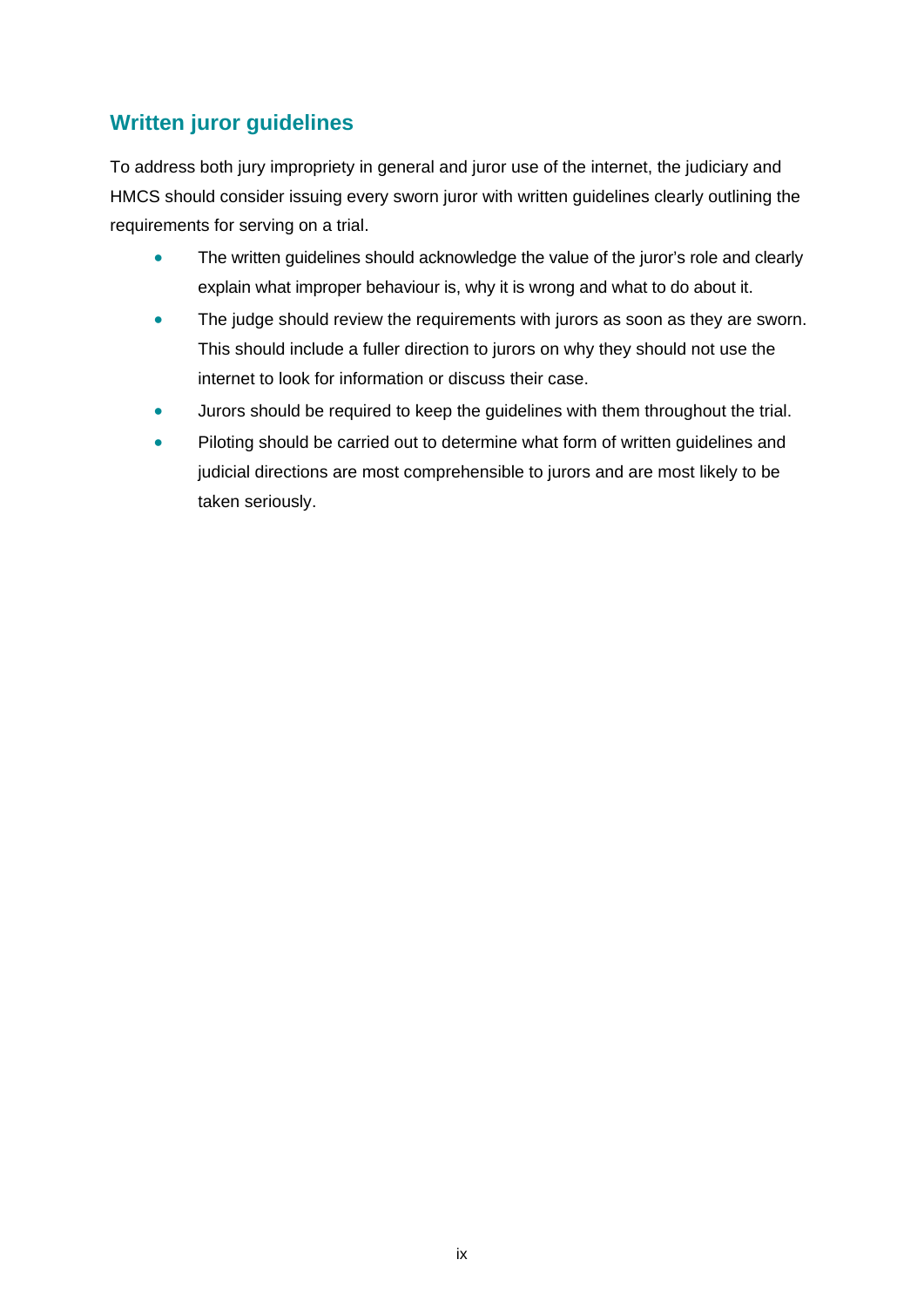# <span id="page-19-0"></span>**1. Context**

 $\overline{a}$ 

#### <span id="page-19-1"></span>**1.1 The fairness of jury decision-making**

Even though juries decide less than 1% of all criminal cases in England and Wales, defendants in these cases are charged with the most serious criminal offences and face the greatest possible loss of liberty. The fairness of jury decision-making is therefore of fundamental importance to the criminal justice system. Opinion polls consistently show strong public support for jury trials (Bar Council, 2002; ICM, 2007; Thomas, 2007). To preserve this confidence in the justice system it is crucial that allegations of jury bias are systematically explored. Yet in this country, little is known about how juries reach verdicts.

This lack of knowledge about jury decision-making is usually incorrectly attributed to section 8 of the Contempt of Court Act 1981. This makes it a criminal offence to "obtain, disclose or solicit any particulars of statements made, opinions expressed, arguments advanced, or votes cast by members of a jury in the course of their deliberations". This does not, in fact, prevent almost all research about and with juries (Thomas, 2008). But its existence has created confusion about what jury research can and cannot be conducted and has contributed to an information vacuum about juries in this country.

In the absence of empirical evidence, inevitably domestic anecdote and research from other jurisdictions has been relied upon to draw conclusions about jury decision-making here. It has long been claimed for instance that juries in certain Crown Courts hardly ever convict (Hansard, 1982). Anecdotal reports also appear from time to time that juries do not understand legal directions or that improper conduct occurs in the jury room (Daly & Pattenden, 2005). Most jury research has been conducted in the United States. A large amount of this research is concerned with the issue of race<sup>[1](#page-19-2)</sup> and juries, some of which has indicated that White jurors discriminate against non-White defendants (Sommers & Ellsworth, 2003). While this research has developed valuable methodologies, there are important differences between juries in America and in this country that mean caution needs to be exercised in drawing similar conclusions about juries here (Thomas, 2007).

In order to provide clear empirical evidence about juries in this country, this study tackles a number of important issues concerning the fairness of jury decision-making, including: discrimination, consistency, comprehension, improper conduct and media reporting.

<span id="page-19-2"></span><sup>1</sup> There is no universally accepted terminology in this field. American jury research uses the term "race", while the term "ethnicity" is most commonly used in Britain.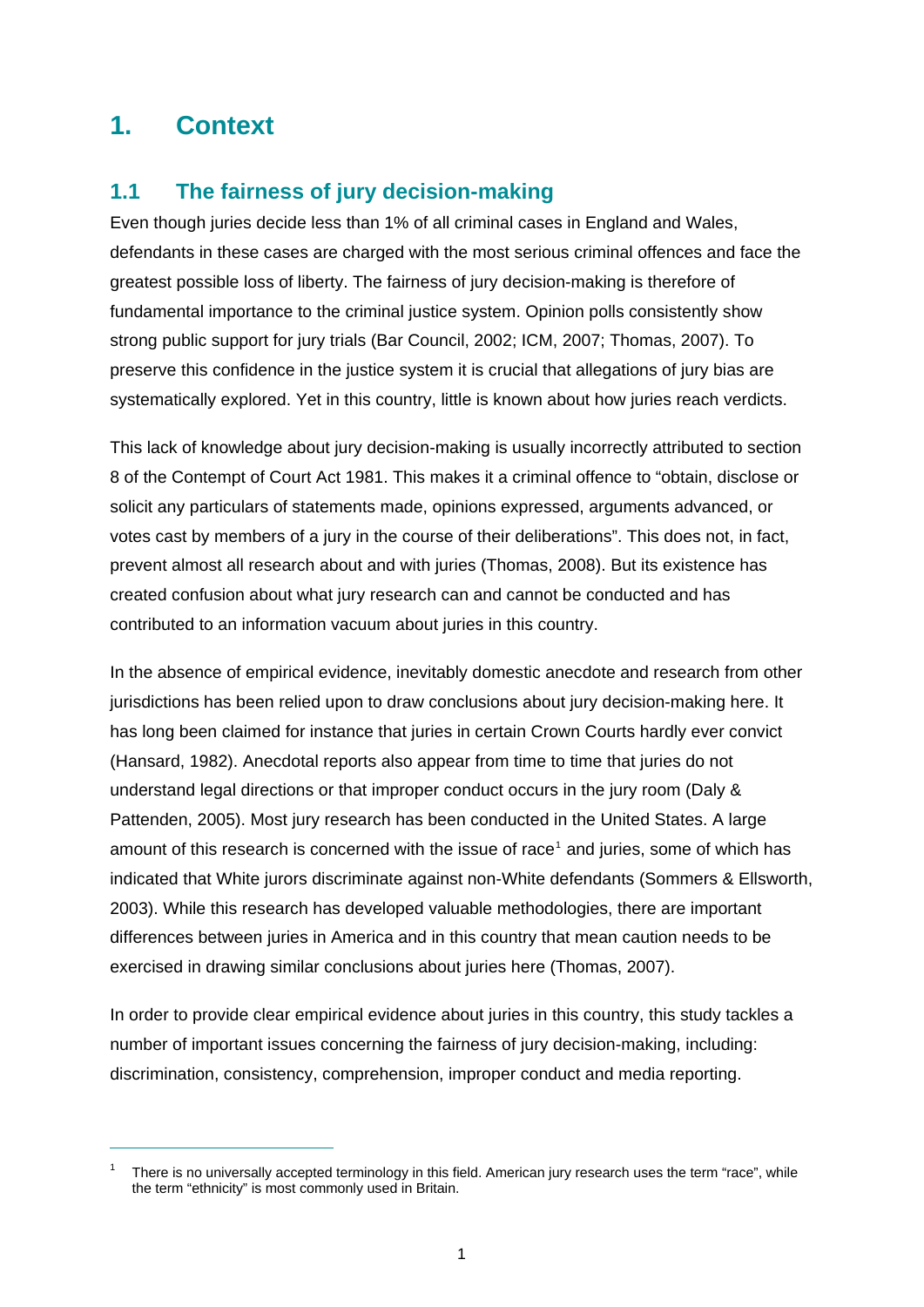#### <span id="page-20-0"></span>**1.2 Racial discrimination**

For several decades there have been claims that the racial composition of juries affects jury fairness in this country. Where Black and minority ethnic (BME) defendants are tried by an all-White jury, the concerns are two-fold: that all-White juries may actually treat BME defendants unfairly and that all-White juries simply appear unfair. Similar concerns can also arise where all-White juries try White defendants accused of racially motivated crimes involving BME victims.

There has been no empirical research in this country to show how often BME defendants or racially motivated crimes are tried by all-White juries, and until recently there has been no research into whether race actually affects jury verdicts. As a result, American research showing White juror bias against non-White defendants has been relied upon to suggest that juries here are likely to be racially biased. Both the Auld Review of the Criminal Courts (2001) and the Runciman Royal Commission on Criminal Justice (1993) based recommendations for racially mixed juries on this assumption, but both recognised that these recommendations had to be made in the absence of empirical evidence in this country.

In 2007, the Ministry of Justice (MoJ) published the findings of the Jury Diversity Project (Thomas, 2007), which revealed that most defendants in most Crown Courts outside London will be tried by an all-White jury. This does not reflect any failure in juror summoning; it is simply the consequence of population dynamics in court catchment areas and the process of random summoning. The Project also conducted the first empirical study here of how race affects jury decision-making. That study at Blackfriars Crown Court in London<sup>[2](#page-20-1)</sup> found that racially mixed juries did not discriminate against either BME or White defendants. However, a key question remained to be answered: Do all-White juries outside London discriminate against BME defendants? This study was commissioned to address this question and to determine how often all-White juries try BME defendants and try White defendants in racerelated crimes.

As part of the study of racial discrimination, the current research also explores whether jurors in this country racially stereotype defendants. The Macpherson Report (1999) identified racial stereotyping as a sign of institutional racism. Elsewhere, the type of crime a defendant is accused of committing has been found to affect the likelihood of White juror bias. Sunnafrank and Fontes (1983) found that White jurors in America viewed white-collar crimes (such as embezzlement) as consistent with a stereotype of White criminals, but that more violent

<span id="page-20-1"></span><sup>2</sup> Herein referred to as the Blackfriars study.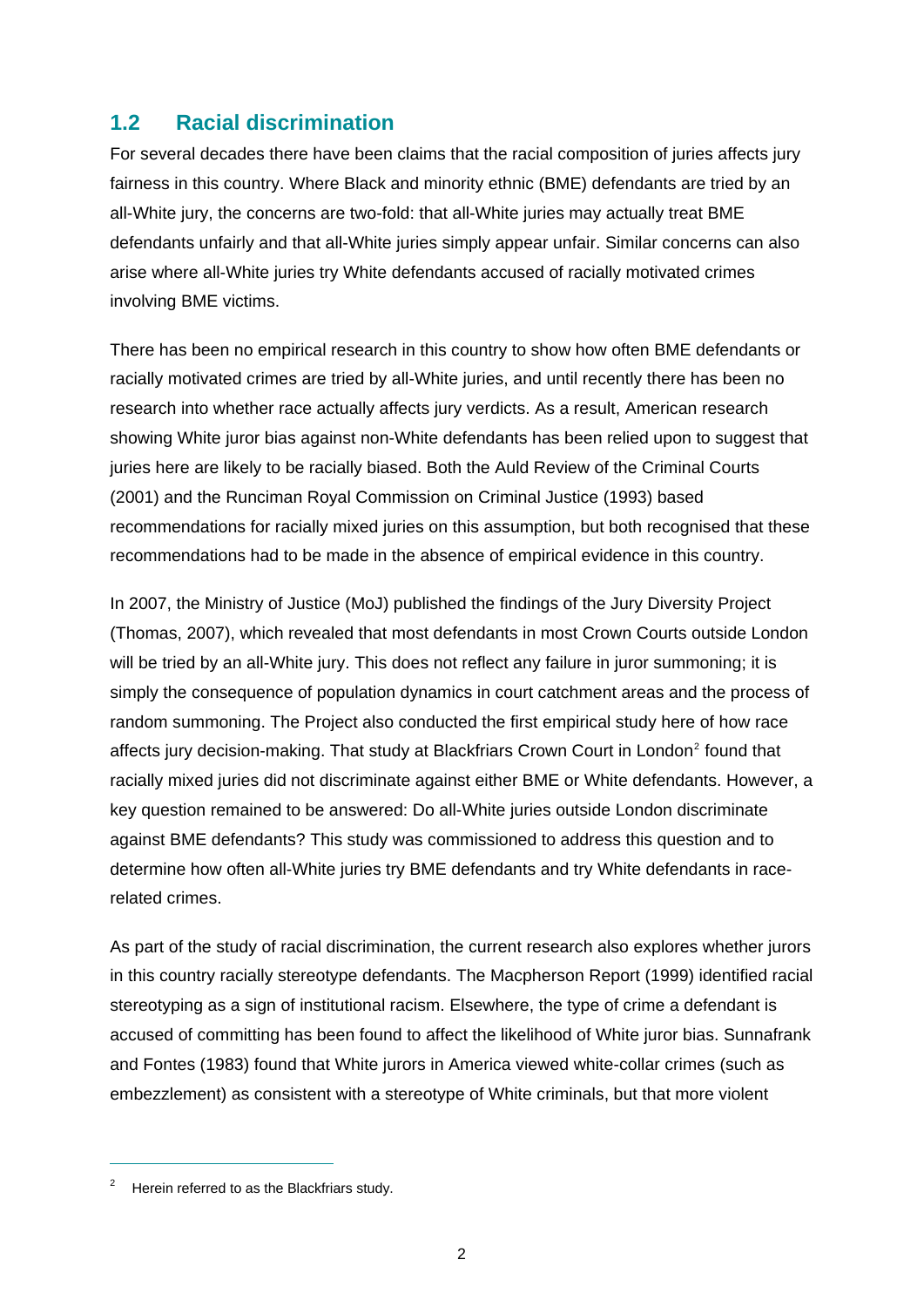crimes (such as assault) were associated with a Black criminal stereotype. This research looks at whether similar stereotyping occurs here.

#### <span id="page-21-0"></span>**1.3 Consistency of jury verdicts**

Juries at certain Crown Courts are commonly thought to have very low conviction rates. Snaresbrook Crown Court, for instance, has long had a reputation for juries that do not convict (Hansard, 1982). It is possible that if jury conviction rates do vary significantly between courts this simply reflects differences in public attitudes to crime and justice in different localities. However, another possibility is that it reflects differences in police performance in evidence gathering in different areas or differences in prosecution or judicial handling of jury trials in different courts, which would be more problematic.

Claims are also often made that juries have particularly low conviction rates for certain offences, such as rape (Kelly *et al*., 2005). In all cases, in order to convict a defendant juries must be sure of the defendant's guilt, and it is possible that some offences may be harder to prove to this standard than others. But in rape cases it is claimed that jurors' prejudicial attitudes to female complainants are what account for low conviction rates (Temkin & Krahe, 2008).

There has been no systematic examination of jury conviction rates either by court or offence in England and Wales. Where statistics exist on conviction rates by offence in the Crown Court (Marais, 2008), they do not distinguish jury verdicts from other outcomes. This research explores whether there is consistency in jury decision-making across Crown Courts, or whether differences in jury conviction rates are associated with other factors such as the type of offence, severity of the offence, number of charges against a defendant and defendant ethnic background.

#### <span id="page-21-1"></span>**1.4 Comprehension of legal instructions**

Jurors' ability to understand legal directions is a crucial element in the proper functioning of the jury decision-making process. In a study of more than 7,000 jurors, Zander (1993) found that almost all jurors felt they had little difficulty understanding judges' legal directions. But there has been no research examining jurors' actual comprehension of judicial directions.

In 2007, Lord Phillips (then the Lord Chief Justice) publicly called for legal directions to juries to be simplified (Phillips, 2007). He also suggested that it might be time to reconsider proposals made by the Auld Review for restructuring jury trials to aid juror comprehension. Auld (2001) recommended that at the start of the trial the judge should give the jury a summary of the case and the questions they will have to decide, supported by a written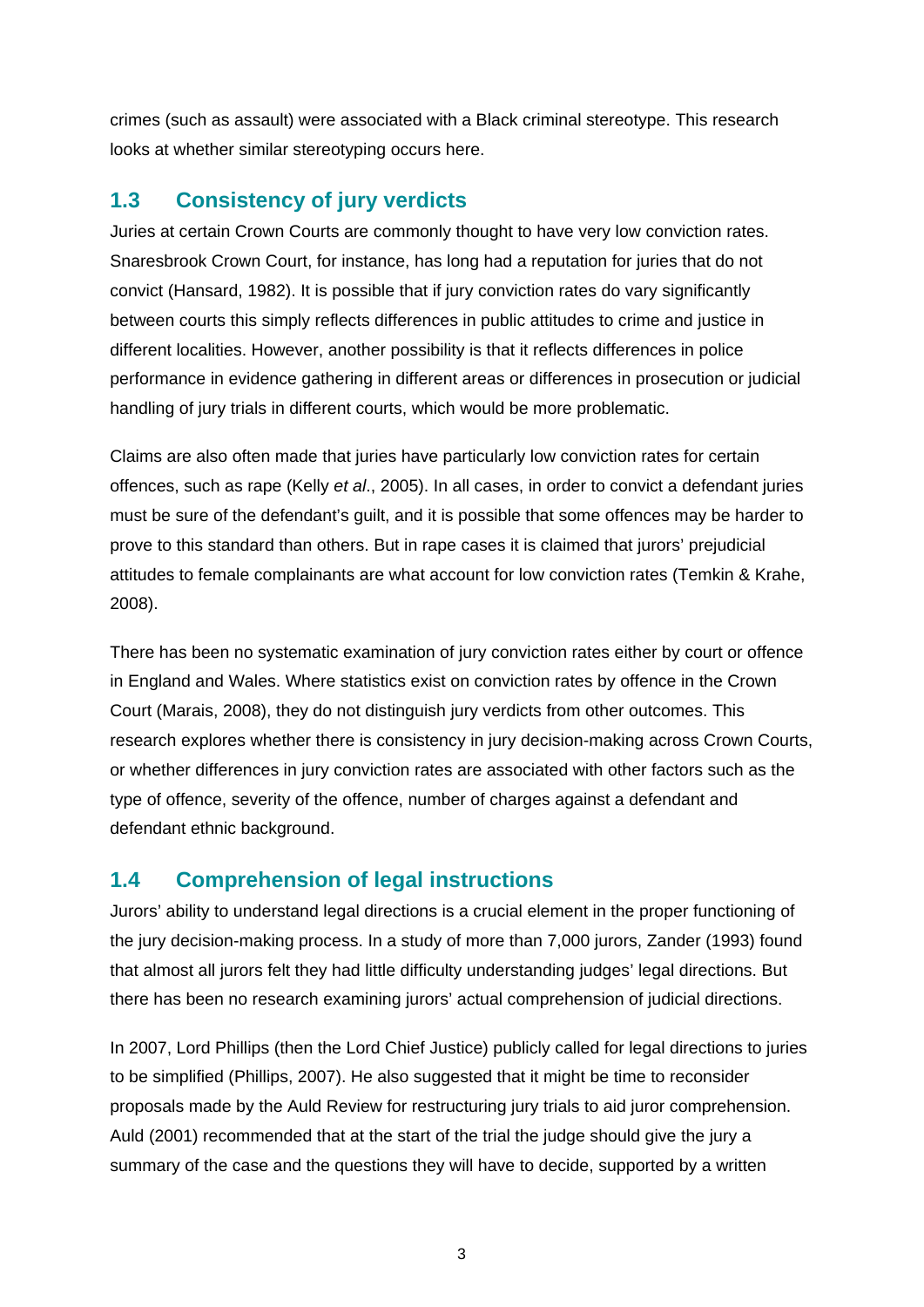*aide memoire*. After the evidence, the judge would no longer direct the jury on the law but would provide the jury with written factual questions, the answers to which would lead to a verdict of guilty or not guilty. The current Lord Chief Justice (Judge, 2008) has also suggested that courts in future might need to present more information visually instead of orally to juries to reflect everyday advances in information technology.

While there have been studies elsewhere examining how certain tools or procedures could aid juror comprehension (Dann *et al*., 2005), there has been no similar research here. This study includes an initial exploration of how well jurors actually understand judges' oral instructions on the law and whether certain tools may improve comprehension.

#### <span id="page-22-0"></span>**1.5 Jury impropriety**

Once a jury has retired to consider its verdict, its discussions and reasons for its decision are sacrosanct. Reports of racist remarks made during jury deliberations in recent years, although few, have fuelled concerns about the impartiality of juries towards BME defendants (Daly & Pattenden, 2005). Some of these jury verdicts have been challenged on the basis that they infringed the defendant's right to a fair hearing under Article 6 of the European Convention. The European Court has ruled that sufficient guarantees must exist to exclude any objectively justified or legitimate doubts as to the impartiality of the jury, and stressed that a jury must be impartial from a subjective as well as an objective point of view.<sup>[3](#page-22-1)</sup>

In 2004, the House of Lords addressed the extent to which section 8 of the Contempt of Court Act 1981 prohibits judges from questioning jurors about deliberations when accusations of jury impropriety arise.<sup>[4](#page-22-2)</sup> The court reiterated the longstanding principle that only the trial judge is entitled to investigate issues affecting jury deliberations.<sup>[5](#page-22-3)</sup> The effect of this ruling is that unless jurors bring concerns about improper jury conduct to the trial judg e's attention **before** a verdict is returned, it is very difficult for such claims to be investigated after the verdict.

The judiciary subsequently adopted a new practice direction (55a), in which judges advise jurors at the outset of the trial of the need to bring any concerns about fellow jurors to the judge's attention immediately and not to wait until the case is concluded.<sup>[6](#page-22-4)</sup> The Government initially suggested providing further information to jurors on what jury impropriety is and how

<span id="page-22-1"></span><sup>3</sup> See *Gregory v United Kingdom* (1997) 25 E.H.R.R. 577 and *Sander v United Kingdom* (2001) 31 E.H.R.R. 44. *R. v. Mirza* [2004] UKHL 2 [2004] 1 All ER 925.

<span id="page-22-2"></span>

<span id="page-22-3"></span>Except where criminal conduct is suspected.

<span id="page-22-4"></span><sup>6</sup> Practice Direction 55a suggests saying: "Very rarely something may happen which causes you real concern. If any of you has such a concern, please inform me about it at once discreetly in a written note via the court clerk or the usher. Do not leave it until the case is over, because it might then be impossible to put matters right".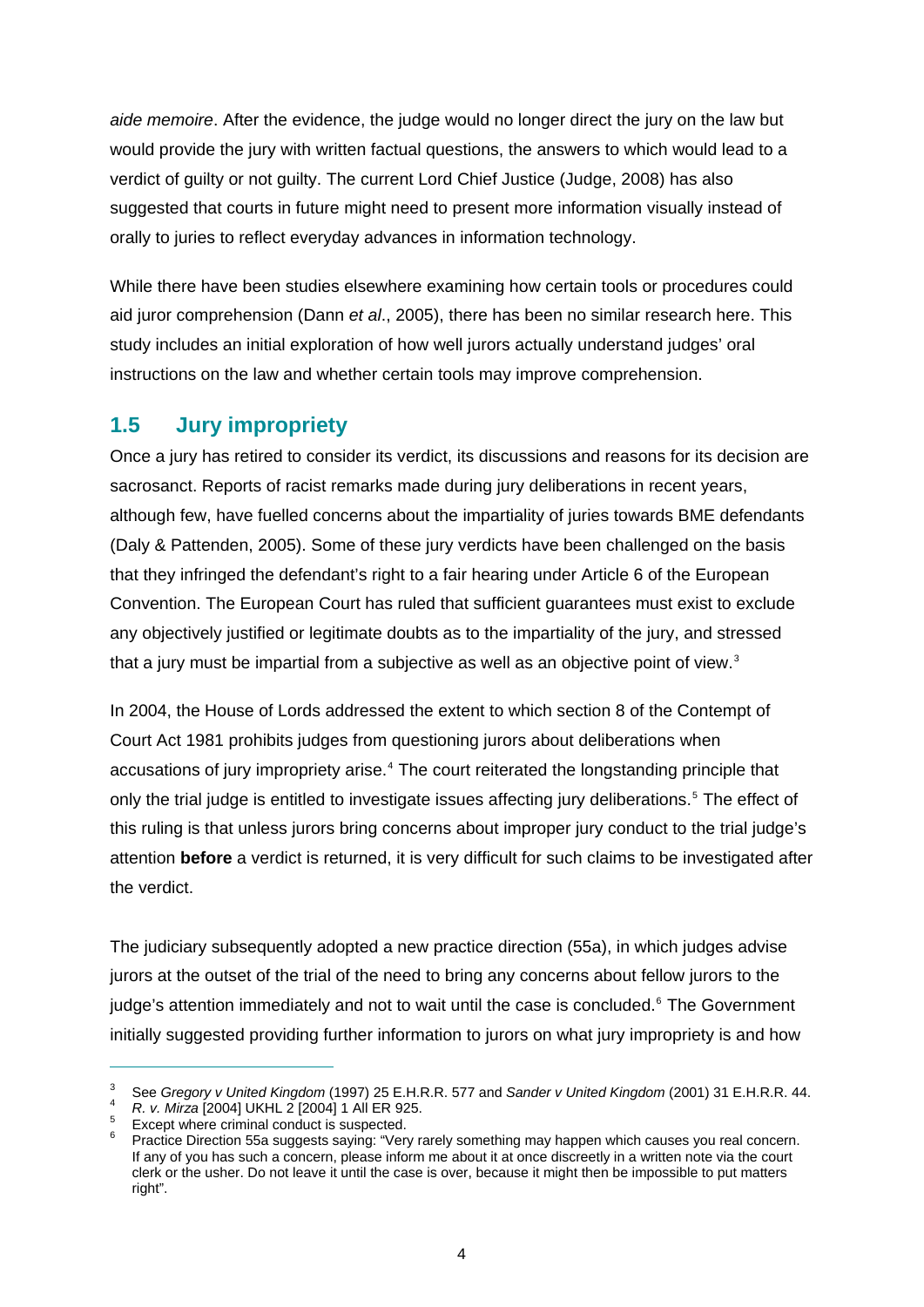it should be addressed. However, after a consultation process (DCA, 2005) and discussions with the senior judiciary, it concluded that further guidance might only confuse the issue and run the risk of causing jurors unnecessary anxiety about what they can and cannot do.

There has so far been no research to determine whether the new practice direction is clearly understood by jurors, and recent cases present conflicting evidence. In the 2007 manslaughter conviction of Keran Henderson, dissenting jurors claimed only after the verdict that the jury majority did not understand the evidence. The jury foreman gave an interview to this effect to the Times newspaper after the verdict, which the newspaper published, and both parties were subsequently found guilty of contempt by the High Court. However, other instances in which jurors have reported fellow jurors' improper use of the internet to the court before a verdict was returned (see below) suggest that some jurors do understand the impropriety rule.<sup>[7](#page-23-1)</sup> This study explores whether jurors believe they know what to do about improper jury conduct.

#### <span id="page-23-0"></span>**1.6 Impact of media coverage and the internet**

Concerns are also often raised about juries being unduly influenced by media coverage in high profile cases, but to date there has been no research on this issue here. In reporting jury trials there is inevitably a need to strike a balance between the competing interests of freedom of the press on the one hand and the administration of justice and right to a fair trial on the other. Under section 2(3) of the Contempt of Court Act 1981, media coverage of active legal proceedings must not create a substantial risk of serious prejudice to the case by unduly influencing jurors.

Legal judgments about whether media coverage amounts to such (strict liability) contempt are usually based on a belief in the "fade factor".<sup>[8](#page-23-2)</sup> This is the idea that media reporting is less likely to affect jurors the further away it is from the actual trial. Psychological studies support this belief (Anderson, 1[9](#page-23-3)95), $9$  but there is no empirical evidence in this country to show whether or not the fade factor is a valid assumption in jury trials. Research in other common law jurisdictions has concluded that jury verdicts are not likely to be influenced by media reporting (Chesterman *et al*., 2000), but this research is inevitably unique to those jurisdictions. In 2007, the Government signalled its willingness to consider whether media reporting is likely to affect jury decision-making here (Goldsmith, 2007), and this study provides an initial exploration of this issue.

<sup>7</sup> Also see *R v Smith and Mercieca* [2005] UKHL 12. 8

<span id="page-23-3"></span><span id="page-23-2"></span><span id="page-23-1"></span>Archbold 28–74 to 28–76; *R. v B.* [2006] EWCA Crim 2692. 9

The "power law of forgetting" shows that individuals initially and rapidly forget some of the material they are exposed to and then forget more of the material more slowly over time.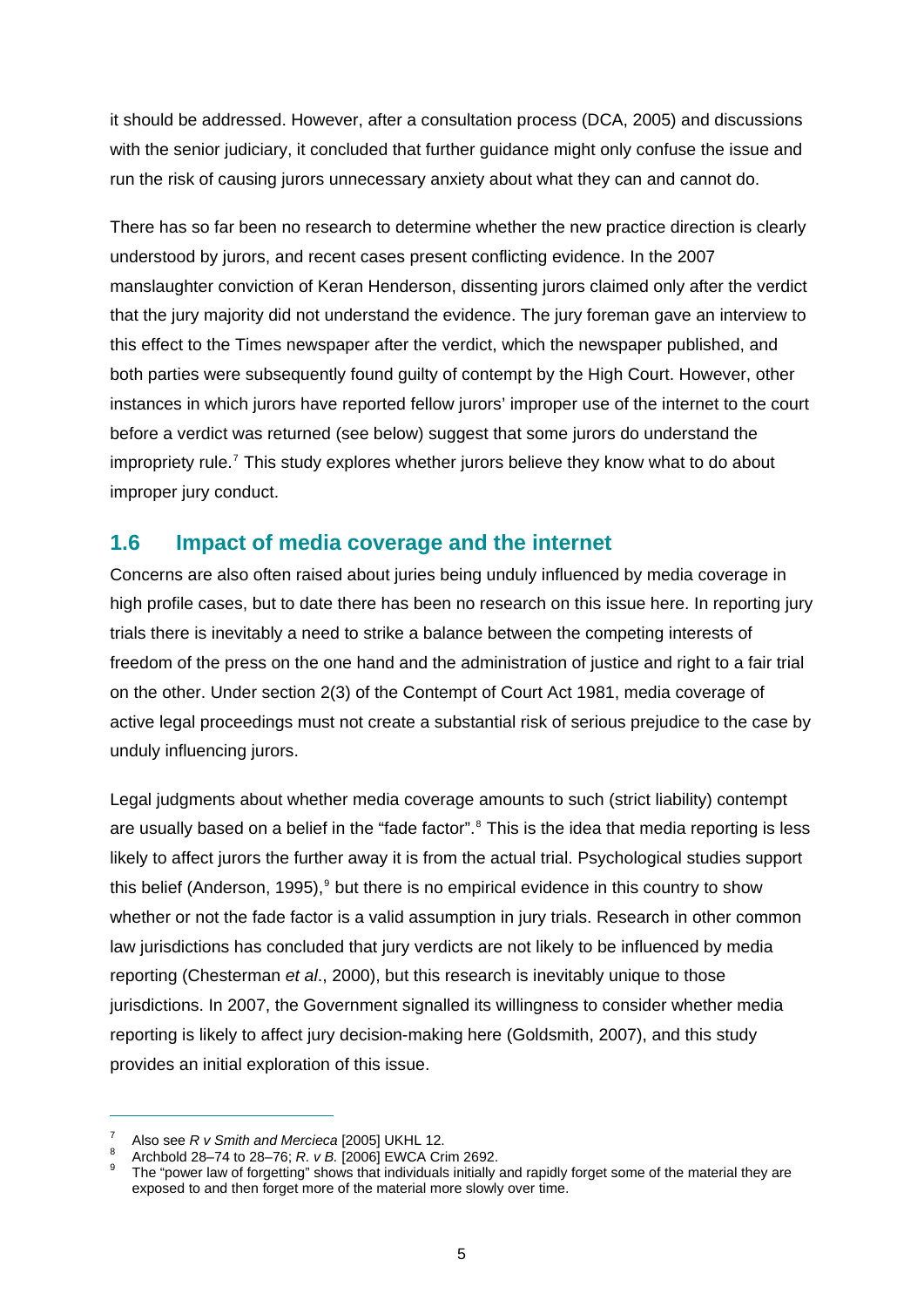Today's 24-hour and internet news on demand present new challenges to the jury system. When a jury is sworn on a trial, the judge will tell jurors not to look for information about their case.<sup>[10](#page-24-1)</sup> While jurors are deliberating the judge will usually tell jurors at the end of each day not to make any enquiries into the case.<sup>[11](#page-24-2)</sup> It is possible that the internet may have affected the extent to which jurors can reasonably be expected to heed directions about not looking for information about their case. Although there has been no research to substantiate this concern, in 2008 a number of juries had to be discharged or trials abandoned due to jurors' inappropriate use of the internet.<sup>[12](#page-24-3)</sup> The Lord Chief Justice has recently called for a realistic assessment of the impact of juror access to the internet (Judge, 2008). This study examines the extent to which jurors use the internet during trials and explores juror awareness of media reporting of their cases more generally.

#### <span id="page-24-0"></span>**1.7 Main research questions**

In order to provide clear empirical evidence about the fairness of jury decision-making in this country, this study tackles a number of fundamental questions:

- Do all-White juries discriminate against BME defendants?
- Do jurors racially stereotype defendants?
- Is there consistency in jury verdicts: do juries rarely convict at certain courts or on certain offences?
- Do jurors understand legal directions?
- Do jurors know what to do about improper jury conduct?
- Are jurors aware of media coverage of their cases?
- How is the internet affecting jury trials?

 $\overline{a}$ 

These are sensitive and controversial issues, and the research has developed ways of understanding how juries make their decisions without violating the secrecy of the jury room.

<span id="page-24-1"></span> $10$  Jurors are also told not to discuss the case with anyone outside the jury and only to discuss the case when all members of the jury are present in the jury room. Advisory language for initial remarks to the jury is contained in

<span id="page-24-3"></span><span id="page-24-2"></span>Practice Direction 55a, and draws on the issue of internet use following  $R$  v Karakaya [2005] 2 Cr App R 5 (77).<br><sup>11</sup> Practice Direction 59(2) on jury separation under section 43 of the Criminal Justice and Public Order manslaughter case against Dale Patterson at Newcastle Crown Court and the murder trial of Peter Smith at Nottingham Crown Court. A single juror was dismissed in a sexual abuse case at Burnley Crown Court.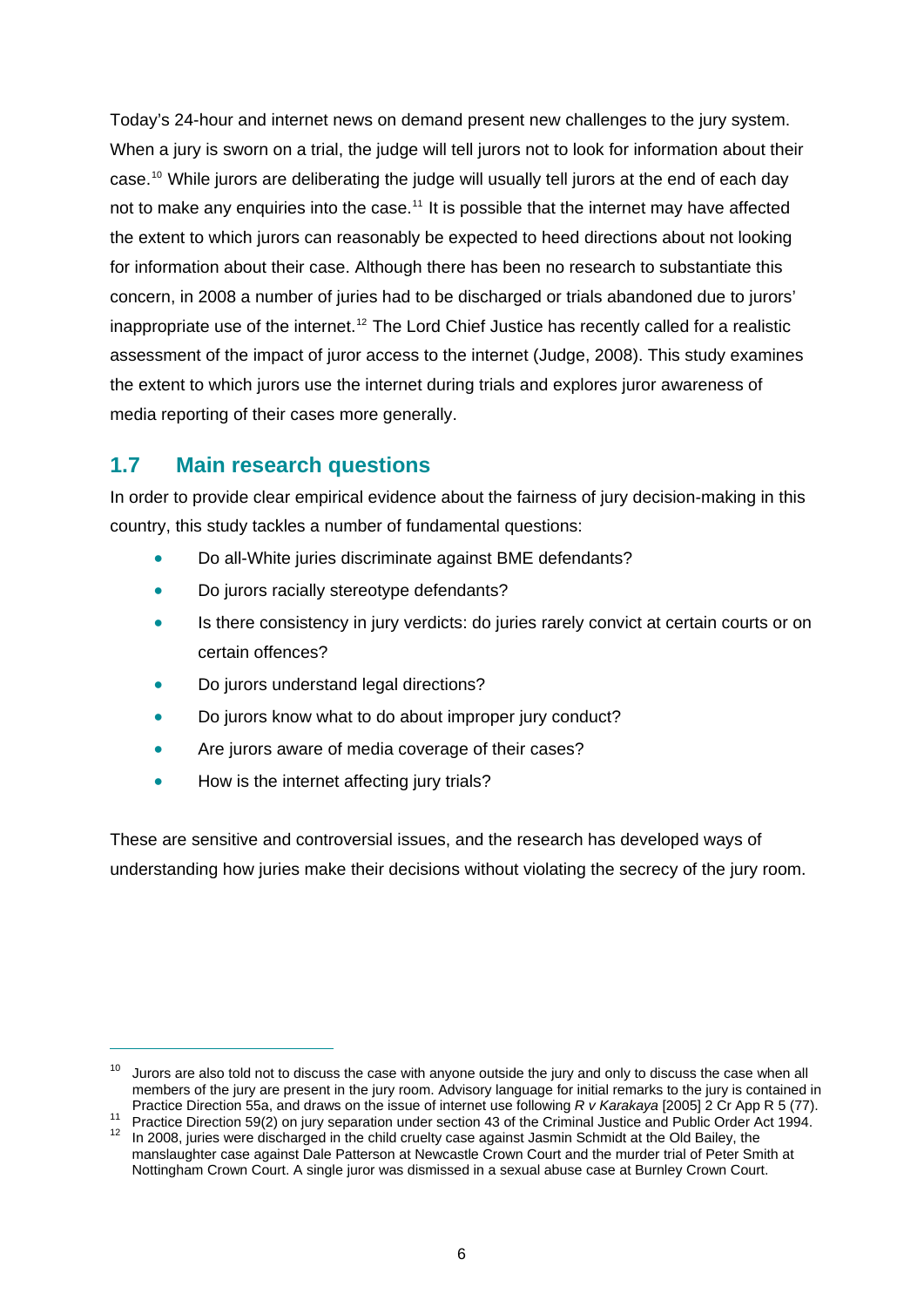# <span id="page-25-0"></span>**2. Approach**

#### <span id="page-25-1"></span>**2.1 Multi-method approach**

This chapter provides details of the methodology used to address the study's research questions. A multi-method approach was adopted and included:

- case simulation study in which 41 juries involving 478 actual jurors at court decided a single case in a controlled setting;
- large-scale quantitative analysis of the outcomes of 551,669 charges against defendants in all Crown Courts in England and Wales from 1 October 2006 to 31 March 2008; and
- post-trial survey of 668 jurors in 62 cases.

Each approach has its strengths and weaknesses, but the most robust studies of jury decision-making include elements of each method (Sommers & Ellsworth, 2003). This is the approach taken in this study.

Each method is described in the order in which the results appear in chapter 3.

- Case simulation was used to address the study's first and main research question: Do all-White juries discriminate against BME defendants? (chapter 3, 3.1). It was also used to examine whether jurors racially stereotype defendants (chapter 3, 3.1), and to explore juror comprehension of judicial directions (chapter 3, 3.3).
- Large-scale analysis of jury verdicts in Crown Courts was used to explore actual case outcomes for BME defendants in all Crown Courts (chapter 3, 3.1). This large-scale verdict analysis also addressed the study's second key question: Is there consistency in jury verdicts? (chapter 3, 3.2).
- Post-trial survey of jurors was used to examine jurors' recollections of media coverage of their cases and juror use of the internet during trial (chapter 3, 3.4).

#### <span id="page-25-2"></span>**2.2 Case simulation**

Case simulation is designed specifically to examine causal links between case factors and jury decisions. In a case simulation, a trial is filmed and edited so that only a specific factor (such as the race of the defendant) is altered in different versions of the case. Each version of the case is then shown to a large number of juries to decide. This creates a systematic and controlled study of jury decision-making.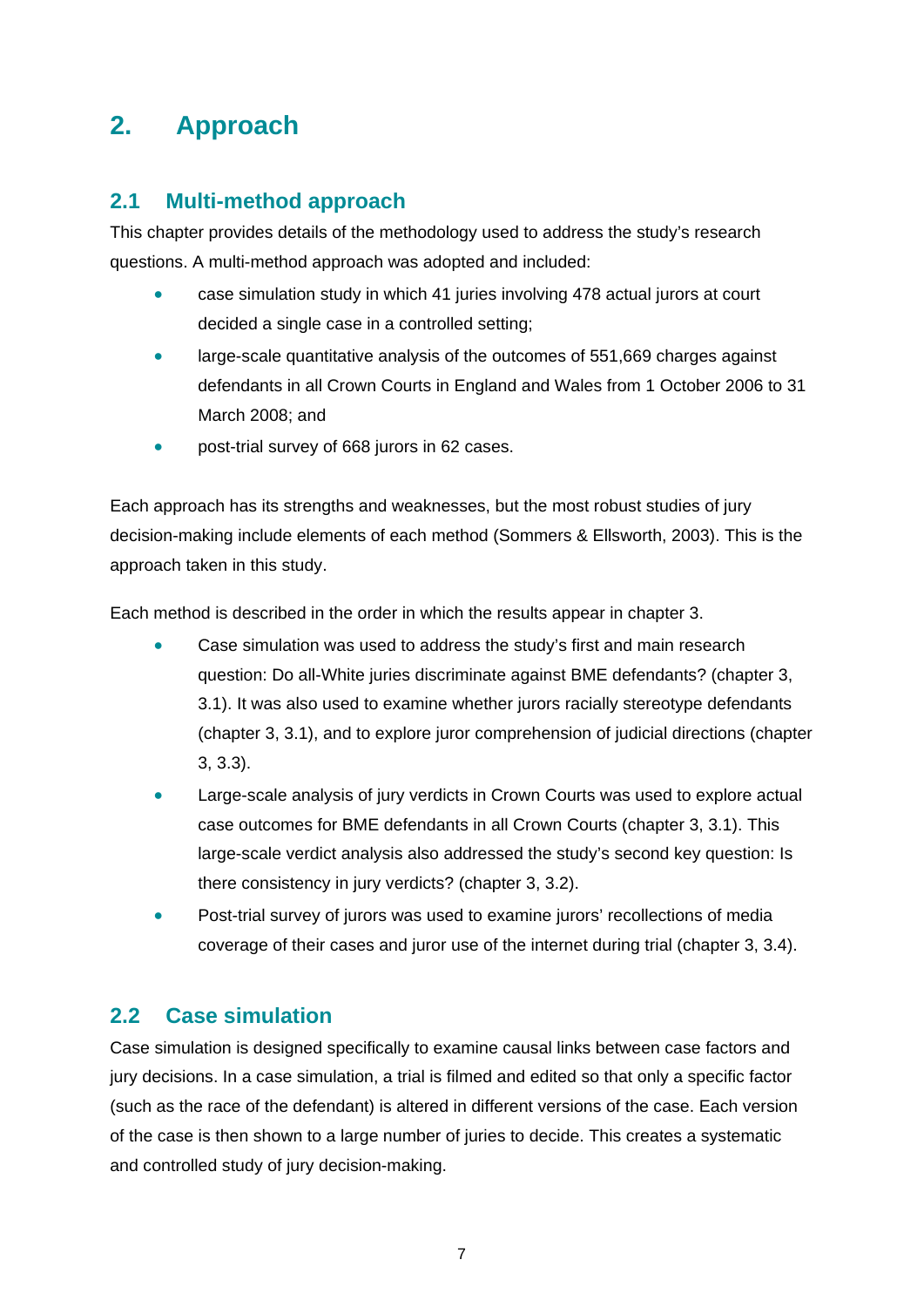Jurors' decisions in case simulations do not have real consequences for a defendant. It is crucial, therefore, that the highest level of authenticity is achieved in the simulation in order to replicate the jury experience as closely as possible. Previous case simulations can rightly be criticised for using unrealistic case materials, not providing jury instructions or allowing deliberations, and using students or volunteers as "jurors" (Sommers & Ellsworth, 2003). Extensive efforts were made to bring this simulation as close as possible to conditions normally experienced by juries.<sup>[13](#page-26-0)</sup> The case is based on an actual case and contains all elements of a jury trial.<sup>[14](#page-26-1)</sup> A real judge, barristers, police, court staff and witnesses participated in making the case films. And most importantly, the study was run only with actual jurors at Crown Courts.

Each jury was a panel created by Her Majesty's Courts Service (HMCS) computerised random selection system for a trial at court. When a panel was not needed for a trial and all jurors on the panel were about to be dismissed from jury service, they were asked if they would participate in the study before leaving court. Almost all jurors (98%) agreed. This was crucial to the research success, as it ensured that all juries constituted a legally valid jury (between 9 and 12 jurors). This enabled an analysis of the impact of race on **jury** decisionmaking. Most "jury" research looks only at decision-making of individual jurors, not at jury verdicts. But without the jury verdict dimension, findings of individual juror bias can result in misleading conclusions about possible jury bias (Thomas, 2008).

The case was of a male defendant accused of causing actual bodily harm (ABH)<sup>[15](#page-26-2)</sup> by punching another male in the face after a confrontation outside a bar. Each jury was shown a randomly selected version of this same case. In each version, the case was identical except for the race of the defendant or victim. For instance, some juries saw the case with a White defendant, some saw exactly the same case but with a Black defendant and others saw the same case with an Asian defendant. After viewing the case each juror recorded an initial vote of guilty or not guilty and a degree of confidence in that assessment. Jurors then deliberated as a jury in an effort to reach a verdict. After deliberating jurors recorded their final votes, as well as impressions of evidence and witnesses. Any differences in jury verdicts (or individual votes) can therefore be attributed to the influence of the defendant's or victim's race.

<span id="page-26-1"></span><span id="page-26-0"></span><sup>&</sup>lt;sup>13</sup> See Thomas (2007) for a full description of the case simulation method used in this study.<br><sup>14</sup> Prosecution opening, evidence-in-chief and cross-examination of all witnesses, prosecution and defence<br>closings and judg

<span id="page-26-2"></span><sup>&</sup>lt;sup>15</sup> ABH is the most common charge in the Crown Court decided by a jury (see technical annex 11).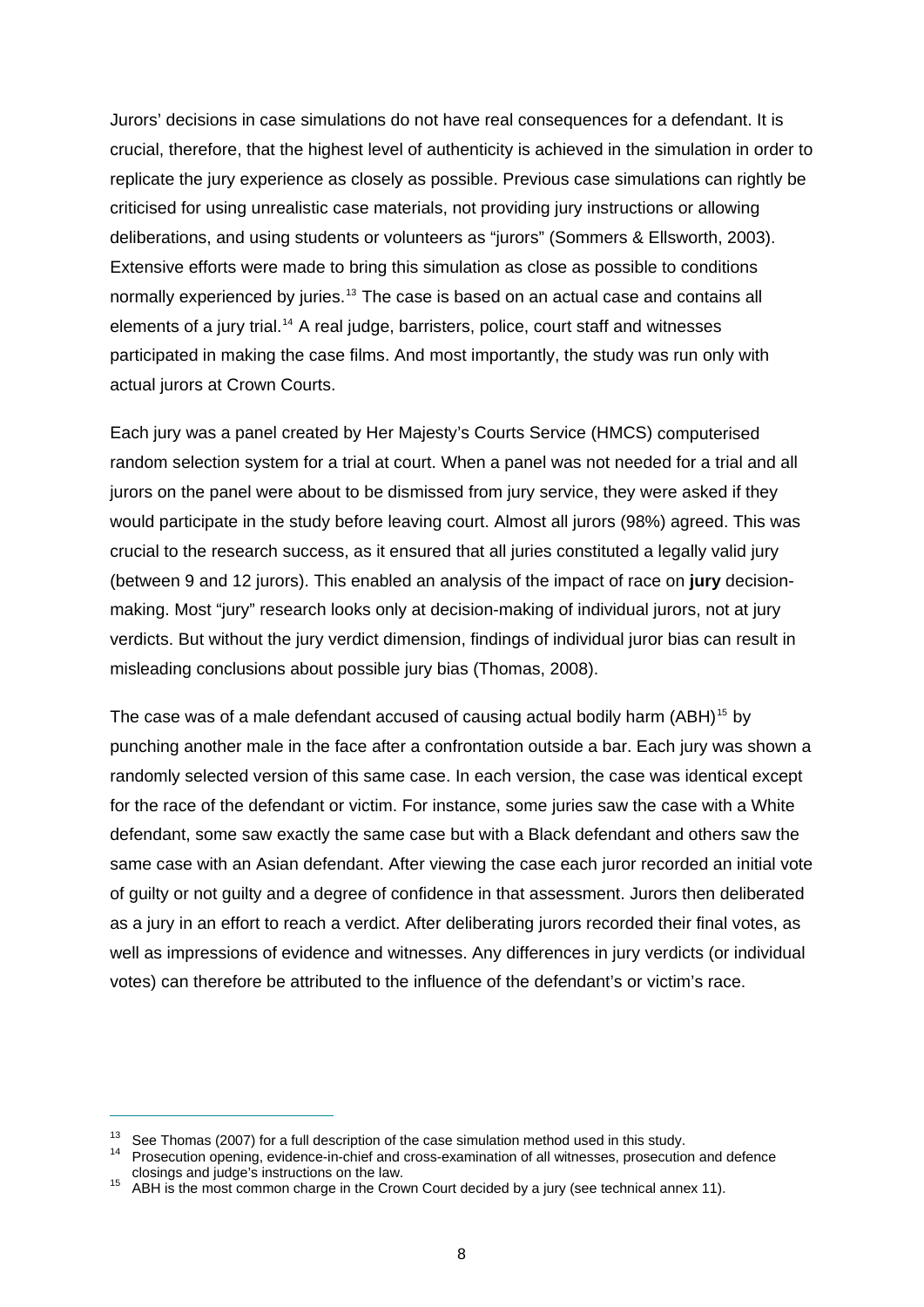The case simulation was run with all-White juries at two Crown Courts. The Jury Diversity Project established that Crown Courts where BME groups make up less than 10% of the juror catchment area will usually have all-White juries (Thomas, 2007). It also identified two types of courts where all-White juries are the norm. One of each was selected for the study. Winchester is a typical "low ethnicity court", where the whole juror catchment area is predominantly White (97%) but there are still BME defendants at court. Nottingham is a typical "ethnicity concentration court", where the whole juror catchment area is 94% White but there are substantial concentrations of BME groups within the catchment area (as high as 28%) and a substantial proportion of BME defendants at court. The study was designed to replicate the Blackfriars study of racially mixed juries (Thomas, 2007) with all-White juries at these two courts. The Blackfriars study included 319 jurors, 243 of whom were White jurors. A similar sample size of White jurors was achieved at each court (table 2.1). Jurors were closely representative of the local population in all courts (appendix 1).

| Size of jury | Number of juries<br><b>Nottingham</b> | <b>Number of juries</b><br><b>Winchester</b> | <b>Number of jurors</b><br><b>Nottingham</b> | Number of jurors<br><b>Winchester</b> |
|--------------|---------------------------------------|----------------------------------------------|----------------------------------------------|---------------------------------------|
| 12 persons   | 16                                    | 15                                           | 192                                          | 180                                   |
| persons      |                                       |                                              | 33                                           | 44                                    |
| 10 persons   |                                       |                                              |                                              |                                       |
| 9 persons    |                                       |                                              |                                              |                                       |
| Court total  |                                       |                                              | 235                                          | 243                                   |
| Total:       |                                       |                                              | 478                                          |                                       |

The case simulation addressed the main research question "Do all-White juries discriminate against BME defendants?" by addressing several specific issues reported in chapter 3, 3.1. First, the analysis examined two questions about **verdicts of all-White juries**:

- Do verdicts of all-White juries discriminate against BME defendants?
- Do verdicts of all-White juries in low ethnicity courts (ie, Winchester) differ from verdicts of all-White juries in ethnicity concentration courts (ie, Nottingham)?

Then the **individual votes** of all jurors who took part in the Nottingham, Winchester and earlier Blackfriars case simulations were analysed to examine three further questions:

- Do White jurors on White juries vote differently from White jurors on racially mixed juries?
- Do jurors racially stereotype defendants as likely to commit certain crimes?
- Do any other personal characteristics of jurors affect their decision-making?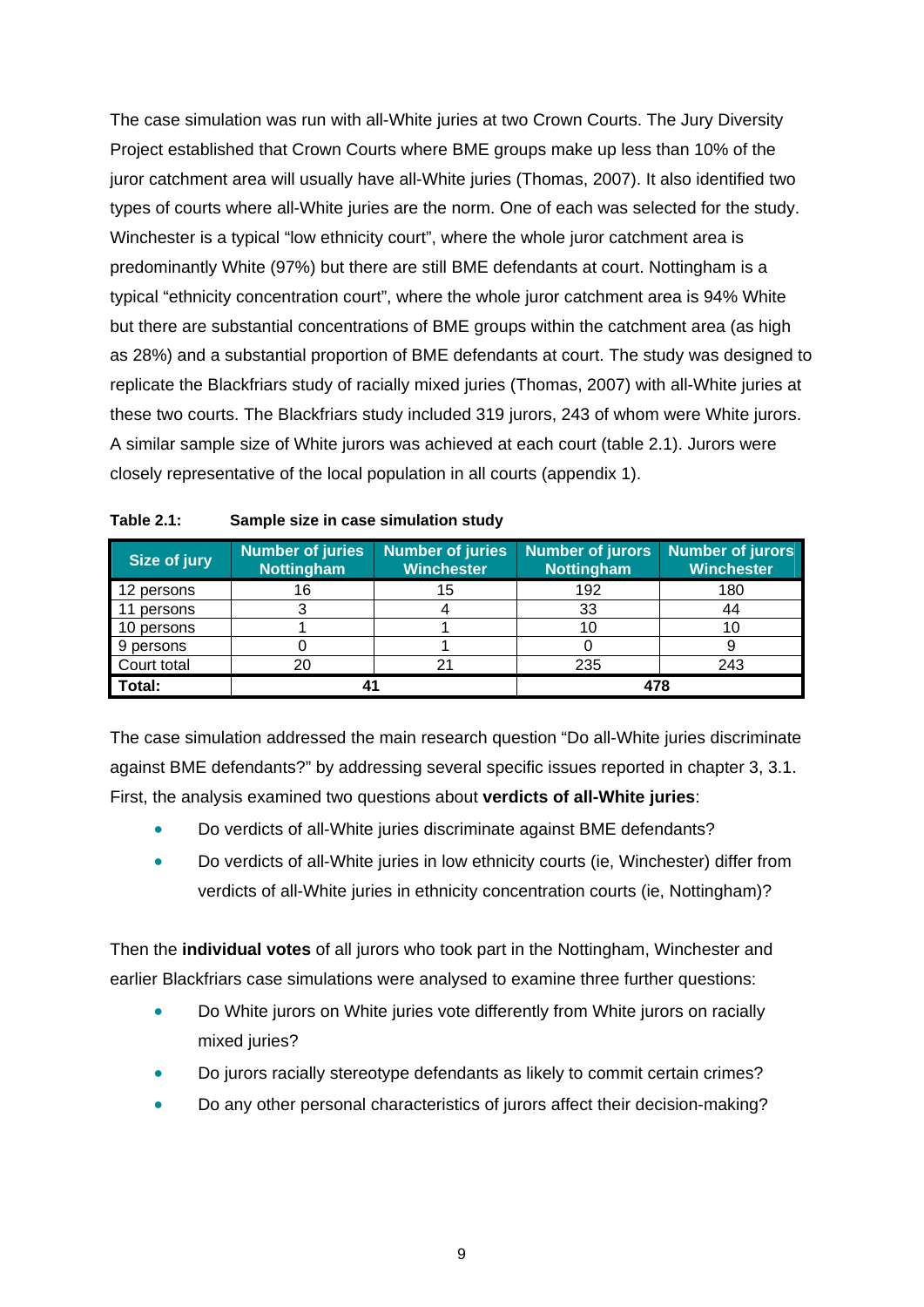In the case simulations, jurors were also asked questions exploring their impressions and understanding of judicial instructions and the conduct of jury trials. Findings address the questions reported in chapter 3, 3.3:

- Do jurors understand the legal directions in the case?
- Is juror comprehension of the law improved if written directions are given?
- Are jurors aware of what to do if something improper occurs during jury deliberations?
- Do jurors want more information about how to conduct deliberations?
- How do jurors feel about the existing rule on secrecy of jury deliberations?

## <span id="page-28-0"></span>**2.3 Large-scale verdict analysis (CREST)**

Analysis of actual jury verdicts has the benefit that it deals with real cases and real juries. However, this also presents an inherent problem. Because no two cases are identical, it is very difficult to isolate the factors that may have led to a verdict and to draw conclusions that can be extrapolated beyond individual cases. As a result, large-scale verdict studies cannot establish **causal** links between jury verdicts and case factors (such as a defendant's race) in the way case simulation studies can. The value of large-scale case analysis lies in its ability to identify general trends in verdicts that are consistently associated with specific factors.<sup>[16](#page-28-2)</sup>

These studies need to be conducted with large datasets to ensure results are not misleading. This research analysed data from CREST,<sup>[17](#page-28-3)</sup> the HMCS case management and reporting system for Crown Courts. The dataset covers all cases at all Crown Courts in England and Wales that concluded between 1 October 2006 and 31 March 2008. The dataset includes over half a million charges (table 2.2) and is sufficiently large to conduct reliable analyses of correlations between jury verdicts and case factors such as defendant ethnicity, court, offence type, offence severity and number of charges. The most recent data were used, as these contain the most complete information on defendant ethnicity (Jones & Singer, 2008).

| Table 2.2: | Sample size for CREST data analysis |
|------------|-------------------------------------|
|------------|-------------------------------------|

<span id="page-28-1"></span>

| I              | Total   | <b>Not guilty pleas</b> | Jury verdicts by deliberation |
|----------------|---------|-------------------------|-------------------------------|
| <b>Charges</b> | 551.669 | 191.140                 | 68.874                        |
| <b>Cases</b>   | 115.671 | 63.691*                 | 20.378*                       |
| Defendants     | 137,604 | 75.294*                 | 23.031*                       |

\* Where there was at least 1 not guilty plea or verdict by deliberation in each case or per defendant

<span id="page-28-2"></span><sup>16</sup> See discussion of this by the United States Supreme Court in *McCleskey v. Kemp* 481 U.S. 279, 312 (1987). 17 The **CR**own Court **E**lectronic **S**uppor**T** System = CREST

<span id="page-28-3"></span>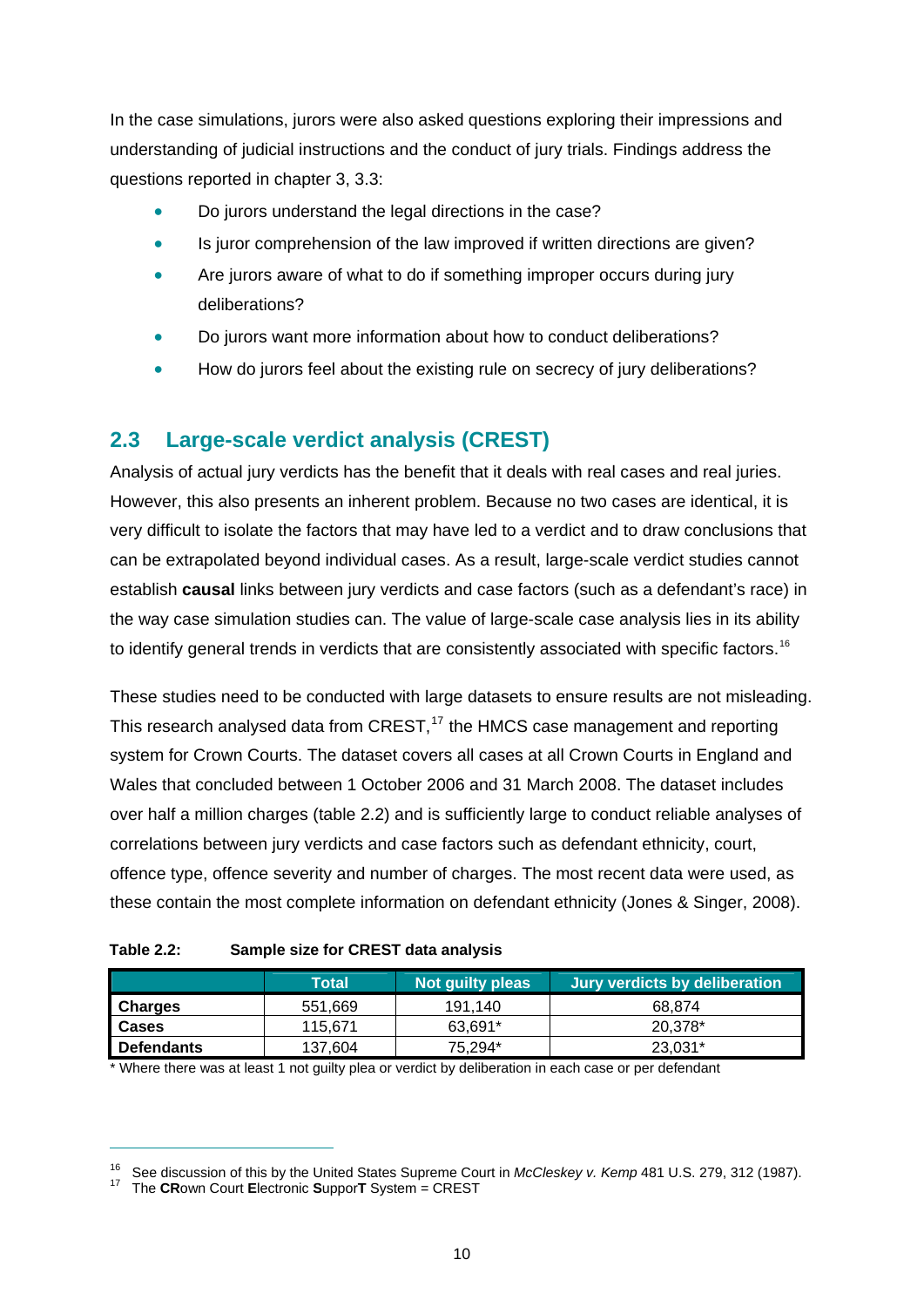The analysis of CREST examined defendant ethnicity first (chapter 3, 3.1). It explored:

- Are BME defendants more or less likely than White defendants to be charged on indictment at Crown Courts?
- Are they more or less likely to plead not guilty and opt for a jury trial?

Where juries deliberated and reached a verdict (68,874 verdicts), the analysis explored:

 Are BME defendants more likely than White defendants to be found guilty by juries?

CREST data were also analysed in conjunction with findings from the Jury Diversity Project on juror ethnicity at each Crown Court (Thomas, 2007). This analysis was able to examine:

- Where are all-White juries most likely to try large numbers of BME defendants?
- Are BME defendants more likely to be found guilty by all-White juries at these courts?
- Where White defendants are charged with racially motivated crimes are there different conviction rates with all-White juries and racially mixed juries?

A wider analysis of CREST explored trends in jury trials more generally (chapter 3, 3.2). This part of the analysis addressed one of the main research questions:

• Is there consistency in jury verdicts?

Specifically it examined whether certain case factors are strongly associated with jury convictions (offence type, severity, court, number of charges in a case). This analysis is able to shed light on the two specific questions about jury consistency:

- Do jury rarely convict defendants in certain types of cases?
- Do juries rarely convict defendants in certain courts?

CREST analysis was also able to address wider questions about the jury system:

- Are juries efficient?
- How often do they reach a verdict?
- How often are they discharged?

It is important to point out that this study's analysis of jury decision-making in Crown Courts differs from government statistics on Crown Court conviction rates in several respects. First, this study focuses on jury conviction rates (ie, only those decisions reached by jury deliberation), whereas government statistics on Crown Court conviction rates also include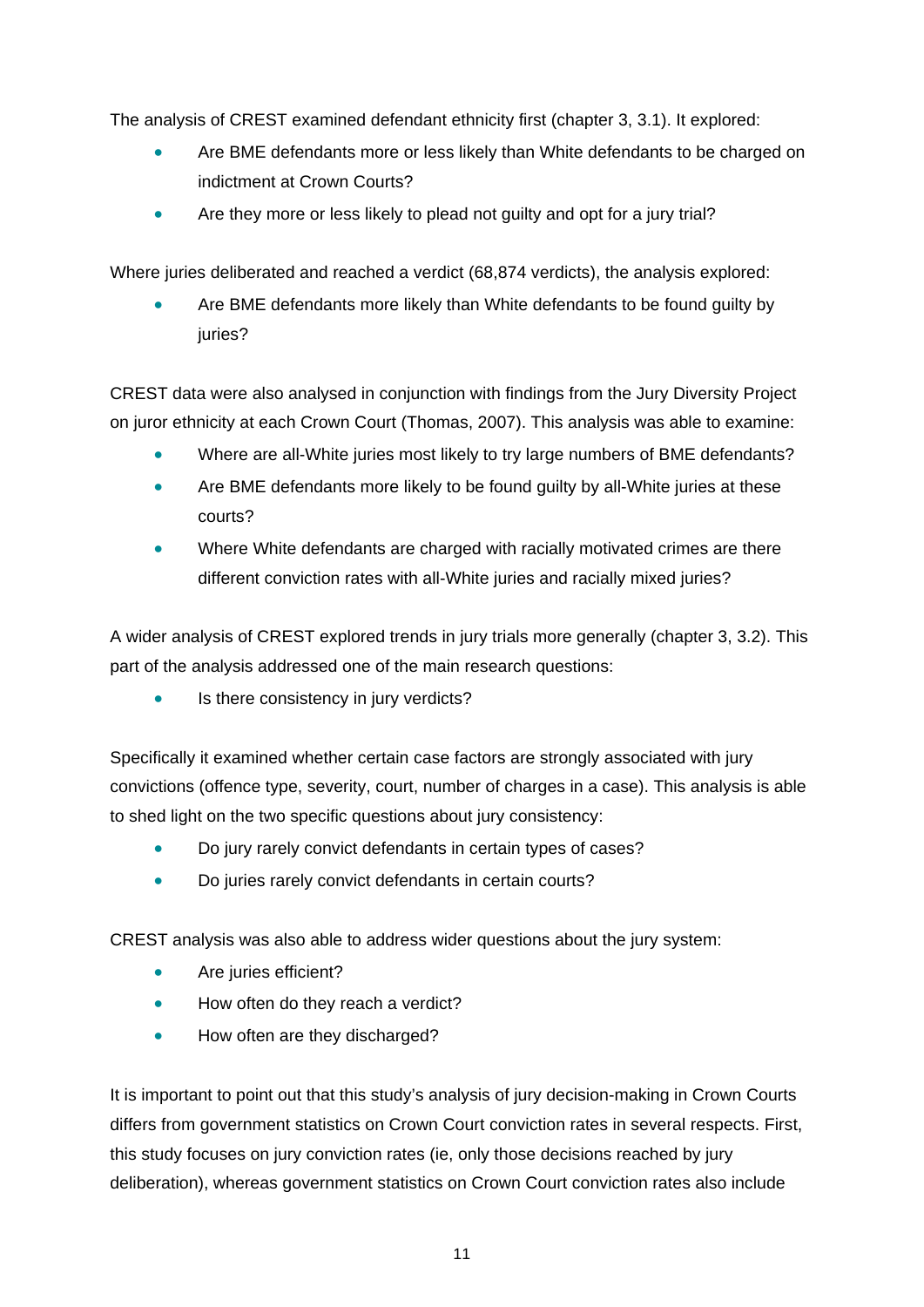guilty pleas and directed verdicts. Second, in almost all instances analysis of jury verdicts in this study was conducted at the charge level, whereas government Crown Court conviction rates are calculated at the defendant level. A charge-based analysis was adopted in this study because juries reach verdicts on individual charges and are often asked to return multiple verdicts in a single case. Multilevel analytical models were used to control for clustering of verdicts by case. Third, in this study offences were categorised according to Blackstone's 12 criminal offence types (Ormerod & Hooper, 2008), which differ slightly from and provide more offence categories than categories used in government Crown Court statistics.<sup>[18](#page-30-2)</sup> As a result, this study's findings on jury conviction rates in the Crown Courts will not be directly comparable to government statistics on Crown Court conviction rates.

#### <span id="page-30-0"></span>**2.4 Post-verdict surveys**

Post-verdict questioning of jurors in actual cases, like large-scale verdict analysis, is useful because it deals with real juries and real cases. But it also has similar limitations. Postverdict studies rely entirely on jurors' self-reported perceptions and recollections of their time on a jury. It is well documented that individuals often lack the ability to accurately identify the factors that influence their judgement and behaviour (Nisbett & Wilson, 1977). So these types of studies are not particularly useful for understanding **why** juries reached verdicts. Instead they are most useful when the research is interested in understanding what jurors were aware of and what they did during the time they served on a jury.

A post-trial survey was used here to gain some understanding of what media coverage jurors were aware of in their case and if they used the internet at all during their trial (chapter 3, 3.4). Several specific questions were addressed:

- To what extent do jurors recall pre-trial publicity or in-trial publicity of their cases?
- What types of media coverage are jurors most likely to recall?
- Do jurors recall any emphasis in the reporting of their cases?
- Do jurors feel able to put media coverage of their case out of their mind?
- Do jurors look for information on the internet about their case while it is going on?

<span id="page-30-1"></span>

| <b>Table 2.3:</b> | Sample size for media reporting and internet study |
|-------------------|----------------------------------------------------|
|-------------------|----------------------------------------------------|

| Court      | <b>Jurors</b> | <b>Cases</b> | <b>Standard cases</b> | Longer, high profile<br>cases |
|------------|---------------|--------------|-----------------------|-------------------------------|
| Nottingham | 191           | 20           | 20                    |                               |
| Winchester | 246           | 22           |                       |                               |
| London     | 231           | 20           |                       |                               |
| Total:     | 668           | 62           | 47                    | 15                            |

<span id="page-30-2"></span> $18$  See technical annex 15 for a comparison of the different categories of offence used.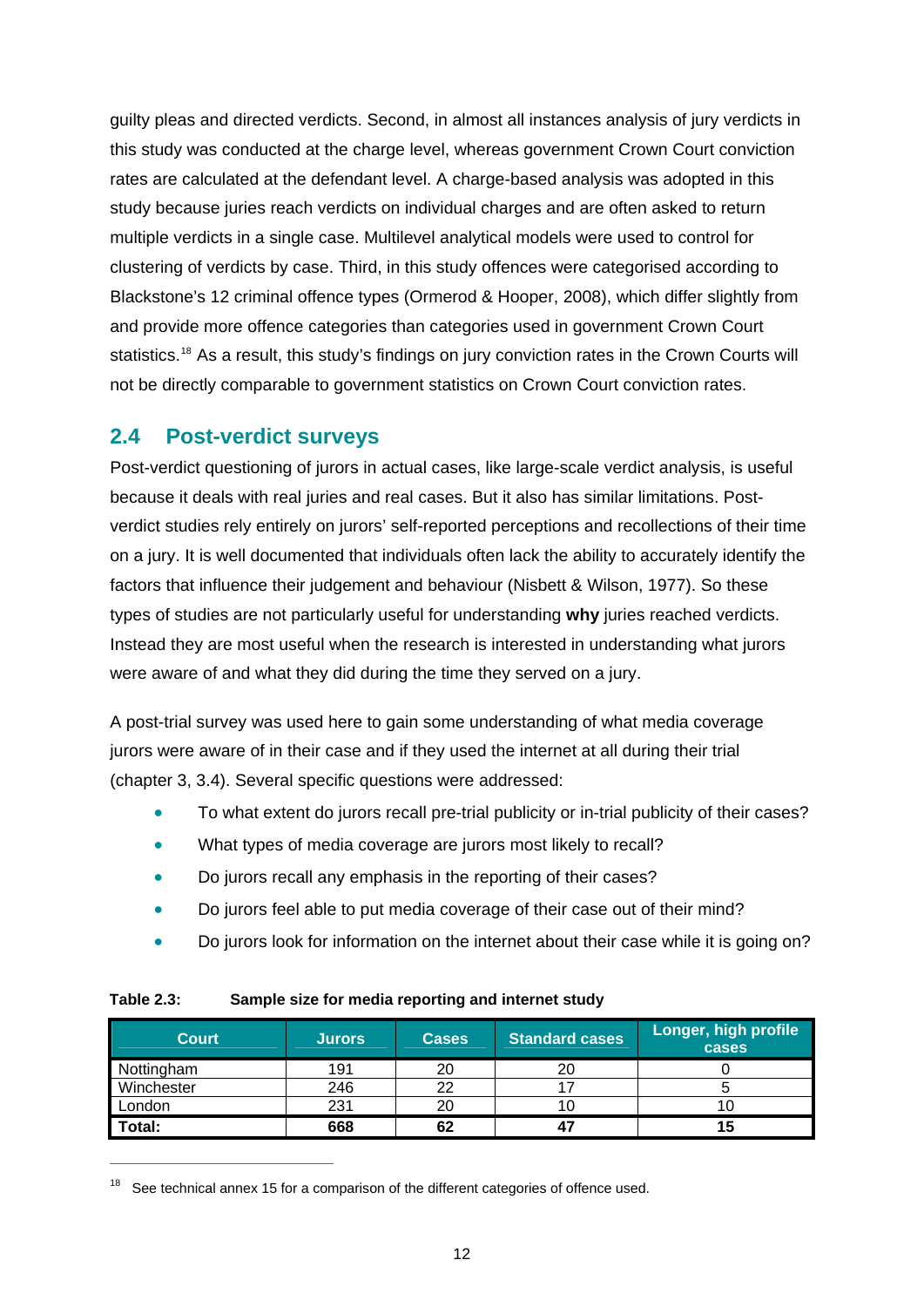All jurors that took part in the case simulation at Nottingham and Winchester who had served on an actual trial completed a questionnaire about their recollection of media coverage of their case and their use of the internet during the trial. Because these jurors served on standard cases that were unlikely to have any substantial media coverage, an identical survey was conducted with juries in longer, high profile cases in London and Winchester between June 2008 and February 2009. The number of high profile cases was necessarily limited by the number of these cases that were concluded in the study period. Standard cases in London were also included in order to compare juror awareness of media coverage and use of the internet on standard cases in London with standard cases in provincial courts.

Almost all jurors who served on the juries covered by the study (98%) agreed to participate in the study. This ensured a near complete picture of juror recollection of media coverage and internet use in every case in the study. The survey was carried out directly after jurors served on a jury. This ensured that jurors were not influenced by any subsequent media coverage and there was no lack of recollection due to a time lag between the trial and the survey. All jurors were guaranteed anonymity, and therefore specific cases are not identified in this report. The cases (both standard and higher profile) covered a wide range of offences. Some of the high profile cases had been covered extensively in the media over a very substantial period of time, and some also had reporting restrictions imposed during the trial.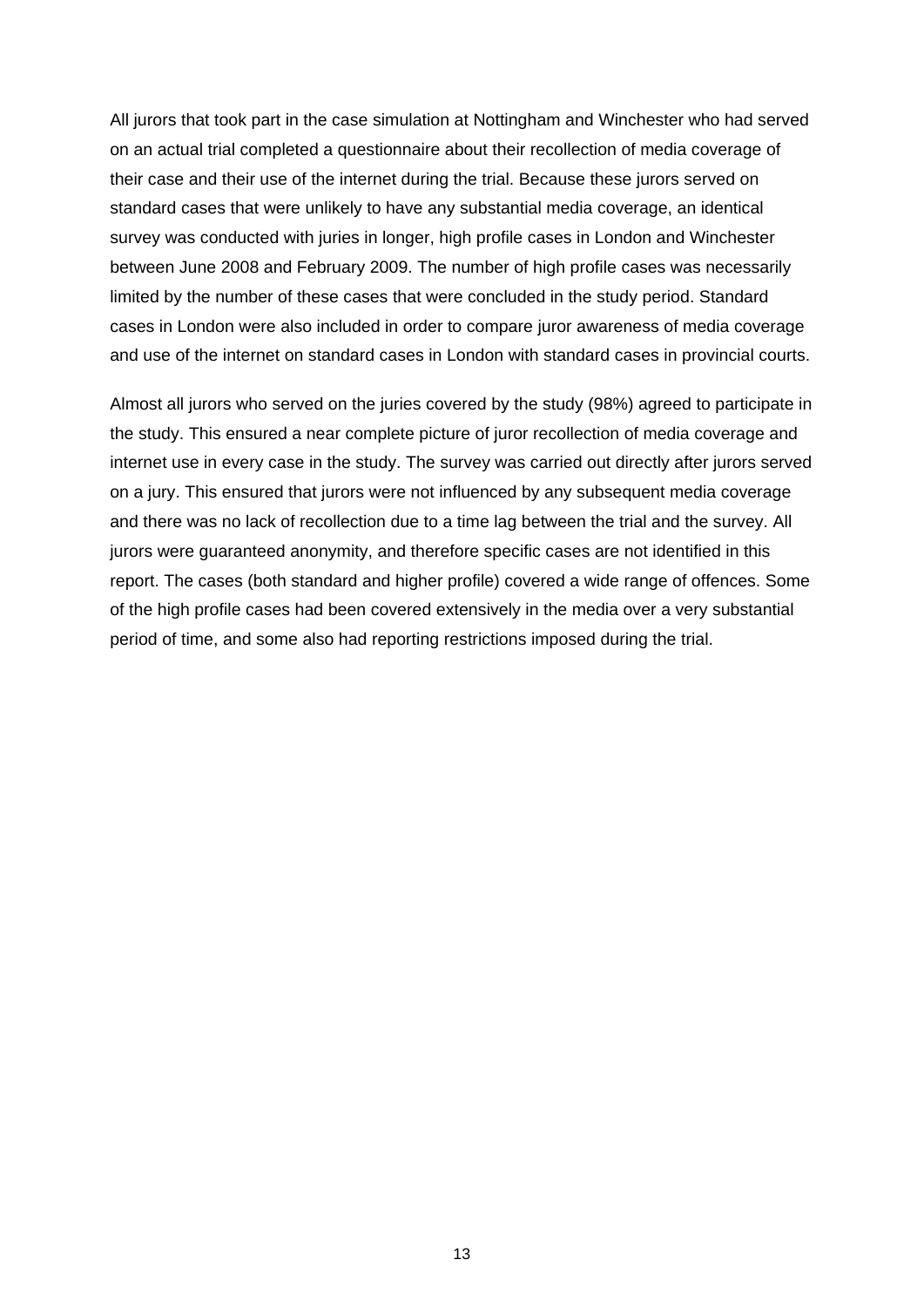# <span id="page-32-0"></span>**3. Results**

#### <span id="page-32-1"></span>**3.1 Race and jury decision-making**

The findings on race and jury decision-making in this chapter address the key question the research set out to answer: Do all-White juries discriminate against BME defendants? The case simulation study of all-White juries at Nottingham and Winchester Crown Courts asked:

- Do verdicts of all-White juries discriminate against BME defendants?
- Do verdicts of all-White juries in Nottingham and Winchester differ?

Results of the Nottingham, Winchester and earlier Blackfriars case simulations were then analysed to examine three further questions:

- Do White jurors on White juries vote differently than White jurors on racially mixed juries?
- Do jurors racially stereotype defendants as likely to commit certain crimes?
- Do any other personal characteristics of jurors affect their decision-making?

To compliment the case simulation study, a separate large-scale analysis looked specifically at defendant ethnicity in all Crown Court cases in 2006–08 (CREST). This enabled a broader picture to be created of race and jury decision-making by examining:

- Whether BME defendants are more or less likely than White defendants to be charged in Crown Courts, and more or less likely to plead not guilty and opt for a jury trial?
- Whether BME defendants are more likely to be found guilty by juries?
- Whether BME defendants are more likely to be found guilty in overwhelmingly White communities that try a high proportion of BME defendants?
- Whether all-White juries are less likely than racially mixed juries to convict White defendants accused of racially motivated crimes?

#### **Verdicts of all-White juries**

Most "jury" research only looks at decision-making at the individual juror level, but in the real world of criminal trials it is ultimately only the verdict of the jury that counts. Juror-level research can rightly be criticised for not taking into account the importance of group decisionmaking by juries. The case simulation study with juries at Winchester and Nottingham Crown Courts is able to show whether race affects the verdicts of all-White juries. This is because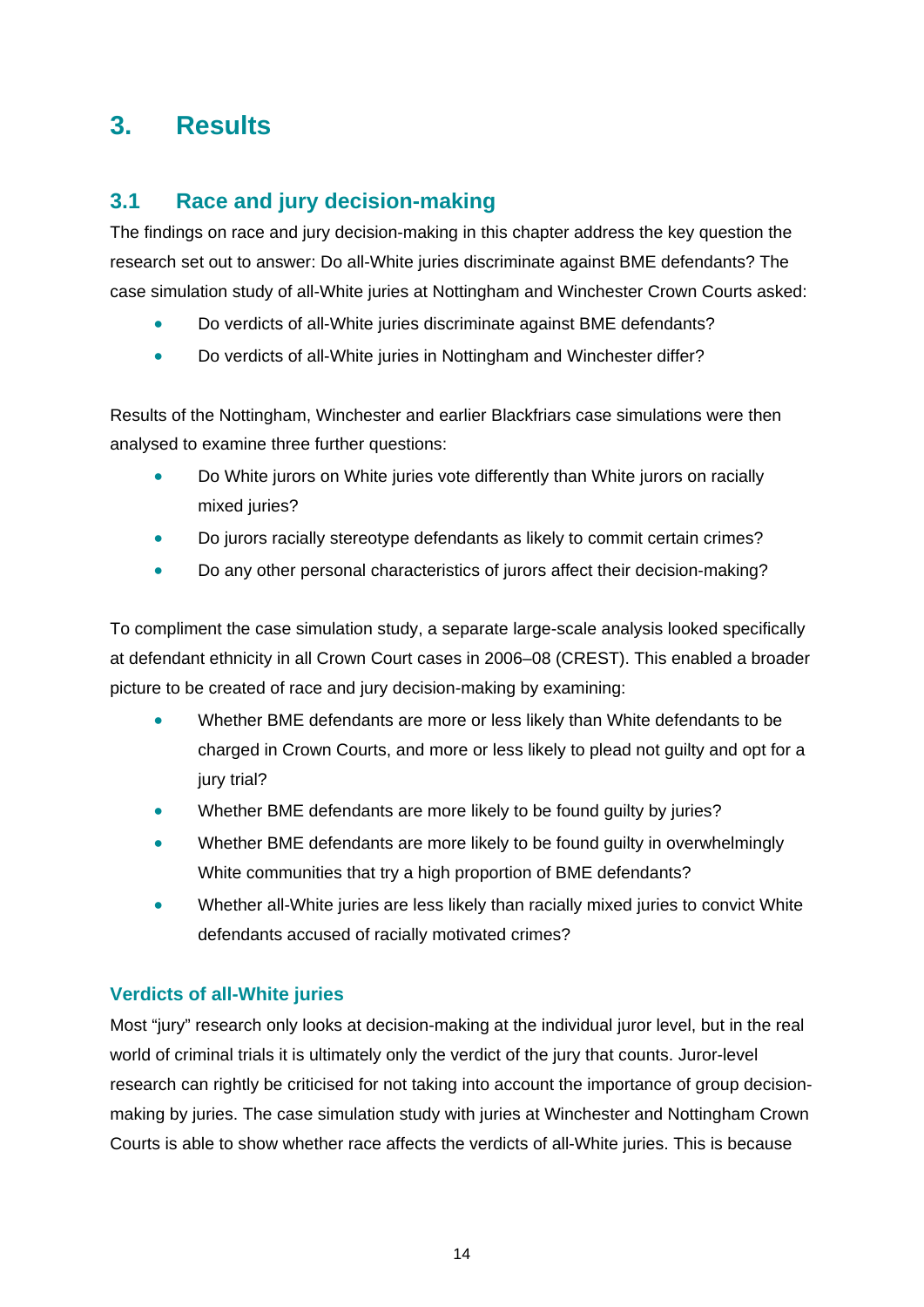the study presented a large number of juries with an identical case to decide, but where the race of the defendant was systematically varied.

In this study, 41 all-White juries (20 at Nottingham and 21 at Winchester) viewed the same case and then deliberated to reach a verdict. Some juries saw the case with a White defendant while others saw the case with a BME defendant (either a Black defendant or an Asian defendant). The verdicts of these all-White juries showed no evidence of discrimination against BME defendants (figure 3.1). At both courts, where juries reached a verdict, they were not more likely to convict a BME defendant than the White defendant. This applied to both the Black defendant and the Asian defendant.<sup>[19](#page-33-1)</sup>

<span id="page-33-0"></span>



The large number of hung juries at both Winchester (12 out of 21) and Nottingham (9 out of 20) was expected. The original case on which the simulation is based resulted in a hung jury. This was one of the reasons the case was selected. The original jury's inability to reach even a majority verdict suggested that the case facts were likely to present an opportunity for jurors' views about the case to differ. However, an examination of the guilty/not guilty split on these hung juries also indicates a lack of discrimination against BME defendants at both courts. At both courts, all hung juries for the Black defendant and the Asian defendant had more not guilty votes than guilty votes or an equal split.

<span id="page-33-1"></span> $19$  See technical annex 1 for a full breakdown of each jury verdict at each court.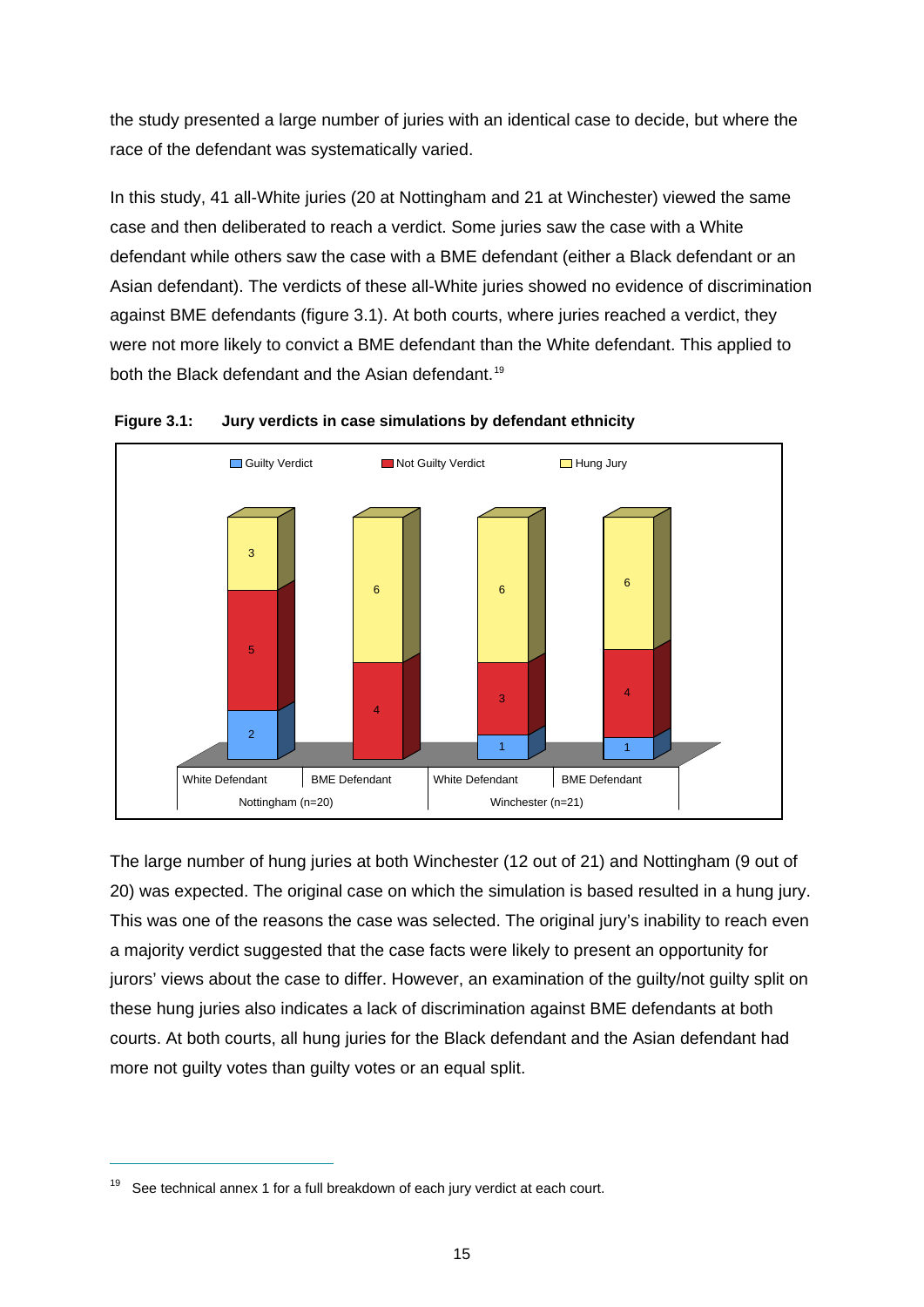One difference did emerge between the verdicts of all-White juries at Nottingham and at Winchester. Nottingham juries had much more difficulty reaching a verdict when the case involved a BME defendant or victim compared to when the case only involved White participants. When both the defendant and victim were White, juries at Nottingham always reached a verdict. But they were only able to reach a verdict in 4 out of the 10 trials with BME defendants, and two-thirds of all cases with a BME victim resulted in a hung jury. No similar trend was found at Winchester.

One specific issue the study set out to examine was whether all-White juries in courts with different local ethnic profiles showed any differences in decision-making towards BME groups. The juror catchment area for Nottingham is predominantly White but includes a number of neighbourhoods with very large BME populations, while the Winchester juror catchment area is overwhelmingly White throughout. It may be that the more diverse local community in Nottingham is in some way related to all-White juries in Nottingham having difficulty reaching a decision when BME participants are involved in a case.

#### **KEY FINDING ON JURY VERDICTS:**

 **The verdicts of all-White juries did not discriminate against BME defendants. But some differences in jury decision-making emerged. Winchester juries had almost identical verdicts for White and BME defendants, but Nottingham juries had difficulty reaching a verdict involving a BME defendant or BME victim.** 

#### **White jurors on all-White juries and on racially mixed juries**

As well as examining jury verdicts, the study was also able to examine the individual decisions of jurors serving on these juries to identify any general decision-making patterns. The votes of all 721 White jurors who took part in the case simulations at Nottingham, Winchester and the earlier Blackfriars study were analysed to see if any differences emerged between White jurors serving on all-White juries and White jurors serving on racially mixed juries (Blackfriars). The larger sample size enabled a more detailed look at the impact of defendant ethnicity by separating BME defendants out into Black and Asian defendants.

As figure 3.2 shows, White jurors at all three courts had the same overall pattern of decisionmaking for White, Asian and Black defendants. They were least likely to convict the Black defendant and most likely to convict the White defendant. The highest conviction rates overall were in Winchester, and the lowest were in Blackfriars. Blackfriars has one of the most ethnically diverse local populations in the country (33% BME), while Winchester has a very low level of ethnic diversity throughout the local population (3%). This suggests that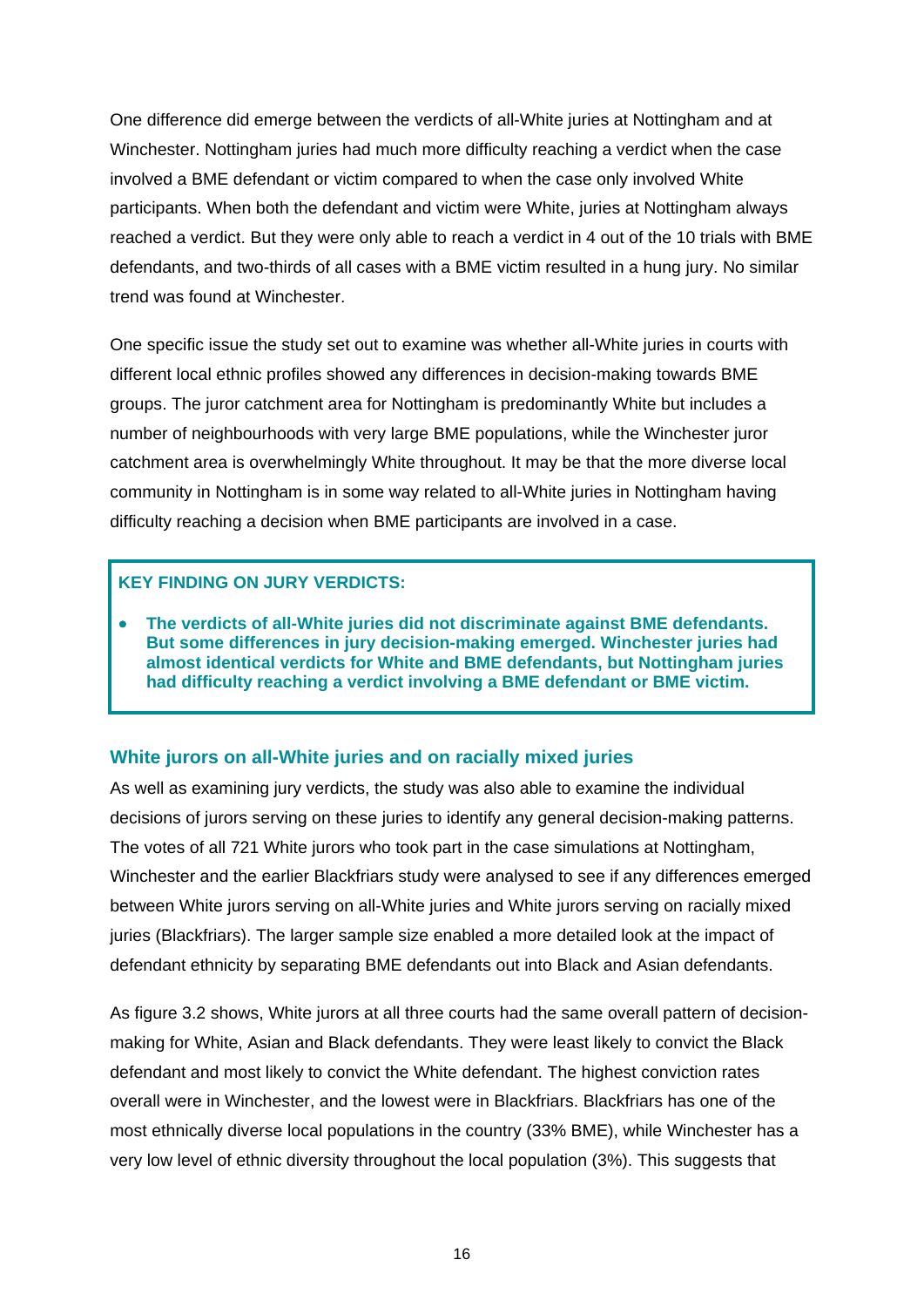population dynamics may have some influence on White juror decision-making in general, and that there may be a tendency for jury conviction rates to differ by court or region.

<span id="page-35-0"></span>

**Figure 3.2: White juror guilty votes for White, Asian and Black defendants at 3 courts** 

#### **White jurors and BME victims**

The analysis of jury verdicts suggested that the race of the victim may have been a factor in Nottingham but not Winchester. An analysis of all juror votes at Nottingham compared to Winchester reinforced this. White jurors in Nottingham appeared particularly sensitive to the plight of a BME victim allegedly assaulted by a White defendant (figure 3.3). White jurors at Nottingham were significantly more likely to convict the White defendant when he was accused of assaulting a BME victim (61%) than when he was accused of assaulting a White victim (4%).<sup>[20](#page-35-1)</sup> Winchester jurors showed no similar pattern of decision-making.

<span id="page-35-1"></span><sup>20</sup> See appendix 2.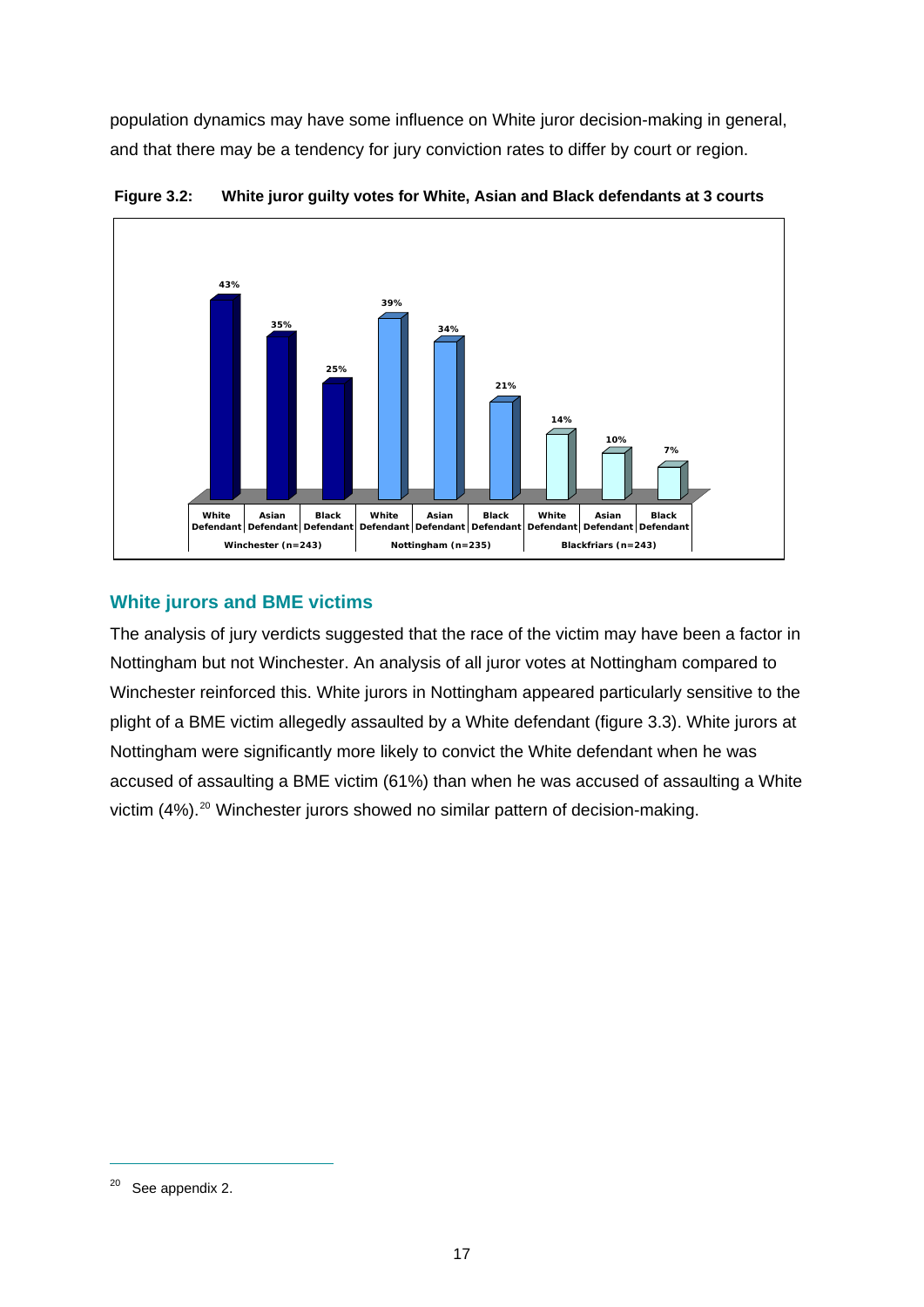



White jurors at Nottingham were clearly conscious of race in cases involving a White defendant and BME victim: 76% said they thought race was a factor in these cases, compared to only 21% of jurors in Winchester who saw exactly the same case. This suggests that White jurors living in diverse communities may be more conscious of race and more censorious towards White defendants in cases involving inter-racial conflict compared to White jurors living in predominantly White communities. This is reinforced by findings from Blackfriars, where there is a very high level of diversity in the community. White jurors there were also more likely to convict the White defendant when he was accused of assaulting a BME victim (48%) compared to when he was accused of assaulting a White victim (32%).

#### **Racial stereotyping**

All jurors in the case simulation at each court were also asked to express a view of the likelihood (on a scale of 0 to 5) that the defendant in the case would commit certain crimes in the future. The offences were either similar to the offence in the case (assault, causing a disturbance in a public place) or dissimilar (drug possession, theft, sexual assault, handling stolen goods, fraud, domestic violence, burglary). White jurors serving on all-White juries at both Nottingham and Winchester did not stereotype any defendants (White, Black or Asian) as more or less likely to commit certain offences based on their race.

None of the three defendants were seen as likely to commit any of the dissimilar offences. The only crimes jurors thought any defendant had any likelihood of committing were the two similar offences (assault, and causing a disturbance in a public place). But even here most jurors did not feel any of the three defendants were very likely to commit these offences in future. An identical study of jurors serving on racially mixed juries at Blackfriars had similar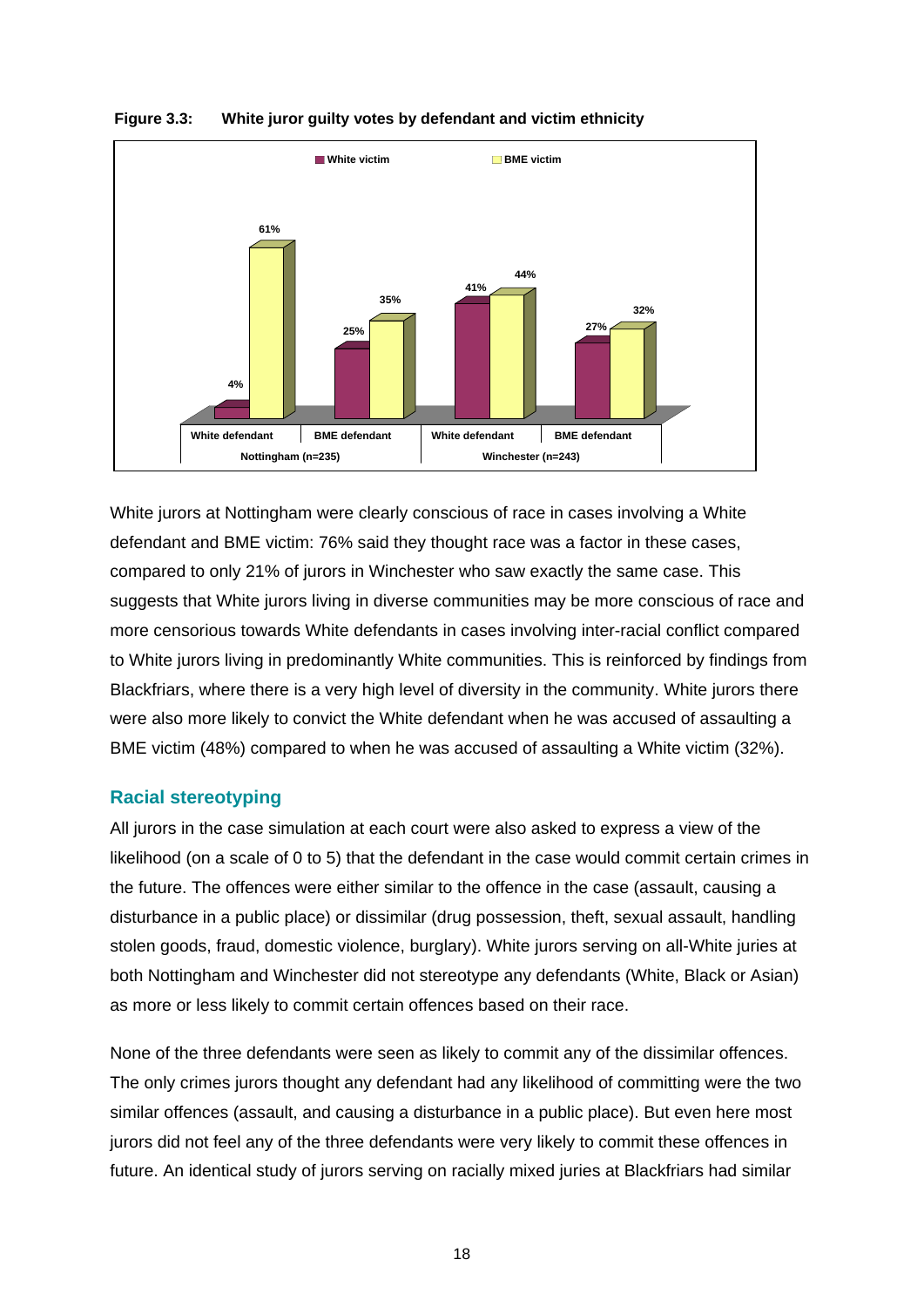findings. Neither White nor BME jurors racially stereotyped any of these three defendants as likely to commit a certain type of crime. $21$ 

#### **Juror gender: a woman's prerogative to change her mind?**

All jurors who took part in the case simulation also completed personal profile forms providing information on gender, age, employment status, profession, income, religion and language. By combining the votes of all 797 jurors (both White and BME) who took part in the case simulations at the three courts, it was possible to see if any other personal characteristics of jurors (beyond ethnicity) were related to their decision-making in the case. Gender emerged as the only juror characteristic where there were significant differences.<sup>[22](#page-37-1)</sup>

Female jurors appeared tougher on defendants than male jurors before jury deliberations started but more open to persuasion to acquit in deliberations (figure 3.4). Female jurors were significantly more likely than male jurors to vote to convict at the start of deliberations (41% guilty votes compared to 35%). But deliberation had the greatest impact on female jurors: after deliberations this gender difference in conviction rates disappears. On final votes after deliberations, female jurors actually had a lower conviction rate than male jurors (33% compared to 34%). Male jurors rarely changed their view; 64% of all jurors that changed their votes during deliberations were women. This pattern of decision-making occurred for all defendants, regardless of race, and at all courts.



#### **Figure 3.4: Juror first and final guilty votes by gender**

<span id="page-37-0"></span><sup>&</sup>lt;sup>21</sup> See technical annex 14 for full results for both all-White and racially mixed juries.<br><sup>22</sup> See appendix 2.

<span id="page-37-1"></span>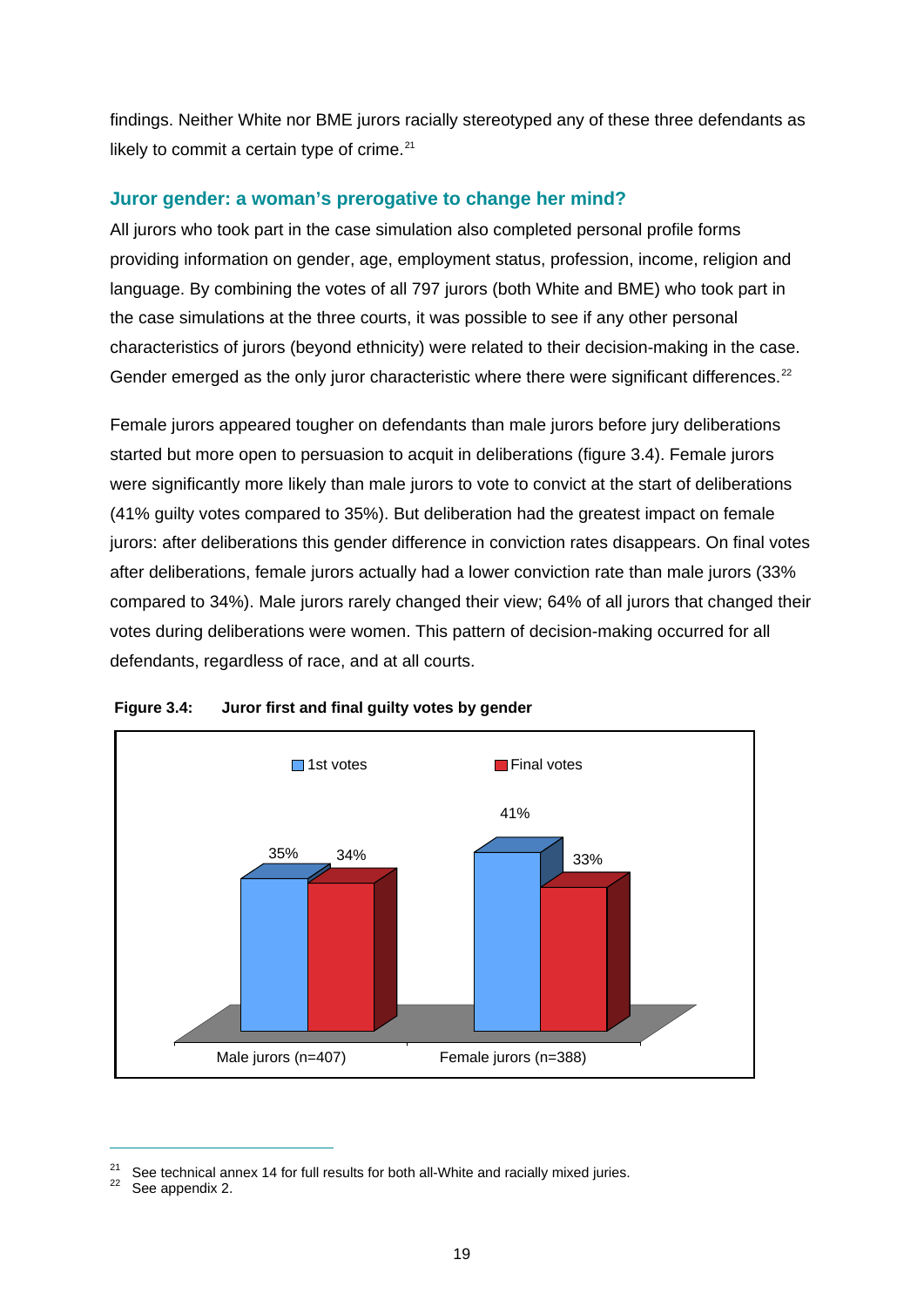#### **KEY FINDINGS ON INDIVIDUAL JUROR DECISION-MAKING:**

- **The only difference between White jurors serving on racially mixed and on all-White juries was that White jurors on racially mixed juries had lower conviction rates overall.**
- **White jurors on all-White juries in a diverse community appeared particularly sensitive to the plight of a BME victim allegedly assaulted by a White defendant.**
- **Jurors, regardless of ethnic background, do not racially stereotype Black, Asian or White defendants as more or less likely to commit certain crimes.**
- **Female jurors were tougher on defendants at the start of jury deliberations than male jurors but more open to persuasion to change their vote during deliberations.**

## **BME defendants in all Crown Court trials 2006–08 (CREST)**

While the case simulation study could examine directly whether a defendant's race affects jury verdicts and individual juror votes, it was necessarily limited to one type of offence (ABH) and juries at three (albeit representative) courts. A separate analysis of all jury verdicts reached at all Crown Courts in England and Wales (CREST) from October 2006 through to March 2008 enriches the picture of how race relates to jury decision-making by exploring how, if at all, a defendant's ethnic background is related to actual charges and jury verdicts.

## **Disproportionality**

There is currently good evidence that members of BME groups are over-represented at virtually every stage of the criminal justice process relative to their representation in the general population (Jones & Singer, 2008). This is referred to as "disproportionality" in the criminal justice system. Statistics show that members of a BME group are more likely to be stopped, searched, arrested, charged and in prison than their White counterparts. What has not been known is whether BME defendants are disproportionately convicted by juries.

CREST data show that members of a BME group are two and half times more likely to be charged in the Crown Court relative to representation in the population (21.7% of all charges compared to 8.7% representation in the population), and Black persons are four times more likely to be charged (10.7% of charges compared to 2.8% of the population). However, this disproportionality varies by offence type (table 3.1).

Members of a BME group are three times more likely to be charged with a drugs offence, offences related to the proceeds of criminal conduct and falsification, forgery and counterfeiting offences. They are twice as likely to be charged with all other offence types,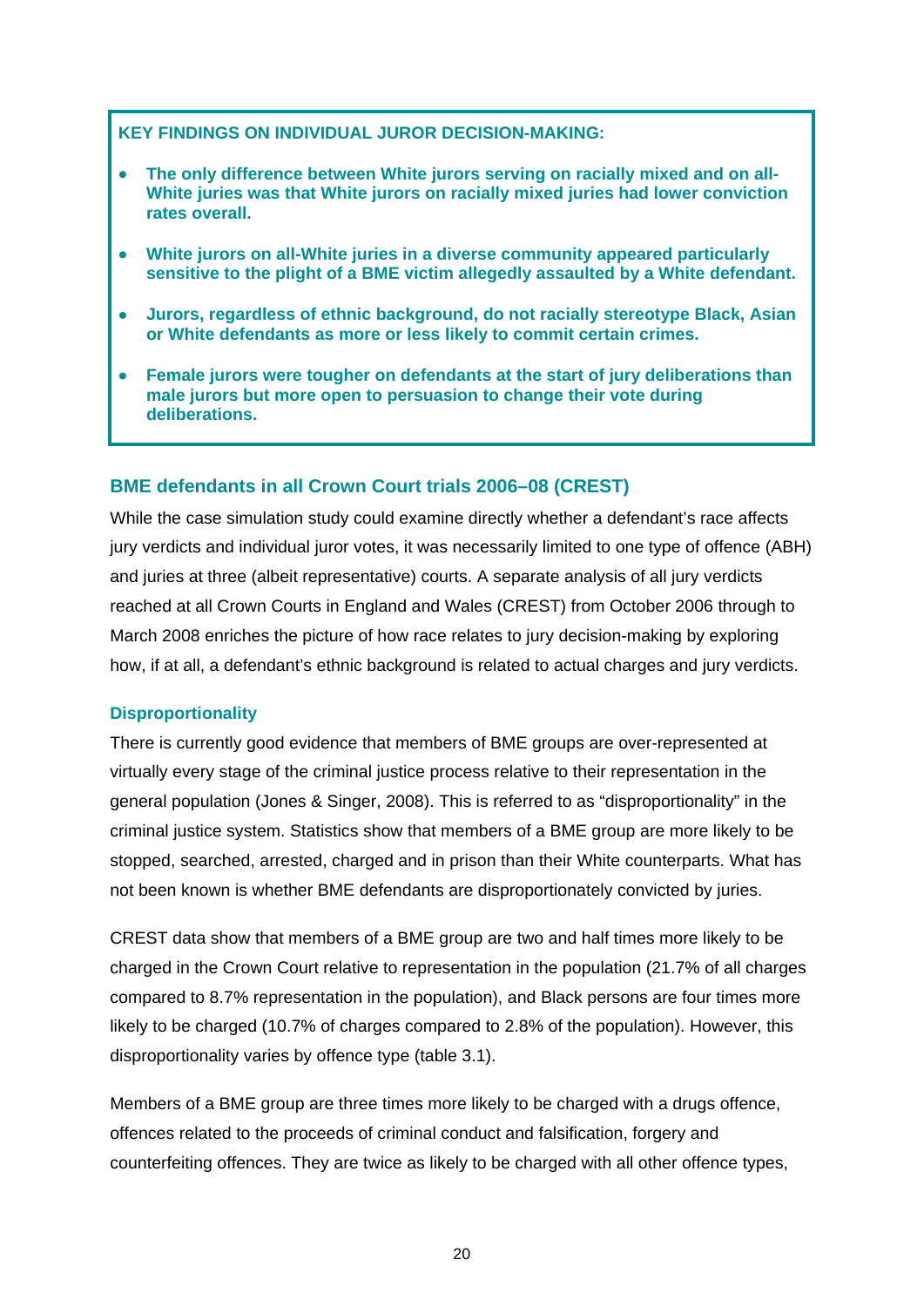except damaging property (where they are proportionally charged) and sexual offences (where they are less likely to be charged than a White person relative to their representation in the general population).

| <b>Offence type</b><br>(Blackstone's)           | <b>Defendant</b><br>ethnicity<br><b>White</b> | <b>Defendant</b><br>ethnicity<br><b>BME</b> | <b>Defendant</b><br>ethnicity<br>unknown | <b>Defendant</b><br>ethnicity<br><b>White</b> | <b>Defendant</b><br>ethnicity<br><b>BME</b> | <b>Defendant</b><br>ethnicity<br>unknown <sup>23</sup> |  |
|-------------------------------------------------|-----------------------------------------------|---------------------------------------------|------------------------------------------|-----------------------------------------------|---------------------------------------------|--------------------------------------------------------|--|
| <b>Drugs</b>                                    | 42,055                                        | 20,568                                      | 12,078                                   | 56%                                           | 28%                                         | 16%                                                    |  |
| Falsification,<br>forgery and<br>counterfeiting | 6,158                                         | 5,784                                       | 9,079                                    | 29%                                           | 28%                                         | 43%                                                    |  |
| Proceeds of<br>criminal conduct                 | 5,213                                         | 2,750                                       | 2,794                                    | 48%                                           | 26%                                         | 26%                                                    |  |
| Theft, handling<br>stolen goods                 | 83,665                                        | 27,533                                      | 23,025                                   | 62%                                           | 21%                                         | 17%                                                    |  |
| Homicide-related                                | 4,419                                         | 1,611                                       | 1,683                                    | 57%                                           | 21%                                         | 22%                                                    |  |
| Deception, fraud<br>and blackmail               | 7,750                                         | 3,761                                       | 6,371                                    | 43%                                           | 21%                                         | 36%                                                    |  |
| Public order                                    | 41,313                                        | 12,204                                      | 11,677                                   | 63%                                           | 19%                                         | 18%                                                    |  |
| Non-fatal<br>offences against<br>the person     | 61,890                                        | 14,585                                      | 13,795                                   | 69%                                           | 16%                                         | 15%                                                    |  |
| Administration of<br>justice                    | 10,401                                        | 2,579                                       | 2,673                                    | 66%                                           | 17%                                         | 17%                                                    |  |
| Damage to<br>property                           | 8,090                                         | 1,276                                       | 1,703                                    | 73%                                           | 12%                                         | 15%                                                    |  |
| Sexual                                          | 68,600                                        | 7,584                                       | 13,059                                   | 77%                                           | 8%                                          | 15%                                                    |  |
| Customs and<br>excise <sup>24</sup>             | 221                                           | 27                                          | 298                                      | 40%                                           | 5%                                          | 55%                                                    |  |
| Unknown                                         | 4,185                                         | 4,730                                       | 4,482                                    | 31%                                           | 35%                                         | 34%                                                    |  |
| Total:                                          | 343,960                                       | 104,992                                     | 102,717                                  | 62%                                           | 19%                                         | 19%                                                    |  |

**Table 3.1: Crown Court charges by ethnicity of defendant and offence type: 2006–08 (n=551,669)** 

Overall, more BME defendants (43%) pleaded not guilty to charges than White defendants (35%). To explore whether this difference in not guilty pleas occurred across all offence types, a multilevel analysis examined the likelihood of a not guilty plea based on defendant ethnicity and Blackstone's offence types. The analytical model also controlled for the possibility that pleas may cluster by trial.<sup>[25](#page-39-2)</sup> As figure 3.5 shows, BME defendants were consistently more likely than White defendants to plead not guilty for all offence types except one (falsification, forgery and counterfeiting).

<span id="page-39-0"></span><sup>&</sup>lt;sup>23</sup> For falsification, deception and customs and excise offences, ethnicity is unknown for a large proportion of charges. Some of these defendants are companies, but this does not account for most of the unknown

<span id="page-39-1"></span><sup>24</sup> Due to small numbers, customs & excise offences are not included in the subsequent offence-based analysis.<br>25 See technical annex 3 for description, output and equation for the multilevel binary logistic regression mode

<span id="page-39-2"></span>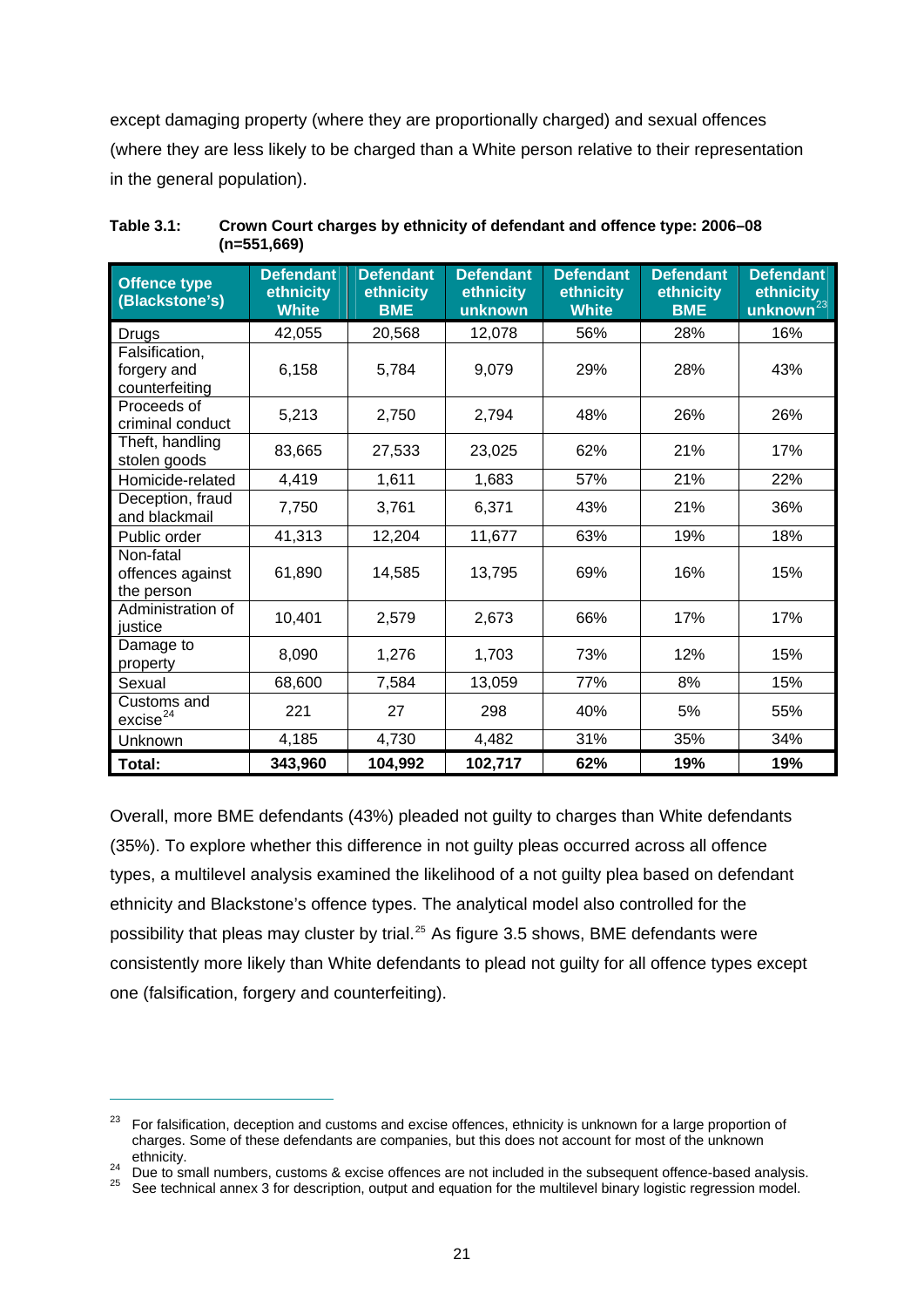

**Figure 3.5: Defendant not guilty pleas by ethnicity and offence type: 2006–08** 

## **Jury conviction rates for BME defendants 2006–08**

Given their disproportionate charges and higher rate of not guilty pleas, it is not surprising that BME defendants are three and half times more likely to face a jury verdict relative to their representation in the general population (29% of all jury verdicts are for BME defendants), and Black defendants are five times more likely to face a jury verdict (14% of all jury verdicts). Yet jury verdicts showed remarkably small differences based on defendant ethnicity. The analysis found an overall jury conviction rate of 65% for BME defendants and 63% for White defendants.[26](#page-40-0) Figure 3.6 shows that Black defendants had a 67% conviction rate compared to 63% for Asian and White defendants. These small differences suggest that factors other than ethnicity are likely to be more relevant to jury verdicts.

<span id="page-40-0"></span><sup>&</sup>lt;sup>26</sup> See technical annex 6.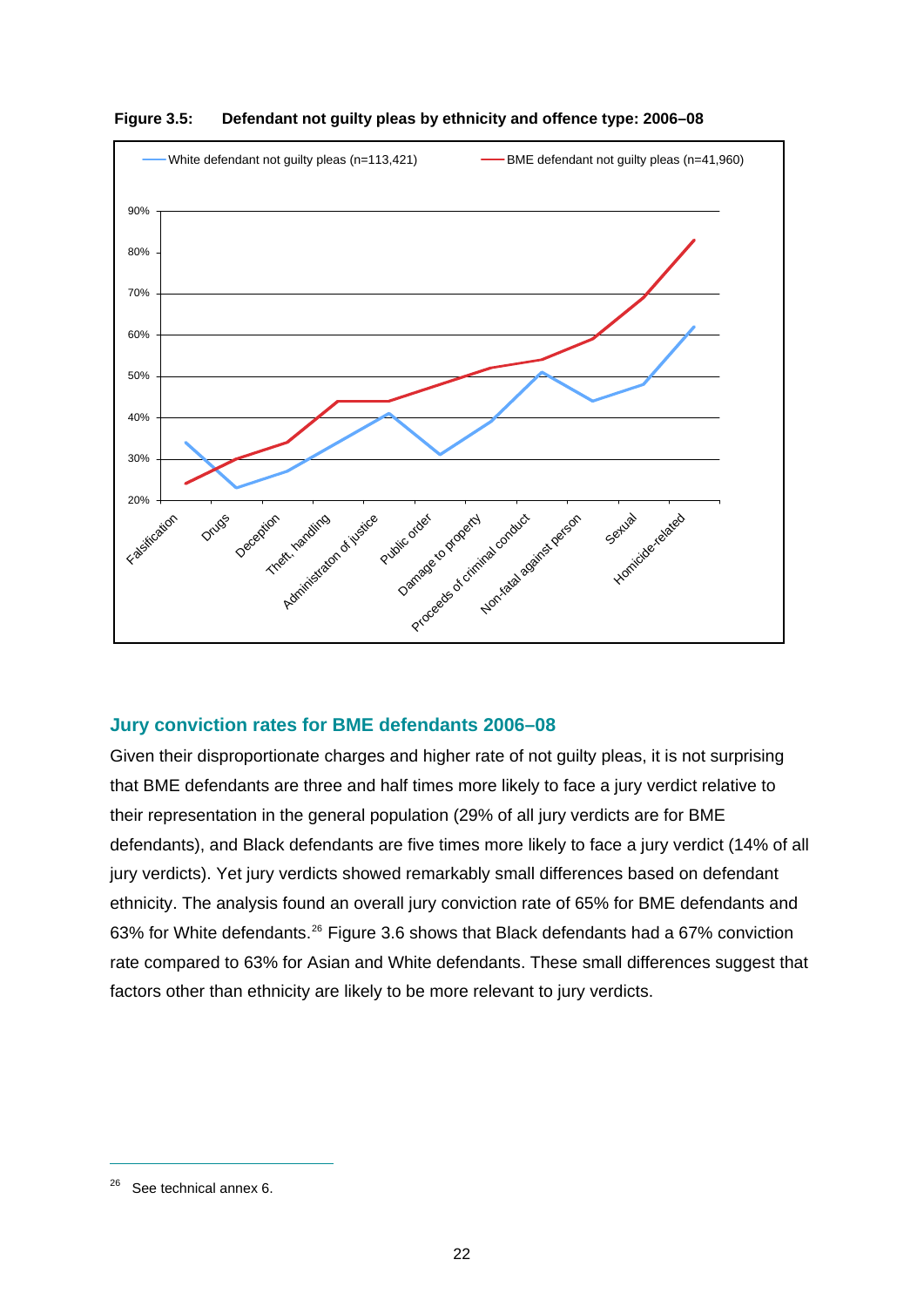

**Figure 3.6: Jury conviction rates by defendant ethnicity: 2006–08 (n=68,451)** 

These conviction rates differ from recent government statistics on Crown Court conviction rates by defendant ethnicity (Jones & Singer, 2008), which reported that White defendants were found guilty more often (75%) than Black (71%) and Asian (69%) defendants. However, unlike this study, government figures do not distinguish between defendants who pleaded guilty and those found guilty by a jury. As this study has shown, White defendants are consistently more likely to plead guilty than BME defendants, and this appears to account for the higher conviction rate for White defendants in the government statistics.

To explore whether jury conviction rates were similar for defendants from different ethnic groups across all offence types, a multilevel analysis examined the likelihood of a guilty jury verdict based on defendant ethnicity and Blackstone's offence types. The analytical model also controlled for the possibility that jury verdicts may cluster by trial.<sup>[27](#page-41-0)</sup> The analysis found little variation in jury conviction rates for White and BME defendants on offence types that comprise the overwhelming majority of all jury verdicts (figure 3.7). Sexual offences, theftrelated offences and offences against the person comprise over two-thirds (69%) of all jury verdicts. Jury conviction rates for sexual offences are almost identical for White (50%) and BME (49%) defendants. Little difference was also found in jury conviction rates for non-fatal offences against the person (BME 52%, White 50%) and for theft-related offences (BME 63%, White 61%). BME defendants have substantially higher jury conviction rates than White defendants only on offences that make up less than 2% of all jury verdicts (falsification and deception offences). These are also offences with the highest level of unknown ethnicity.

<span id="page-41-0"></span> $27$  See technical annex 8 for description, output and equation for the multilevel binary logistic regression model.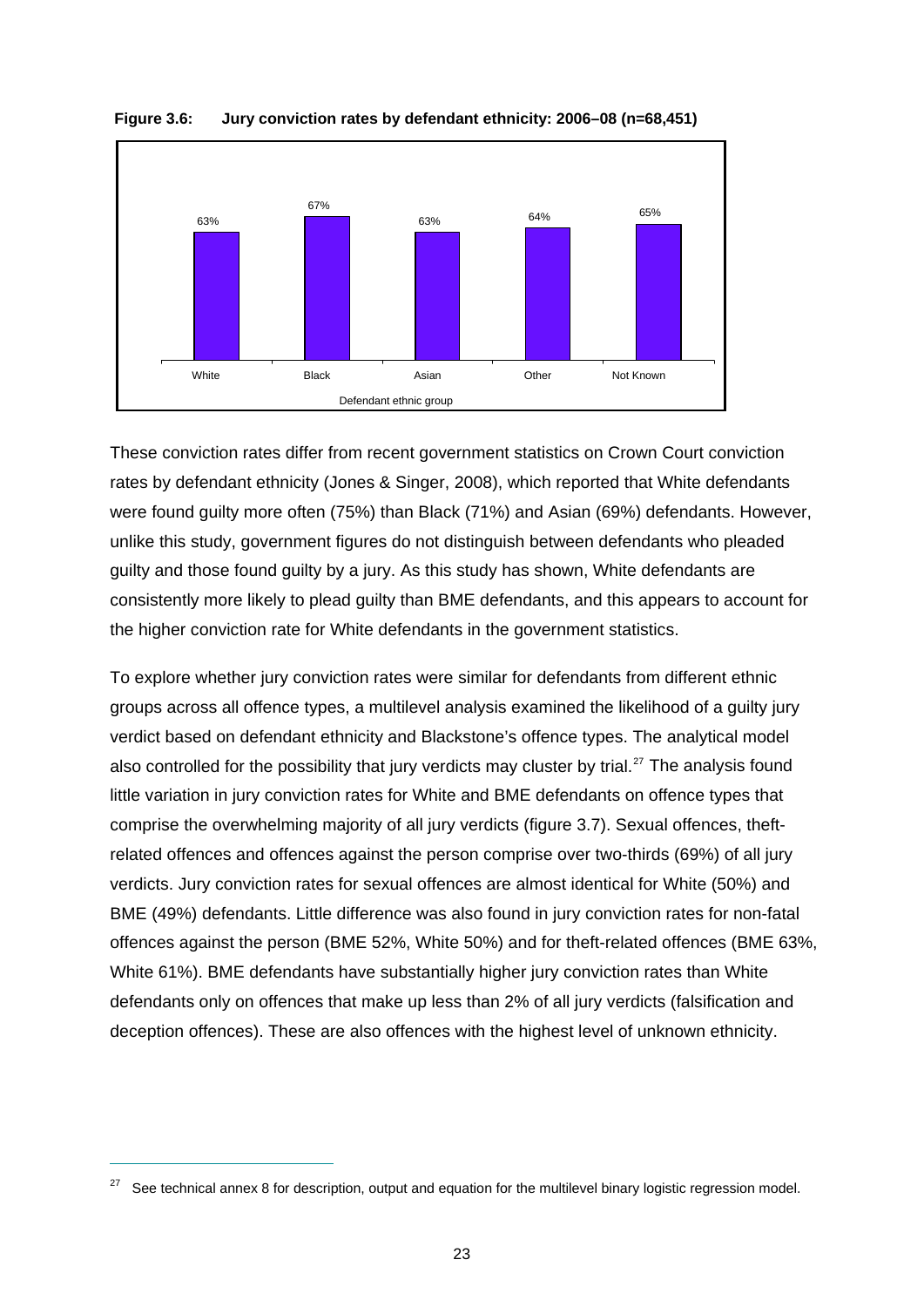

**Figure 3.7: Jury conviction rate by defendant ethnicity and offence type (n=66,889)** 

#### **KEY FINDINGS ON BME DEFENDANTS IN ALL CROWN COURT CASES 2006–08:**

- **Even though jurors do not racially stereotype defendants as likely to commit certain offences, White and BME defendants are in fact charged most often with very different types of offences.**
- **BME defendants consistently plead not guilty more often than White defendants.**
- **Jury conviction rates show only small differences based on defendant ethnicity.**
- **For offences that make up over two-thirds of all jury verdicts jury conviction rates were almost identical for White and BME defendants.**
- **One stage in the criminal justice process where members of BME groups appear not to be treated disproportionately is when a jury reaches a verdict.**

#### **Appearance of jury fairness**

Despite the lack of evidence of actual discrimination by all-White juries, concerns about the appearance of fairness may still arise with all-White juries in two particular instances. First, BME defendants may still perceive unfairness when there are no BME jurors in their cases. The study identified courts where this concern is most likely to arise. This was done by comparing findings from the Jury Diversity Project (Thomas, 2007) on BME jurors and BME representation in each Crown Court catchment area with CREST data on the proportion of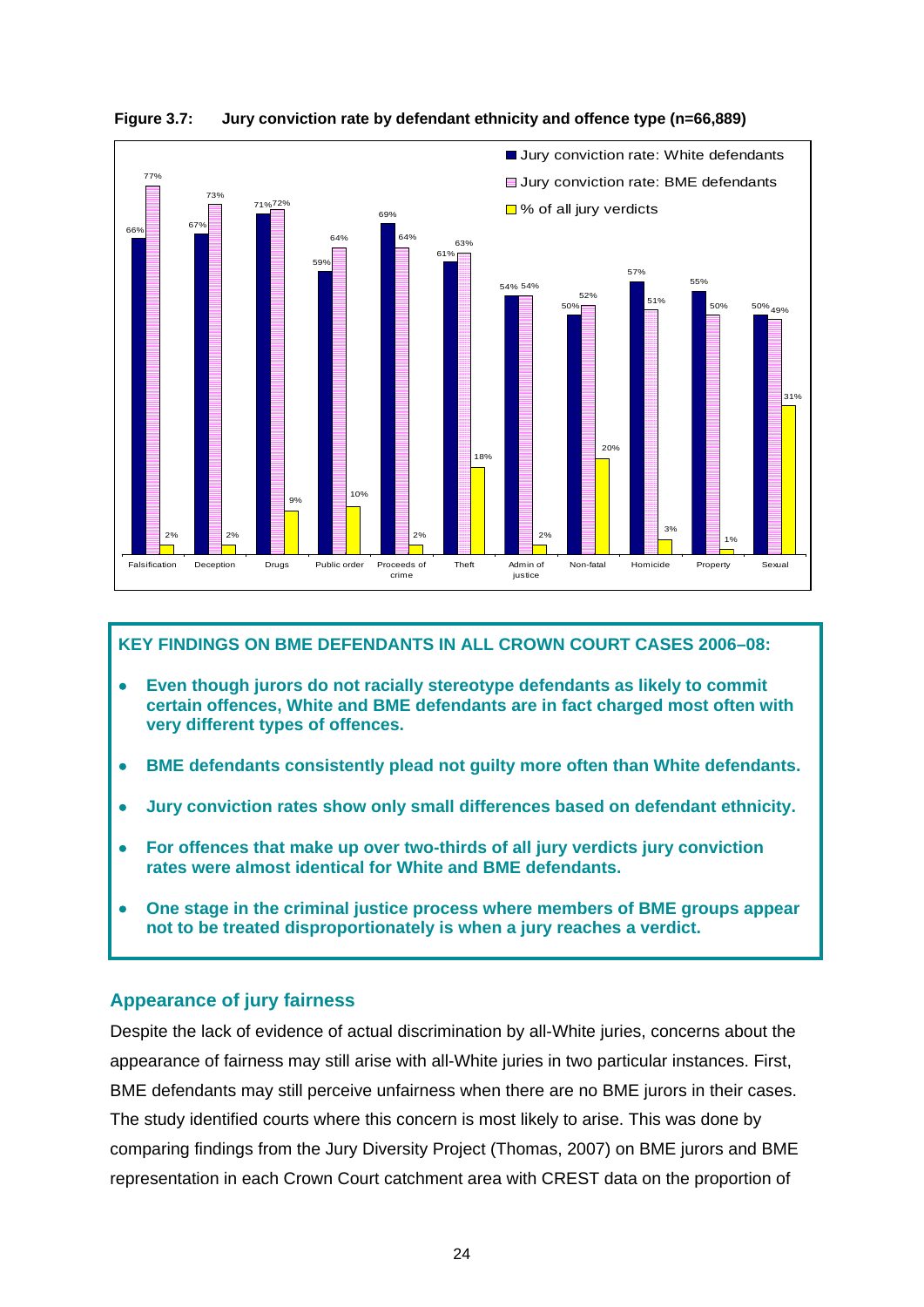BME defendants tried at each court (see appendix 4 for a full breakdown for each Crown Court and region). This revealed that at every Crown Court, the proportion of BME defendants is greater than the proportion of BME groups living locally or serving as jurors. In some courts this disparity is particularly large. A concern might be that BME defendants will fare worse than White defendants at courts where there are a large number of BME defendants and very little ethnic diversity in the local population. A multilevel analysis was conducted looking at jury conviction rates for BME defendants at courts with a large discrepancy between the proportion of BME defendants in court and the proportion of BME groups in the court's juror catchment area.<sup>[28](#page-43-0)</sup> There was no evidence that BME defendants were any more likely to be found guilty than White defendants at these courts.

Second, concerns about the appearance of jury fairness are also likely to arise when all-White juries try White defendants accused of racially aggravated offences against BME victims. Victim ethnicity is not routinely recorded in Crown Court cases. But 78% of all jury verdicts for racial offences involved White defendants in 2006–08 (CREST), and it is highly likely that most of these involved BME victims. The Jury Diversity Project (Thomas, 2007) identified those Crown Courts where all-White juries are the norm (non-ethnicity courts) and those where racially mixed juries are the norm (high ethnicity courts). Drawing on these earlier findings, jury conviction rates for White defendants charged with racially aggravated offences at courts with all-White juries were compared with jury conviction rate at courts with racially mixed juries. Table 3.2 shows that White defendants accused of racial offences appeared to be convicted more often in courts where juries were likely to be all-White (44%) compared to courts where racially mixed juries are the norm (34%).

| Type of court and jury                        | <b>Total</b> | <b>Guilty</b> | Not guilty | <b>Hung jury</b> |
|-----------------------------------------------|--------------|---------------|------------|------------------|
| High ethnicity courts (racially mixed juries) | 226          | 76            | 150        |                  |
|                                               | 46%          | 34%           | 66%        | 0%               |
| Non-ethnicity courts (all-White juries)       | 263          | 115           | 146        |                  |
|                                               | 54%          | 44%           | 56%        | $< 1\%$          |
| Total:                                        | 489          | 191           | 296        |                  |

| <b>Table 3.2:</b> | Jury verdicts for White defendants charged with racial offences: 2006-08 |
|-------------------|--------------------------------------------------------------------------|
|-------------------|--------------------------------------------------------------------------|

<span id="page-43-0"></span> $28$  See appendix 5 and technical annex 5 for full description of the analytical model, equation and output.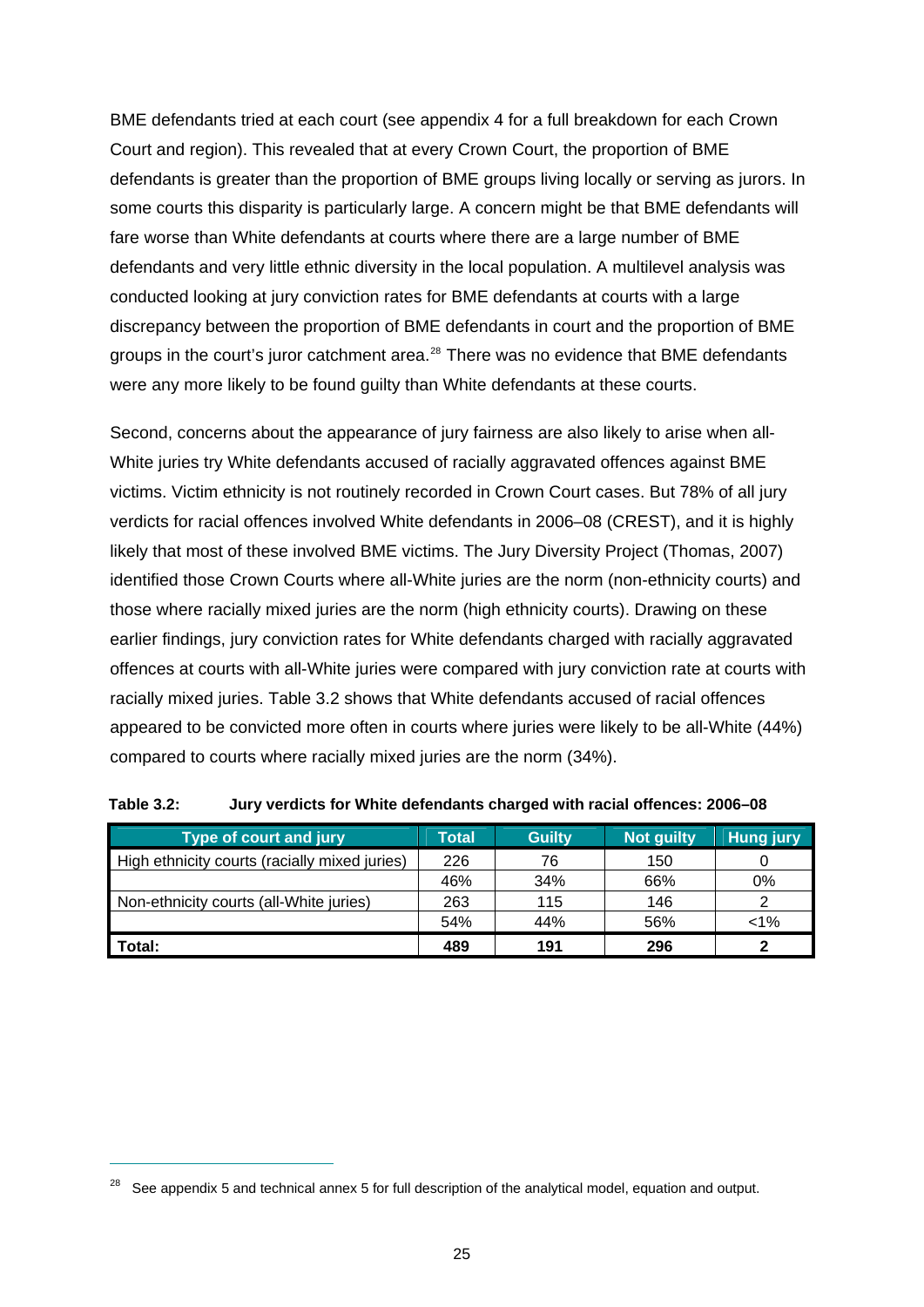#### **KEY FINDINGS:**

- **BME defendants are not more likely than White defendants to be found guilty by juries at courts where there is a large proportion of BME defendants and a very low level of ethnic diversity in the local population.**
- **White defendants accused of racially motivated crimes are not more likely to be acquitted by all-White juries than racially mixed juries.**

# **3.2 General trends in jury trials 2006–08**

The CREST dataset was examined in more detail in order to provide a more complete picture of jury trials beyond the specific issue of the ethnicity of the defendant. This analysis of over half a million charges in all Crown Courts in England and Wales from 1 October 2006 to 31 March 2008 explores the scale and efficiency of jury trials and whether there is consistency in jury decision-making. Specifically, it examines juries' ability to reach a verdict, and whether jury conviction rates are associated with the type of offence, the severity of the offence, the court where the case is tried or the number of charges in a case.<sup>[29](#page-44-0)</sup>

# **Scale of jury trials in Crown Courts**

Juries deliberate and reach a verdict on only a small proportion (12%) of all charges at Crown Courts because most charges are dealt with prior to a jury being sworn.<sup>[30](#page-44-1)</sup> Most charges (59%) resulted in a guilty plea. In most of these guilty pleas (76%), defendants pleaded guilty at the time of plea. In the remainder, 19% were changes of plea from not guilty to guilty before a jury was sworn, 3% were guilty pleas to a lesser offence, and in less than 1% of all guilty pleas defendants pleaded guilty only after a jury had been sworn.

Defendants pleaded not guilty to 35% of all charges, potentially giving rise to a jury trial on these charges. But the proportion of defendants who pleaded not guilty varied considerably depending on the general type of offence. Analysis of not guilty pleas by Blackstone's 12 offence types showed that defendants were most likely to plead not guilty to offences related to homicide (68%), proceeds of criminal conduct (55%) and sexual offences (50%).

Where defendants pleaded not guilty, jury verdicts by deliberation accounted for just over a third (36%) of all outcomes (figure 3.8). Judges directed juries to reach a verdict on 4% of not guilty pleas. The prosecution offered no evidence in 32% of charges where the defendant

<span id="page-44-0"></span><sup>&</sup>lt;sup>29</sup> All findings are by charge unless otherwise stated. Juries reach verdicts on individual charges, and analysis of jury decision-making by case or defendant may not reflect the fact that a single jury is often presented with multiple charges or multiple defendants in a case. See chapter 2 for full details of analysis methodology.<br><sup>30</sup> For a full breakdown of pleas and verdicts see appendix 3.

<span id="page-44-1"></span>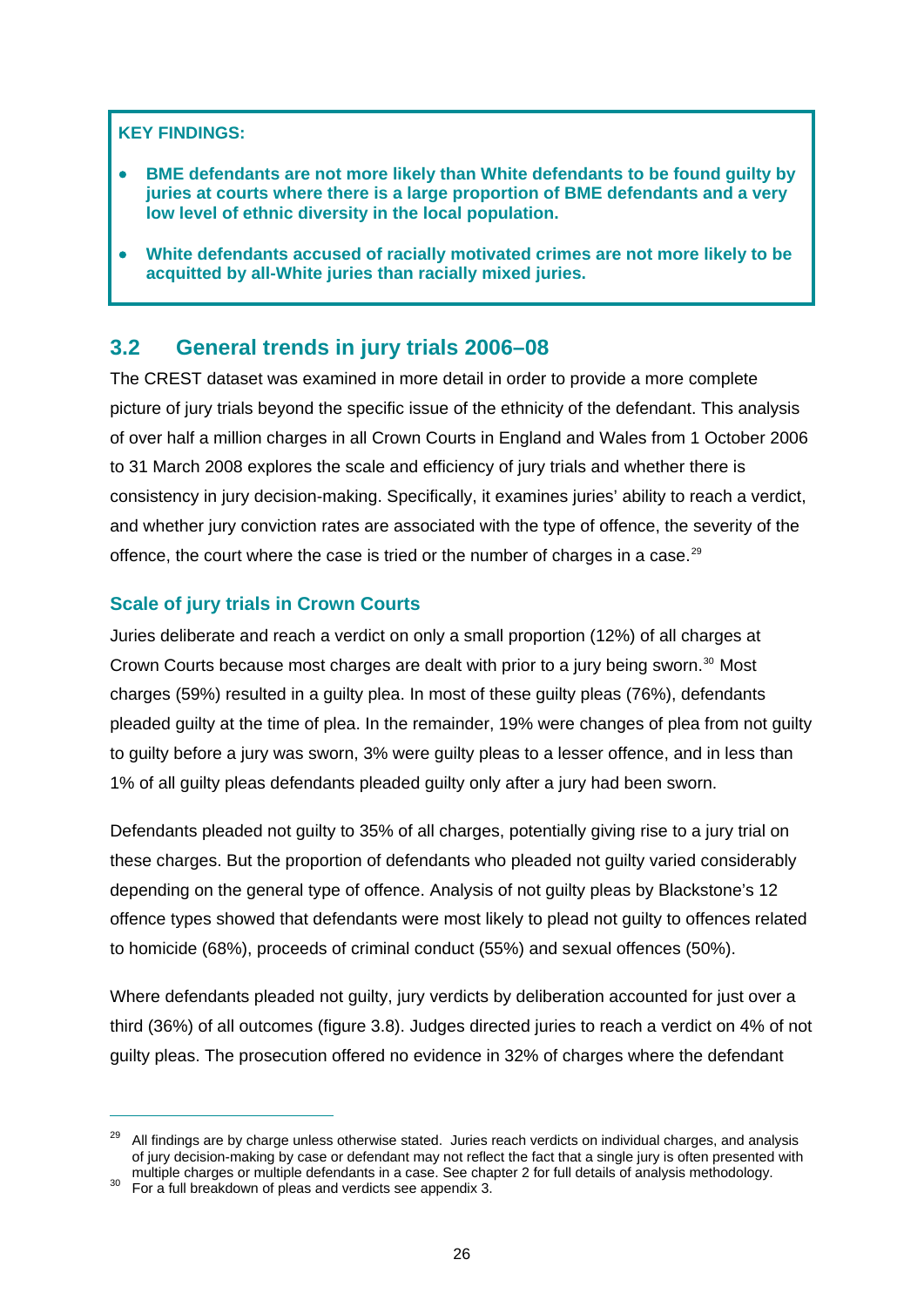pleaded not guilty.<sup>[31](#page-45-0)</sup> Among the 27% of outcomes on not guilty pleas recorded as "other", 17% were quashed and 28% were stayed, $32$  but the largest proportion (40%) were charges ordered to "lie on file". This usually occurs when a defendant is charged with multiple offences, found guilty or acquitted on some charges and the remainder stay on file and cannot be reopened without leave of the Court of Appeal.





## **Jury efficiency and conviction rates**

 $\overline{a}$ 

Once sworn, juries almost always deliberate and reach a verdict: 89% of charges initially presented to a sworn jury were decided by jury deliberation. Those juries that have been sworn but do not deliberate are ones directed to reach a verdict by the judge (11%) or are the rare juries that have to be discharged before reaching a verdict (less than 1%). Where juries do deliberate, they convict defendants more often than they acquit. Juries returned guilty verdicts by deliberation on almost two-thirds (64%) of all charges (table 3.3).

|                    | <b>Charges</b> | <b>Guilty</b><br>pleas | <b>Not</b><br>guilty<br>pleas | <b>Verdicts by</b><br>deliberation | <b>Guilty jury</b><br><b>verdicts</b> | <b>Not</b><br>guilty<br>verdicts | <b>Hung</b><br><b>juries</b> |
|--------------------|----------------|------------------------|-------------------------------|------------------------------------|---------------------------------------|----------------------------------|------------------------------|
| Total:             | 551,669        | 325,544                | 191,140                       | 68,874                             | 43,760                                | 24,691                           | 423                          |
| % of charges       |                | 59%                    | 35%                           | 12%                                | 8%                                    | 4%                               | 0.08%                        |
| % not guilty pleas |                |                        |                               | 36%                                | 23%                                   | 13%                              | 0.2%                         |
| % jury verdicts    |                |                        |                               |                                    | 63.5%                                 | 35.9%                            | 0.6%                         |

**Table 3.3: All charges, pleas and verdicts in Crown Courts: 2006–08** 

Juries are rarely unable to reach a verdict. Less than 1% of all charges where a jury deliberated resulted in a hung jury. Hung juries occurred most often with sexual offences (44%) and assaults (17%). Almost three-quarters of all hung juries (72%) occurred in trials

<span id="page-45-1"></span><span id="page-45-0"></span>

<sup>&</sup>lt;sup>31</sup> Technically recorded as not guilty under section 17 of the Criminal Justice Act (1967).<br><sup>32</sup> Quashed charges are set aside as if they never existed. Stayed are stopped proceedings.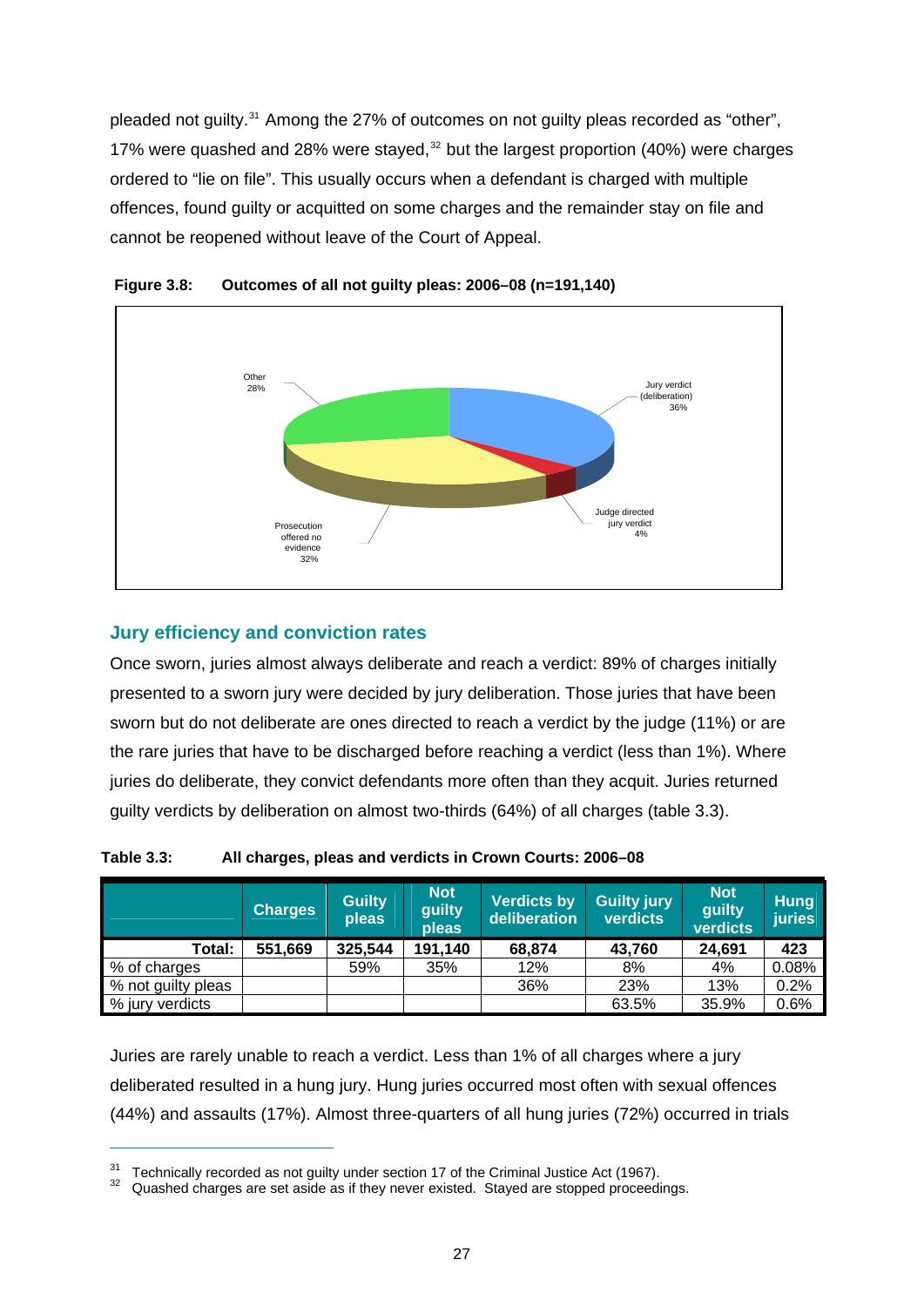involving multiple charges where the jury did reach a verdict on at least some of the charges (technical annex 13). So it is extremely rare for a jury to be unable to reach any verdict in a case. Juries may reach unanimous or majority verdicts. But it is difficult to assess when and how often majority verdicts occur because majority verdicts are only recorded for guilty verdicts. Juries return majority verdicts in 19% of all guilty verdicts.

## **KEY FINDINGS:**

- **Juries are efficient. Once sworn they almost always deliberate. Once they deliberate, they reach a verdict more than 99% of the time.**
- **Even when a hung jury occurs, in most instances the jury has reached a verdict on at least some charges.**

## **Offence type**

Certain types of offences are presented to juries to decide more often than others (figure 3.9). So while theft offences make up the single largest proportion of charges in the Crown Courts (25%), the single largest proportion of jury verdicts are for sexual offences (31%).



**Figure 3.9: Proportion of Crown Court charges and jury verdicts by offence type: 2006–08\*** 

Total numbers are charges and verdicts minus unknown offence types and customs & excise offences.

Figure 3.10 shows that falsification, drugs, deception and theft offences are most likely to result in a jury guilty verdict. Non-fatal offences against the person are least likely to result in a jury conviction, but juries still reach guilty verdicts more often than not for these offences.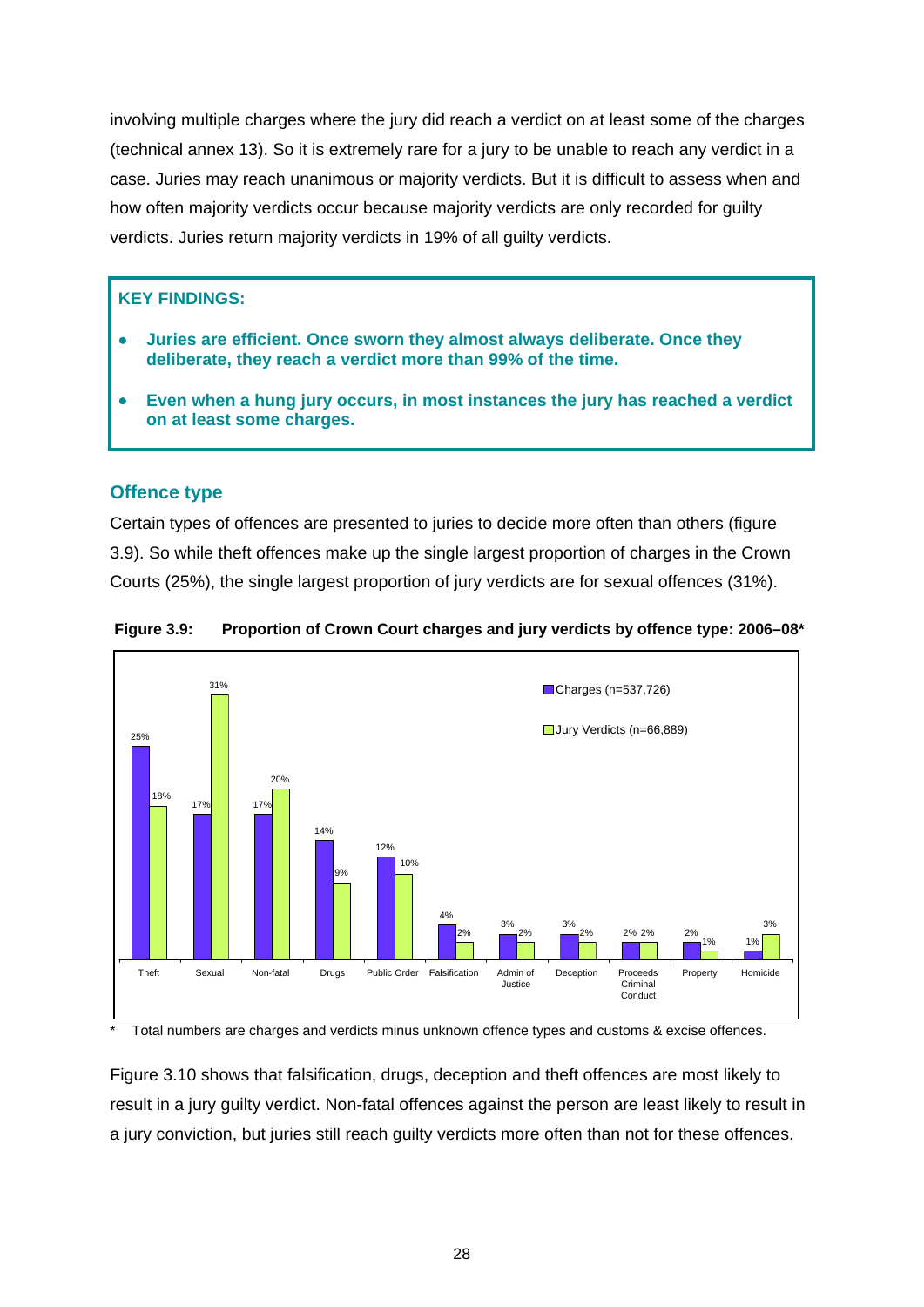

**Figure 3.10: Jury conviction rates by Blackstone's criminal offence type (n=66,889)** 

# **Trying the case on the evidence and the law?**

The general offence types with the highest jury conviction rates (theft, drugs, falsification, deception) appear to be those where strong physical evidence is most likely to be presented against the defendant. Offence types with the lowest conviction rates (non-fatal offences against the person, sexual offences) appear to be ones where the jury has to choose between conflicting versions of events often in the absence of strong corroborating evidence.



**Figure 3.11: Jury conviction rates in homicide-related offences: 2006–08 (n=2,040)**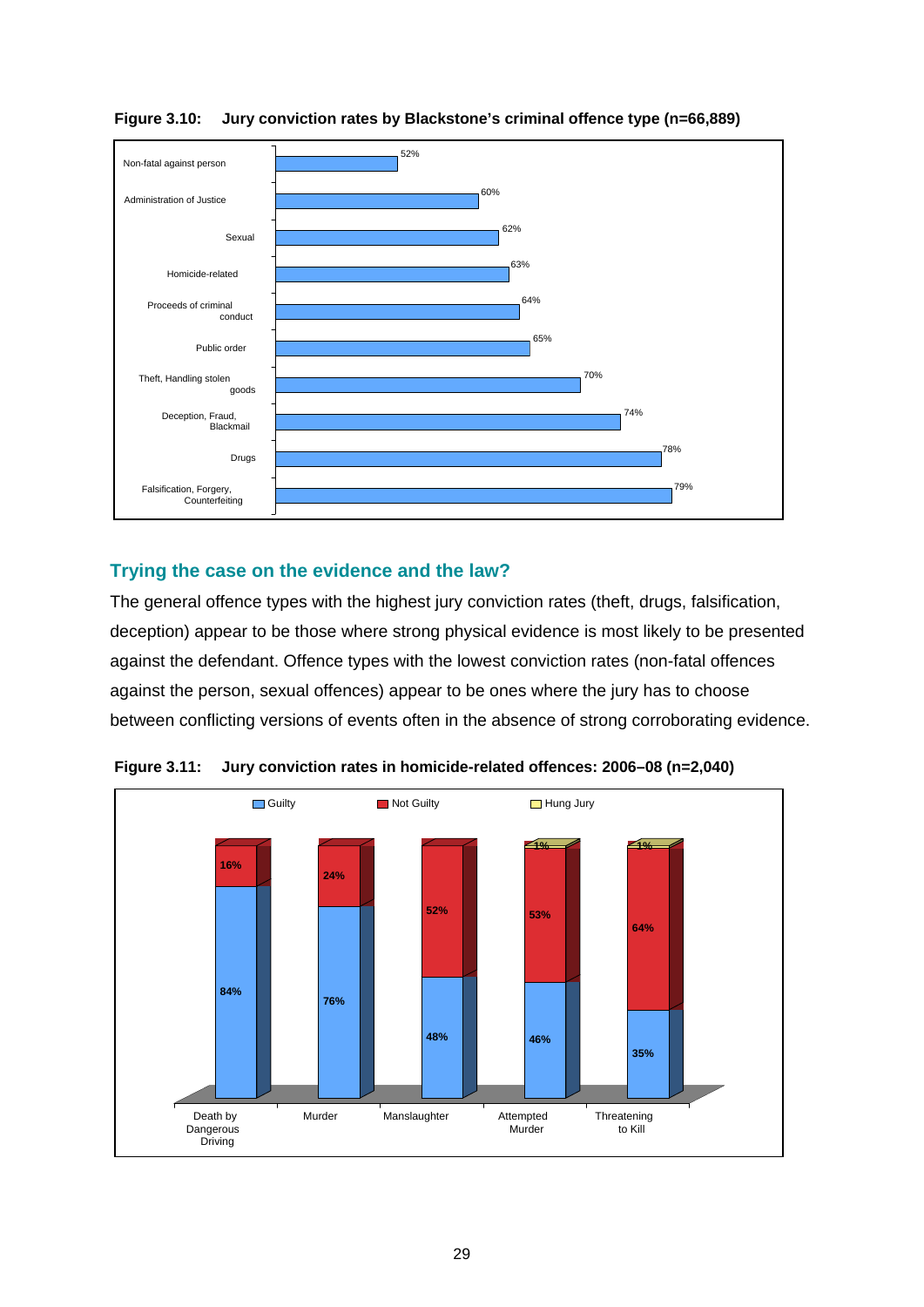But Blackstone's criminal offence types are broad categories, and a closer analysis of jury conviction rates within each of these categories shows that conviction rates can vary considerably within a Blackstone's general offence type. For instance, within "homiciderelated offences" (figure 3.11), jury conviction rates for specific offences range from very low (35% for threatening to kill) to extremely high (84% for death by dangerous driving).

A comparison of jury conviction rates for all specific offences (figure 3.12) reveals that threatening to kill, manslaughter and attempted murder are offences with some of the lowest jury conviction rates, along with unlawful wounding, GBH and common assault.<sup>[33](#page-48-0)</sup> Death by dangerous driving and murder are offences with the highest jury conviction rates, along with possession of illegal drugs with intent to supply and making indecent photographs of children. These variations suggest that jury conviction rates are associated with the nature of the legal questions a jury must answer to convict a defendant on specific offences and the nature of the evidence likely to be presented to a jury in those cases.



**Figure 3.12: Specific offences with highest and lowest jury conviction rates: 2006–08** 

Those offences where juries acquit more often than convict are generally recognised as presenting difficult questions for juries to answer. Crown Prosecution Service (CPS) legal guidance acknowledges the difficulty of securing convictions for threatening to kill and attempted murder.<sup>[34](#page-48-1)</sup> Threatening to kill requires the jury to be sure of the state of mind of the

<span id="page-48-0"></span><sup>&</sup>lt;sup>33</sup> See technical annex 9 for a more complete list. Common assault charges (usually tried in magistrates' courts) are t[ried in the Crown Court as part of multiple charges against](http://www.cps.gov.uk/legal/l_to_o/offences_against_the-person) a defendant.<br><sup>34</sup> See [www.cps.gov.uk/legal/l\\_to\\_o/offences\\_against\\_the-person](http://www.cps.gov.uk/legal/l_to_o/offences_against_the-person) .

<span id="page-48-1"></span>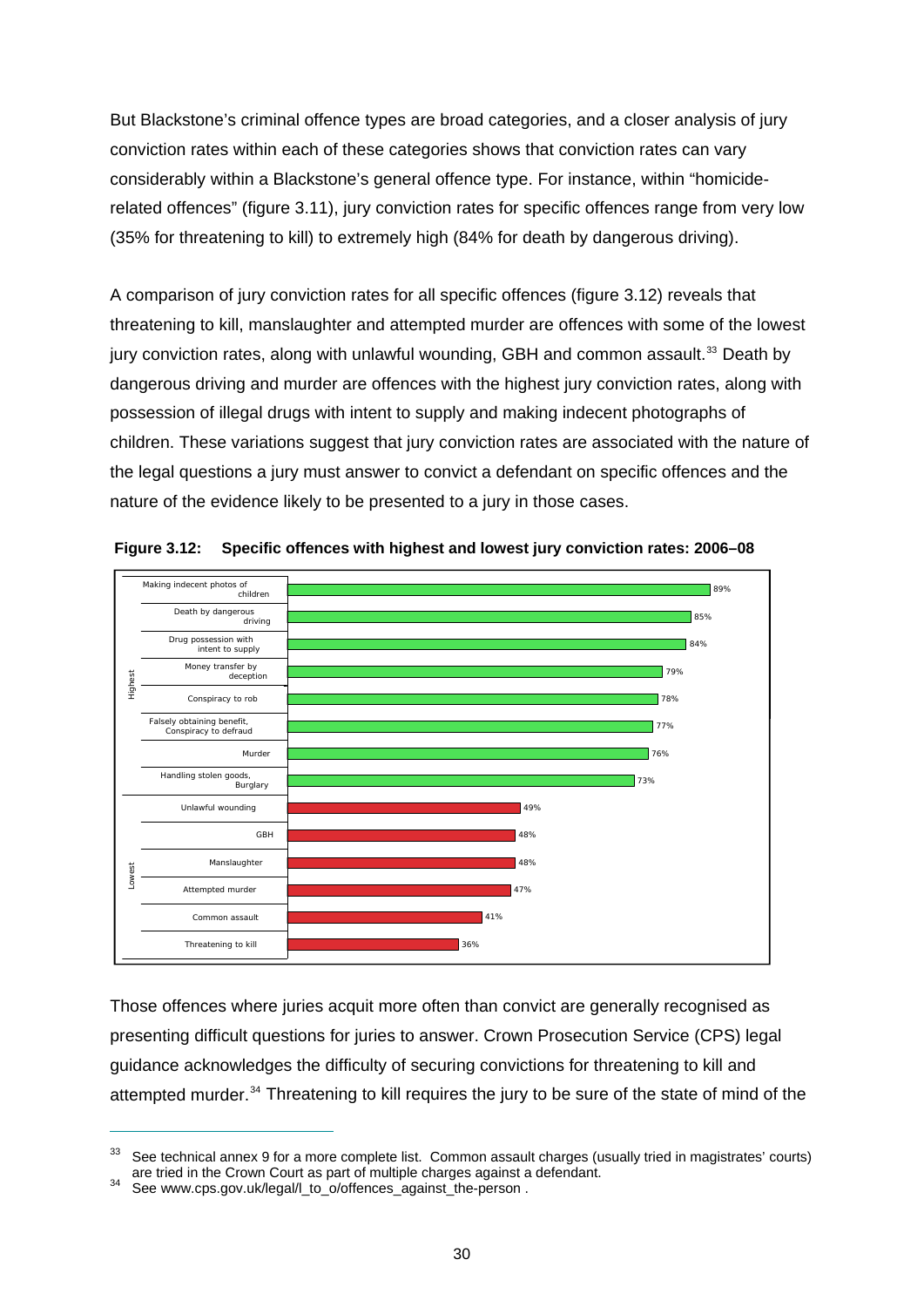alleged victim: that he or she genuinely feared the threats to kill would be carried out. Attempted murder also requires a jury to be sure that the defendant intended to kill someone, not just cause harm or injury. In these cases there is likely to be conflicting testimony about what happened and the jury must chose one person's version of events over another's.

In contrast, offences with very high jury conviction rates appear to be offences where compelling physical evidence is likely to exist to prove in law that the offence was committed. As a result they leave the jury with less opportunity to accept an alternate explanation of events. Death by dangerous driving only requires the jury to accept that a defendant's driving was "a" (not "the") cause of death and the driving was dangerous. For possession of illegal drugs with intent to supply, the jury will almost certainly be presented with clear evidence of possession, and intent to supply can be proved either by direct evidence (surveillance, eye witness) or inferred (drug quantity inconsistent with personal use, drugs prepared for sale).

## **KEY FINDING:**

 **Juries appear to try cases on the evidence and the law. Offences where the strongest direct evidence is likely to exist against a defendant appear to have the highest conviction rates. Cases where juries must be sure of the state of mind of a defendant or complainant appear to have the lowest jury conviction rates.**

## **Misconceptions about juries and rape cases**

Some findings run counter to common perceptions about jury conviction rates. The sexual offence of rape is widely perceived and claimed to have a very low jury conviction rate (Temkin & Krahe, 2008). However, this study shows that rape does not in fact have one of the lowest jury conviction rates. Juries convict defendants more often than they acquit in all rape cases (55% conviction rate). Most jury verdicts for rape involve female complainants, and juries convict 54% of the time here. Other serious offences such as attempted murder, manslaughter, GBH and threatening to kill have lower jury conviction rates than rape.

These findings differ from figures published by the Home Office (HO) (Kelly *et al*., 2005), which claimed that where a full rape trial took place an acquittal was more likely than a conviction. However, that claim was based on a very small number of verdicts (181) in a small number of courts. The current findings are based on the most recent data available involving all 4,310 jury verdicts for rape in 2006–08 across all courts in England and Wales.

The most serious criticism of juries in rape cases is that they fail to convict because of jurors' prejudicial attitudes towards female complainants, not because of the difficulty in proving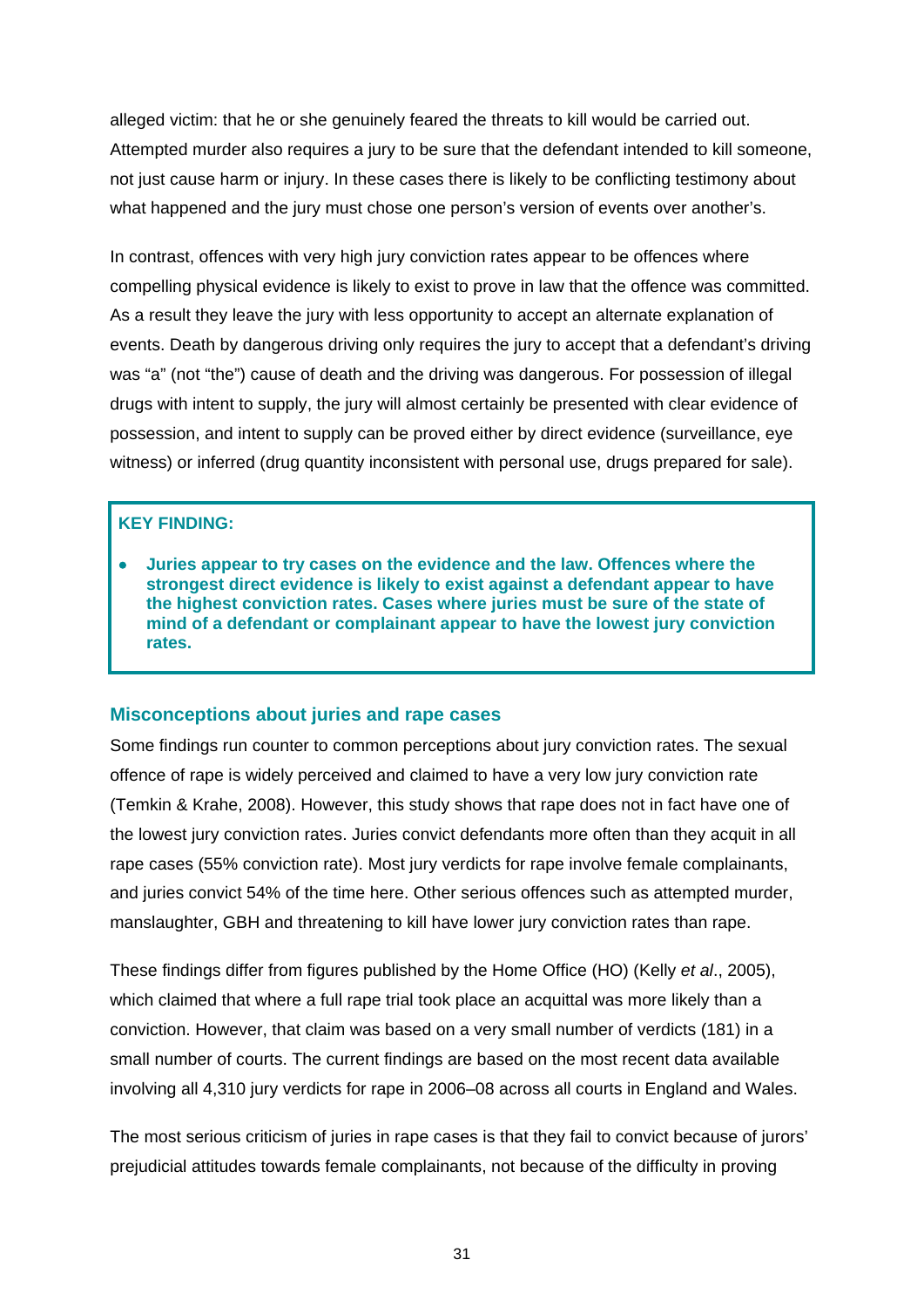allegations which hinge on juries believing one person's version of events over another's (Temkin & Krahe, 2008). However, an analysis of jury conviction rates in rape cases by both age and gender of the complainant (figure 3.13) raises doubts about a general jury bias against female complainants.





Jury conviction rates are not low for some female complainants (62% for females 13 to 15) or some male complainants (77% for 16+ and 75% for under 13), and the lowest jury conviction rates in rape cases involve male complainants (under 16: 51%) as well as female complainants (over 16: 47%). This suggests that a jury's propensity to convict or acquit in rape cases is not necessarily due to juror attitudes to female complainants. There is no doubt the proportion of rape allegations reported to police that end in conviction is extremely low, but it is also clear that this not due to any widespread jury failure to convict in rape cases.

## **KEY FINDING:**

 **Contrary to popular belief and previous government reports, juries actually convict more often than they acquit in rape cases. Other serious offences (attempted murder, manslaughter, GBH) have lower jury conviction rates than rape.** 

## **Court**

The analysis of CREST found that the average jury conviction rate for all courts on all charges combined was 63.7%. Concerns have been expressed in the past and more recently that juries in certain courts hardly ever convict (Hansard, 1982; BBC, 2002), and an analysis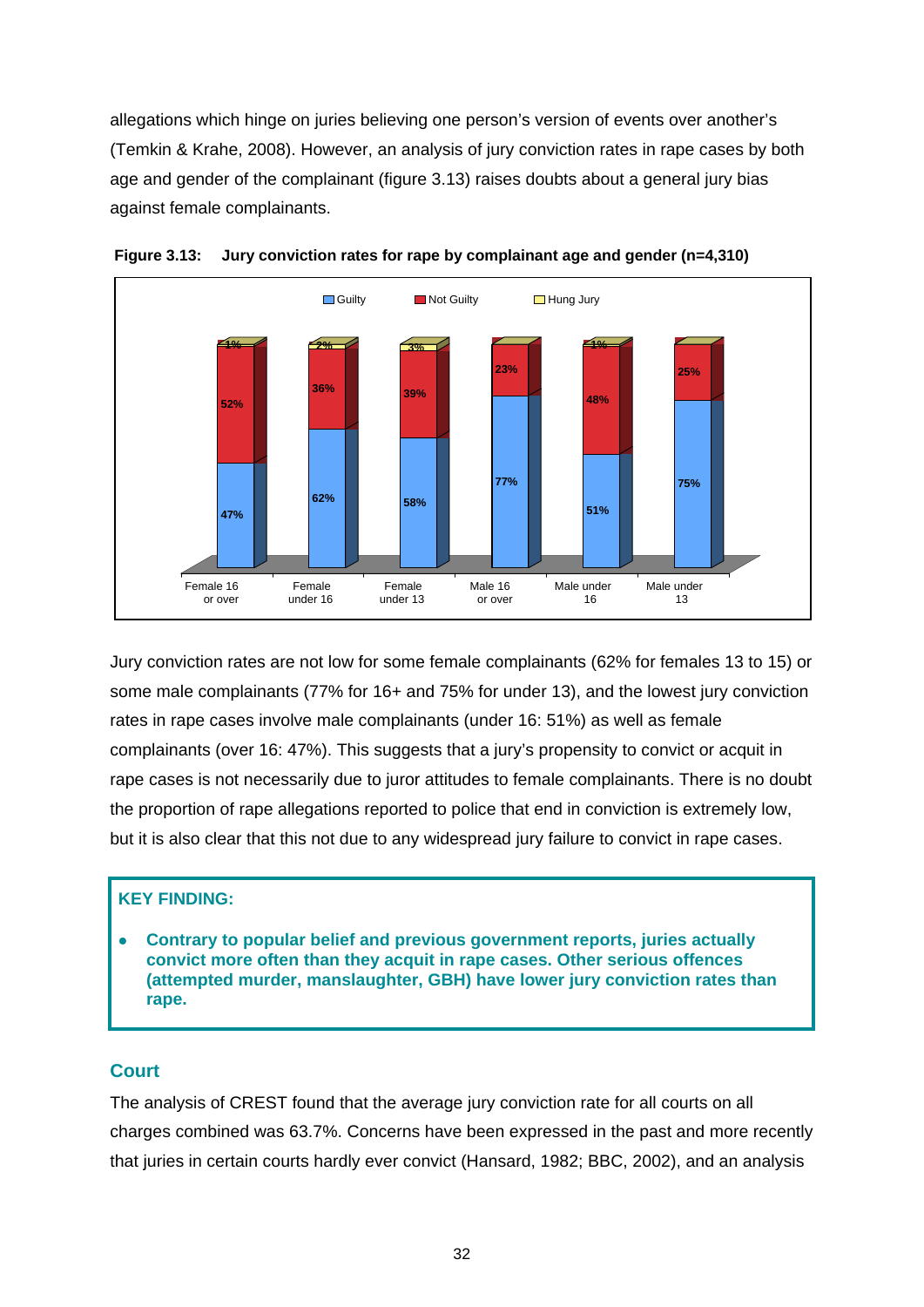of jury conviction rates by court was conducted to determine if, in fact, this is true. To ensure the reliability of results, analysis was conducted only with courts where at least 1,000 jury verdicts were returned during 2006–08. Court conviction rates ranged from a high of 69% (Teesside) to a low of 53% (Preston).<sup>[35](#page-51-0)</sup> This analysis exposes the myth that there are courts where juries hardly ever convict. No court had a higher jury acquittal rate than conviction rate; and the court with a long (but unsubstantiated) reputation for juries that do not convict (Snaresbrook) in fact had an above average jury conviction rate (65%).

Previous research has attributed other court-based differences in criminal cases to "court culture" (Duff & Leverick, 2002). For instance, variations between courts in bail decisions (Hucklesby, 1997) and sentencing (Erez & Rogers, 1999) have been linked to the beliefs and practices shared by personnel working at particular courts. But as juries are formed on an ad hoc basis and are not part of the existing personnel of a court, court culture is not an obvious explanation for court variations in jury conviction rates.

Instead, differences between courts in jury conviction rates could be due to a number of factors. It could be that offences with high conviction rates are presented to juries at certain courts more often than others. Variations in jury conviction rates could also reflect differences in jurors' conceptions of crime and justice in different communities. Alternatively, differences may reflect variations in the quality of police evidence gathering, prosecution or judicial handling of jury cases in different Crown Courts. It was not within the scope of this study to answer which of these factors provide a clear explanation for the variations in jury conviction rates between courts, and this is an area where further study is recommended.

#### **Severity of offence**

 $\overline{a}$ 

The study also examined whether jury conviction rates varied in relation to the severity of the offence. Offence severity was measured by the possible maximum sentence of the offence. An analysis of all jury verdicts where the maximum sentence for the offence was known (98%) found that there were not substantial variations in jury conviction rates based on offence severity, and that conviction rates did not necessarily increase as the severity of the offence increased. As figure 3.14 shows, jury conviction rates were highest for offences that carry a maximum sentence of 2 years (73%) and lowest for offences that carry a maximum sentence of 5 years (56%). Offences that carry the highest maximum sentences had very similar jury conviction rates: 10 years (66%), 14 years (67%) and life (63%).

<span id="page-51-0"></span> $35$  See technical annex 10 for a full breakdown of jury conviction rates by court.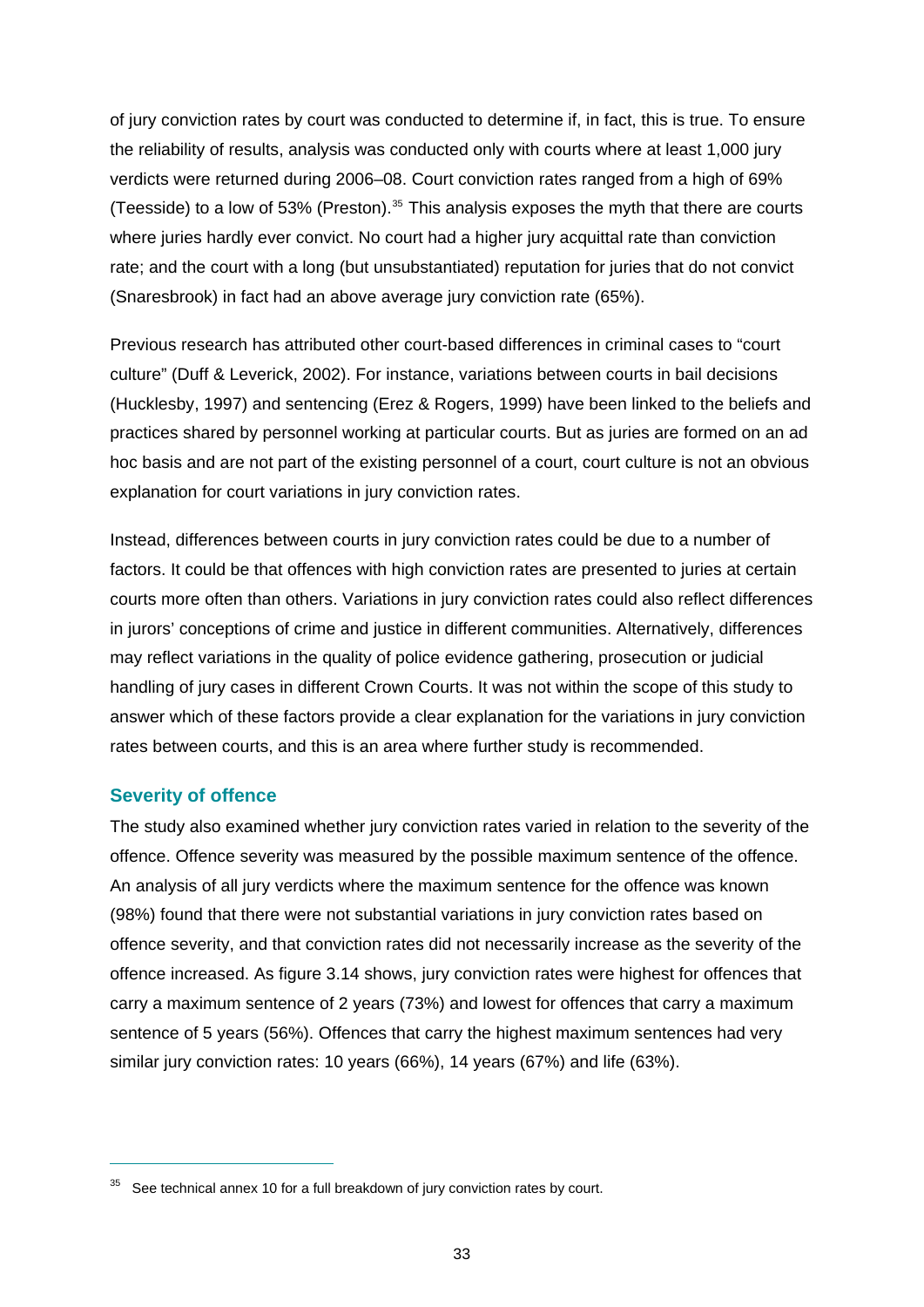

**Figure 3.14: Jury conviction rates by severity of offence (n=66,801)** 

#### **Multiple charges**

 $\overline{a}$ 

All of the preceding analysis of CREST was conducted at the charge level because juries reach verdicts on individual charges and the analysis was designed to examine how the nature of the offence was related to jury verdicts. However, almost two-thirds (63%) of the time juries are asked to reach multiple verdicts for a defendant.<sup>[36](#page-52-0)</sup> Therefore, in order to examine how the likelihood of a jury returning a guilty verdict against a defendant varied by the number of charges against the defendant, in this instance a defendant-based analysis was conducted. The jury verdict data was first aggregated to the defendant level, and then the number of charges against the defendant was related to whether the jury returned any guilty verdict against the defendant on any of the charges.

As figure 3.15 shows, the likelihood of a jury returning at least one guilty verdict against a defendant increased with the number of charges against the defendant. This increase was particularly marked from one to five charges. Jury conviction rates averaged 40% when a defendant was charged with only one offence but rose sharply to 80% where there were five charges. Beyond five charges the conviction rate does not increase substantially. Juries are also rarely asked to reach more than five verdicts for a single defendant (11% of the time).

<span id="page-52-0"></span>See technical annex 12 for full breakdown of defendants with multiple charges and jury conviction rates.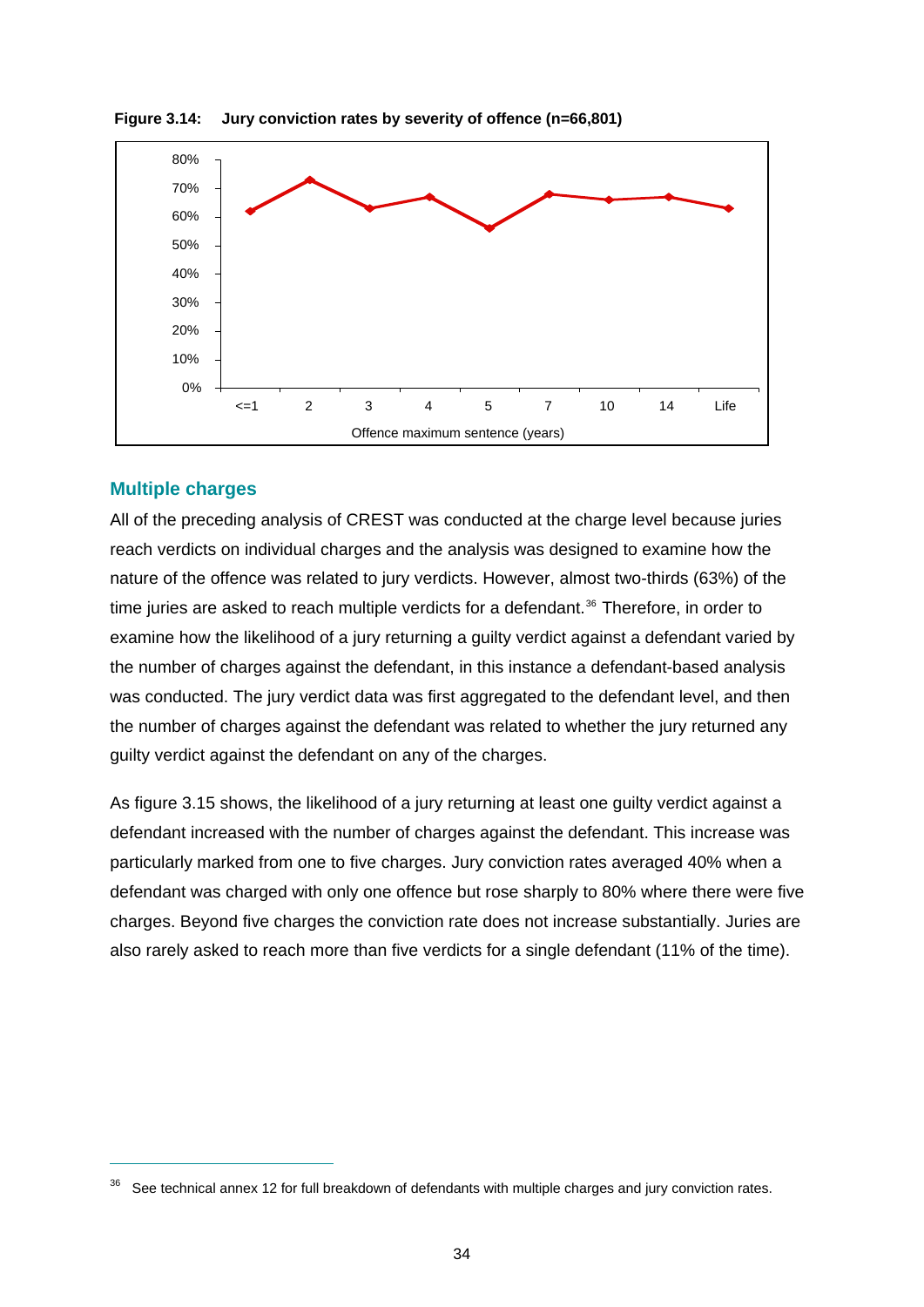

**Figure 3.15: Jury conviction rate by number of charges (n=22,907)** 

#### **KEY FINDINGS:**

- **Differences exist in jury conviction rates between Crown Courts, but it is a myth that juries rarely convict at certain courts. All courts have a jury conviction rate of 53% or higher.**
- **The reason for variations in jury conviction rates between courts is not known. It may reflect differences in the types of offences presented to juries at different courts, differences in local attitudes to crime and justice, or variations in police, prosecution or judicial handling of cases.**
- **There were no substantial differences in jury conviction rates based on the severity of the offence (defined by maximum sentence).**
- **Two-thirds of all juries are presented with more than one charge on which to reach a verdict. The likelihood of a jury returning any guilty verdict against a defendant increased with the number of charges against a defendant.**

## **3.3 Juror comprehension**

#### **Judicial directions on the law**

There is no empirical research in this country on the extent to which jurors understand directions on the law delivered by the judge at the end of the trial. Both the current and most recent Lord Chief Justices have recently raised the issue of the best approach to directing juries to ensure understanding (Judge, 2008; Phillips, 2007). During the case simulation, the research explored this issue in relation to the judge's direction on self-defence by examining:

jurors' perception of their ability to understand the judge's legal directions;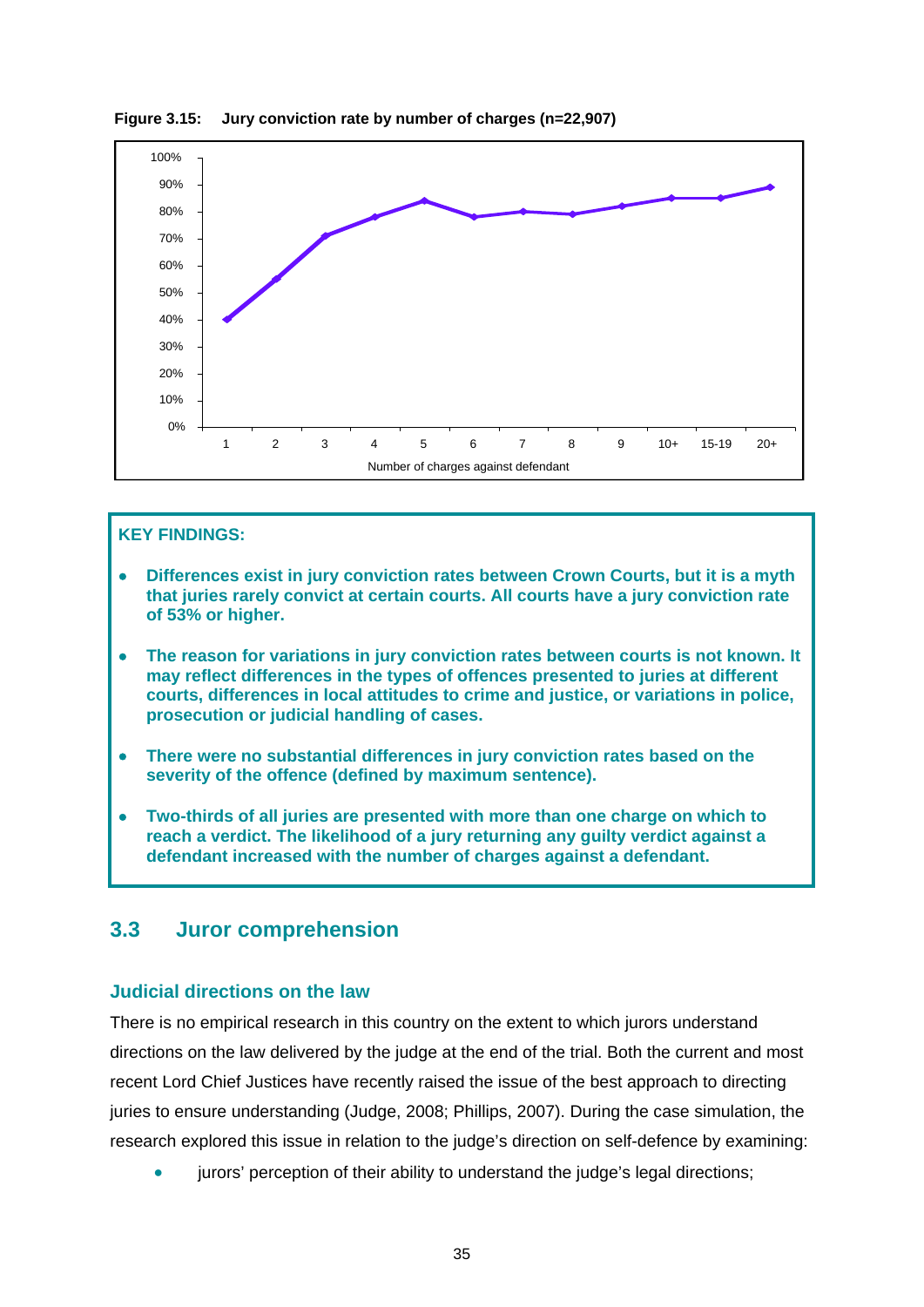- jurors' actual comprehension of the judge's legal directions; and
- whether juror comprehension is improved by a written summary of legal directions.

All jurors who took part in the case simulation studies at Nottingham, Winchester and Blackfriars (797 jurors) were asked to indicate (on a scale of 0 to 5) how easy or difficult they felt it was to understand the judge's oral directions on ABH and self-defence. All jurors heard the exact same instructions. But as figure 3.16 shows there was not a consistent view among jurors at all courts about their ability to understand the judicial directions. Most jurors at Blackfriars and Winchester (69% and 68%) felt they were able to understand the directions (scoring 0–2), while most jurors at Nottingham (51%) felt the directions were difficult to understand (3–5). There were no major differences in juror gender, age, employment or profession in these three different groups of jurors that might account for these differences.





The study at Winchester was the last case simulation conducted. As the results from Blackfriars and Nottingham showed differences in juror perceptions of comprehension, the research at Winchester explored juror comprehension in more detail. All the jurors who took part in the study at Winchester were also asked to identify the two questions the judge explicitly directed them to answer to determine if the defendant had acted in self-defence (did the defendant believe it was necessary to defend himself and did he use reasonable force?). This provided an objective measure of how well jurors actually understood the directions on the law. Only 31% of jurors accurately identified both questions. A further 48% correctly identified one of the two questions.<sup>[37](#page-54-0)</sup> and 20% did not correctly identify either question.

<span id="page-54-0"></span><sup>37</sup> Among jurors who identified 1 of the 2 legal questions, more jurors (29%) identified the second question (did the defendant use reasonable force?) than the first (did the defendant believe he had to defendant himself?) 20%.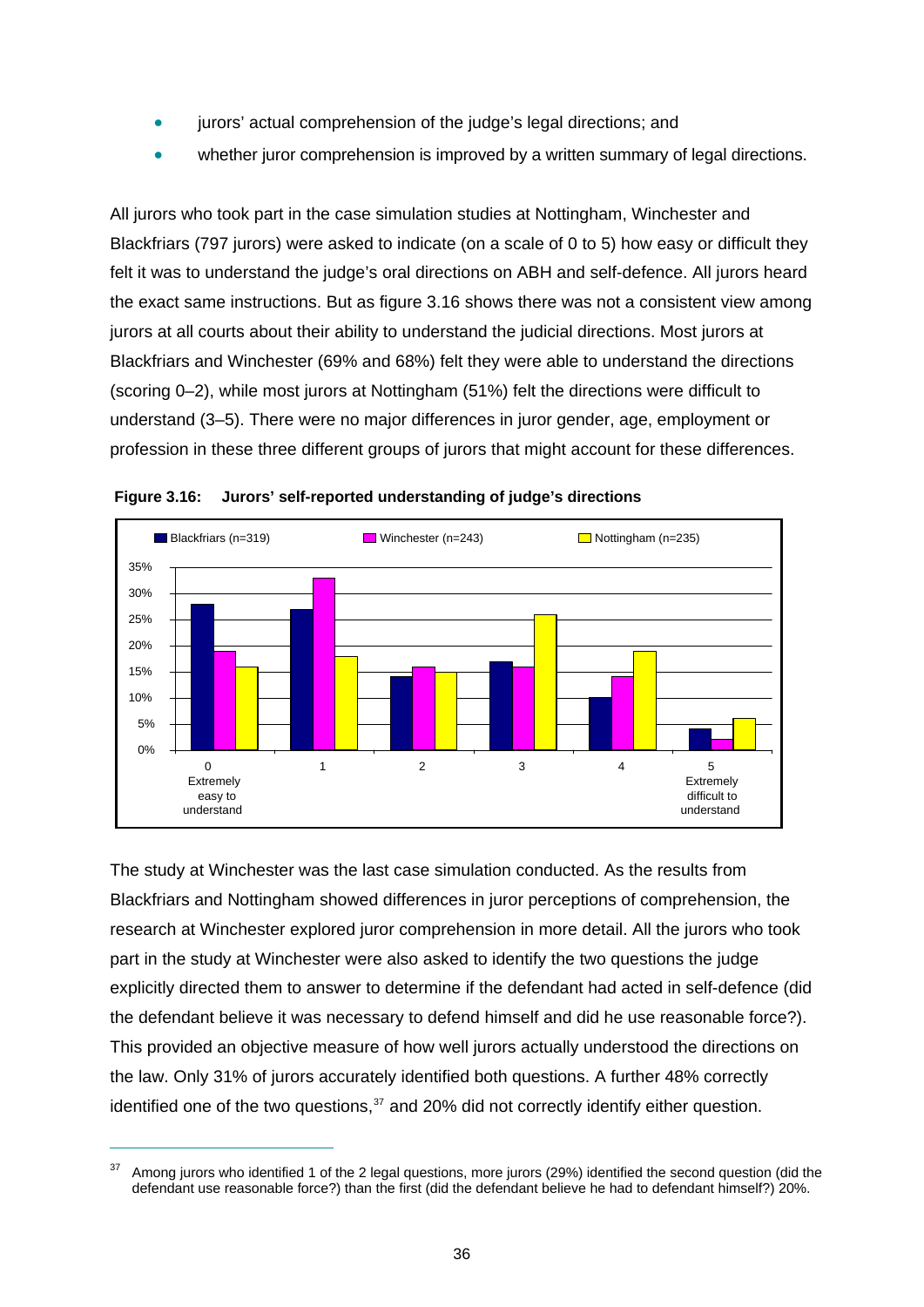So while over half of the jurors at Winchester (68%) perceived the judge's directions as easy to understand, only a minority fully understood the directions in terms used by the judge.

It is important to point out that the other question options presented to jurors in this exercise were reasonable questions for jurors to consider in reaching a verdict (eg, did the victim push the defendant first, did the defendant run away because he saw the police, did the victim lie in the witness box, was the victim drunk when the defendant punched him?). But they were not the specific legal questions presented by the judge. Among jurors who did not correctly identify both legal questions, the question chosen most often (17%) was "did the victim push the defendant first before he was punched?". This question has a logical connection to the correct legal question "did the defendant believe it was necessary to defend himself?". So the findings should not be seen as suggesting that jurors had no understanding of the issues in the case, just that jurors did not necessarily see the issues in the legal terms presented to them in the judge's directions. In 20 of the 21 juries at least one juror on the jury correctly identified both legal questions, and on average four jurors per jury correctly identified both questions. The study did not examine how juror understanding of the legal questions affected deliberations, but no relationship was found between jury verdicts and the number of jurors on the jury who correctly identified the two legal questions.

The Lord Chief Justice recently expressed concern that the younger "internet generation" may find the oral presentation of information in jury trials unfamiliar and this may ultimately have a negative impact on jurors' ability to follow information presented orally at trial (Judge, 2008). The study found, in fact, that younger jurors at Winchester had the highest level of understanding of the oral instructions on the law (figure 3.17). This is perhaps not surprising, as studies of memory and recall of oral information show that younger people are best able to recall oral information even when presented over relatively short periods of time (Craik & McDowd, 1987; Duchek, 1984). Young jurors are also most likely to have recent experience of formal education, where oral learning is routine.

37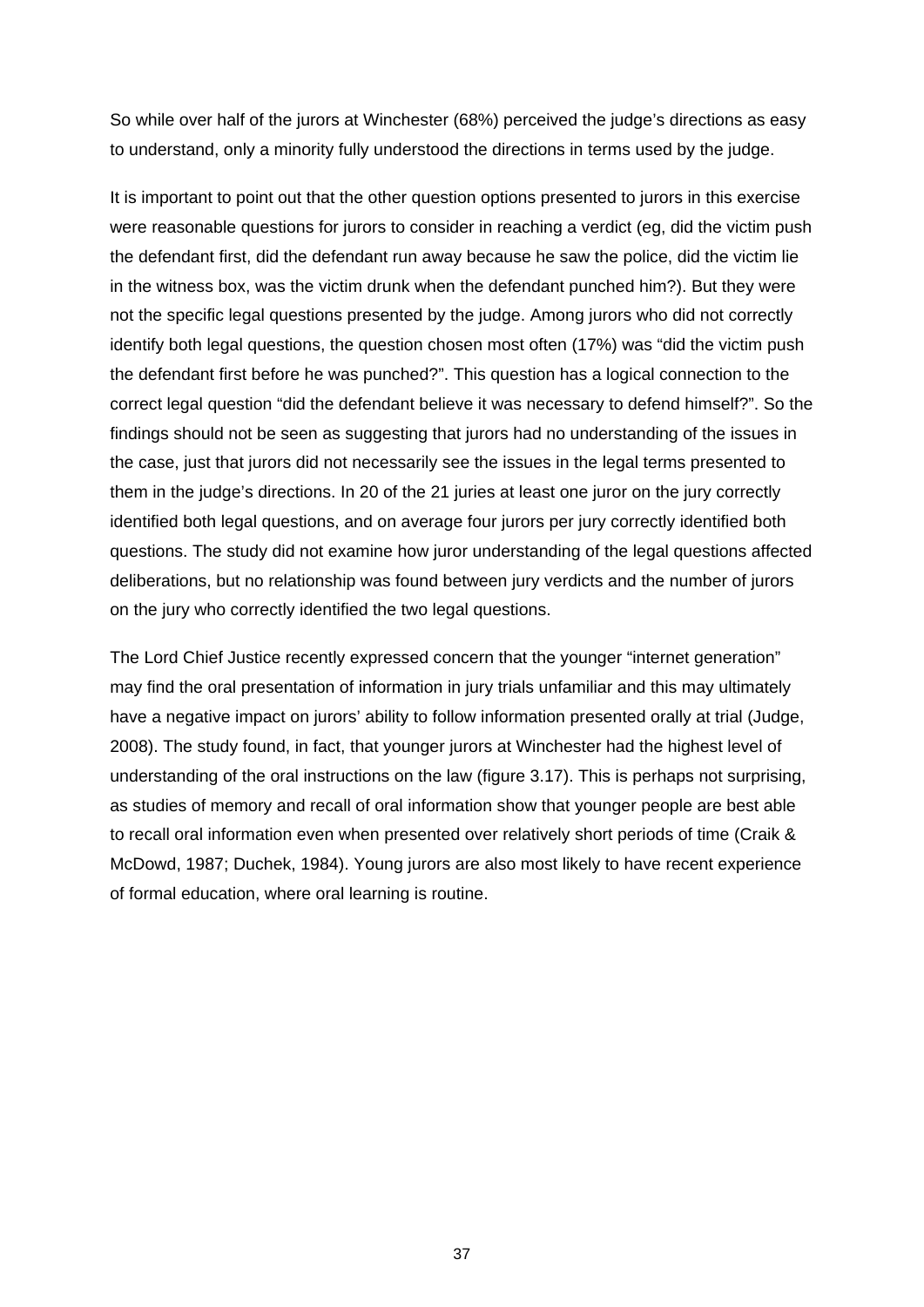

**Figure 3.17: Age groups who fully understood oral instructions on the law (n=195)** 

## **Written directions on the law**

 $\overline{a}$ 

A random selection of juries in the case simulation at Winchester (6 out of 23 juries)<sup>[38](#page-56-0)</sup> was also provided with a one-page written summary of the judge's legal instructions. The summary was taken directly from the judge's verbal directions on ABH and self-defence and was distributed to each juror at the start of the judge's legal directions. There was no other difference in the case presented to these juries except the provision of this one-page *aide memoire*. More jurors who received the written summary (48%) than those who only heard oral instructions (31%) were able to correctly identify the two specific questions the judge said needed to be answered in order to find the defendant guilty or not guilty (figure 3.18).



**Figure 3.18: Juror comprehension with oral and written directions** 

<span id="page-56-0"></span><sup>&</sup>lt;sup>38</sup> Two additional case simulations were run at Winchester to test the impact of written instructions, making a total of 23 juries in the sample.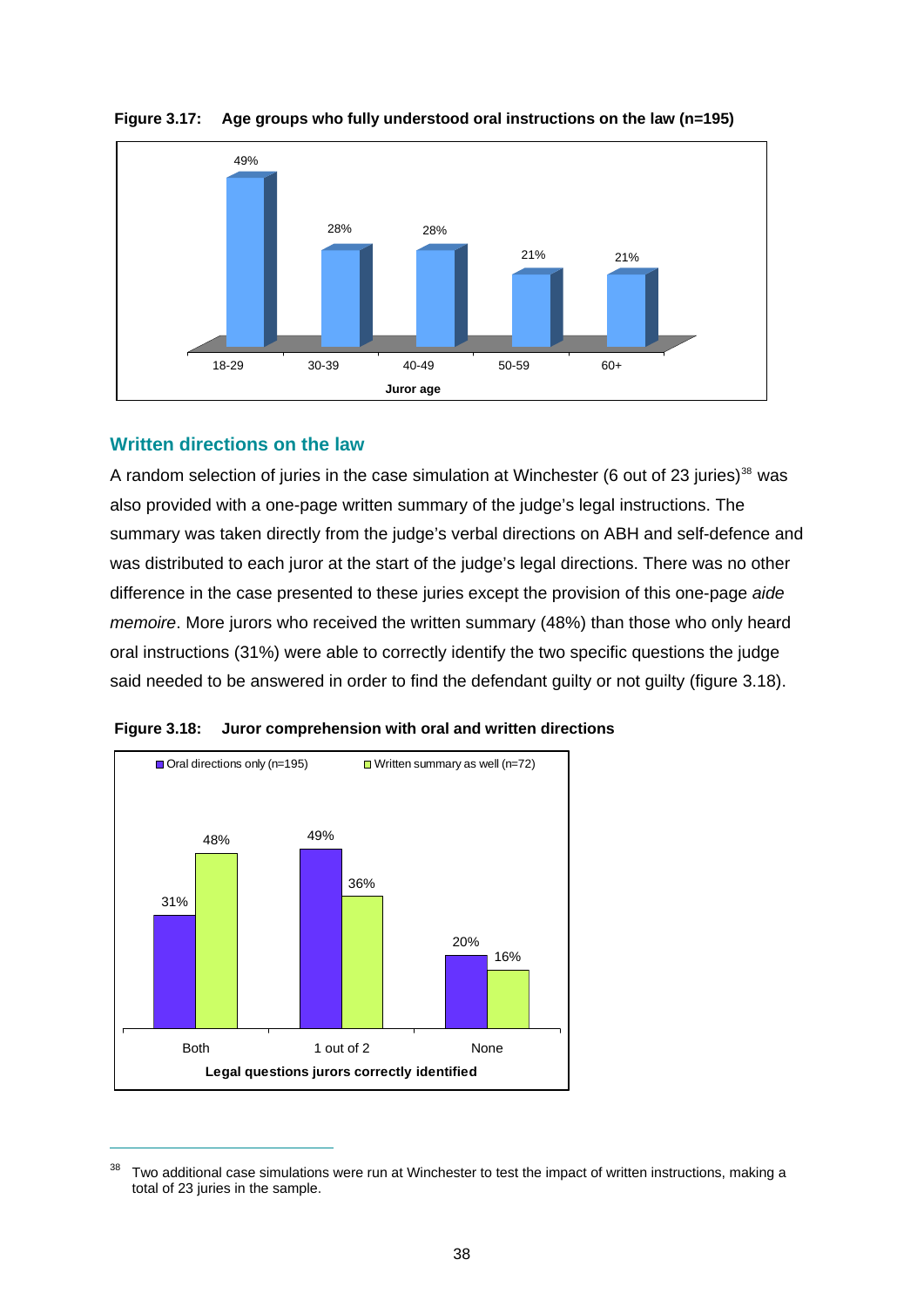When given a written summary during oral directions, there was also a closer relationship between jurors' perception of their understanding of the legal directions and their actual understanding. When jurors had written directions, 60% of those who said the directions were extremely easy to understand correctly identified both legal questions; when jurors only received oral directions only 34% of those who said the directions were extremely easy to understand correctly identified both legal questions.

## **Jury deliberations and impropriety**

Following the *Mirza* ruling in 2004, new Practice Directions were issued to judges to ensure that jurors raise concerns about improper jury behaviour before a verdict is returned. All jurors included in this part of the study at Winchester had served on a trial and would therefore have been instructed by a judge on impropriety. They had received the instructions recently (within days of the survey). All these jurors were asked to express a level of agreement or disagreement with several statements about juror conduct and deliberations.

When asked about whether they would know what to do if something improper occurred during jury deliberations, almost half of the jurors (48%) said they either would not know what to do or were uncertain. The study also explored how these jurors felt about the information currently given to jurors about jury deliberations and the prohibitions imposed on discussing what occurs in deliberations. Jurors clearly support the current secrecy rule for jury deliberations. When asked if it was correct that jurors should not be allowed to speak about what happens in the deliberating room, a large majority (82%) agreed, with half strongly agreeing (selecting number 5 on a 0 to 5 scale). But most of these jurors (67%) also felt jurors should be given more information about how to conduct deliberations (figure 3.19).



**Figure 3.19: Jurors' view of need for information about deliberations (n=196)**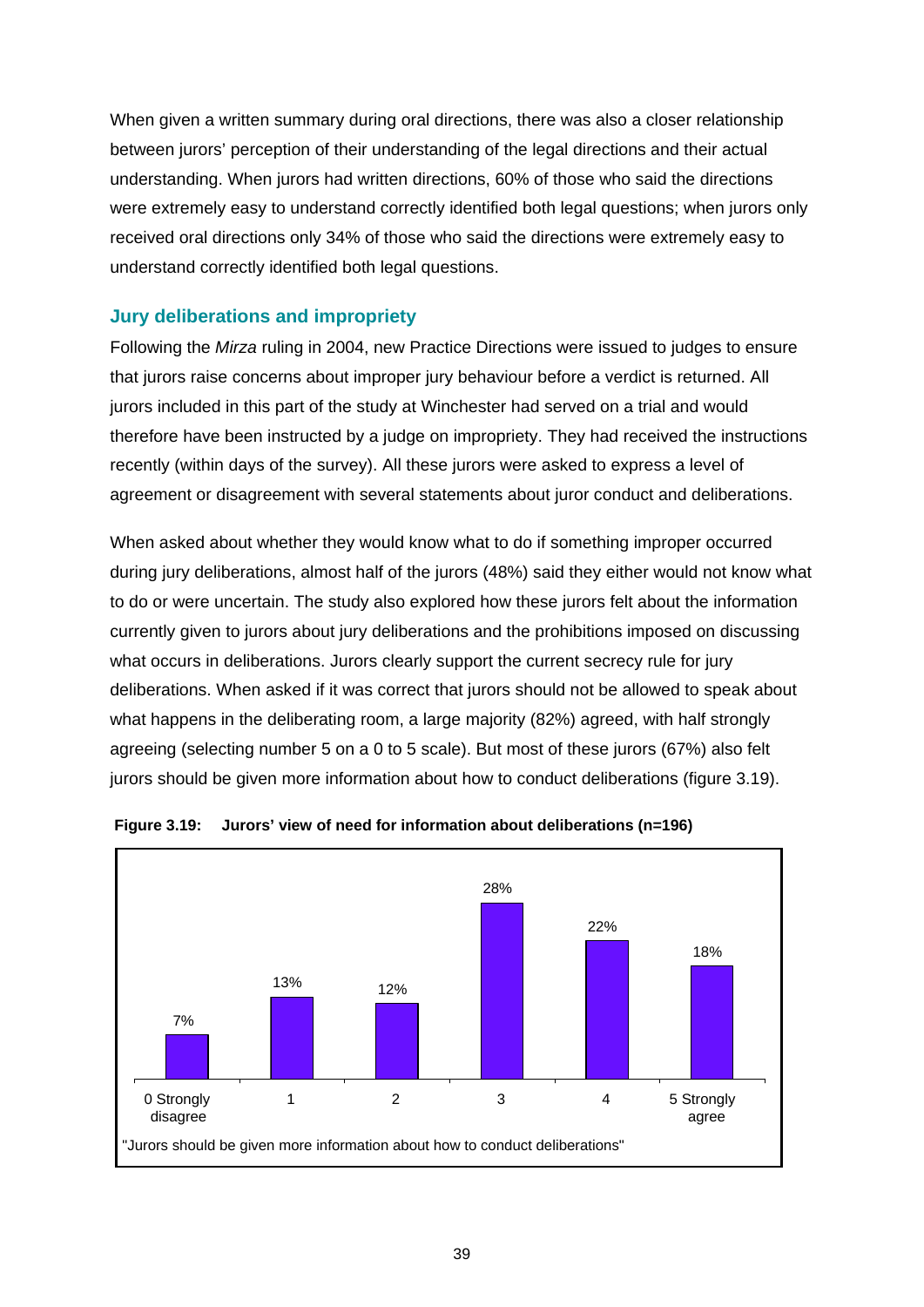While these findings present some insight into the current jury process, this research formed only one part of a larger study of jury decision-making and was therefore necessarily a limited exploration of these issues. For instance, the juror comprehension study did not examine whether other methods of presenting legal directions might increase juror understanding even further, or why written instructions improve comprehension. In examining jury impropriety it would be helpful to know what jurors understand improper juror behaviour to be, what they would do if it occurred, how comfortable they would feel reporting improper behaviour, and when they believed it was possible to report it. And while it is interesting to know that jurors would like more information about how to conduct deliberations, it would be useful to know why and what type of information they feel they need. All these issues can easily be addressed through a similar juror survey.

#### **KEY FINDINGS:**

- **Most jurors thought the judge's legal instructions were easy to understand, but a majority in fact did not completely understand them in the terms used by the judge in his instructions.**
- **A written summary of the legal directions given to jurors during the judge's oral directions improved juror comprehension of the law.**
- **Younger jurors had the highest level of comprehension of legal directions.**
- **Almost half of all jurors did not feel they would know what to do about improper jury conduct.**
- **A majority of jurors wanted more information about how to conduct deliberations.**
- **Almost all jurors supported the existing rule requiring jury deliberations to remain secret.**

# **3.4 Media reporting and internet use**

Concerns about the effect of media coverage on jury trials are frequently raised, and juror use of the internet has recently resulted in a number of mistrials. As part of the wider study of jury fairness, the research included an initial exploration of jurors' recollections of media coverage of their cases as well as jurors' use of the internet during trial.

A survey was conducted with 668 jurors who served on 62 trials at courts in three different locations: London, Nottingham and Winchester. All jurors that took part had served on a trial. The study intentionally included standard cases (those lasting less than two weeks with little media coverage) and longer, high profile cases (those lasting two weeks or more with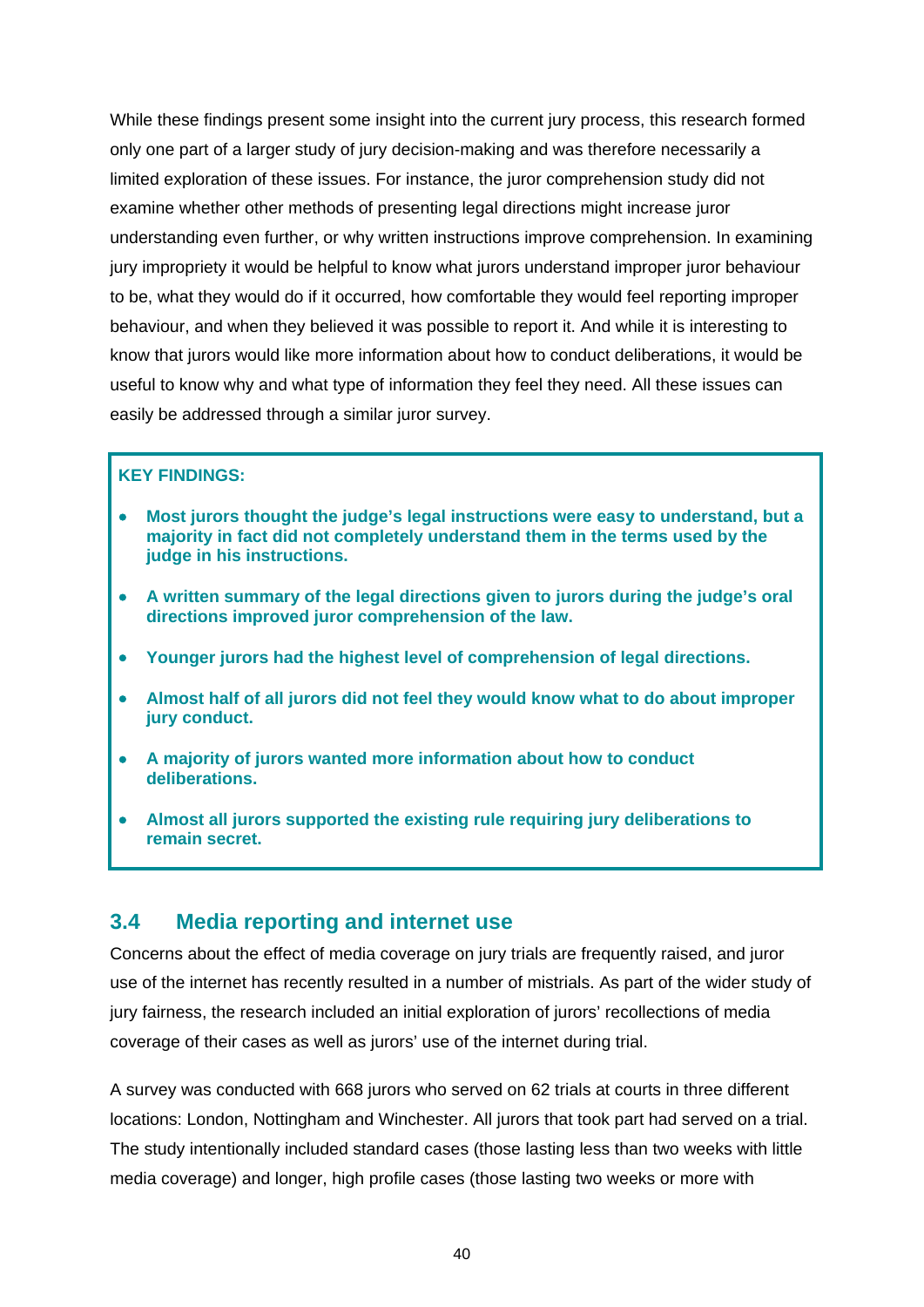substantial pre-trial and in-trial media coverage). Perhaps unsurprisingly, jurors serving on longer, high profile cases were almost seven times more likely (70%) to recall media coverage of their case than jurors serving on standard cases (11%).

In assessing whether media reports create a substantial risk of serious prejudice to a case (strict liability contempt), there is a legal presumption that a "fade factor" exists. This is the belief that the further away media reports are from the trial, the less likely they are to create a substantial risk of serious prejudice because they are more likely to have faded from jurors' memories. The study found that most jurors recalled seeing or hearing media reports of their case during the time their trial was going on, not before they served on the jury (figure 3.20).



**Figure 3.20: Juror recall of pre-trial and in-trial media coverage (n=157)** 

An assessment of the level of pre-trial and in-trial media coverage of all cases was also conducted. In almost all of the high profile cases there was at least as much pre-trial media coverage as in-trial coverage of the case. So jurors were not simply aware of more media coverage during trial because there was more. This provides the first empirical evidence in this country that the "fade factor" is a legitimate presumption in jury trials. But in high profile cases there clearly was some recall of pre-trial media reports. Over a third (35%) of jurors on these cases recalled pre-trial reports (17% only recalled pre-trial reports, while 18% recalled both pre-trial and in-trial reports). In high profile cases, 50% of jurors said they saw or heard a small amount of coverage, 39% a moderate amount and 11% a large amount.

Jurors in high profile cases recalled media reports of their cases from a range of media outlets, with television (66%) and national newspapers (53%) the two main sources. This contrasts with jurors serving on standard cases, where local newspaper reports accounted for almost all (77%) the coverage jurors recalled (figure 3.21).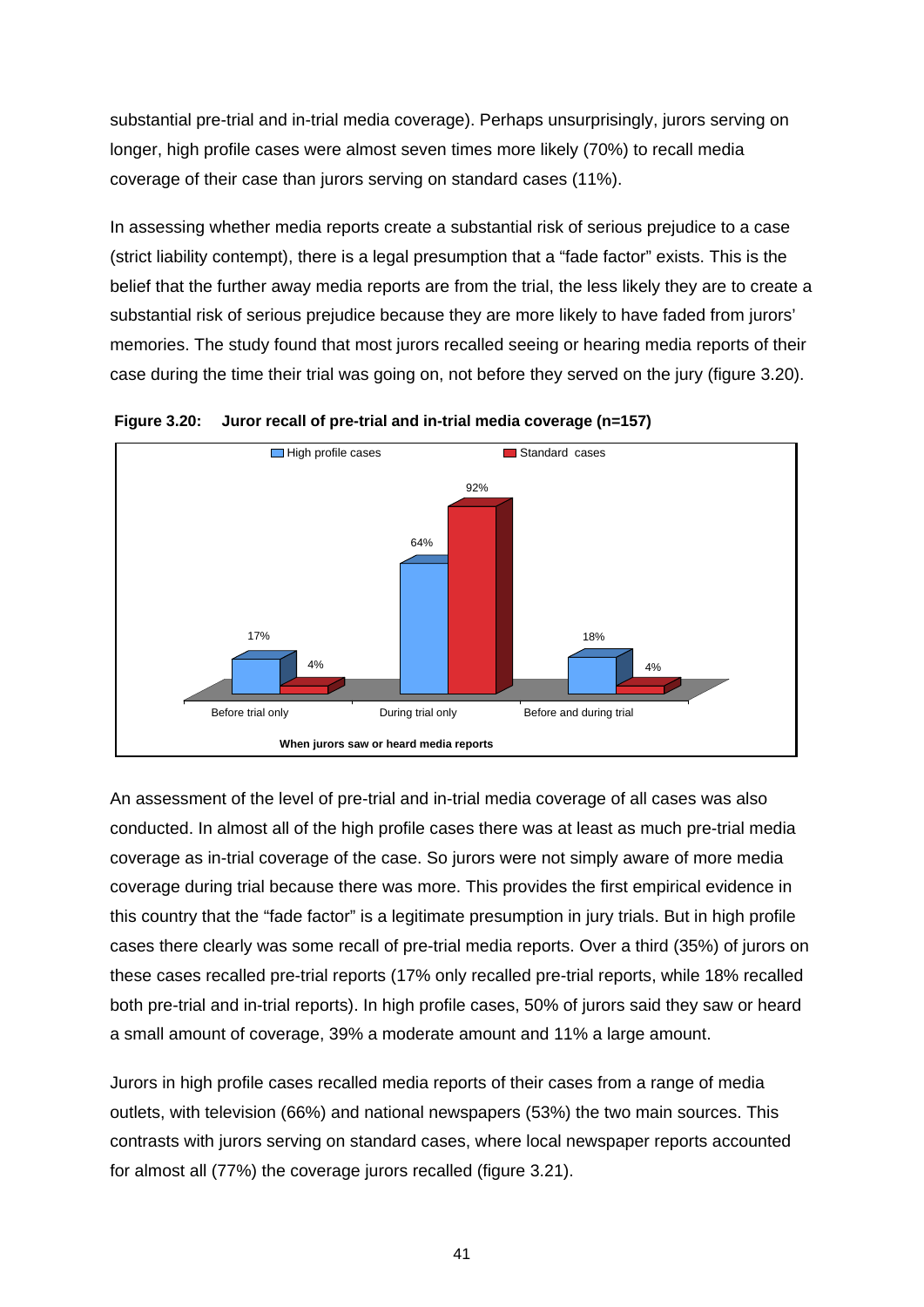



In both high profile and standard cases most jurors did not recall the media coverage having any particular emphasis (figure 3.22).



**Figure 3.22: Emphasis jurors recalled in media coverage (n=163)** 

Where jurors did recall some emphasis, almost all remembered the coverage suggesting that the defendant was guilty. In high profile cases, 20% of jurors who recalled media reports of their case said they found it difficult to put these reports out of their mind while serving as a juror. Interestingly, however, less than half of these jurors (43%) could identify any particular emphasis in these reports; among those that did almost all (89%) remembered the coverage suggesting the defendant was guilty.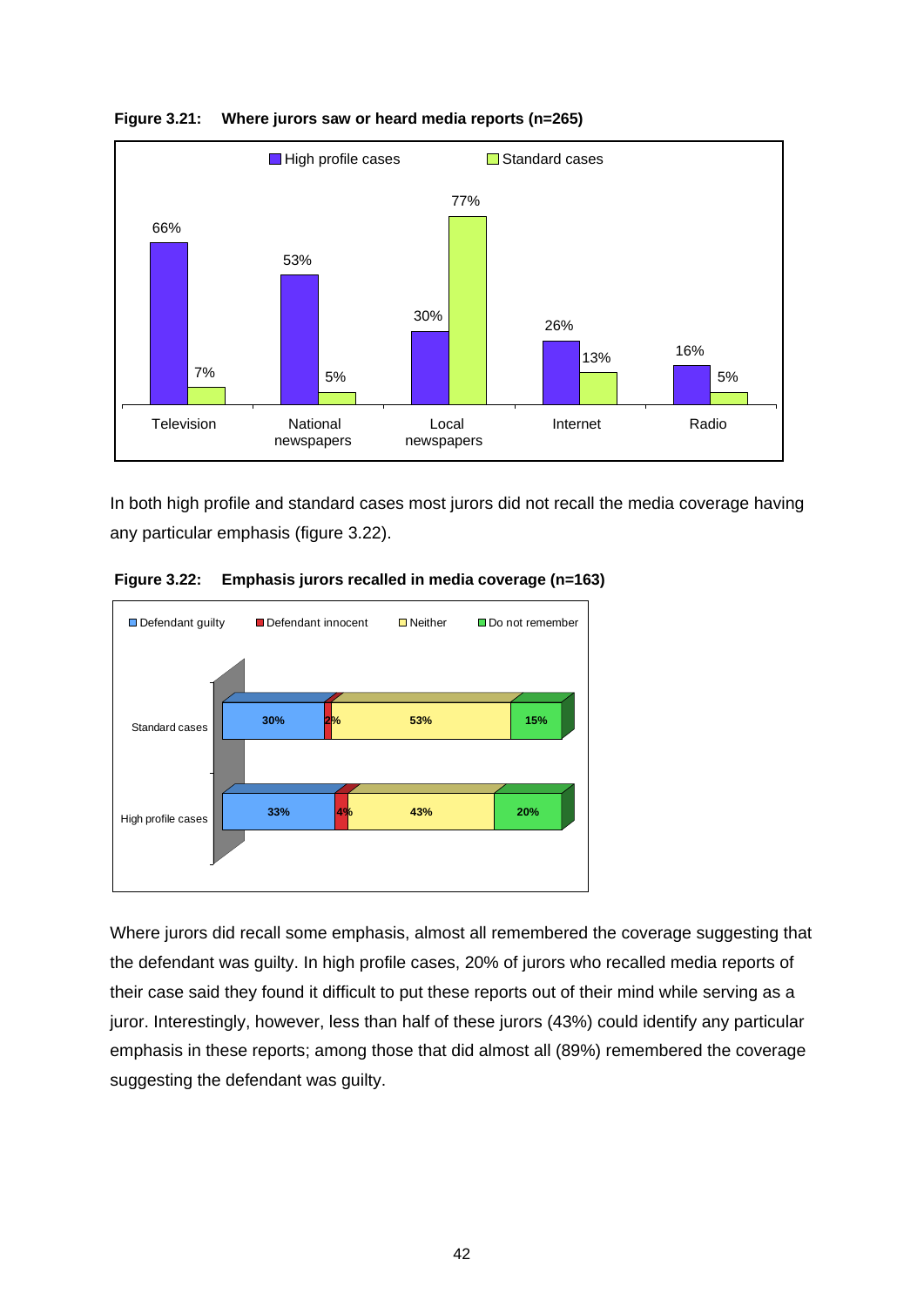#### **Juror use of the internet**

Jurors are directed by the judge at the start of a trial not to look for any information about the case themselves. In this study, jurors on both high profile and standard cases were asked if they looked for any information about their case while it was going on and if so where they looked. All jurors who took part in the study were guaranteed anonymity, but it should be borne in mind that they were being asked to admit to doing something they may have remembered being told not to do by the judge. As a result the following figures may reflect the minimum numbers of jurors who looked for information on the internet during cases.

All jurors who said they looked for information about their case said they looked on the internet. On standard cases, 5% of all jurors said they looked for information about their case while it was going on, but almost three times as many jurors serving on high profile cases (12%) admitted doing so. And as figure 3.23 shows, in both types of cases a much higher proportion of jurors said they saw media reports of their case on the internet during the trial compared to those who admitted looking for information about the case on the internet.



#### **Figure 3.23: Juror use of internet during trial (n=643)**

It might be expected that younger jurors would be more likely to look for information on the internet, but this is not borne out by the research. Most jurors who said they looked for information on the internet (68%) were over 30 years of age, and a higher percentage (81%) of jurors on high profile cases who looked for information on the internet were over 30.<sup>[39](#page-61-0)</sup>

<span id="page-61-0"></span> $39$  In high profile cases, 76% of all jurors were over 30.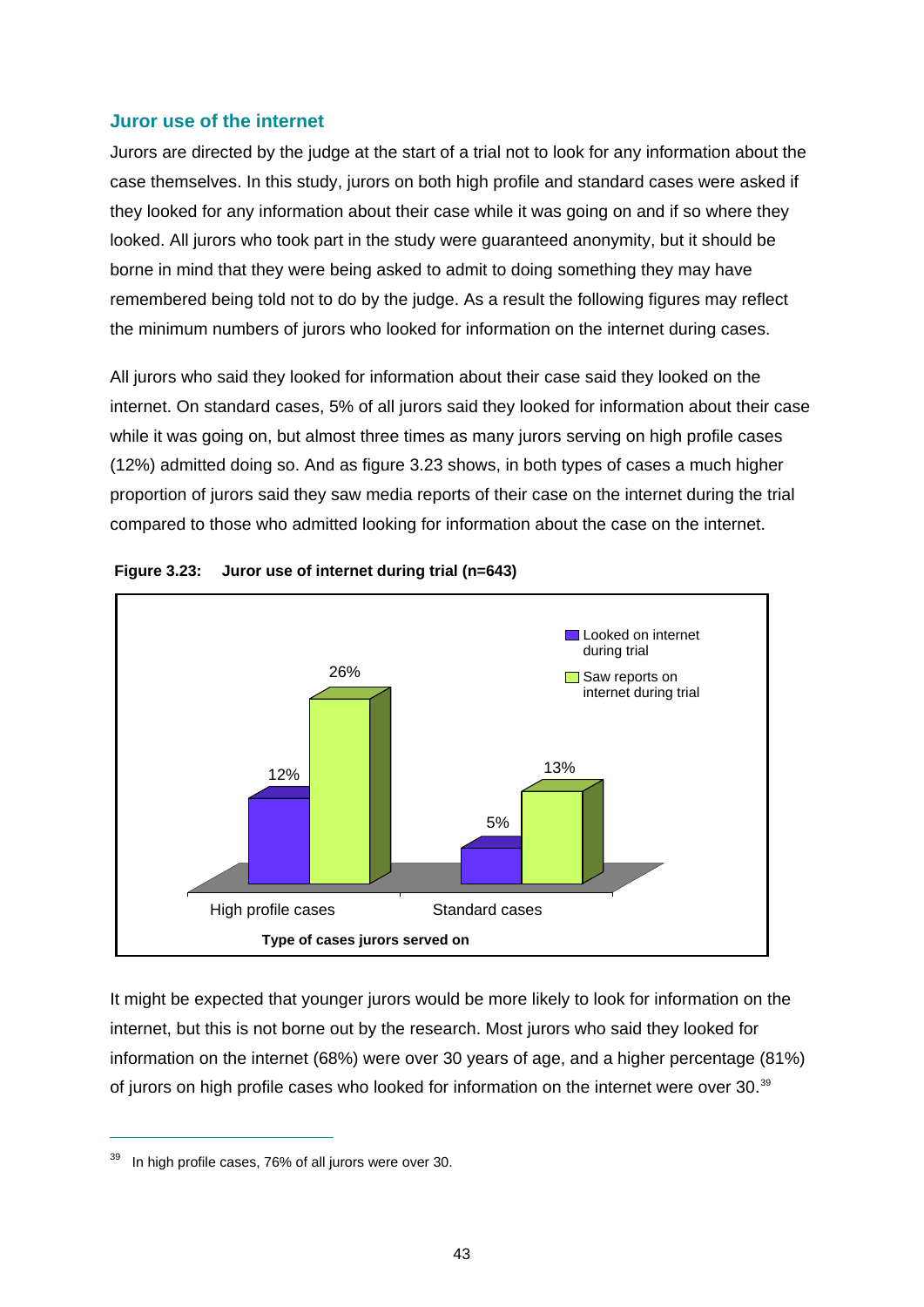As part of a wider study of jury decision-making, this research could only provide an initial look at jurors and media coverage of cases. The findings point to a number of questions that should be explored further. The findings on media reporting in general show that in reality most cases tried by most juries (standard cases) will not have any substantial media coverage. But in high profile cases almost three-quarters of all jurors will be aware of some media coverage of their case. It would be helpful to know how jurors perceive coverage of high profile cases and what particular types of media coverage jurors find difficult to put out of their minds. And while it is true that the fade factor exists for most jurors in high profile cases, a third of jurors on these cases did recall some pre-trial coverage. It would be useful to know the nature of pre-trial coverage jurors are most likely to recall.

The findings on juror use of the internet also raise a number of important questions. First of all, did jurors realise they were not suppose to use the internet? Secondly, how did jurors use the internet?: did they simply "Google" the defendant or did they look for information on the law or evidence presented in the trial, did they look for information about other participants (legal counsel, judge, witnesses) or use social networking sites to discuss the case? Similar concerns over juror use of the internet exist in other jurisdictions (Brickman *et al*., 2008) and indicate that the issue is one of growing importance and complexity.

#### **KEY FINDINGS:**

- **The fade factor exists. Most jurors that recalled media coverage of their case recalled coverage published during, not before, the trial. But a third of jurors on high profile cases recalled some pre-trial coverage.**
- **Most jurors who recalled media coverage did not recall any emphasis in the coverage. A fifth of jurors on high profile cases said it was difficult to put the media coverage out of their minds.**
- **More jurors said they saw information on the internet during the trial than admitted looking for information on the internet during the trial.**
- **More jurors on high profile cases admitted to looking for information about their case on the internet during trial than jurors in standard cases.**
- **Most jurors who looked for information on the internet during trial were over 30.**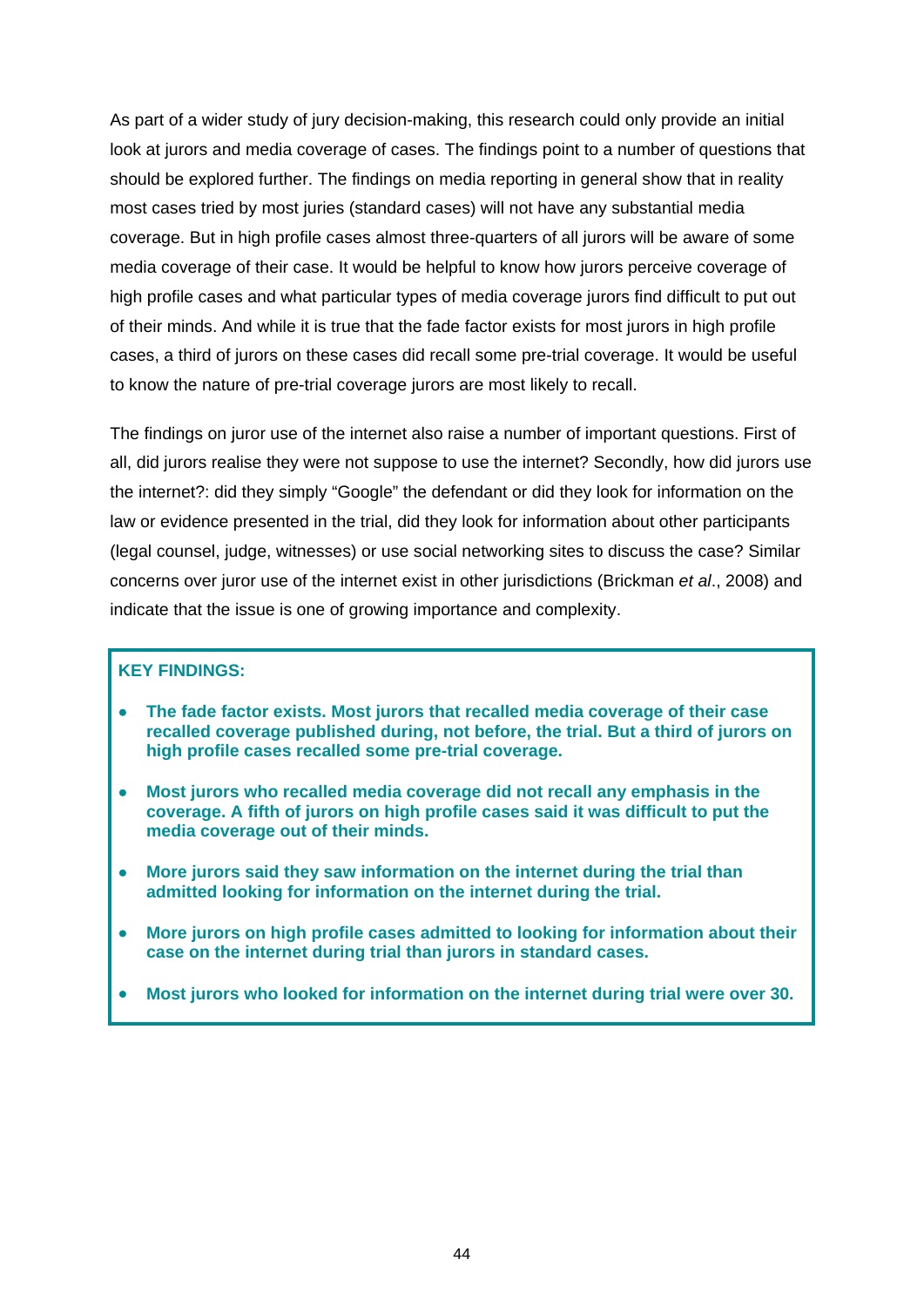# **4. Implications**

The research findings have implications for a wide range of groups including: MoJ, Office for Criminal Justice Reform (OCJR), HMCS, the judiciary, Home Office (HO), CPS, Judicial Studies Board, local criminal justice boards, Criminal Cases Review Commission, police and the media. The implications are presented here in order of the reported results.

#### **Juries and racial discrimination**

The case simulation study at Nottingham and Winchester looked specifically at the question: Do all-White juries discriminate against BME defendants? It found that all-White jury verdicts do not discriminate against BME defendants. In an identical trial in which the race of the defendant was altered, 41 juries at Nottingham and Winchester did not convict the Black or Asian defendant any more often than the White defendant. This finding was supported by additional findings on juror decision-making, which showed that White jurors on all-White juries had the same general pattern of decision-making towards White, Black and Asian defendants as White jurors serving on racially mixed juries. The study also found that jurors in general (both White and BME jurors) do not racially stereotype defendants.

The finding that all-White juries do not discriminate is an extremely important conclusion, which is highly reliable. The research was conducted under controlled conditions with real jurors. The findings were also supported by an analysis of actual jury verdicts at all Crown Courts in 2006–08, which showed no significant differences in jury verdicts for White, Black and Asian defendants. This analysis also found that all-White juries did not acquit White defendants charged with racial offences more often than racially mixed juries. In finding that all-White juries drawn from different communities did not discriminate against BME defendants or victims, the research should lay to rest any lingering concerns that racially balanced juries are needed to ensure fairness in trials of BME defendants or racial offences. Both the Auld Review and the Runciman Commission recommended the use of racially balanced juries in such cases, but acknowledged that they did so in the absence of reliable research on the impact of race on jury decision-making in this country.

## **Disproportionality in jury trials**

MoJ, OCJR and local criminal justice boards all have a duty to address any evidence of race disproportionality in the criminal justice system. It is already known that members of BME groups are disproportionately more likely to be stopped, searched, arrested, charged and in prison than their White counterparts. This study showed that, BME defendants are disproportionately more likely to face a jury verdict in the Crown Court. However, despite this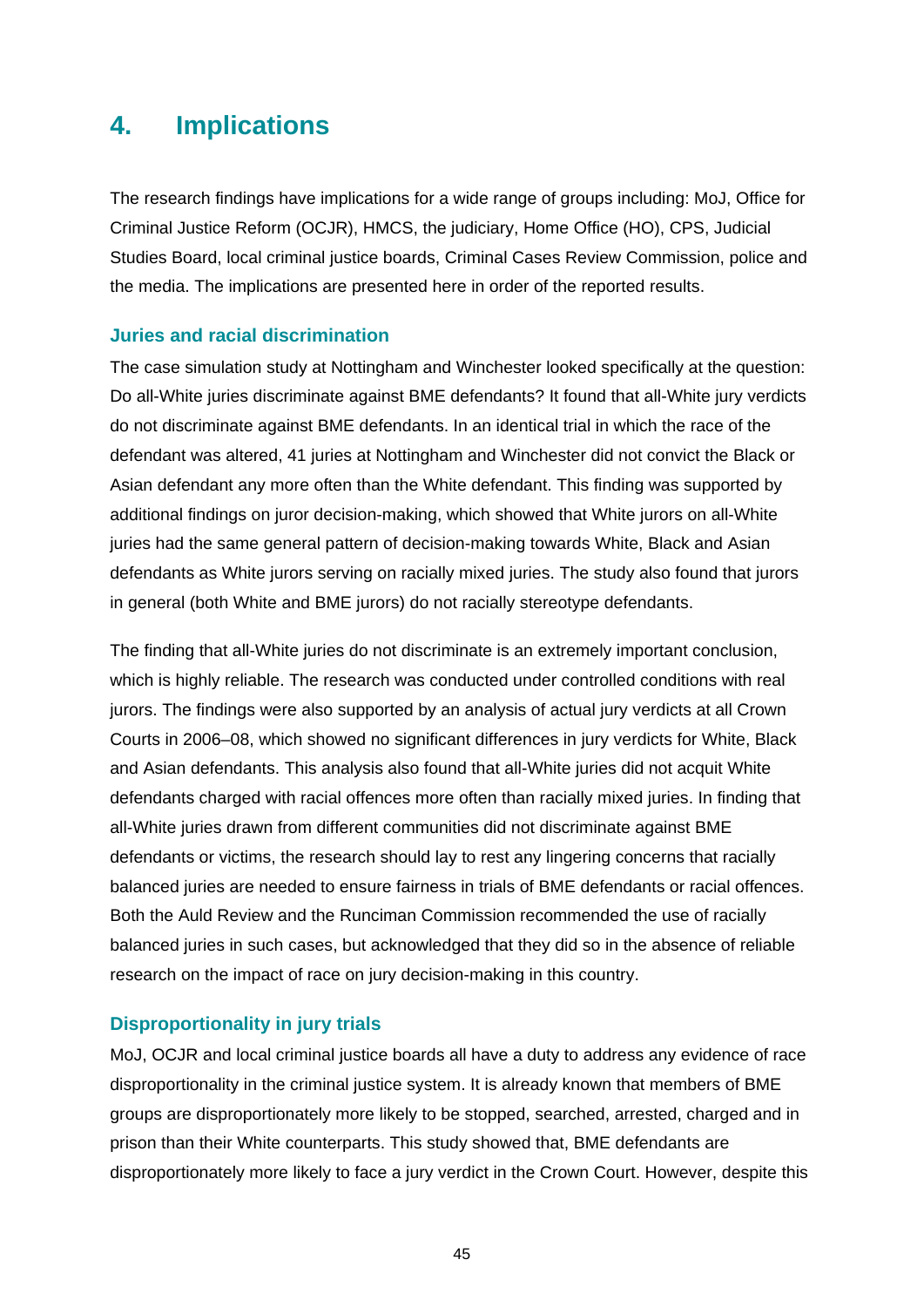disproportionality, jury verdicts showed remarkably small differences for BME and White defendants: White and Asian defendants had a 63% conviction rate, Black defendants 67%. In the overall picture of disproportionality, this indicates that one stage in the criminal justice system where BME groups do not face persistent disproportionality is in the hands of a jury.

#### **Appearance of jury fairness**

The appearance of fairness in the jury system is also important for confidence in the criminal justice system. Even if the evidence shows that all-White juries do not discriminate against BME defendants or BME victims, this study found that at every Crown Court in England and Wales the proportion of BME defendants being tried is greater than the proportion of BME groups in the local population and serving as jurors at court. It is likely, therefore, that concerns may still be raised about the racial imbalance in jury trials. To address these concerns, HMCS should ensure that court users (defendants, victims, witnesses, legal counsel and jurors themselves) at all courts understand why all-White juries may be trying BME defendants (or White defendants in racially motivated crimes). This can be done by providing information about how representative jury pools are of the local population.

## **Consistency of jury verdicts**

MoJ, OCJR and local criminal justice boards also have a duty to increase public confidence in the fairness and effectiveness of the criminal justice system. This study's large-scale analysis of jury verdicts (CREST) suggests that juries overall are efficient and effective. Once juries are sworn they are rarely discharged (less than 1% of all sworn juries), and they deliberate on 89% of all charges initially put to them. Once juries deliberate they reach a verdict on virtually all charges. Hung juries occur on only 0.6% of all charges where juries deliberate; and even when a hung jury occurs, in most cases these are juries that have reached verdicts on at least some charges put to them.

Where juries deliberate, they convict on almost two-thirds (64%) of all charges. Jury conviction rates vary substantially depending on the offence charged, and these differences suggest that juries try defendants on the evidence and the law. In order to convict, juries must be sure of the defendant's guilt based on the evidence presented and the legal standard required to prove guilt. Offences where the strongest direct evidence is likely to exist against a defendant appear to have the highest conviction rates (making indecent photographs of a child, drug possession with intent to supply, death by dangerous driving). Offences where juries must be sure of the state of mind of a defendant or complainant to convict appear to have the lowest conviction rates (threatening to kill, attempted murder).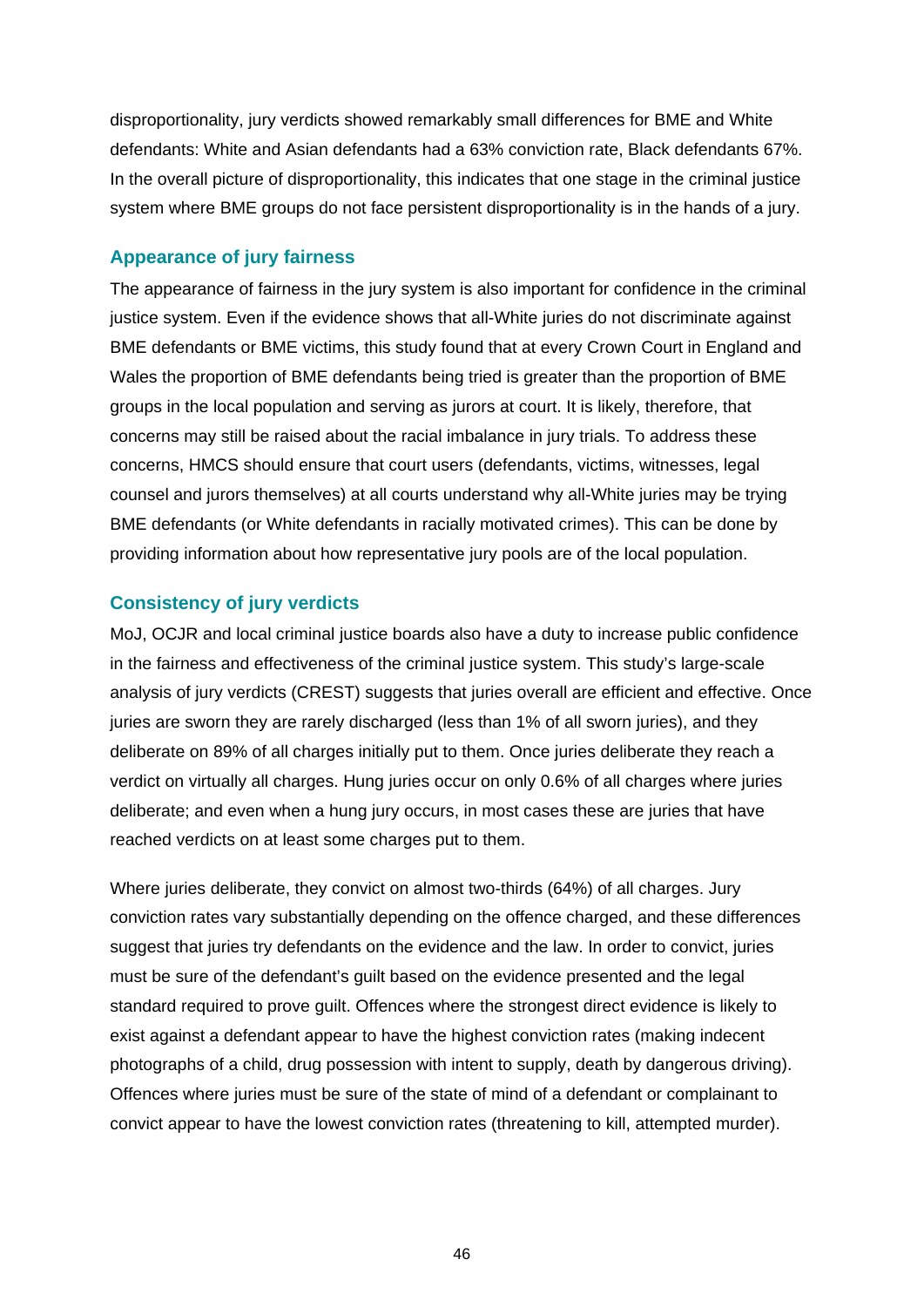Some findings contradict common perceptions about jury conviction rates. Contrary to popular belief and previous official reports, juries convict more often than they acquit in rape cases (55% conviction rate). Other serious offences (attempted murder, manslaughter, GBH) have lower jury conviction rates than rape. Previous HO reports, which claimed that jury acquittals were more common than convictions, were based on less reliable data than the current study. Rape conviction rates by juries vary according to the gender and age of the complainant. Jury conviction rates are high for some female complainants and low for some male complainants, and these findings challenge the view that rape conviction rates are low due to juror bias against female complainants. And while there is no doubt that the proportion of rape complaints to police that end in conviction is extremely low, it is also clear that this cannot be attributed to juries' failure to convict in rape cases.

Variations in jury conviction rates by court exist. Court culture is not an obvious explanation for these differences because juries are ad hoc groups not intrinsically part of any common approach to cases by court staff. But differences in jury conviction rates could be due to variations in police evidence gathering or prosecution or judicial handling of jury trials. Alternatively, variations in conviction rates by court could be due to differences in the types of offences presented to juries at different courts. Or variations may reflect differences in public attitudes to crime and justice in different communities. The underlying reasons for any substantial variations in jury conviction rates between Crown Courts should be examined further. However, one thing is clear: there are not Crown Courts where juries rarely convict. All courts had a jury conviction rate of 53% or higher, and one court long accused of having "easy juries" (Snaresbrook) in fact has an above average conviction rate.

#### **Data collection and reporting of jury trials**

Previously published Crown Court conviction rates indicated that White defendants have higher conviction rates than Black or Asian defendants, and this differs from the study's findings. However, government conviction rates do not distinguish between guilty outcomes that were decided by a jury and those that occurred by other means (ie, defendants who pleaded guilty). This study has shown that White defendants plead guilty consistently more often than BME defendants, accounting for the higher conviction rate in government statistics. In reporting conviction rates in the Crown Courts in future it would be helpful if it is explained that these conviction rates do not distinguish between verdicts reached by jury deliberation and case outcomes arrived at by other means.

General government statistics on Crown Court conviction rates (eg, Marais, 2008) make clear how multiple offences are taken into consideration in calculating overall conviction rates. However, it is not clear whether government Section 95 statistics on race and court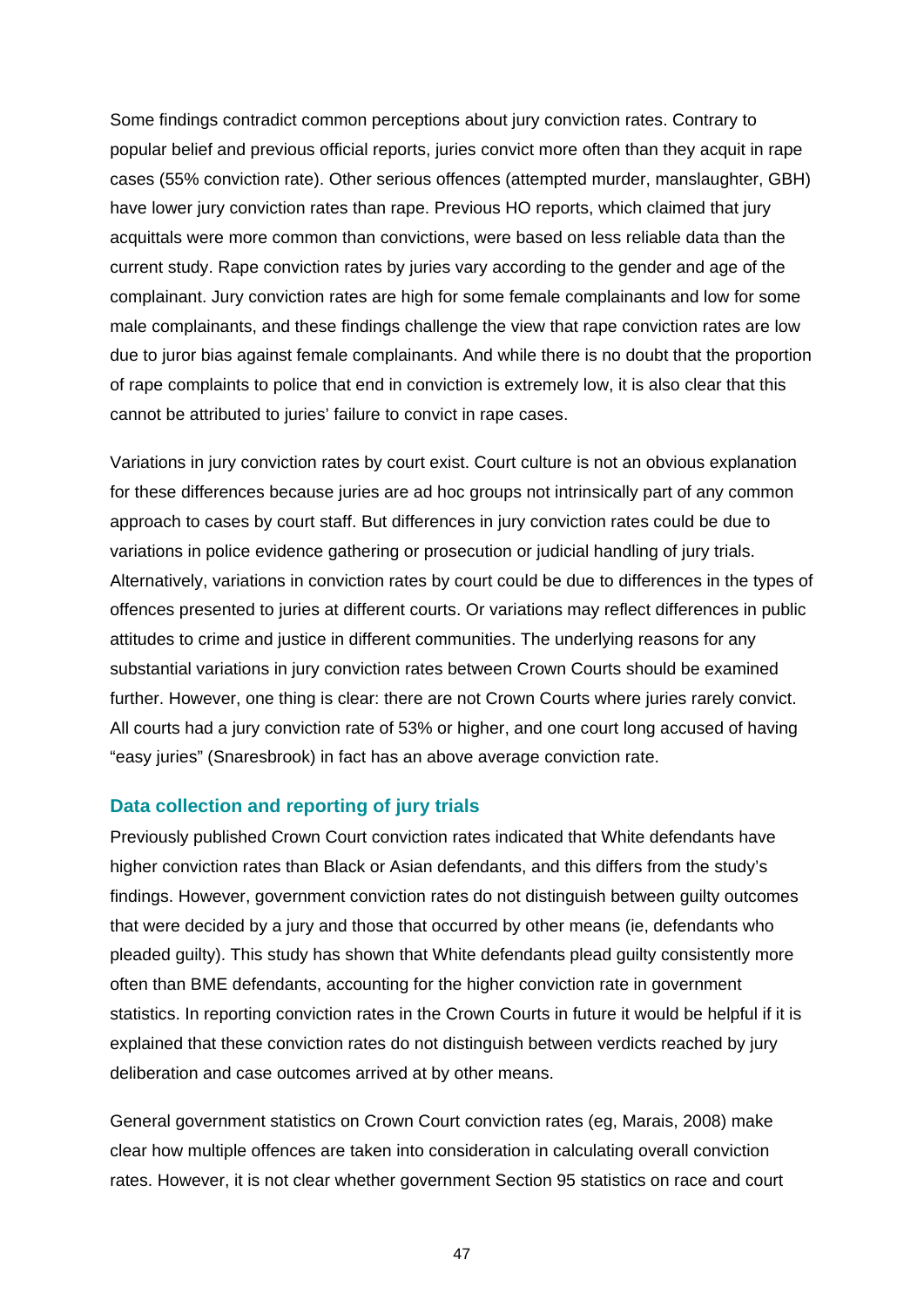conviction rates (eg, Jones & Singer, 2008) use the same method, and clarification in future reports would be helpful to aid understanding of these statistics.

There is also inconsistent data collection for majority verdicts. Majority verdicts (and the ratio of guilty to not guilty votes) are only recorded when a jury returns a majority guilty verdict. This prevented a more complete analysis of where juries have the most difficulty reaching a verdict, and whether any particular case factors are related to these outcomes. It is recommended that all majority jury verdicts (guilty and not guilty) be recorded in future.

#### **Juror comprehension**

Under controlled conditions, the research was able to explore a number of specific questions about juror comprehension of legal instructions:

- Did jurors feel they understood the judge's legal directions?
- Did they actually understand the legal directions?
- Can written legal instructions improve juror comprehension of the law?

Most jurors believed they understood the judge's direction on the law. However, a substantial proportion of these jurors in fact did not fully understand the directions in the legal terms used by the judge. A written summary of legal directions improved juror comprehension of the law. This indicates that the Lord Chief Justice's concern about oral presentation of cases in general is well founded (although it is not younger jurors that have particular difficulty with oral instructions). It also suggests that recommendations by the Auld Review for altering the way judges' direct juries have substantive value and should be explored further. Some judges already provide jurors with written legal directions in some cases. But there is no information about when and how often this occurs or its effectiveness.

There is no reason for judicial instructions to be overly complex, and it must be the responsibility of the criminal justice system to determine how best to ensure that jurors fully understand the law that needs to be applied in all cases. Such understanding is crucial to ensure that miscarriages of justice do not occur as a result of jury misunderstanding of legal instructions. The study did not examine juror comprehension of complex or specialist evidence, but these are also current issues of concern (Law Commission, 2009). This study indicates that a better understanding is needed of how to ensure juror comprehension in general. It is recommended that as a matter of priority more detailed research is carried out to identify the most effective means of increasing juror comprehension both of the law and evidence.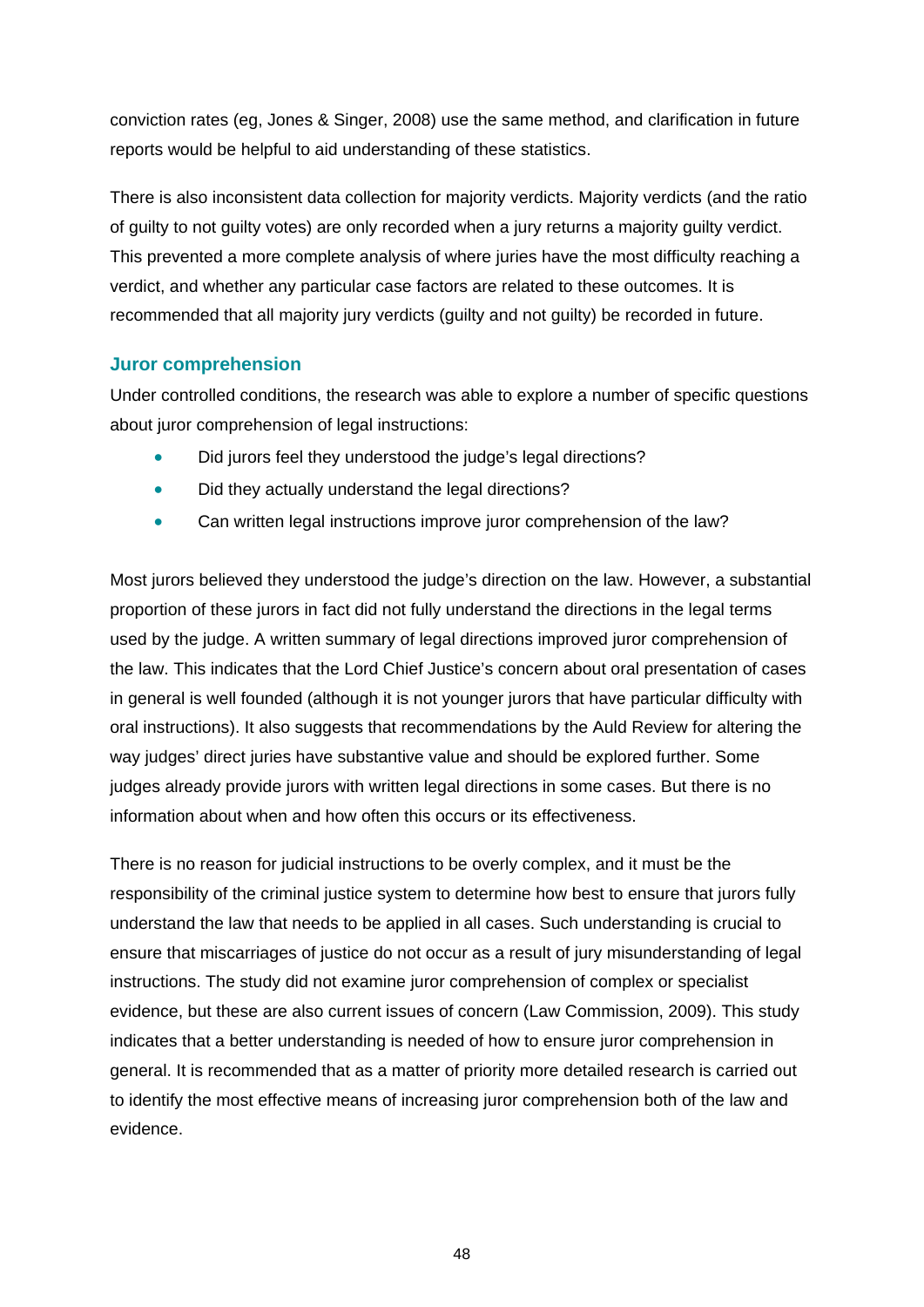# **Jury impropriety**

A survey was conducted with jurors who had served on a trial and should therefore have been directed by a judge on improper jury conduct. It asked:

- Do jurors feel they would know what to do if something improper occurred on a jury?
- Do jurors want more information about how to conduct deliberations?
- Do jurors feel current restrictions on speaking about deliberations are correct?

This research highlighted some potential problem areas for jurors. A substantial proportion of jurors said they would not know or were uncertain what to do if something improper occurred while serving on the jury. Most jurors said they would like more information on how to conduct deliberations. But most jurors also felt strongly that they should not be allowed to discuss what is said in the deliberating room.

The question of whether jurors understand the fact that they must bring any concerns to the court's attention (and only the court's attention) before a verdict is returned is crucial on a number of grounds. First, it is vital in terms of ensuring that no miscarriages of justice occur as a result of the jury process that becomes difficult if not impossible to examine later. And second, it is important so that jurors avoid committing contempt. Jurors' understanding of the impropriety rule and their desire for more information about conducting deliberations should be investigated further to determine the most effective ways of addressing these concerns.

# **Media reporting of jury trials and juror use of the internet**

A survey was conducted with jurors on both standard and high profile cases asking:

- Did jurors recall media coverage of their case? If so what, where, when and how much did they recall?
- Did jurors look for information on the internet about their cases during the trial?

Where jurors recalled media coverage, most recalled reports published during, not before, trial. This validates the legal presumption that a "fade factor" exists with media reporting of jury trials. But jurors on high profile cases were more likely to recall pre-trial reports and were also more likely to say they found media reports of their case difficult to put out of their mind.

Jurors in high profile cases were also more likely to look for information on the internet about their case than jurors on standard cases. But it should not be assumed that jurors' use of the internet only affects high profile cases. It should also not be assumed that jurors who look for information on the internet about their cases are primarily younger jurors. The overwhelming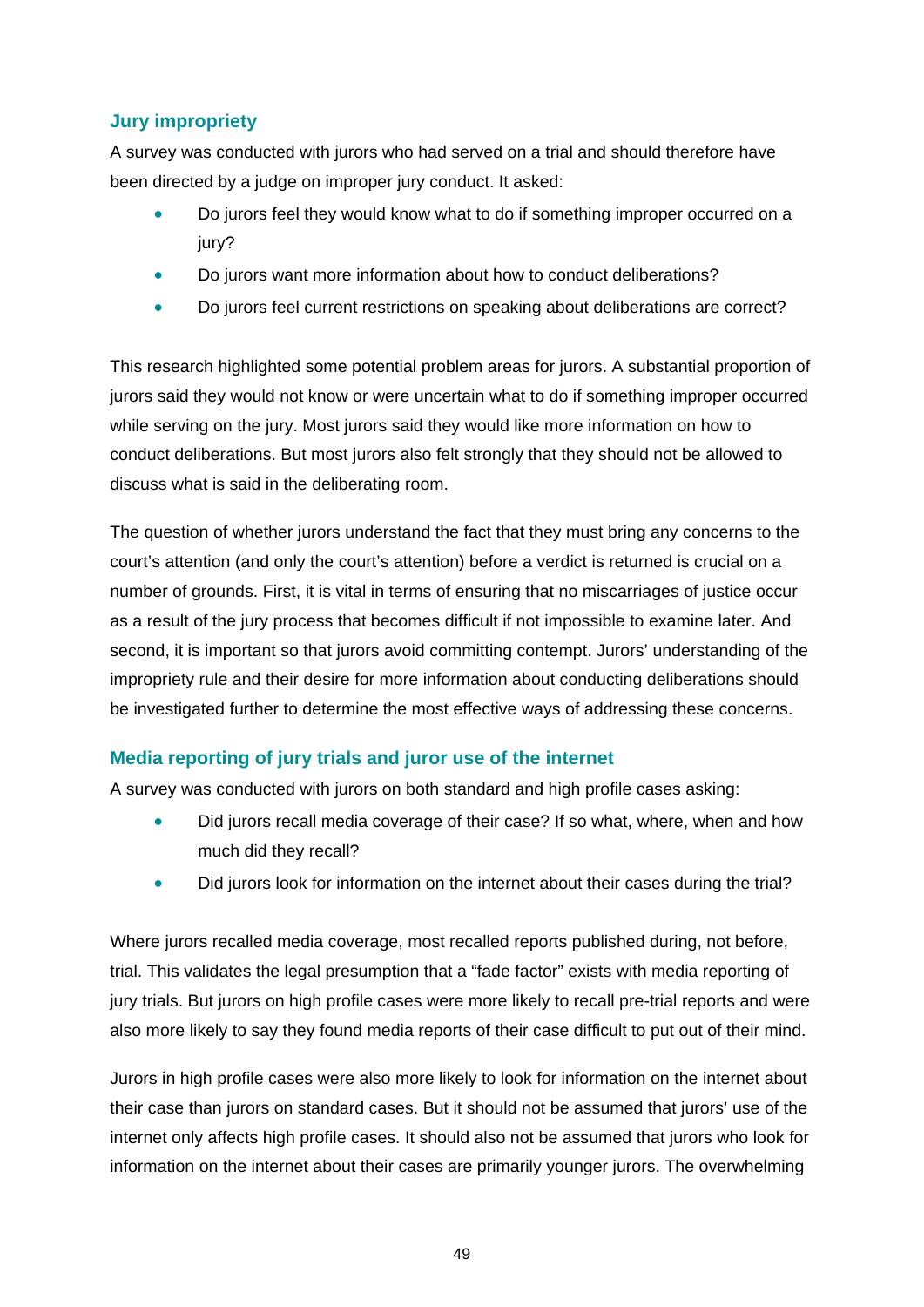majority of jurors who looked for information on the internet were over 30. It should also not be assumed that all jurors who looked for information on the internet were wilfully disregarding judicial instructions. As the study's findings on jurors' understanding of impropriety instructions showed, it may well be possible that some jurors did not clearly understand either the judicial instruction or the reasons for it.

Jurors' use of the internet is an issue of growing importance. It has recently led to mistrials in a number of cases here and has clear implications for fair trials. The judiciary should consider a new fuller instruction to jurors with a concrete example of why jurors should not look for information about their case on the internet. Even though there is higher exposure to media reports and use of the internet in high profile cases, the judiciary should consider giving a revised direction on media coverage and internet use in all cases. Both directions could be incorporated into judicial directions to accompany the proposed written guidelines for serving jurors (see below).

## **Written juror guidelines**

The jury system imposes a duty on citizens to participate in the criminal justice system and to decide the most serious criminal cases in this country. It is therefore incumbent on the system to ensure that jurors are provided with the most effective tools to carry out that responsibility. The findings on jurors' comprehension of the law, impropriety and jurors' views about deliberations suggest that serious efforts should now be made to identify the most effective means of ensuring that jurors fully understand the process.

HMCS and the judiciary should consider issuing all jurors serving on a trial with written guidelines outlining their responsibilities as soon as they are sworn. The judge should review these guidelines with jurors at this stage. The guidelines should be clear and concise.

- They could be provided to each juror on a single card, which jurors would be required to keep with them throughout the trial.
- The card would inform jurors of the requirements of being a juror, including the prohibition on internet use and disclosure of information about jury deliberations.
- It would acknowledge the value of the juror's role and clearly explain what to do about improper behaviour, including when and how to report it.

Issuing written guidelines to each individual juror and reviewing them with the jury at the outset of the trial would provide a stronger guarantee that all jurors were both told and understood the rules for serving on a jury.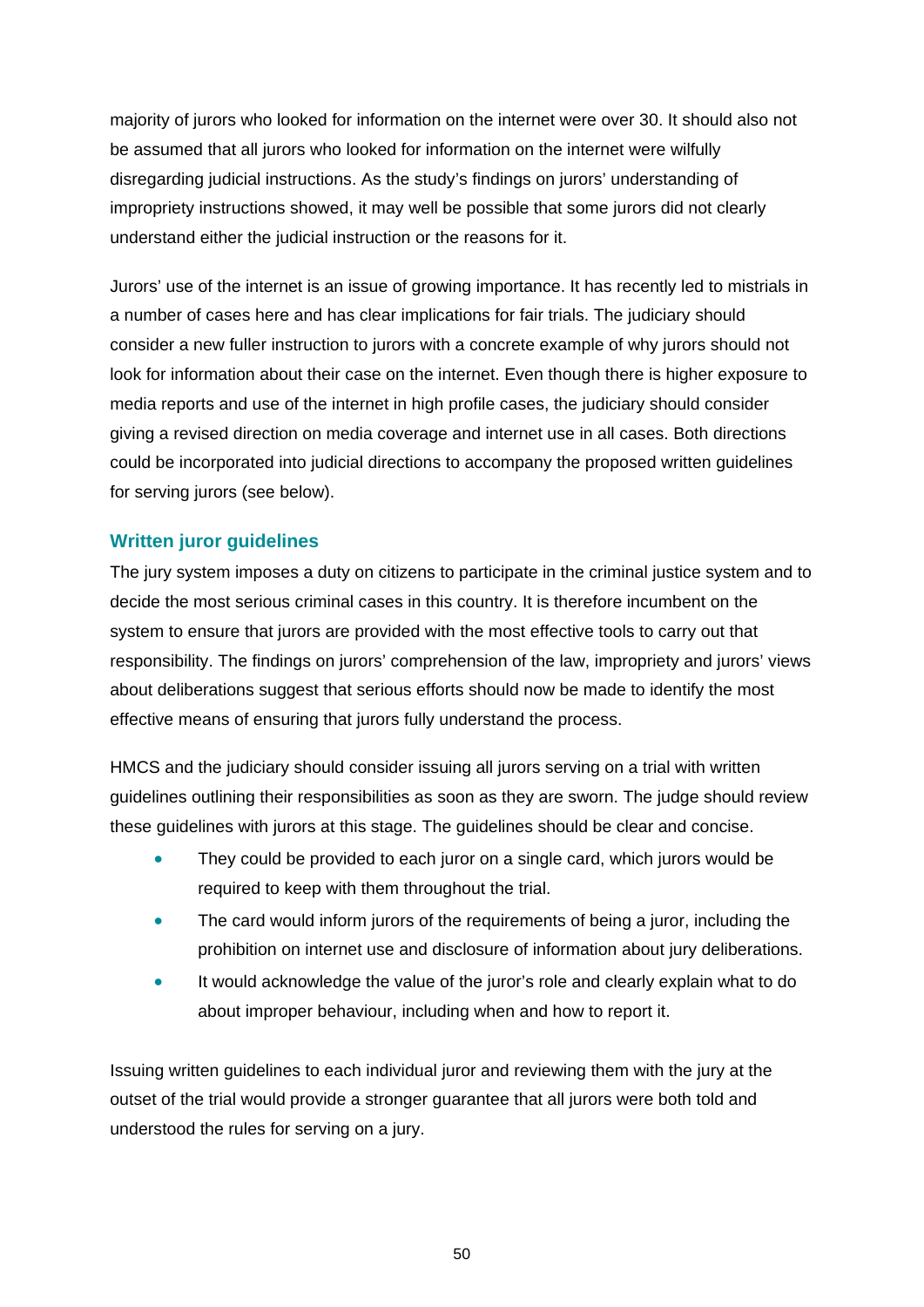# **5. Further research**

This study demonstrates the large scope of jury research that can be conducted in this country within the restrictions of Section 8 of the Contempt of Court Act 1981. It also highlights the importance of not relying on findings from research in other jurisdictions, which may be misleading for understanding juries here. Despite the scale of the findings in this study, some specific further research into jury decision-making is recommended for two reasons. In some instances, the findings of this research have raised new questions about the fairness of the jury system that need to be explored. In other instances, limitations in the current research meant certain issues could not be examined in more detail in this study. The research outlined below should be conducted only with actual jurors at court and in close cooperation and consultation with HMCS and the judiciary. Section 8 of the Contempt of Court Act 1981 presents no obstacle to any of the further research recommended here.

## **Court differences in jury conviction rates**

- An attitude survey of serving jurors should be undertaken at a sample of Crown Courts where the jury conviction rate is substantially above and below the norm. This would be designed to determine if differences in conceptions of crime and justice among jurors in different communities explains differences in jury conviction rates at different courts.
- A more detailed analysis of offences decided by jury verdicts in individual courts should also be undertaken to determine if this can account for variations in jury conviction rates.
- If no differences in jurors' attitudes or offences decided by juries in individual courts are found, then this will indicate that the explanation is likely to lie with police evidence gathering or prosecution or judicial handling of cases.

#### **Juror comprehension of legal instructions and evidence**

- Case simulation research should be undertaken to determine the most effective tools to improve jurors' comprehension of legal rules and application of the law.
- Surveys of Crown Court judges should be conducted to establish the extent to which judges already provide written instructions to jurors (which cases?, how often?, court or regional differences?).
- Surveys or interviews with members of the legal profession should be undertaken to explore the possible implications of introducing written directions in all jury trials.
- Case simulation research should also examine whether tools to improve juror comprehension of legal directions can also aid juror comprehension of evidence.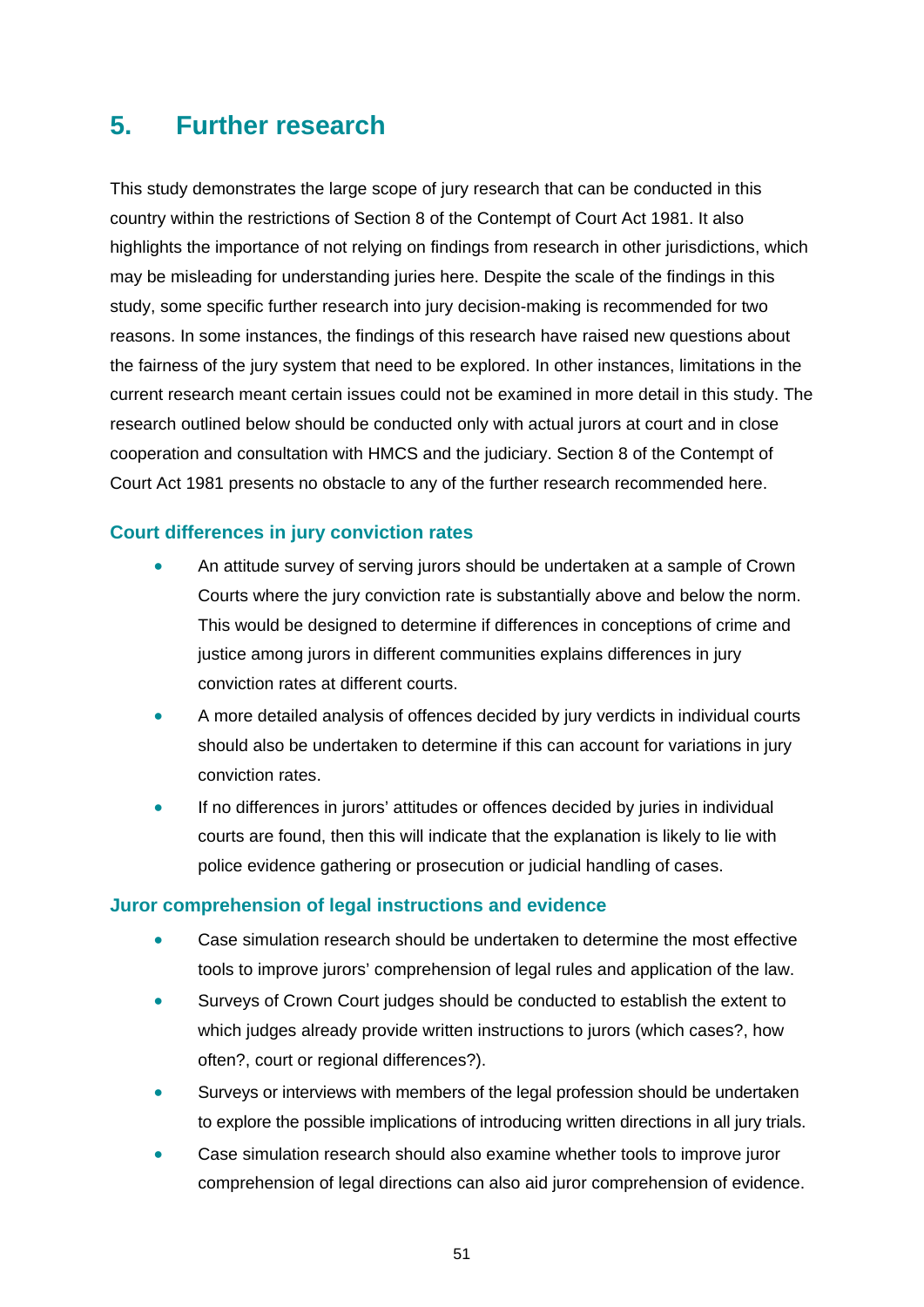# **Jury impropriety**

- Additional juror surveys should be carried out to pinpoint the extent of jurors' misunderstanding of the impropriety rule and to assess what jurors currently perceive of as improper behaviour.
- Case simulation research should then be carried out to determine the most effective tools and procedures that can be introduced to improve jurors' understanding of when and how to report impropriety.

## **Media reporting**

- Further post-trial surveys with jurors on high profile cases should be conducted to establish more precisely what types of media reports were most difficult for jurors to put out of their minds, and the nature of pre-trial media reports they recall.
- Further post-trial surveys with jurors on both standard and high profile cases should be conducted to establish more precisely the ways in which jurors use the internet during trials. Is it primarily to look for information about the defendant or do they look for more general background information about the case, information about other participants in the case, or do jurors discuss cases on social-networking sites?
- Case simulation research should be carried out to assess the most effective form of judicial instructions to jurors on why it is important not to look for information about cases.

# **Written juror guidelines**

Piloting of written juror guideline cards should be carried out in a representative sample of courts to determine how to introduce them most effectively.

- This would involve examining what form of guidelines is most comprehensible to sworn jurors and ensures that jurors take the guidelines seriously.
- It would also examine the most effective form of judicial instructions to accompany these guidelines.

The case for further research is especially strong in relation to juror comprehension of judicial instructions, including directions on the law, impropriety and internet use. It is incumbent on those responsible for the criminal justice system to ensure that jurors are fully equipped to fulfil this crucial role, and further empirical research with jurors at court can help achieve this.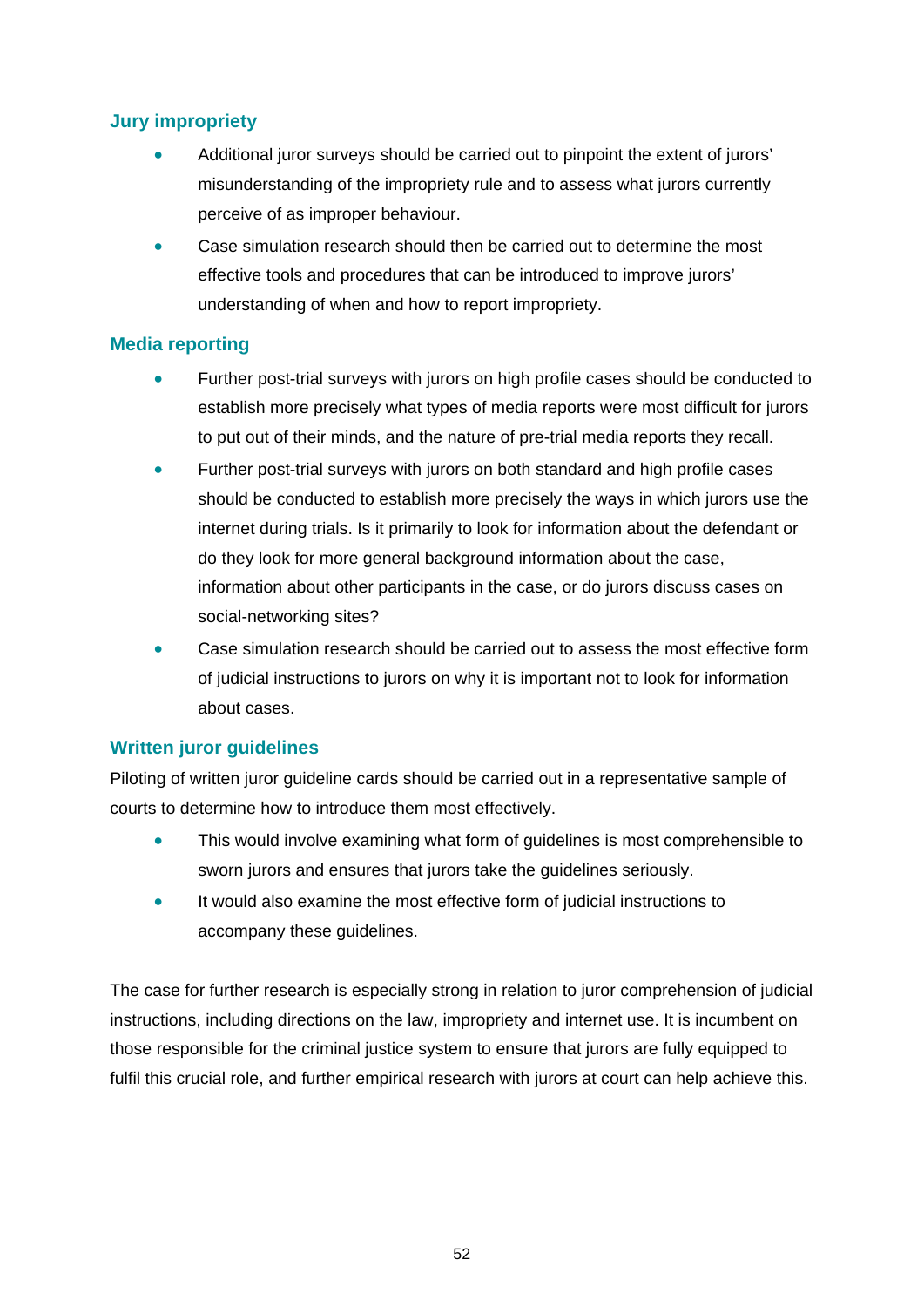# **6. Additional resources**

*Judicial and Court Statistics 2007* (MoJ, 2008) tables 6.8, 6.9 and 7.2 indicate that in 2007 over 1.73 million defendants were proceeded against in magistrates' and Crown Courts. Of these 28,391 were potential jury trials in the Crown Courts where the defendant pleaded not guilty. Juries appear to have reached a verdict by deliberation in 57% of instances (16,190).

Public attitudes to juries in this country have been explored in a survey by the legal profession (Bar Council, 2002), which found that over 80% of the public trusted a jury to come to the right decision and felt trial by jury is fairer than being tried by a judge. A MORI survey (Thomas, 2007) found that both White and non-White members of the public had equally high levels of confidence in the jury system. Surveys for the Rowntree Foundation in 1999 and 2004 found that the right to trial by jury was top of the British public's list of rights that should be enshrined in a written Bill of Rights (ICM, 2007).

Two studies of juries, although conducted in previous decades, remain important resources. Baldwin and McConville's (1979) study of jury trials at Birmingham Crown Court is an important model of a holistic approach to understanding jury trials, involving not just juries but all participants in the jury trial process. Zander and Henderson's (1992) *Crown Court Study* provides a comprehensive approach to post-verdict surveys of jurors. This study surveyed over 7,000 jurors about their experience of jury service, covering issues such as perception of evidence, legal instructions and jury service more generally.

The Jury Diversity Project (Thomas, 2007) provides the most up to date information on the representative nature of the jury summoning system in England and Wales. It identifies Crown Courts where racially mixed juries will most likely try defendants and those where all-White juries are the norm. It also examined decision-making by racially mixed juries for the first time in this country. The study at Blackfriars Crown Court in London found that BME jurors were significantly less likely to convict a BME defendant than a White defendant. This corresponds to similar findings in America (Sommers & Ellsworth, 2000; Abwender & Hough, 2001). Psychological studies suggest that this "same race leniency" may reflect a greater tendency for non-White jurors to perceive racial inequalities in the criminal justice system (Sellers & Shelton, 2003). Most BME jurors (68%) in the Blackfriars study believed that courts treat BME defendants more harshly than White defendants. Ultimately, however, this same race leniency did not affect the **verdicts** of juries on which these jurors sat.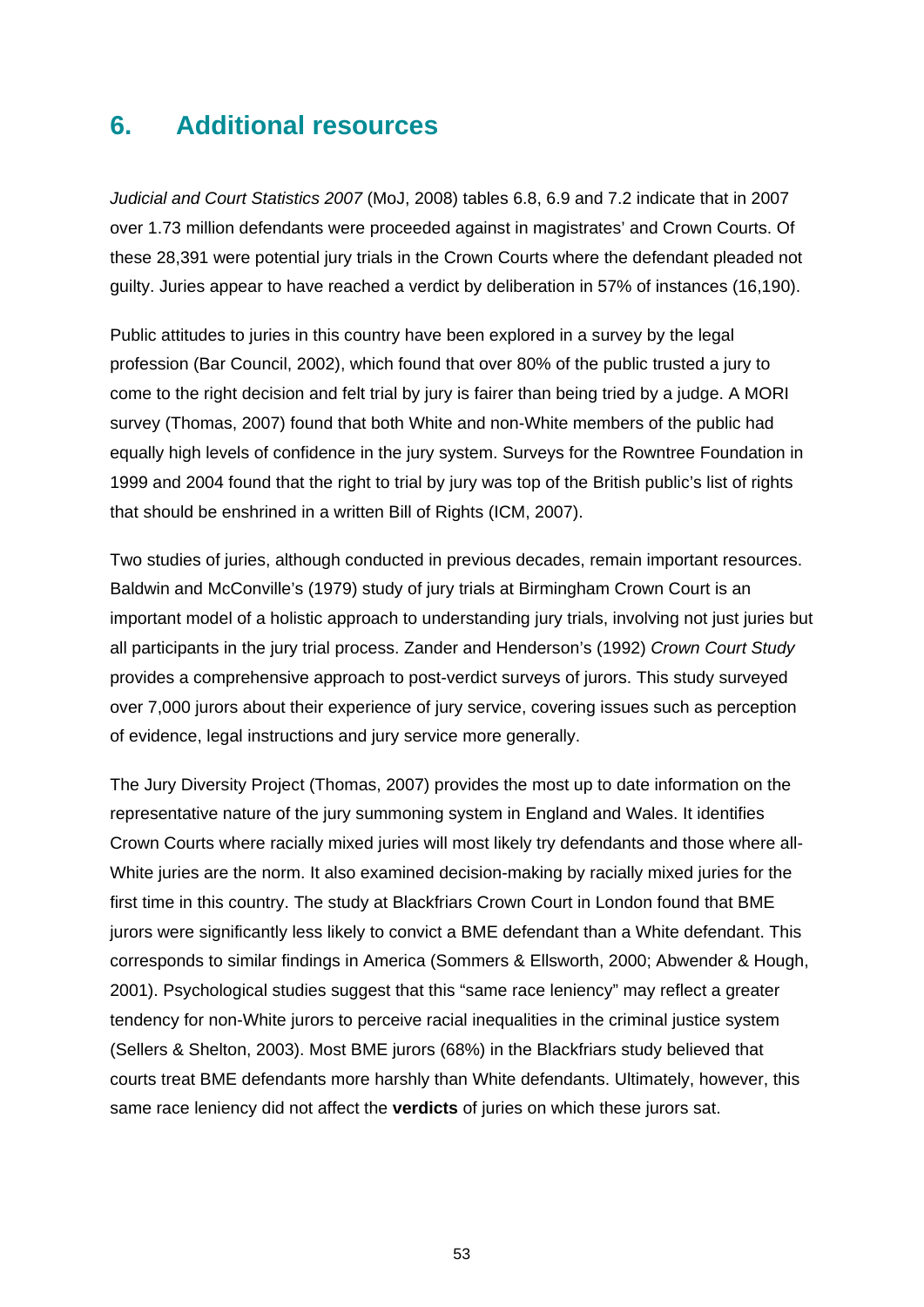# **References**

**Abwender, D. & Hough, K.** (2001) "Interactive Effects of Characteristics of Defendant and Mock Juror on U.S. Participants' Judgement and Sentencing Recommendations". 141 *Journal of Social Psychology* 603.

**Anderson, J. R.** (1995) *Learning and Memory: An Integrated Approach*. New York: Wiley.

**Auld, L. J.** (2001) *Report of the Review of the Criminal Courts.* (Auld Review).

**Baldwin, J. & McConville, M.** (1979) *Jury Trials.* Oxford: Clarendon Press.

**Bar Council** (2002) "Public backing for jury 'rock solid', new poll shows". Bar Council Press Release, 30 January 2002.

**BBC** (2002) "Court conviction rates 'tragic'". BBC News, 7 June 2002 16:28 GMT 17:28 UK. [http://news.bbc.co.uk/1/hi/wales/2032131.stm.](http://news.bbc.co.uk/1/hi/wales/2032131.stm)

**Bodenhausen, G. V. & Wyer, R. S.** (1998) "Effects of Stereotypes in Decision Making and Information-processing Strategies". 48 *Journal of Personality and Social Psychology* 267.

**Bowers, W. J., Steiner, B. D. & Sandys, M.** (2001) "Death Sentencing in Black and White". 2 *University of Pennsylvania Journal of Constitutional Law* 171.

**Brickman, E., Blackman, J., Futterman, R. & Dinnerstein, J.** (2008) "How Juror Internet Use Has Changed the American Jury". *Journal of Court Innovation,* Vol. 1, No. 2.

**Chesterman, M., Chan, J. & Hampton, S.** (2002) *Managing Prejudicial Publicity: an empirical study of criminal jury trials in New South Wales.* Law and Justice Foundation.

**Craik, F. & McDowd, J.** (1987) "Age Differences in Recall and Recognition". 13 *Journal of Experimental Psychology: Learning, Memory and Cognition* 474.

**Crown Prosecution Service** (October 2007) *Racist Incident Monitoring Report 2006–07.*

**Daly, G. & Pattenden, R.** (2005) "Racial Bias and the English Criminal Trial Jury". 64(3) *Cambridge Law Journal* 678.

**Dann, B., Hans. V. & Kaye, D.** (2005) *Testing the Effects of Selected Jury Trial Innovations on Juror Comprehension of Contested DNA Evidence.* U.S. Department of Justice.

**Department for Constitutional Affairs** (2005) *Jury Research and Impropriety.* Consultation Paper, CP 04/05.

**Duchek, J.** (1984) "Encoding and Retrieval Differences between Young and Old: The Impact of Attentional Capacity Usage". 20 *Developmental Psychology* 1173.

**Duff, P. & Leverick, F.** (2002) "Court Culture and Adjournments in Criminal Cases: A Tale of Four Courts". 39 *Criminal Law Review.*

**Erez, E. & Rogers, L.** (1999) "Victim Impact Statements and Sentencing Outcomes and Processes". 39 *British Journal of Criminology* 216.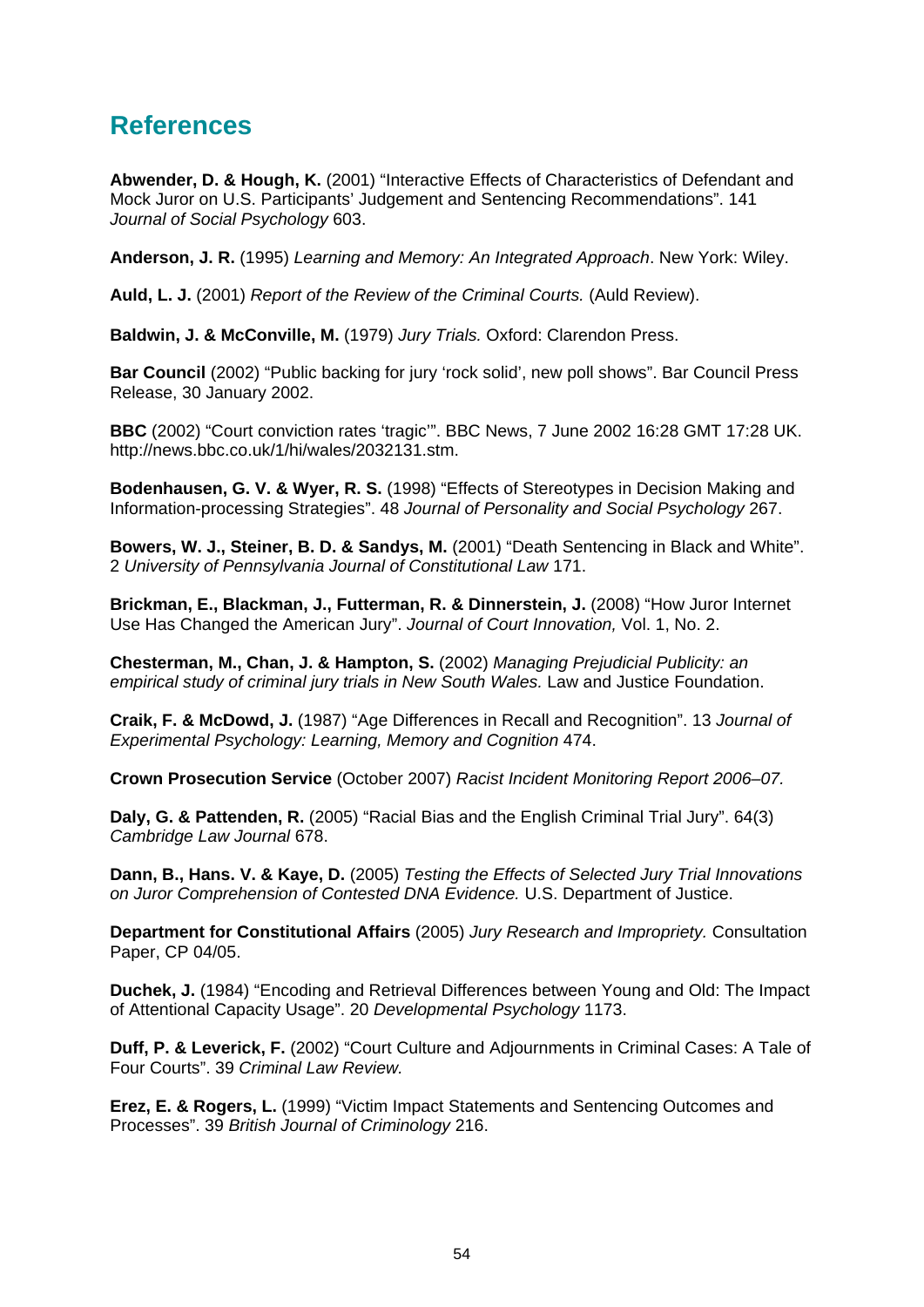**Feist, A., Ashe, J., Lawrence, J., McPhee, D. & Wilson, R.** (2007) *Investigating and Detecting Recorded Offences of Rape.* Home Office Online Report 18/07. London: Home Office.

**Goldsmith, Lord of Allerton** (2007) Attorney General's Speech to Reform Club Media Group, 24 May 2007.

**Gordon, R.** (1993) "The Effect of Strong Versus Weak Evidence on the Assessment of Race Stereotypic and Race Nonstereotypic Crimes". 23 *Journal of Applied Social Psychology* 734.

**Greenwald, A. & Banaji, M.** (1995) "Implicit Social Cognition: Attitudes, Self-Esteem and Stereotypes". 102 *Psychology Review* 4.

**Hansard** (1982) Adjournment debate in the House of Commons on "Selection of Jurors", 18 October 1982. *Hansard,* vol. 29, cc. 205–10.

**Huckleby, A.** (1997) "Court Culture: An Explanation of Variations in the Use of Bail by Magistrates' Courts". 36 *Howard Journal* 129.

**ICM Research** (2007) *State of the Nation 2006. Summary Results*. London: ICM Research. Available at: [www.icmresearch.co.uk](http://www.icmresearch.co.uk/).

**Kelly, L., Lovett, J. & Regan, L.** (2005) *A Gap or a Chasm? Attrition in Reported Rape Cases.* Home Office Research Study 293. London: Home Office.

**Jones, A. & Singer, L.** (2008) *Statistics on Race and the Criminal Justice System – 2007*. London: Ministry of Justice.

**Jones, J.** (1997) "Whites are from Mars, O.J. is from Planet Hollywood". In *Off White: Readings on Race, Power, and Society.*

**Judge, Lord of Draycote** (2008) *The Criminal Justice System in England and Wales: Time for Change?* Speech to the University of Hertfordshire, 4 November 2008.

**Law Commission** (2009) *The Admissibility of Expert Evidence in Criminal Proceedings in England and Wales: A New Approach to the Determination of Evidentiary Reliability*. Consultation Paper No. 190. London: Law Commission.

**Macpherson, W.** (1999) *The Stephen Lawrence Inquiry: Report of the Inquiry by Sir William Macpherson of Cluny.*

**Marais, J.** (2008) *Criminal Statistics: England and Wales – 2007.* Statistics Bulletin. London: Ministry of Justice and Office for Criminal Justice Reform.

**Ministry of Justice** (2008) *Judicial and Court Statistics 2007.* London: Ministry of Justice.

**Nisbett, R. & DeCamp Wilson, T.** (1977) "Telling More than We Can Know: Verbal Reports on Mental Processes". 84 *Psychology Review* 231.

**Ormerod, D. & Hooper, L. J.** (2007) *Blackstone's Criminal Practice 2008*. Oxford: Oxford University Press.

**Pfeifer, J. & Ogloff, J.** (1991) 'Ambiguity and Guilt Determinations: A Modern Racism Perspective'. 21 *Journal of Applied Social Psychology* 1713.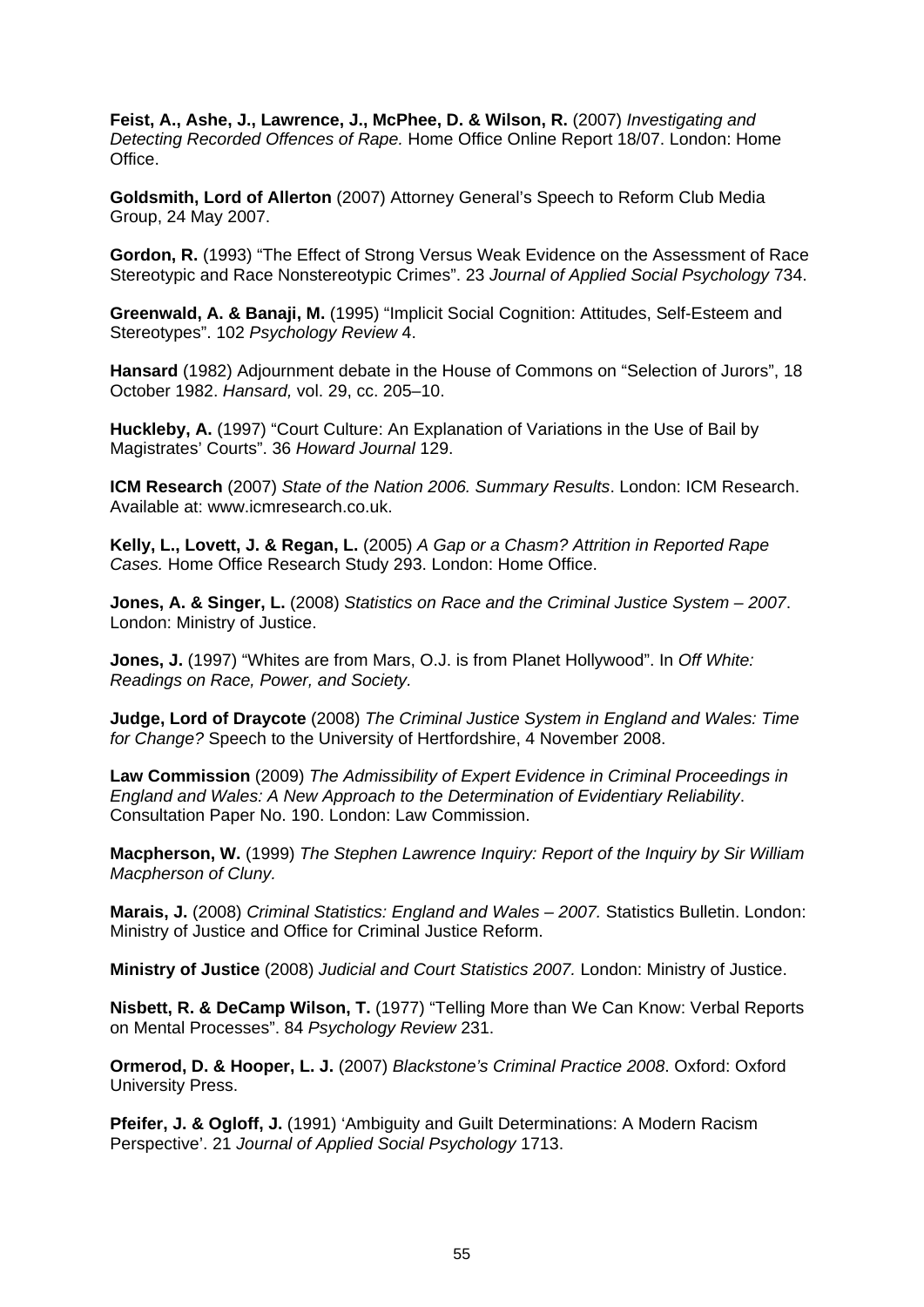**Phillips, Lord of Worth Matravers** (2007) "Trusting the Jury". Criminal Bar Association Kalisher Lecture, 23 October 2007.

**Richardson, J.** (2008) *Archbold: Criminal Pleading, Evidence and Practice: 2009*. London: Sweet and Maxwell.

**Runciman** (1993) *Report of the Royal Commission on Criminal Justice.* Cm. 2263, London: HMSO.

**Sellers, R. M. & Shelton, J. N.** (2003) "The Role of Racial Identity in Perceived Racial Discrimination". *Journal of Personality and Social Psychology* 84.

**Sommers, S. & Ellsworth, P.** (2003) "How Much Do We Really Know About Race and Juries? A Review of Social Science Theory and Research". *Chicago-Kent Law Review,* Vol. 78, No. 3, 997.

**Sommers, S.** (2006) "On Racial Diversity and Group Decision-Making: Identifying Multiple Effects of Racial Composition on Jury Deliberations". 90(4) *Journal of Personality and Social Psychology* 597.

**Sunnafrank, M. & Fontes, N.** (1983) "General and Crime Related Racial Stereotypes and Influence on Juridic Decisions". 17 *Cornell Journal of Social Relations* 1.

**Temkin, J. & Krahe, B.** (2008) *Sexual Assault and the Justice Gap: A Question of Attitude*. Oxford: Hart Publishing.

**Thomas, C.** (2007) *Diversity and Fairness in the Jury System*. Ministry of Justice Research Series 02/07.

**Thomas, C.** (2008) "Exposing the Myths of Jury Service". 415 *Criminal Law Review.*

**Zander, M. & Henderson, P.** (1993) *Crown Court Study.* Royal Commission on Criminal Justice Research Study No.19. London: HMSO.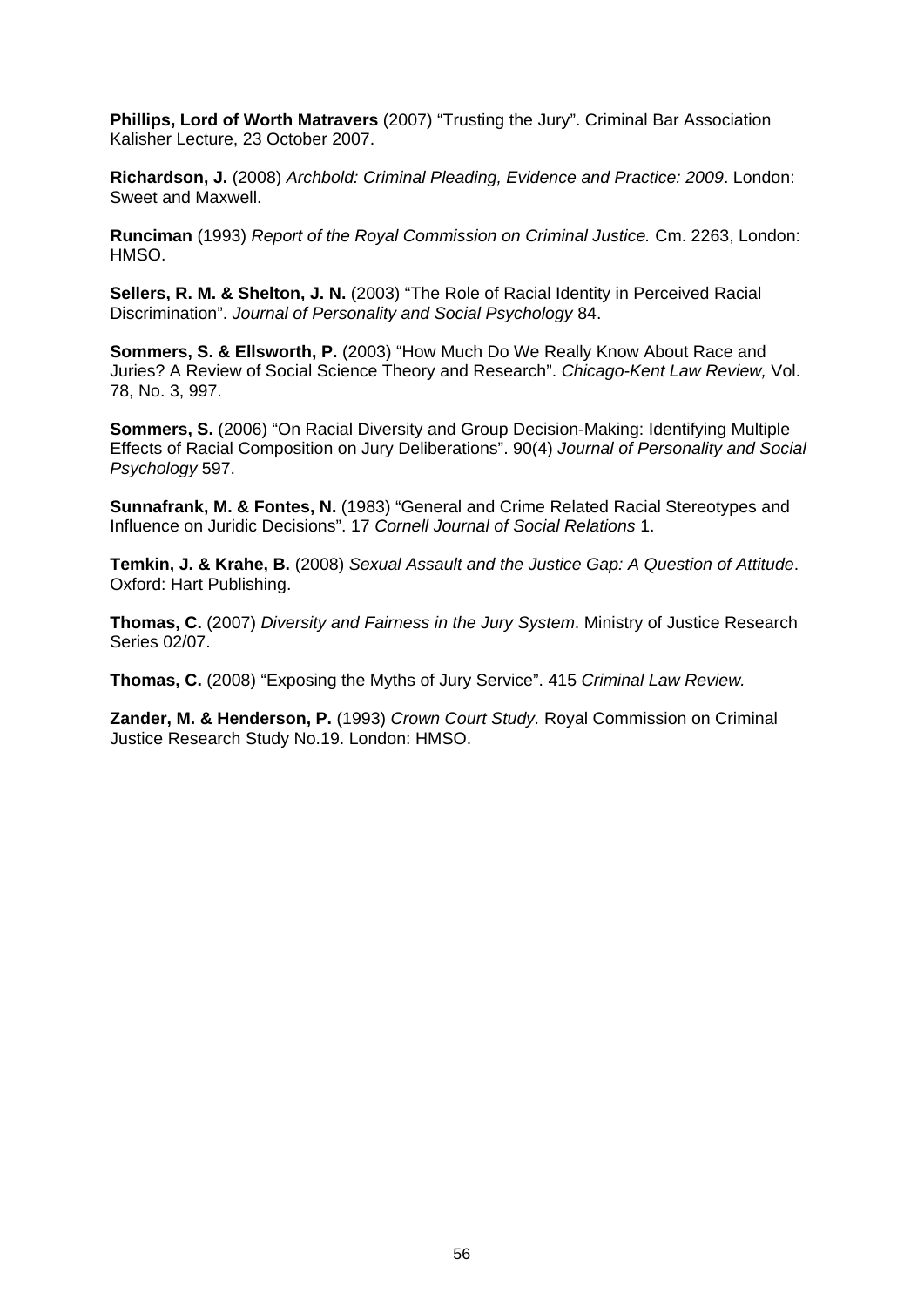# **Appendix 1: Demographics of jurors and local populations in case simulations at Notting[h](#page-75-0)am and Winchester Crown Courts**[40](#page-75-0)

|                                           | Nottingham<br>Crown<br><b>Court</b><br>Jurors no. | Nottingham<br>Crown<br>Court<br>Jurors % | Nottingham<br>Crown<br><b>Court</b><br><b>Catchment</b><br>area | Winchester<br>Crown<br><b>Court</b><br>Jurors no. | Winchester<br>Crown<br><b>Court</b><br>Jurors % | Winchester<br>Crown<br><b>Court</b><br><b>Catchment</b><br>area |
|-------------------------------------------|---------------------------------------------------|------------------------------------------|-----------------------------------------------------------------|---------------------------------------------------|-------------------------------------------------|-----------------------------------------------------------------|
| <b>Ethnic</b><br><b>Group</b><br>(White): |                                                   |                                          |                                                                 |                                                   |                                                 |                                                                 |
| <b>White British</b>                      | 231                                               | 98.7%                                    | 97.5%                                                           | 242                                               | 99.5%                                           | 97.1%                                                           |
| White Irish                               | $\overline{2}$                                    | 0.9%                                     | 0.9%                                                            | $\pmb{0}$                                         | 0%                                              | 0.8%                                                            |
| <b>White Other</b>                        | $\overline{1}$                                    | 0.4%                                     | 1.6%                                                            | $\mathbf{1}$                                      | 0.5%                                            | 2%                                                              |
| Total:                                    | 234                                               |                                          |                                                                 | 243                                               |                                                 |                                                                 |
| <b>Gender:</b>                            |                                                   |                                          |                                                                 |                                                   |                                                 |                                                                 |
| Male                                      | 113                                               | 48%                                      |                                                                 | 113                                               | 47%                                             |                                                                 |
| Female                                    | 121                                               | 52%                                      |                                                                 | 129                                               | 53%                                             |                                                                 |
| Total:                                    | 234                                               |                                          |                                                                 | 242                                               |                                                 |                                                                 |
| Age:                                      |                                                   |                                          |                                                                 |                                                   |                                                 |                                                                 |
| $18 - 29$                                 | 39                                                | 17%                                      | 22%                                                             | 43                                                | 18%                                             | 20%                                                             |
| $30 - 59$                                 | 158                                               | 67%                                      | 59%                                                             | 144                                               | 59%                                             | 62%                                                             |
| $60+$                                     | 37                                                | 16%                                      | 19%                                                             | 56                                                | 23%                                             | 18%                                                             |
| Total:                                    | 234                                               |                                          |                                                                 | 243                                               |                                                 |                                                                 |
| <b>Profession:</b>                        |                                                   |                                          |                                                                 |                                                   |                                                 |                                                                 |
| Professional                              | 64                                                | 28%                                      | 26%                                                             | 88                                                | 38%                                             |                                                                 |
| Managerial                                | 27                                                | 12%                                      | 15%                                                             | 43                                                | 18%                                             |                                                                 |
| Clerical                                  | 31                                                | 14%                                      | 14%                                                             | 35                                                | 15%                                             |                                                                 |
| Sales or<br>services                      | 30                                                | 13%                                      | 16%                                                             | 26                                                | 11%                                             |                                                                 |
| Supervisor                                | 16                                                | 7%                                       |                                                                 | $6\phantom{1}$                                    | 2%                                              |                                                                 |
| Skilled                                   |                                                   |                                          | 14%                                                             |                                                   |                                                 |                                                                 |
| manual                                    | 23                                                | 10%                                      |                                                                 | 19                                                | 8%                                              |                                                                 |
| Semi-skilled<br>manual                    | 22                                                | 10%                                      | 15%                                                             | 12                                                | 5%                                              |                                                                 |
| Other                                     | 14                                                | 6%                                       |                                                                 | 5                                                 | 2%                                              |                                                                 |
| Total:                                    | 227                                               |                                          |                                                                 | 234                                               |                                                 |                                                                 |

 $\overline{a}$ 

<span id="page-75-0"></span> $40$  For full details of demographics for jurors at the earlier case simulation study at Blackfriars Crown Court and full details of the representative nature of jurors at all Crown Courts see Thomas (2007).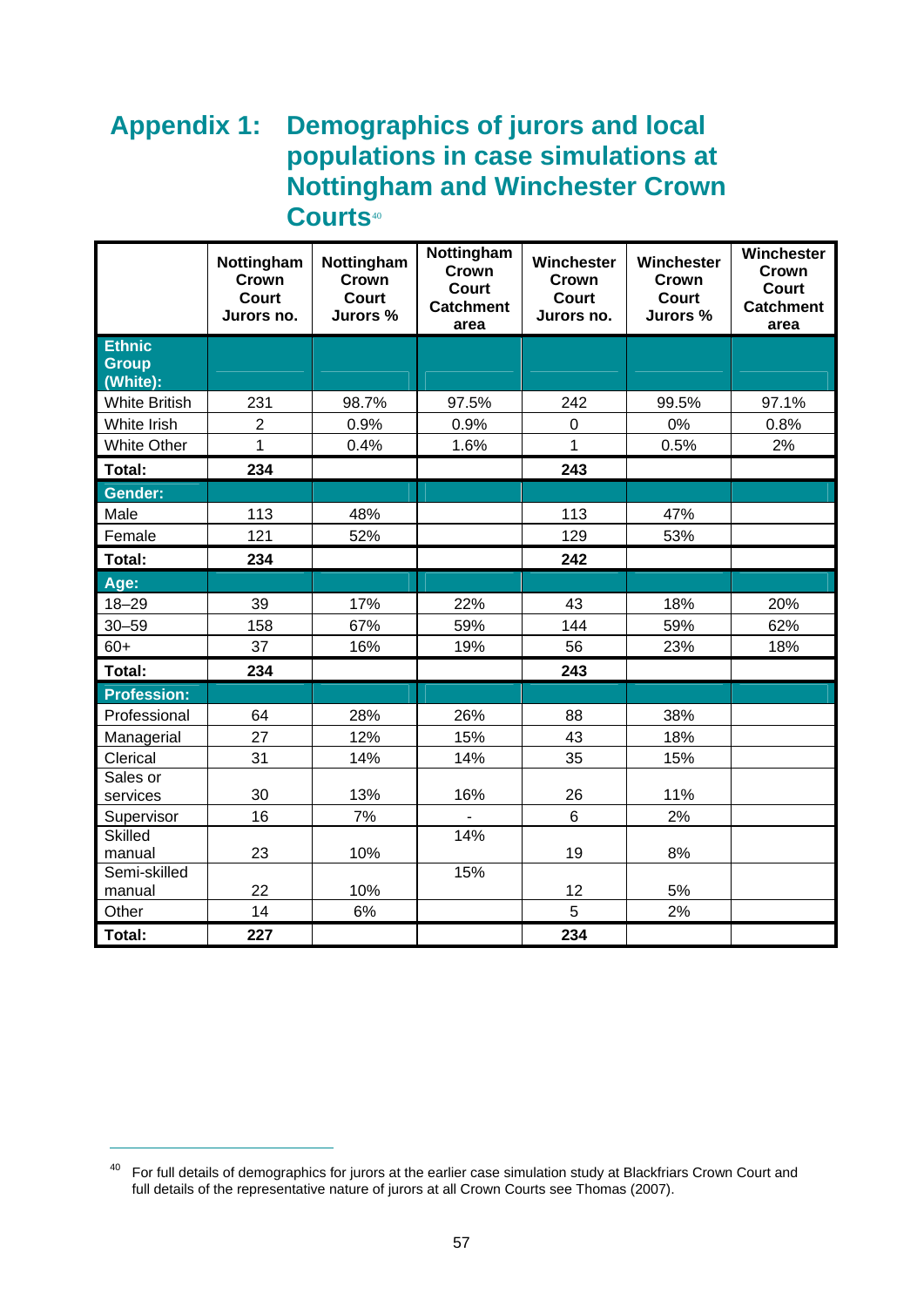|                                        | Nottingham<br>Crown<br><b>Court</b><br>Jurors no. | Nottingham<br>Crown<br><b>Court</b><br>Jurors % | Nottingham<br>Crown<br>Court<br><b>Catchment</b><br>area | Winchester<br>Crown<br><b>Court</b><br>Jurors no. | Winchester<br>Crown<br><b>Court</b><br>Jurors % | Winchester<br>Crown<br><b>Court</b><br><b>Catchment</b><br>area |
|----------------------------------------|---------------------------------------------------|-------------------------------------------------|----------------------------------------------------------|---------------------------------------------------|-------------------------------------------------|-----------------------------------------------------------------|
| <b>Religion:</b>                       |                                                   |                                                 |                                                          |                                                   |                                                 |                                                                 |
| None                                   | 75                                                | 32%                                             | 21%                                                      | 81                                                | 33%                                             | 17%                                                             |
| Christian                              | 158                                               | 67%                                             | 75%                                                      | 159                                               | 65%                                             | 81%                                                             |
| <b>Buddhist</b>                        | 1                                                 | 0.5%                                            | .2%                                                      | 1                                                 | 0.4%                                            | .2%                                                             |
| Hindu                                  | $\overline{0}$                                    | 0%                                              | .5%                                                      | $\overline{0}$                                    | 0%                                              | .4%                                                             |
| Jewish                                 | 0                                                 | 0%                                              | .2%                                                      | $\overline{2}$                                    | 0.8%                                            | .1%                                                             |
| Muslim                                 | $\mathbf 0$                                       | 0%                                              | 1.7%                                                     | $\mathbf 0$                                       | 0%                                              | .4%                                                             |
| <b>Sikh</b>                            | $\overline{0}$                                    | 0%                                              | .6%                                                      | $\overline{0}$                                    | 0%                                              | .3%                                                             |
| Other                                  | 1                                                 | 0.5%                                            | .2%                                                      | $\overline{0}$                                    | 0%                                              | .3%                                                             |
| <b>Total:</b>                          | 235                                               |                                                 |                                                          | 243                                               |                                                 |                                                                 |
| <b>Employment</b><br>status:           |                                                   |                                                 |                                                          |                                                   |                                                 |                                                                 |
| Economically<br>active <sup>41</sup>   | 199                                               | 85%                                             | 64%                                                      | 187                                               | 77%                                             | 72%                                                             |
| Economically<br>inactive <sup>42</sup> | 35                                                | 15%                                             | 36%                                                      | 56                                                | 23%                                             | 28%                                                             |
| Total:                                 | 234                                               |                                                 |                                                          | 243                                               |                                                 |                                                                 |
| Income:                                |                                                   |                                                 | <b>Average</b><br>household<br>income*                   |                                                   |                                                 | <b>Average</b><br>household<br>income*                          |
| $<$ £10,000                            | 20                                                | 9%                                              |                                                          | 10                                                | 4%                                              |                                                                 |
| £10,000 $-$<br>£19,999                 | 44                                                | 19%                                             |                                                          | 24                                                | 10%                                             |                                                                 |
| £20,000 $-$<br>£34,999                 | 76                                                | 33%                                             | £23,300                                                  | 59                                                | 25%                                             | £24,441                                                         |
| £35,000 $-$<br>£49,999                 | 44                                                | 19%                                             |                                                          | 55                                                | 23%                                             |                                                                 |
| £50,000 $-$<br>£64,999                 | 28                                                | 12%                                             |                                                          | 44                                                | 18%                                             |                                                                 |
| £65,000+                               | 17                                                | 7%                                              |                                                          | 47                                                | 20%                                             |                                                                 |
| Total:                                 | 229                                               |                                                 |                                                          | 239                                               |                                                 |                                                                 |

\* NUTS2:1 Headline gross disposable household income (GDHI) by NUTS2 area at current basic prices, ONS Regional Household Income, Economic trends 633 August 2006 (results for Derbyshire and Nottinghamshire; Hampshire and Isle of Wight).

 $\overline{a}$ 

<span id="page-76-1"></span><span id="page-76-0"></span><sup>&</sup>lt;sup>41</sup> Full-time employed, part-time employed and self-employed.<br><sup>42</sup> Retired, student, looking after family, looking for work and any other.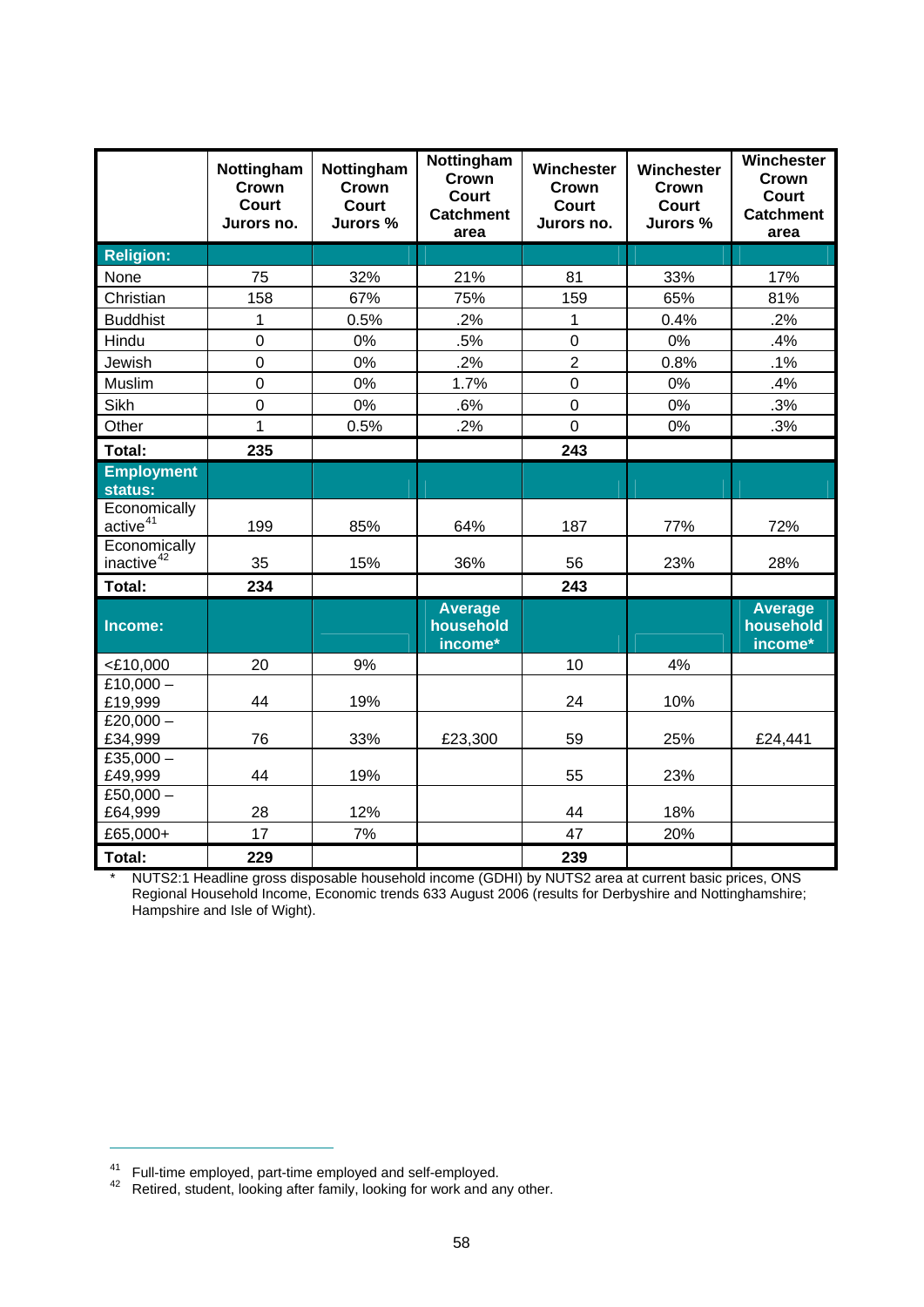# **Appendix 2: Case simulation juror decision-making data analysis**

Three-level multilevel binary logistic regression models were fitted. Multilevel models were used since the data was hierarchical, with jurors' decisions nested within juries and juries nested within courts (Blackfriars, Winchester or Nottingham). Models were fitted using MLwiN (Rasbash *et al*., 2004). Multilevel models (Goldstein, 2003) were used in order to correctly model the hierarchical structure of the datasets, acknowledging that jurors' decisions would be likely to cluster within juries and may cluster within courts. Note, that throughout final decision models, a highly significant jury random effect is observed, confirming that decisions tend to cluster within juries after deliberation (post-deliberation). All equations are found in technical annex 2.

## **A2.1. Does victim or defendant ethnicity have an impact on jurors' decisions?**

The three analyses examine the impact of defendant and victim ethnicity on final jurors' decisions (post-deliberation). Section 1.1 uses all data; section 1.2 is restricted to ABH cases only (i.e. simulations without the additional racially-aggravated ABH charge); 1.3 is restricted to White jurors only.

### **Overall**

Model output is shown in equation TA2.1 (technical annex 2), showing parameter estimates and standard errors for each term in the model. Defendant and victim ethnicity had a highly significant impact on jurors' decisions. In particular, White defendants accused of assaulting a BME victim were far more likely than other defendant/victim combinations to be found guilty and significantly more likely than the reference category (White defendant with White victim); testing the White defendant/BME victim term in the model,  $\chi^2$ <sub>1</sub> = 5.40, p = 0.020. In percentage terms (simulated from the model), White defendants would be expected to be found guilty 53% of the time with a BME victim compared to 28% of the time with a White victim. BME defendants would be expected to be found guilty around 27% of the time with a White victim and 31% with a BME victim.

### **ABH only**

This section fits an identical model to equation TA2.1 (technical annex 2) but restricts data to ABH cases only (removing simulations with the additional racially-aggravated ABH charge). This ensures that findings are not simply a function of the additional racially-aggravated charge impacting upon jurors' decisions for the ABH charge. The model is shown in equation TA2.2 (technical annex 2). Findings remain much the same as for the full dataset, with White defendants accused of assaulting a BME victim still significantly more likely to be found guilty. In percentage terms (simulated from the model), White defendants would be expected to be found guilty 56% of the time with a BME victim compared to 29% of the time with a White victim. BME defendants would be expected to be found guilty around 23% of the time with a White victim and 30% of the time with a BME victim.

### **White jurors only**

This section fits an identical model to equations TA2.1 and TA2.2, but restricts data to White jurors only. This ensures that findings are not overly influenced by a relatively small number of BME jurors (from Blackfriars). The model is shown in equation TA2.3 (technical annex 2). Again, findings remain much the same as for the full dataset, with White defendants with BME victims still significantly more likely to be found guilty. In percentage terms (simulated from the model), White defendants would be expected to be found guilty 52% of the time with a BME victim compared to 27% of the time with a White victim. BME defendants would be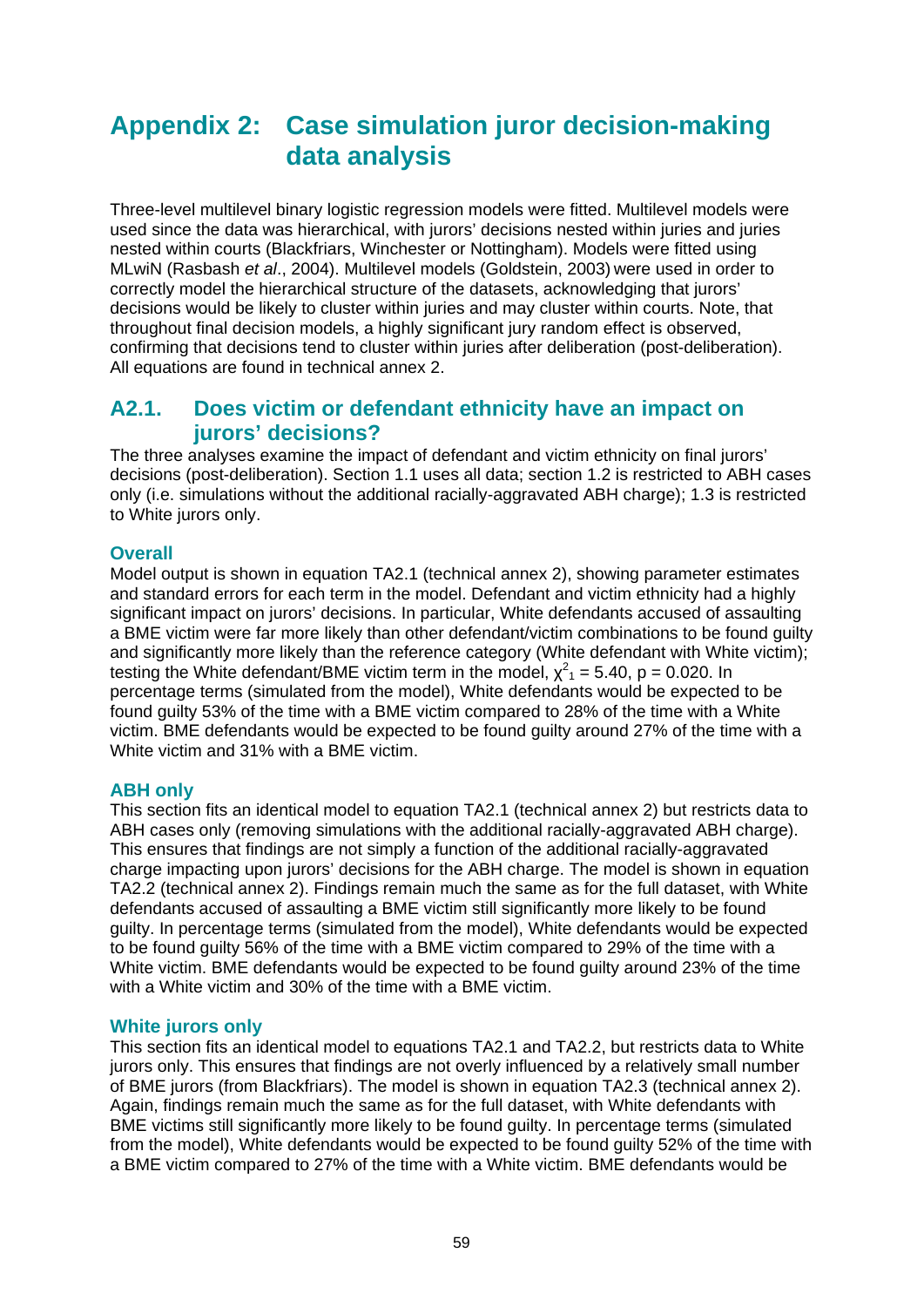expected to be found guilty around 29% of the time with a White victim and 33% of the time with a BME victim.

## **A2.2. The impact of the racially-aggravated charge on ABH decisions**

Some specific defendant/victim ethnicity combinations were removed (i.e. White defendant with White victim, Black defendant with Black victim, Asian defendant with Asian victim) as there was no version of the simulation involving the additional racially-aggravated charge with these ethnicity combinations. The sample size was 532 jurors out of the total of 797 jurors. Overall, as shown in equation TA2.4 (technical annex 2), whether or not the simulation was ABH only ('selected') rather than ABH with an additional racially-aggravated charge had little impact on final decision. Testing the 'ABH only' term,  $\chi^2$ <sub>1</sub> = 0.11, p = 0.74. Equation TA2.5 (technical annex 2) adds a binary defendant ethnicity term and defendant ethnicity by 'ABH charge only' interaction term to the model in equation TA2.4. The model confirms that guilty decisions are more likely for White defendants, but the additional raciallyaggravated charge does not appear to have a greater impact on ABH decisions for White defendants compared to BME defendants; testing the interaction term,  $\chi^2$ <sub>1</sub> = 1.17, p = 0.28.

## **A2.3. The impact of deliberation**

### **Overall**

Equation TA2.6 (technical annex 2) uses a simple constant only multilevel model to highlight the impact of deliberation. The model is a multinomial multilevel binary logistic regression model, with two response variables (decision pre and post deliberation). It is a three-level model, with decisions nested within juror, and juror within jury. The constant terms show some difference between first and final decisions, with final decisions slightly less likely to be 'guilty' (in raw percentage terms: 33.6% vs. 38.3% guilty). More importantly however, while there was some evidence of significant clustering of jurors' decisions pre-deliberation (testing the first vote/final vote variance term (0.341);  $\chi^2$ <sub>1</sub> = 7.30, p = 0.01), the effect was far larger post-deliberation: (1.87);  $\chi^2$ <sub>1</sub> = 19.49, p < 0.001. This suggests that deliberation had a highly significant impact on decisions, resulting in highly significant clustering of decisions within juries.

#### **Gender and deliberation**

The model in equation TA2.7 (technical annex 2) fits an identical model to equation TA2.6, but adds a gender fixed effect for both first and final decisions. Again, as the covariance matrix shows, clustering was far more significant for final decisions (1.82) compared to first decisions (0.33). For the gender fixed effect, female jurors were significantly more likely than male jurors to reach a guilty decision pre-deliberation;  $\chi^2$ <sub>1</sub> = 4.30, p = 0.038. However, postdeliberation this effect disappears, with female jurors' and male jurors' decisions very similar;  $\chi^2$ <sub>1</sub> = 0.018, p = 0.89. It appears that deliberation has the effect of bringing male and female decisions closer together: by simulation from the model in equation TA2.7; pre-deliberation – 36% guilty for male jurors vs. 43% guilty for female jurors, post-deliberation – 34% guilty for male jurors vs. 34% guilty for female jurors.

### **References**

**Goldstein, H.** (2003) *Multilevel Statistical Models (3rd edition).* London: Arnold.

**Rasbash, J., Steele, F., Browne, W. & Prosser, B.** (2004) *A User's Guide to MlwiN (version 2.0).* London: Institute of Education.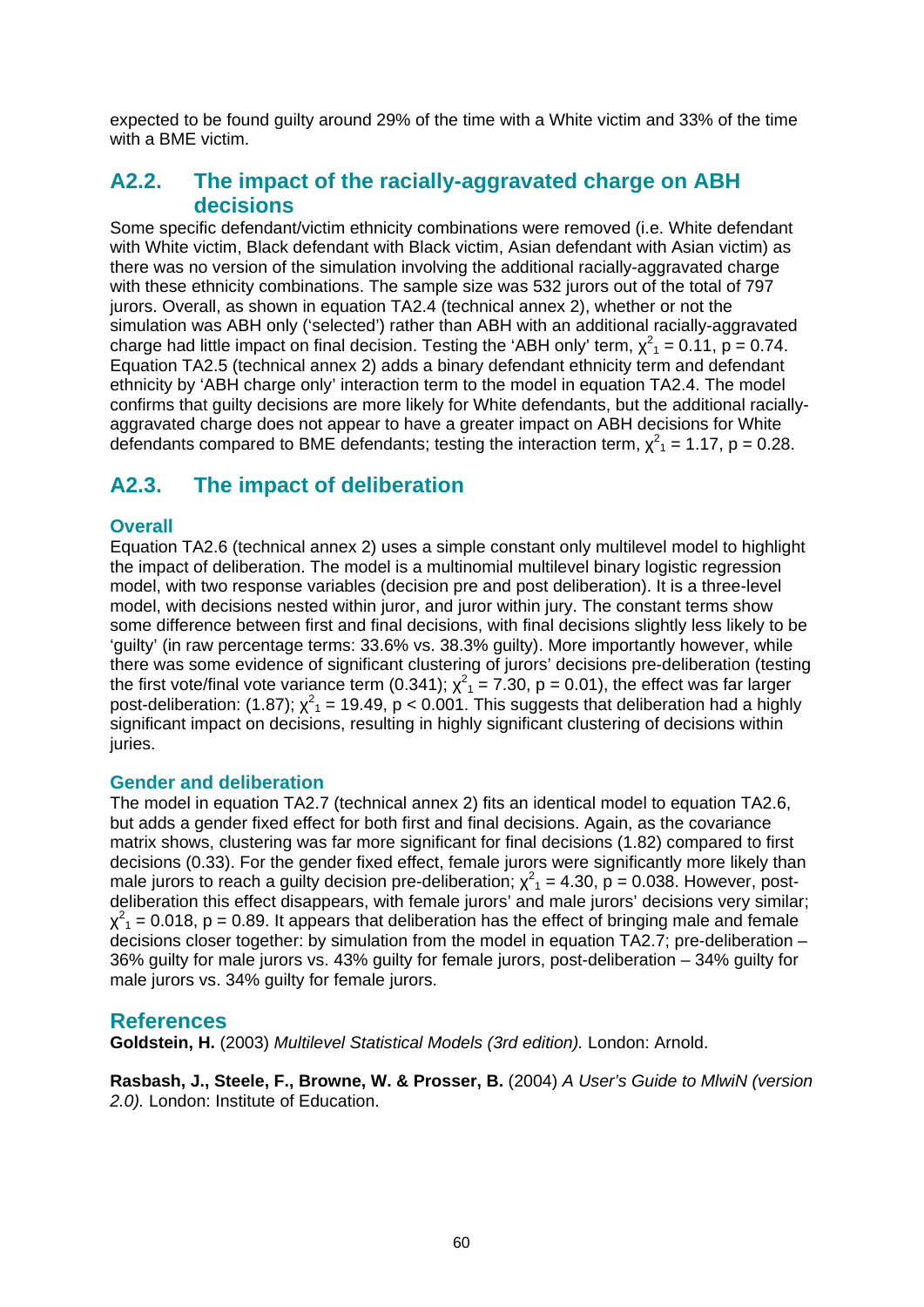# **Appendix 3: All pleas and jury verdicts at all Crown Courts 2006–08 by defendant ethnicity (at charge level)**

|            | <b>Pleas</b>                                              | Total   | Category | %   | <b>White</b> | <b>Black</b> | Asian  | Other    | <b>Unknown</b> |
|------------|-----------------------------------------------------------|---------|----------|-----|--------------|--------------|--------|----------|----------------|
| Not guilty | Not guilty                                                | 190,774 |          |     | 113,445      | 20,351       | 12,931 | 8,622    | 35,425         |
|            | Changed plea from guilty to not guilty                    | 366     | 191,140  | 35% | 197          | 42           | 15     | 26       | 86             |
| Guilty     | Guilty                                                    | 248,885 |          |     | 161,218      | 20,835       | 12,474 | 9,268    | 45,090         |
|            | Changed plea of not guilty to guilty before<br>jury sworn | 61,957  |          |     | 39,233       | 4,999        | 3,724  | 2,318    | 11,683         |
|            | Pleaded guilty to lesser offence                          | 10,745  |          |     | 7,245        | 722          | 580    | 282      | 1,916          |
|            | Changed plea of not guilty to guilty after<br>jury sworn  | 2,019   |          |     | 1,086        | 237          | 155    | 89       | 452            |
|            | Pleaded guilty to alternative offence                     | 1,938   | 325,544  | 59% | 1,325        | 145          | 94     | 58       | 316            |
| Other      | No plea taken                                             | 26,846  |          |     | 15,156       | 2,753        | .744   | 1,229    | 5,964          |
|            | Other                                                     | 8,131   |          |     | 5,050        | 645          | 421    | 231      | 1,784          |
|            | Autrefois acquit                                          | 3       |          |     |              |              | 0      | $\Omega$ |                |
|            | Autrefois convict                                         | 3       |          |     | 2            |              | 0      | 0        |                |
|            | Pardon                                                    |         | 34,985   | 6%  |              |              |        |          |                |
| Total:     |                                                           | 551,669 | 551,669  |     | 343,960      | 50,731       | 32,138 | 22,123   | 102,717        |

**Table A3.1: All pleas on charges by defendant ethnicity** 

**Table A3.2: All outcomes where juries deliberated by defendant ethnicity** 

|                        | <b>Verdicts</b>                    | <b>Total</b> | Category | %     | <b>White</b> | <b>Black</b> | Asian | Other | <b>Unknown</b>  |
|------------------------|------------------------------------|--------------|----------|-------|--------------|--------------|-------|-------|-----------------|
| Not guilty             | By deliberation                    | 24,650       |          |       | 14,814       | 2,804        | .653  | 1,146 | 4,233           |
|                        | On retrial by jury deliberation    | 41           | 24,691   | 35.8% | 25           |              |       |       |                 |
| <b>Guilty</b>          | By deliberation                    | 43,638       |          |       | 24,935       | 5,740        | 2,884 | 2,056 | 8,023           |
|                        | On retrial by jury deliberation    | 122          | 43,760   | 63.7% | 52           | 54           |       |       | 12 <sup>2</sup> |
| <b>Total verdicts:</b> | All not guilty and guilty verdicts |              | 68,451   |       | 39,826       | 8,601        | 4,542 | 3,205 | 12,277          |
| <b>Other outcomes</b>  | Hung jury (jury unable to agree)   | 423          | 423      | 0.6%  | 256          | 45           | 43    |       | 70              |
| Total:                 |                                    | 68,874       | 68,874   |       | 40,082       | 8,646        | 4,585 | 3,214 | 12,347          |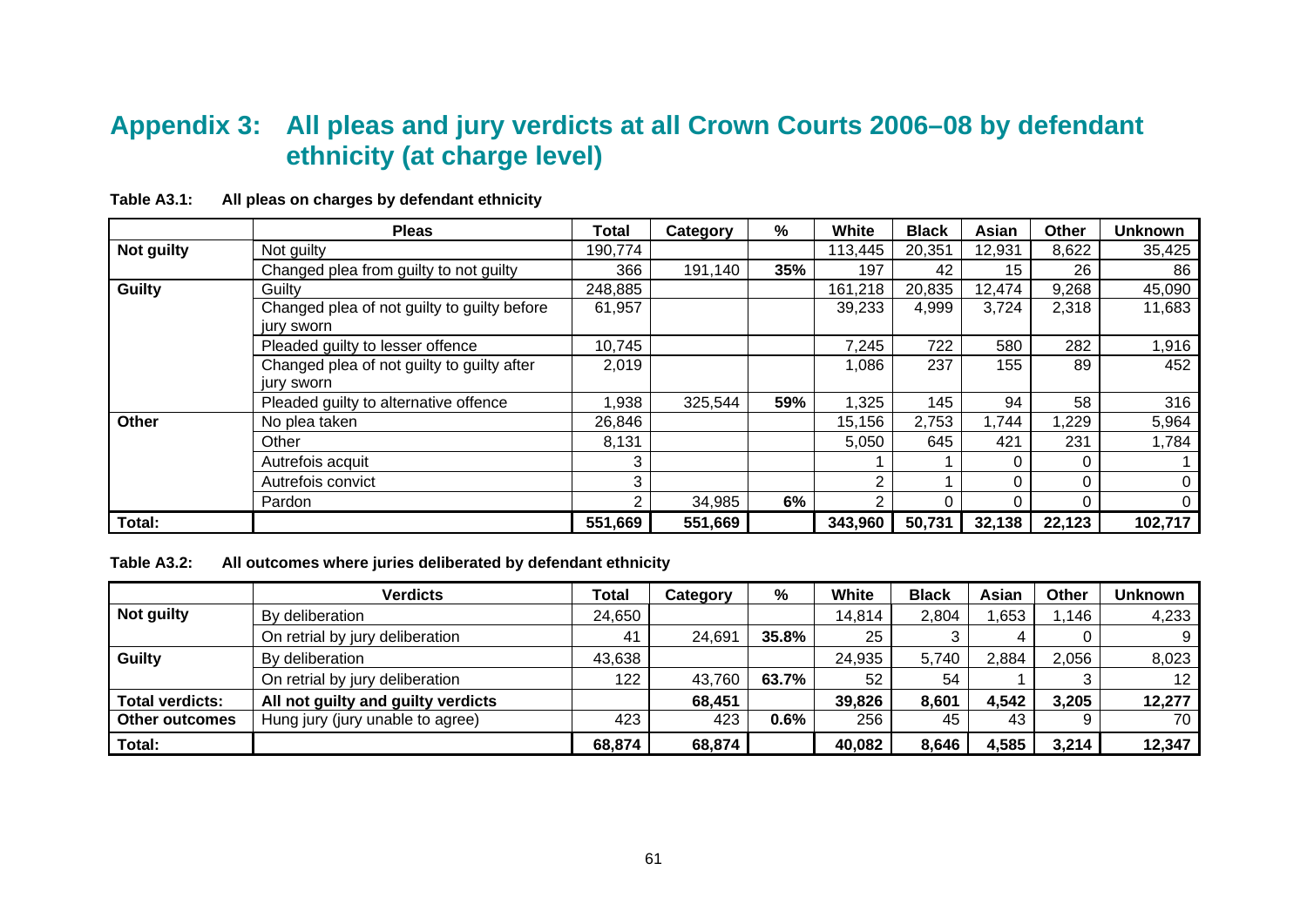# **Appendix 4: Relationship between defendant, juror and local population ethnicity for all Crown Courts in England and Wales**

Results for BME population, BME summoned and BME serving at each court are the results of detailed model analysis of the summoning process and census data carried out in Thomas (2007). See this report for full details of the data collection and analysis methodologies. Full details of BME defendants at each court (including a breakdown of Black, Asian and Other defendants) are found in technical annex 4.

| <b>Crown Court</b>            | % BME in<br>population | % BME<br>summoned | % BME<br>serving | % BME<br>defendants |
|-------------------------------|------------------------|-------------------|------------------|---------------------|
| Harrow                        | 37.4                   | 38.2              | 27.9             | 73.3                |
| Southwark                     | 33.5                   | 33.8              | 29.4             | 66.1                |
| <b>Blackfriars</b>            | 33.2                   | 29.2              | 24.4             | 68.4                |
| Isleworth                     | 32.5                   | 28.4              | 25.0             | 61.5                |
| Snaresbrook                   | 30.4                   | 26.4              | 26.1             | 55.8                |
| Wood Green                    | 29.5                   | 33.1              | 30.6             | 53.0                |
| Middlesex                     | 28.9                   | 35.0              | 29.7             | 61.2                |
| <b>Central Criminal Court</b> | 27.0                   | 27.2              | 23.1             | 62.3                |
| Inner London                  | 23.4                   | 20.2              | 21.1             | 66.8                |
| Croydon                       | 17.7                   | 24.6              | 23.9             | 53.8                |
| Woolwich                      | 15.6                   | 13.6              | 14.3             | 48.9                |
| Kingston-Upon-Thames          | 12.5                   | 12.5              | 10.0             | 52.0                |

#### **Table A4.1: BME population, jurors and defendants in the London Region**

#### **Table A4.2: BME population, jurors and defendants in the South Eastern Region**

| <b>Crown Court</b> | % BME in<br>population | % BME<br>summoned | % BME<br>serving | % BME<br>defendants |
|--------------------|------------------------|-------------------|------------------|---------------------|
| Luton              | 12.0                   | 14.5              | 11.3             | 29.1                |
| Reading            | 10.0                   | 10.7              | 9.4              | 27.7                |
| Aylesbury          | 9.3                    | 7.7               | 0.0              | 27.8                |
| St Albans          | 6.4                    | 3.9               | 12.5             | 20.1                |
| Peterborough       | 5.1                    | 3.7               | 0.0              | 29.8                |
| Oxford             | 5.0                    | 0.0               | 0.0              | 18.0                |
| Guildford          | 4.7                    | 7.8               | 8.6              | 7.8                 |
| Cambridge          | 4.4                    | 1.9               | 0.0              | 13.2                |
| Maidstone          | 4.1                    | 1.6               | 2.0              | 13.6                |
| <b>Basildon</b>    | 3.7                    | 4.4               | 4.3              | 15.8                |
| Chelmsford         | 2.8                    | 2.4               | 0.0              | 8.4                 |
| Canterbury         | 2.5                    | 3.7               | 2.6              | 13.8                |
| Lewes              | 2.4                    | 0.0               | 0.0              | 13.0                |
| Chichester         | 2.0                    | 0.0               | 0.0              | 7.7                 |
| Norwich            | 1.6                    | 0.0               | 0.0              | 11.0                |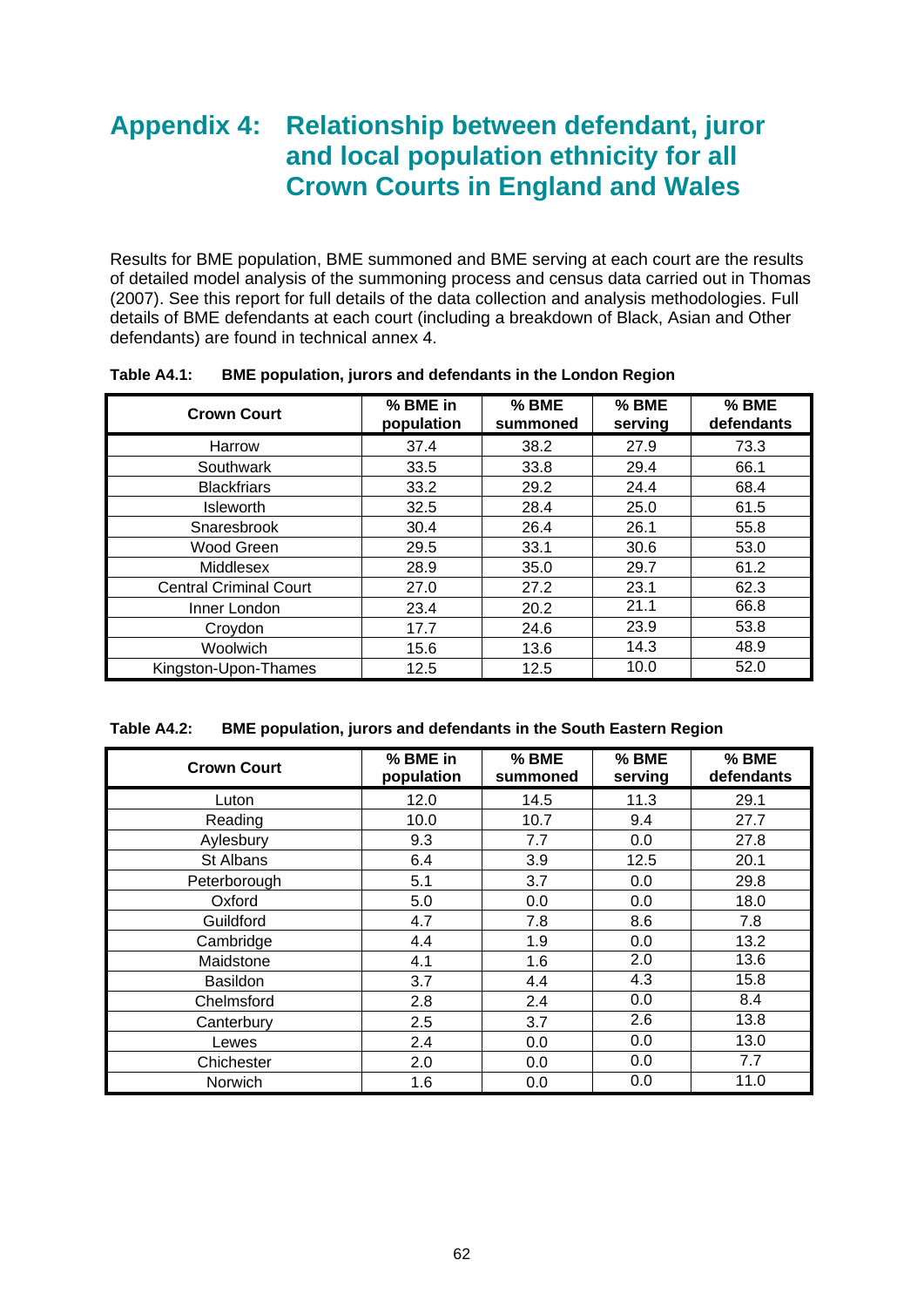| <b>Crown Court</b> | % BME in<br>population | % BME<br>summoned | % BME<br>serving | % BME<br>defendants |
|--------------------|------------------------|-------------------|------------------|---------------------|
| Birmingham         | 22.3                   | 22.0              | $14.7*$          | 54.4                |
| Leicester          | 14.8                   | 20.2              | 18.6             | 33.1                |
| Wolverhampton      | 13.7                   | 10.9              | 10.8             | 31.9                |
| Coventry           | 13.2                   | 15.0              | 17.7             | 26.1                |
| Nottingham         | 6.5                    | 0.0               | 0.0              | 19.2                |
| Derby              | 5.8                    | 0.0               | 0.0              | 17.6                |
| Warwick            | 4.8                    | 5.4               | 0.0              | 31.0                |
| Stoke-On-Trent     | 3.3                    | 1.8               | 2.2              | 10.2                |
| Shrewsbury         | 3.0                    | 0.0               | 0.0              | 7.5                 |
| Worcester          | 2.0                    | 1.1               | 1.4              | 10.2                |
| Stafford           | 1.9                    | 0.0               | 0.0              | 12.8                |
| Lincoln            | 1.5                    | 3.1               | 2.2              | 4.2                 |

#### **Table A4.3: BME population, jurors and defendants in the Midlands Region**

\* statistically significant differences

#### **Table A4.4: BME population, jurors and defendants in the North East Region**

| <b>Crown Court</b>   | % BME in<br>population | % BME<br>summoned | % BME<br>serving | % BME<br>defendants |
|----------------------|------------------------|-------------------|------------------|---------------------|
| <b>Bradford</b>      | 14.2                   | 16.1              | 7.3              | 29.5                |
| Leeds                | 6.3                    | 3.6               | $0.0*$           | 19.4                |
| Sheffield            | 6.3                    | 0.0               | 0.0              | 23.6                |
| Newcastle-Upon-Tyne  | 2.9                    | 0.7               | 1.0              | 4.2                 |
| Teesside             | 2.5                    | 3.5               | 0.0              | 8.0                 |
| Kingston-Upon-Hull   | 1.9                    | 3.0               | 0.0              | 9.8                 |
| Doncaster            | 1.8                    | 0.0               | 0.0              | 2.6                 |
| <b>Great Grimsby</b> | 1.8                    | $7.1*$            | 5.0              | 10.8                |
| Durham               | 1.4                    | 0.0               | 0.0              | 1.4                 |
| York                 | 1.4                    | 0.0               | 0.0              | 5.0                 |

\* statistically significant differences

#### **Table A4.5: BME population, jurors and defendants in the Northern Region**

| <b>Crown Court</b>           | % BME in<br>population | % BME<br>summoned | % BME<br>serving | % BME<br>defendants |
|------------------------------|------------------------|-------------------|------------------|---------------------|
| Manchester (Minshull Street) | 10.6                   | 11.6              | 11.9             | 13.1                |
| <b>Burnley</b>               | 9.8                    | 0.0               | 0.0              | 33.8                |
| Manchester (Crown Square)    | 9.3                    | $1.8*$            | $1.2*$           | 45.4                |
| <b>Bolton</b>                | 6.2                    | 3.4               | 2.6              | 22.0                |
| Preston                      | 6.0                    | 7.4               | 5.4              | 9.1                 |
| Liverpool                    | 2.9                    | 6.1               | 4.3              | 7.7                 |
| Carlisle                     |                        | 0.0               | 0.0              | 4.1                 |

\* statistically significant differences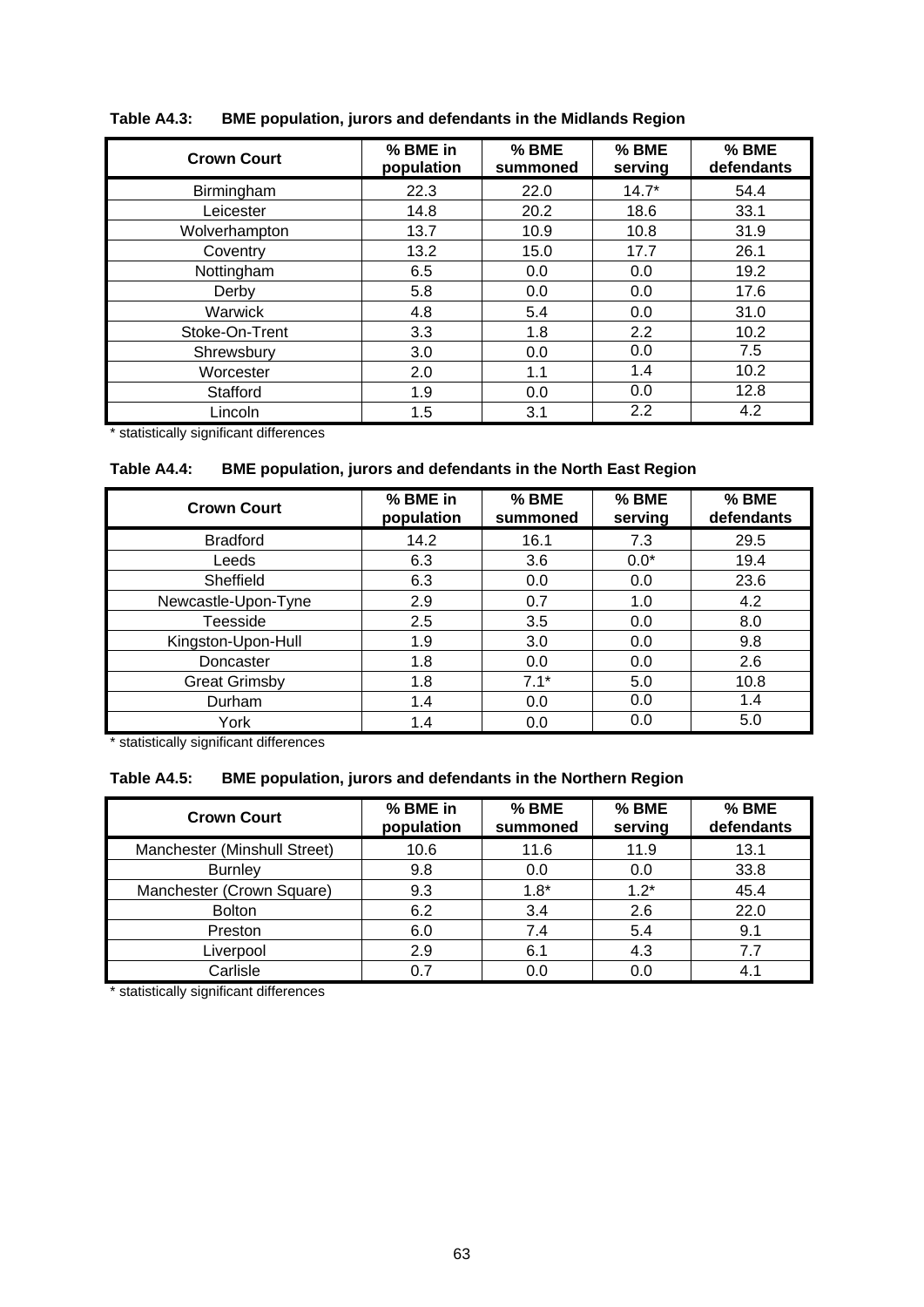| <b>Crown Court</b> | % BME in<br>population | % BME<br>summoned | % BME<br>serving | % BME<br>defendants |
|--------------------|------------------------|-------------------|------------------|---------------------|
| Cardiff            |                        | 4.0               | 2.9              | 6.6                 |
| Swansea            | 1.7                    | 1.0               | 1.6              | 2.8                 |
| Chester            | 1.6                    | 0.0               | 0.0              | 5.3                 |
| Merthyr Tydfil     | 1.1                    | 0.0               | 0.0              | 1.0                 |
| Mold               |                        | 0.0               | 0.0              | 6.5                 |

**Table A4.6: BME population, jurors and defendants in the Wales & Chester Region** 

### **Table A4.7: BME population, jurors and defendants in the Western Region**

| <b>Crown Court</b> | % BME in<br>population | % BME<br>summoned | % BME<br>serving | % BME<br>defendants |
|--------------------|------------------------|-------------------|------------------|---------------------|
| Southampton        | 4.8                    | 2.0               | 2.6              | 17.1                |
| <b>Bristol</b>     | 4.5                    | 2.5               | 0.0              | 22.7                |
| Portsmouth         | 2.9                    | 1.7               | 2.4              | 7.2                 |
| Swindon            | 2.9                    | 0.0               | 0.0              | 14.5                |
| Gloucester         | 2.8                    | 0.0               | 0.0              | 9.2                 |
| Winchester         | 2.8                    | 0.0               | 0.0              | 9.6                 |
| <b>Bournemouth</b> | 2.4                    | 3.9               | 3,4              | 16.8                |
| Plymouth           | 1.4                    | 0.0               | 0.0              | 4.2                 |
| Newport IOW        | 1.3                    | 0.0               | 0.0              | 2.7                 |
| Exeter             | 1.2                    | 0.0               | 0.0              | 2.6                 |
| Taunton            | 1.2                    | 0.0               | 0.0              | 1.6                 |
| Truro              | 1.0                    | 0.0               | 0.0              | 4.4                 |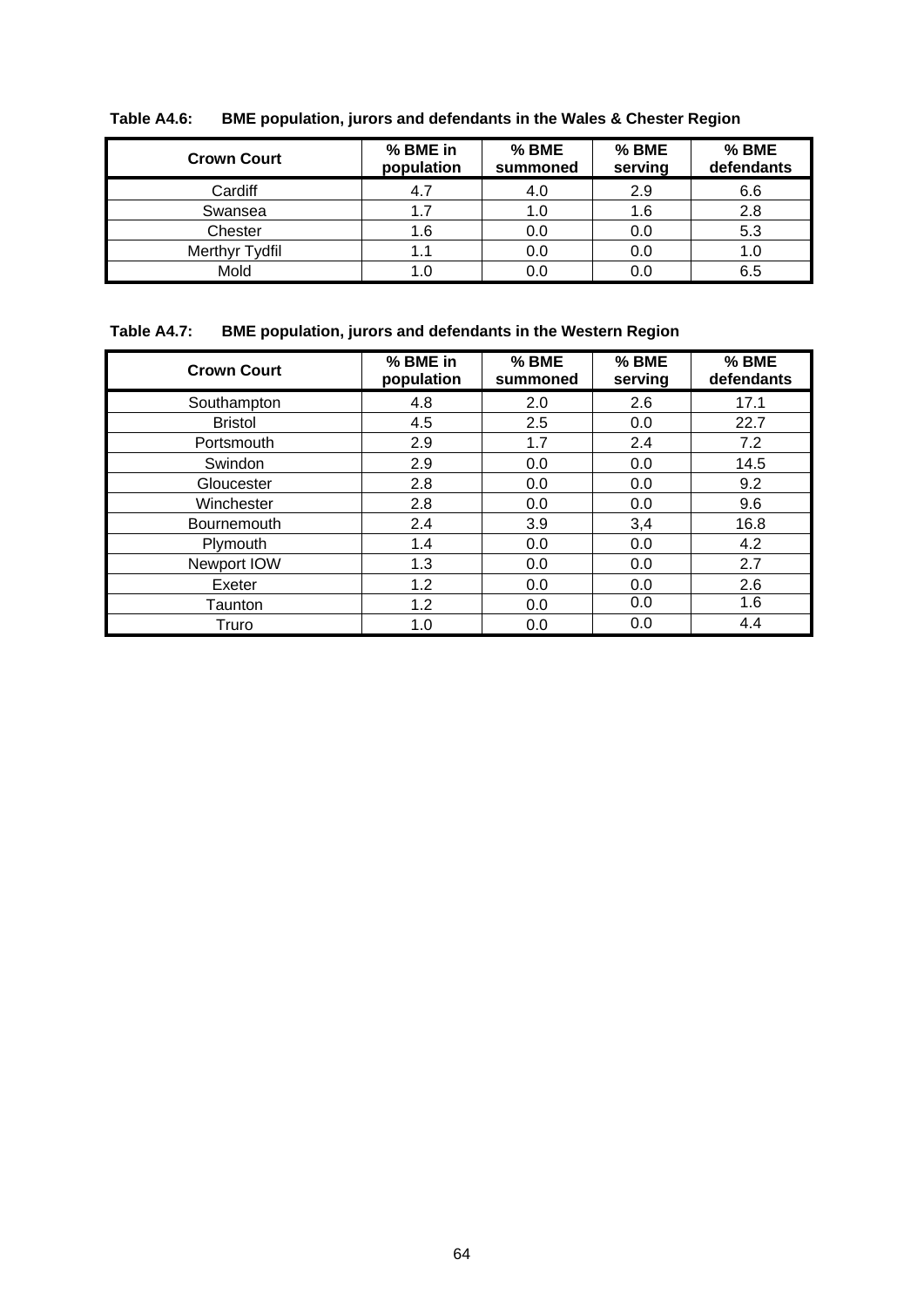# **Appendix 5: Analytical model for analysis of impact of ethnicity on verdict (court effects)**

This analysis is in three stages. Section A5.1 examined whether juries at different courts tend to be more or less likely to find BME defendants guilty compared to White defendants. The A5.1 model looks at the likelihood of guilty jury verdicts versus not guilty jury verdicts on the basis of offence type (Blackstone's), defendant ethnicity and court. Part of this analysis was then used to allow difference between jury verdicts for White and BME defendants (from the model) to be compared to BME representation in the court catchment area population (A5.2 and A5.3).

## **A5.1: Ethnicity by court interactions**

Analysis modelled probability of a jury guilty verdict on the basis of offence type, binary ethnicity (with defendants with unknown ethnicity removed), court and the interaction between court and defendant ethnicity. Offence type was entered as a main effect to attempt to control for differences being a function of a different breakdown of offences for different courts. Blackstone's 12 categories were used, which while not particularly sophisticated does highlight marked differences in conviction rates by offence type. Court was included as both a main effect and interaction with binary ethnicity. A handful of courts were removed due to lack of data for BME defendants. In this instance simple binary ethnicity was used (White vs. BME). Ethnicity was included as a main effect and interaction term with court.

A multilevel binary logit model was fitted, with verdicts nested within cases. Specifying the hierarchical structure in the data was particularly important, given very strong evidence of clustering in verdict by case. Having fitted the model, the customised predictions function within MLwiN (Rasbash, Charlton & Jones, 2008) was used to obtain mean predicted responses (p(guilty verdict)) by simulation using the model, for each combination of court and ethnicity. The model equation and all output are found in technical annex 5.

## **A5.2: Ethnicity in the court catchment area**

The analysis then considered whether there was any relationship between jury conviction rates at each court and the ethnic make up of the court catchment area population (from which jurors are summoned). A simple bivariate correlation indicated that there was no evidence of a relationship between ethnicity in the catchment area and the extent to which BME defendants were more or less likely than White defendants to be found guilty; correlation coefficient (Spearman's) =  $0.044$ ,  $p = 0.72$ . (See tables TA5.2 and TA5.3 in technical annex 5 for details).

## **A5.3: Relationship between defendant and catchment area ethnicity**

This analysis explored whether BME defendants were more likely than White defendants to be found guilty where there was a larger discrepancy between the proportion of BME defendants at court and the proportion of BME groups in the court catchment area population. There was no evidence of BME defendants fairing increasingly worse than White defendants where BME defendants made up an increasingly disproportionate percentage at court compared to the catchment area. This is confirmed if a simple bivariate correlation is conducted; correlation coefficient (Spearman's) =  $0.027$ ,  $p = 0.83$ .

Table A5.1 shows the discrepancy between BME defendants in each court and BME representation in the catchment area. This is simply the percentage BME in the court catchment area (column B) divided by percentage BME defendants (column A). A value of 1 would indicate that the percentage of BME defendants and percentage BME in the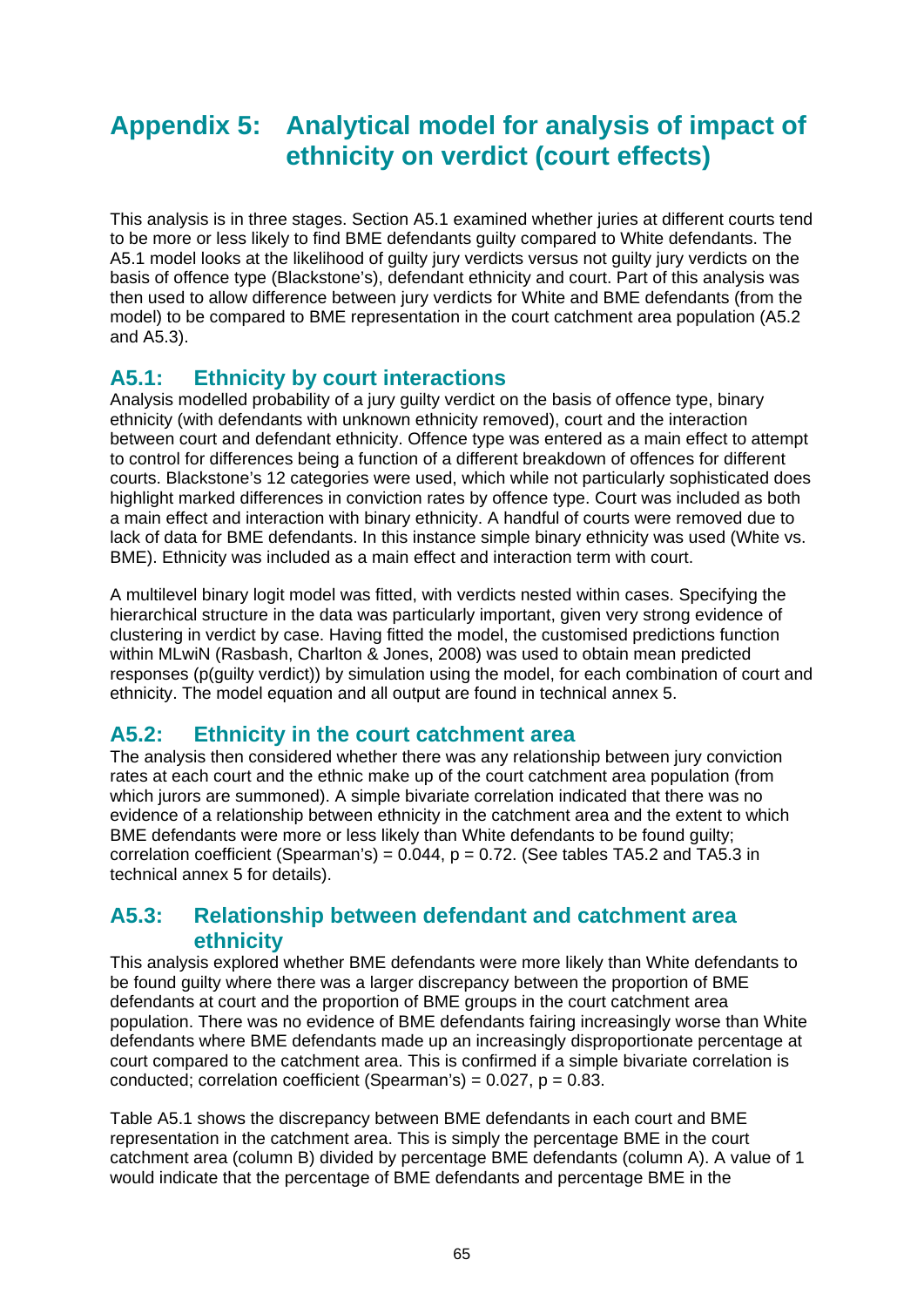catchment area were the same. The extent to which BME defendants are more likely than White defendants to be found guilty by a jury is seen in column D.

|                                                                                                 | <b>Column A</b>             | <b>Column B</b>            | <b>Column C</b>          | <b>Column D</b>                      |
|-------------------------------------------------------------------------------------------------|-----------------------------|----------------------------|--------------------------|--------------------------------------|
| Court                                                                                           | % BME                       | % BME in                   | Col. B/Col. A            | % change                             |
| <b>AYLESBURY</b>                                                                                | defendants                  | catchment                  |                          |                                      |
|                                                                                                 | 27.8                        | 9.3                        | 3.0                      | 16.0                                 |
| <b>BASILDON</b>                                                                                 | 15.8                        | 3.7                        | 4.3                      | 36.5                                 |
| <b>BIRMINGHAM</b>                                                                               | 54.4                        | 22.3                       | 2.4                      | $-0.2$                               |
| <b>BLACKFRIARS</b>                                                                              | 68.4                        | 33.2                       | 2.1                      | 22.6                                 |
| <b>BOLTON</b>                                                                                   | 22.0                        | 6.2                        | 3.5                      | 3.0                                  |
| <b>BOURNEMOUTH</b>                                                                              | 16.8                        | 2.4                        | 7.0                      | 30.7                                 |
| <b>BRADFORD</b>                                                                                 | 29.5                        | 14.2                       | 2.1                      | 8.3                                  |
| <b>BRISTOL</b>                                                                                  | 22.7                        | 4.5                        | 5.0                      | $-8.7$                               |
| <b>BURNLEY</b>                                                                                  | 33.8                        | 9.8                        | 3.4                      | $-2.7$                               |
| <b>CAMBRIDGE</b>                                                                                | 13.2                        | 4.4                        | 3.0                      | $-20.7$                              |
| <b>CANTERBURY</b>                                                                               | 13.8                        | 2.5                        | 5.5                      | $-10.4$                              |
| <b>CARDIFF</b>                                                                                  | 6.6                         | 4.7                        | 1.4                      | $-5.1$                               |
| <b>CARLISLE</b>                                                                                 | 4.1                         | 0.7                        | 5.9                      | 9.4                                  |
| CENTRAL CRIMINAL COURT                                                                          | 62.3                        | 27.0                       | 2.3                      | 3.0                                  |
| <b>CHELMSFORD</b>                                                                               | 8.4                         | 2.8                        | 3.0                      | 10.8                                 |
| <b>CHESTER</b>                                                                                  | 5.3                         | 1.6                        | 3.3                      | $-22.5$                              |
| <b>CHICHESTER</b>                                                                               | 7.7                         | 2.0                        | 3.9                      | $-39.5$                              |
| <b>COVENTRY</b>                                                                                 | 26.1                        | 13.2                       | 2.0                      | $-7.3$                               |
| <b>CROYDON</b>                                                                                  | 53.6                        | 17.7                       | 3.0                      | $-0.2$                               |
| <b>DERBY</b>                                                                                    | 17.6                        | 5.8                        | 3.0                      | 2.3                                  |
| <b>DONCASTER</b>                                                                                | 2.6                         | 1.8                        | 1.4                      | $-28.1$                              |
| <b>DURHAM</b>                                                                                   | 1.4                         | 1.4                        | 1.0                      | 4.0                                  |
| <b>EXETER</b>                                                                                   | 1.0                         | 1.2                        | 0.8                      | 16.4                                 |
| <b>GLOUCESTER</b>                                                                               | 9.2                         | 2.8                        | 3.3                      | $-11.2$                              |
| <b>GUILDFORD</b>                                                                                | 7.8                         | 4.7                        | 1.7                      | $-26.4$                              |
| <b>HARROW</b>                                                                                   | 73.3                        | 37.4                       | 2.0                      | 20.4                                 |
| <b>INNER LONDON</b>                                                                             | 66.8                        | 23.4                       | 2.9                      | $-0.9$                               |
| <b>ISLEWORTH</b>                                                                                | 61.5                        | 32.5                       | 1.9                      | 9.3                                  |
| KINGSTON-UPON-HULL                                                                              | 9.8                         | 1.9                        | 5.2                      | $-5.8$                               |
| KINGSTON-UPON-THAMES                                                                            | 52.0                        | 12.5                       | 4.2                      | $-6.2$                               |
| <b>LEEDS</b>                                                                                    | 19.4                        | 6.3                        | 3.1                      | 5.9                                  |
| <b>LEICESTER</b>                                                                                | 33.1                        | 14.8                       | 2.2                      | $-0.6$                               |
| <b>LEWES</b>                                                                                    | 13.0                        | 2.4                        | 5.4                      | $-4.9$                               |
| <b>LINCOLN</b>                                                                                  | 4.2                         | 1.5                        | 2.8                      | 20.7                                 |
| <b>LIVERPOOL</b>                                                                                | 7.7                         | 2.9                        | 2.7                      | 4.8                                  |
| <b>LUTON</b>                                                                                    | 29.1                        | 12.0                       | 2.4                      | 16.5                                 |
| <b>MAIDSTONE</b>                                                                                | 13.6                        | 4.1                        | 3.3                      | 7.9                                  |
| MANCHESTER (CROWN SQ)                                                                           | 45.4                        | 9.3                        | 4.9                      | $-0.6$                               |
|                                                                                                 |                             |                            |                          |                                      |
|                                                                                                 |                             |                            |                          |                                      |
|                                                                                                 |                             |                            |                          |                                      |
|                                                                                                 |                             |                            |                          |                                      |
| <b>MANCHESTER (MINSHULL ST)</b><br>MIDDLESEX GUILDHALL<br>NEWCASTLE-UPON-TYNE<br><b>NORWICH</b> | 13.1<br>61.2<br>4.2<br>11.0 | 10.6<br>28.9<br>2.9<br>1.6 | 1.2<br>2.1<br>1.4<br>6.9 | $-0.3$<br>29.1<br>$-29.1$<br>$-14.0$ |

#### **Table A5.1: Discrepancy between BME defendants in each court and BME representation in the court catchment area population**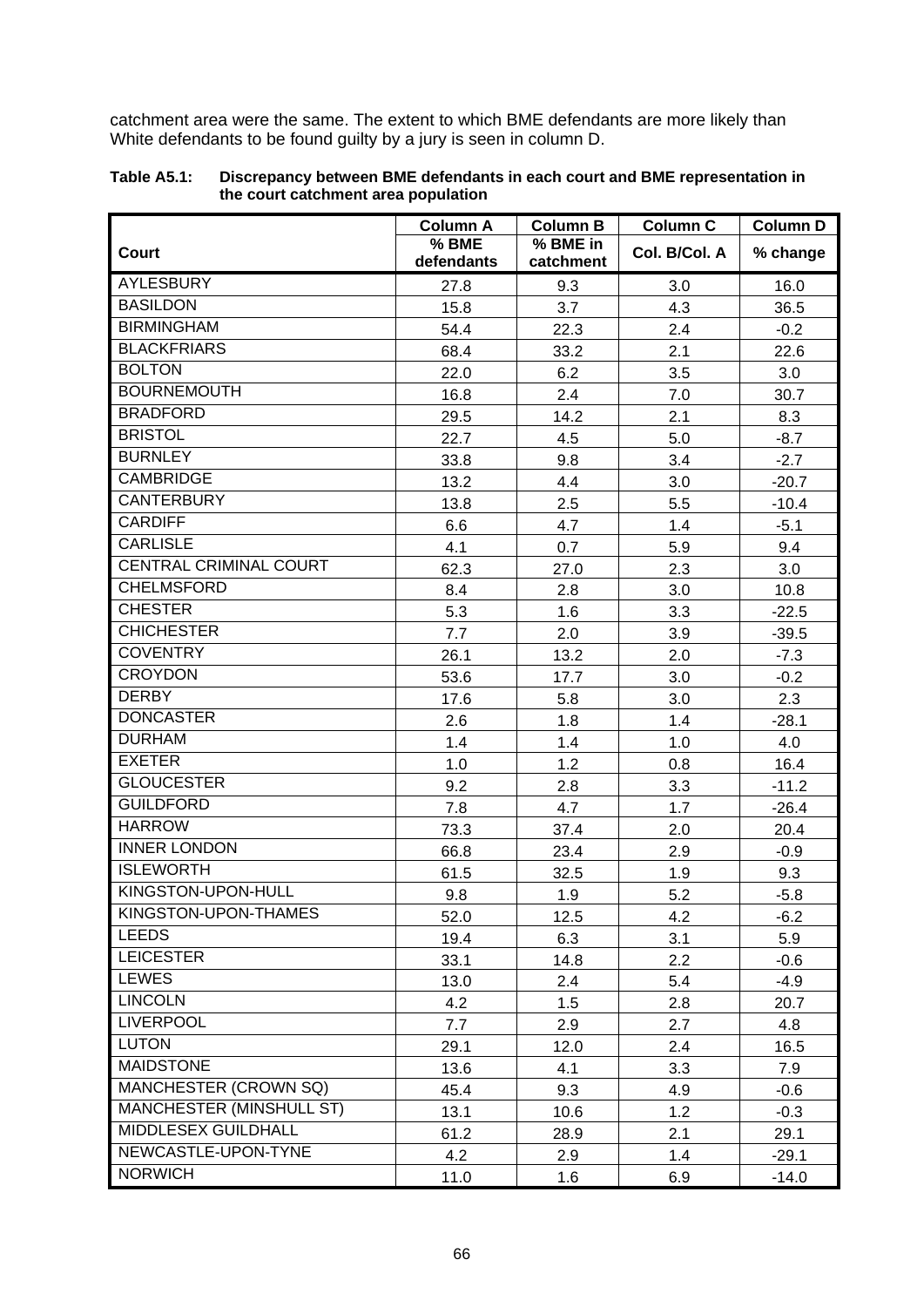|                       | <b>Column A</b>                   | <b>Column B</b>       | <b>Column C</b> | <b>Column D</b> |
|-----------------------|-----------------------------------|-----------------------|-----------------|-----------------|
| Court                 | $\overline{\%}$ BME<br>defendants | % BME in<br>catchment | Col. B/Col. A   | % change        |
| <b>NOTTINGHAM</b>     | 19.2                              | 6.5                   | 3.0             | 12.5            |
| <b>OXFORD</b>         | 18.0                              | 5.0                   | 3.6             | 21.3            |
| <b>PETERBOROUGH</b>   | 29.8                              | 5.1                   | 5.8             | $-15.0$         |
| PLYMOUTH              | 4.2                               | 1.4                   | 3.0             | $-22.1$         |
| <b>PORTSMOUTH</b>     | 7.2                               | 2.9                   | 2.5             | 4.2             |
| <b>PRESTON</b>        | 9.1                               | 6.0                   | 1.5             | 5.4             |
| <b>READING</b>        | 27.7                              | 10.0                  | 2.8             | 4.5             |
| <b>SHEFFIELD</b>      | 23.6                              | 6.3                   | 3.7             | 1.2             |
| <b>SHREWSBURY</b>     | 7.5                               | 3.0                   | 2.5             | $-1.5$          |
| <b>SNARESBROOK</b>    | 55.8                              | 30.4                  | 1.8             | 2.6             |
| <b>SOUTHAMPTON</b>    | 17.1                              | 4.8                   | 3.6             | 4.4             |
| <b>SOUTHWARK</b>      | 66.1                              | 33.5                  | 2.0             | $-4.7$          |
| <b>ST ALBANS</b>      | 20.1                              | 6.4                   | 3.1             | 6.9             |
| <b>STAFFORD</b>       | 12.8                              | 1.9                   | 6.7             | 33.4            |
| <b>STOKE-ON-TRENT</b> | 10.2                              | 3.3                   | 3.1             | 12.0            |
| <b>SWANSEA</b>        | 2.8                               | 1.7                   | 1.6             | $-4.4$          |
| <b>SWINDON</b>        | 14.5                              | 2.9                   | 5.0             | 0.3             |
| <b>TAUNTON</b>        | 1.6                               | 1.2                   | 1.3             | $-11.3$         |
| <b>TEESSIDE</b>       | 8.0                               | 2.5                   | 3.2             | $-18.2$         |
| <b>WARWICK</b>        | 31.0                              | 4.8                   | 6.5             | 11.7            |
| <b>WINCHESTER</b>     | 9.6                               | 2.8                   | 3.4             | $-4.7$          |
| <b>WOLVERHAMPTON</b>  | 31.9                              | 13.7                  | 2.3             | 2.4             |
| <b>WOOD GREEN</b>     | 53.0                              | 29.5                  | 1.8             | $-13.4$         |
| <b>WOOLWICH</b>       | 48.9                              | 15.6                  | 3.1             | 30.6            |
| <b>WORCESTER</b>      | 10.2                              | 2.0                   | 5.1             | $-45.9$         |
| <b>YORK</b>           | 5.0                               | 1.4                   | 3.6             | 48.8            |